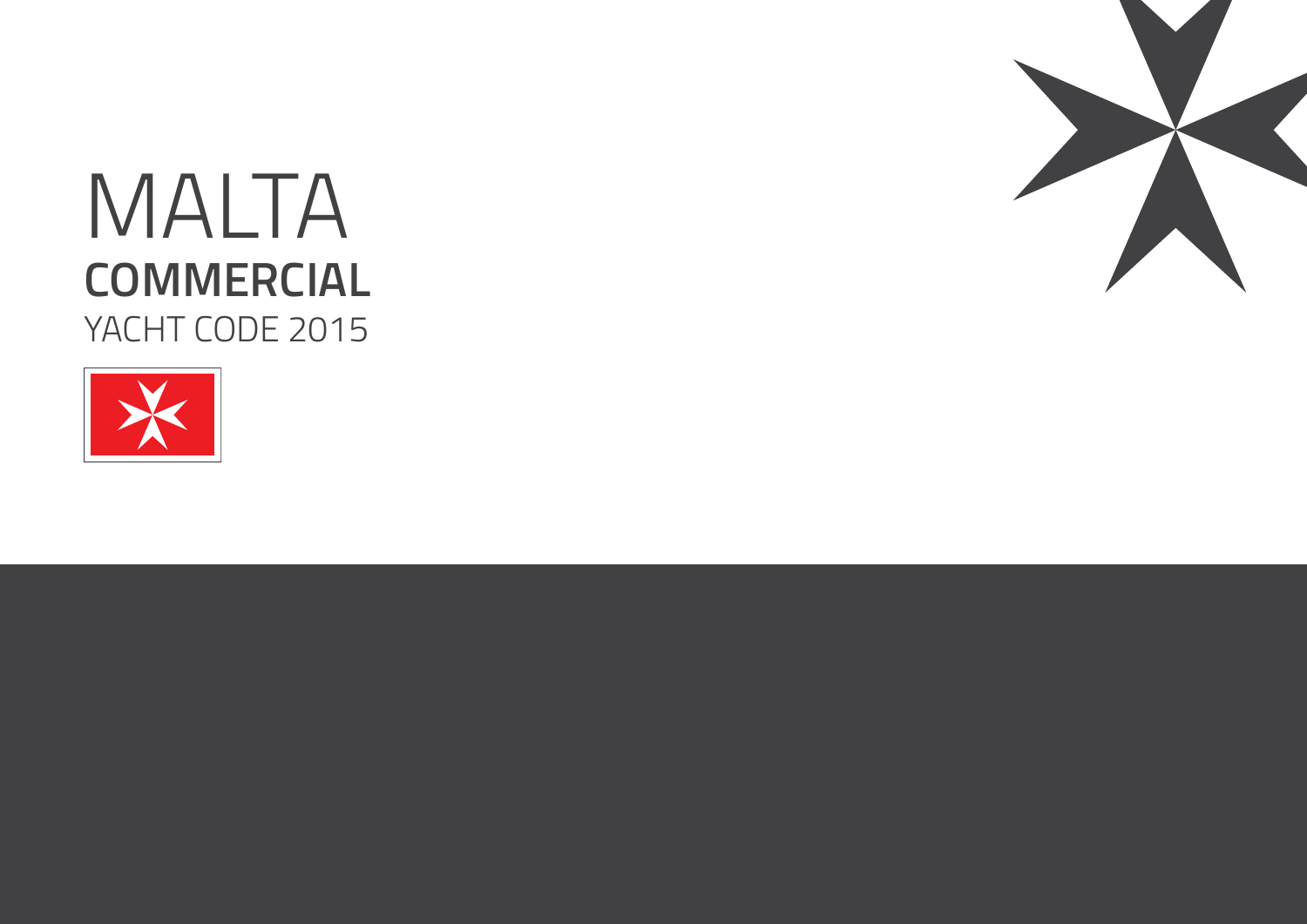

Applicable from 1st October 2015 Enquiries may be directed to:

Merchant Shipping Directorate Malta Transport Centre Marsa – MRS 1917 Malta

T: +356 2291 4200 F: +356 2124 1460 E: yachtsmalta.tm@gov.mt W: www.transport.gov.mt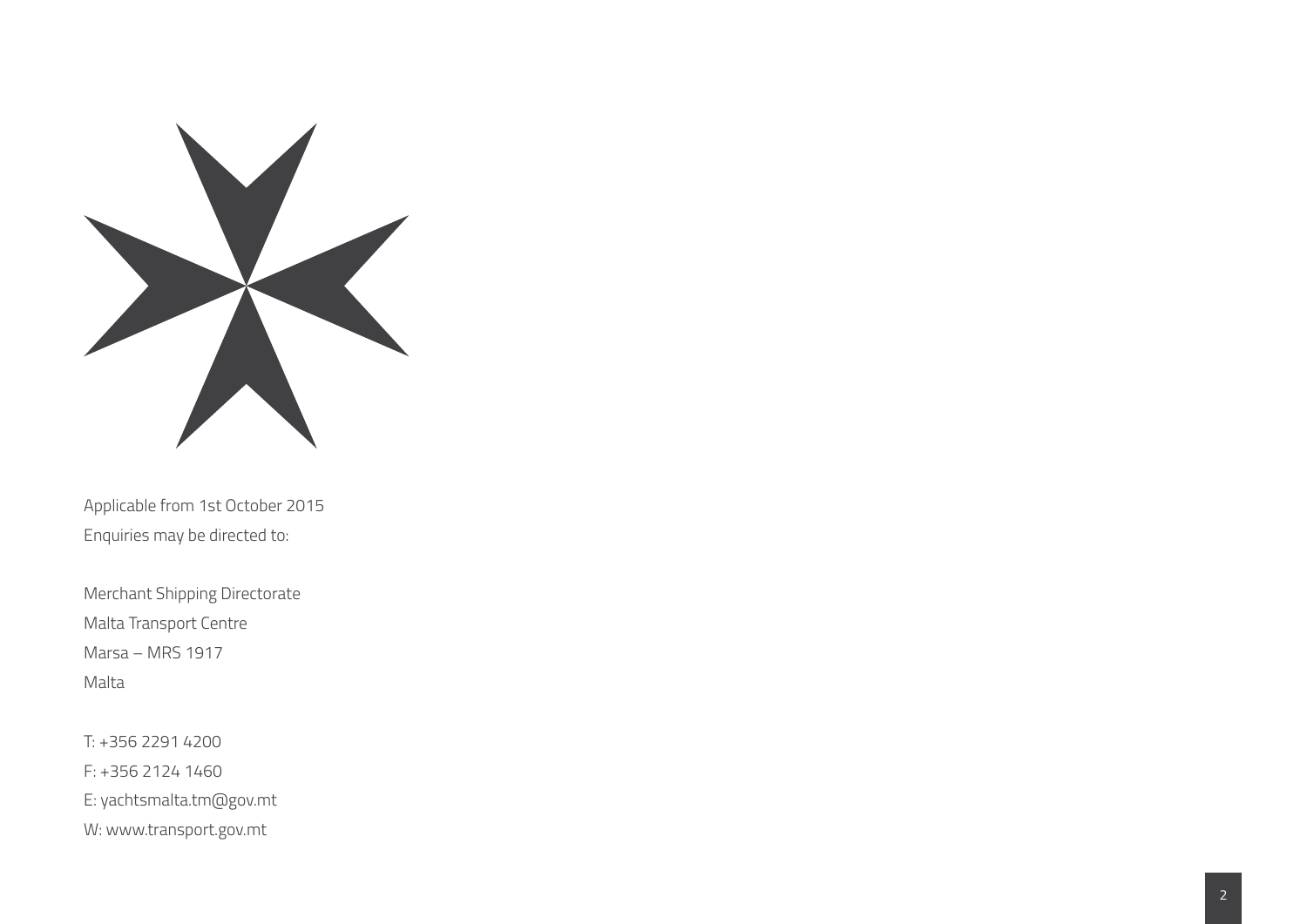# INDEX OF CONTENTS

| Section        | Title                                        | Page Number |
|----------------|----------------------------------------------|-------------|
|                |                                              |             |
| 1              | Foreword                                     | $4 - 7$     |
| $\overline{2}$ | Definitions                                  | $8 - 15$    |
| 3              | Application and Interpretation               | $16 - 18$   |
| 4              | Structural Strength and Watertight Integrity | $19 - 28$   |
| 5              | Rigging on Sailing Yachts                    | $29 - 31$   |
| 6              | Machinery                                    | $32 - 35$   |
| 7              | <b>Electrical Installation</b>               | $36 - 39$   |
| 8              | Stability                                    | $40 - 52$   |
| 9              | Freeboard and Freeboard Marking              | 53-56       |
| 10             | Life Saving Appliances                       | $57 - 61$   |
| 11             | Fire Protection                              | 62-82       |
| 12             | Equipment                                    | 83-86       |
| 13             | Maritime Labour Convention 2006              | $87 - 101$  |
| 14             | Protection of Personnel                      | $102 - 104$ |
| 15             | Navigation and Communications                | 105-112     |
| 16             | Marine Pollution Prevention                  | $113 - 114$ |
| 17             | Manning and Crew Certification               | 115-120     |
| 18             | <b>Special Category Yachts</b>               | $121 - 123$ |
| 19             | <b>Medical Stores</b>                        | 124-125     |
| 20             | Survey and Certification                     | 126-131     |
| 21             | ISM & ISPS                                   | 132-133     |
| 22             | Tenders and other Ancillary Craft            | 134-135     |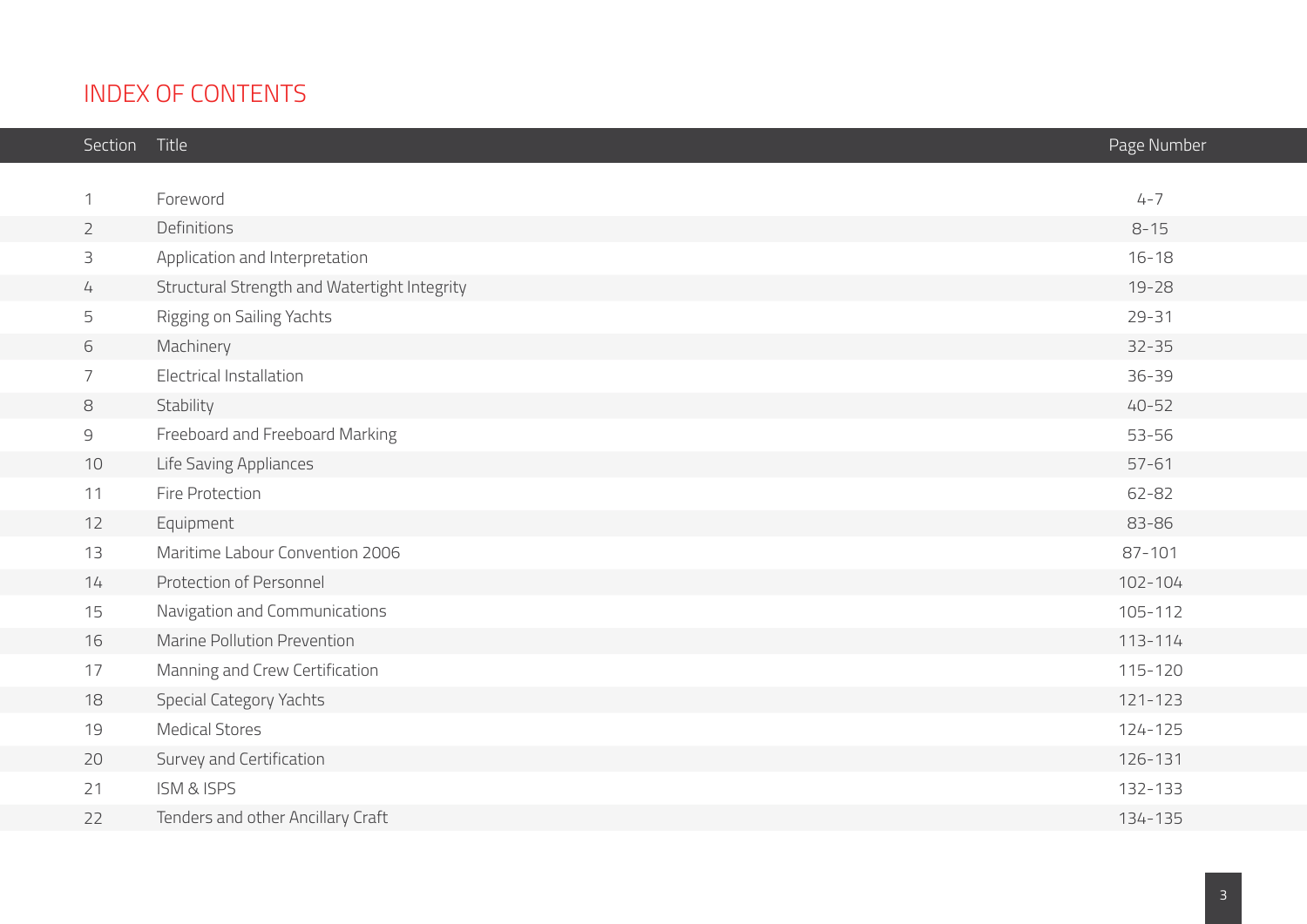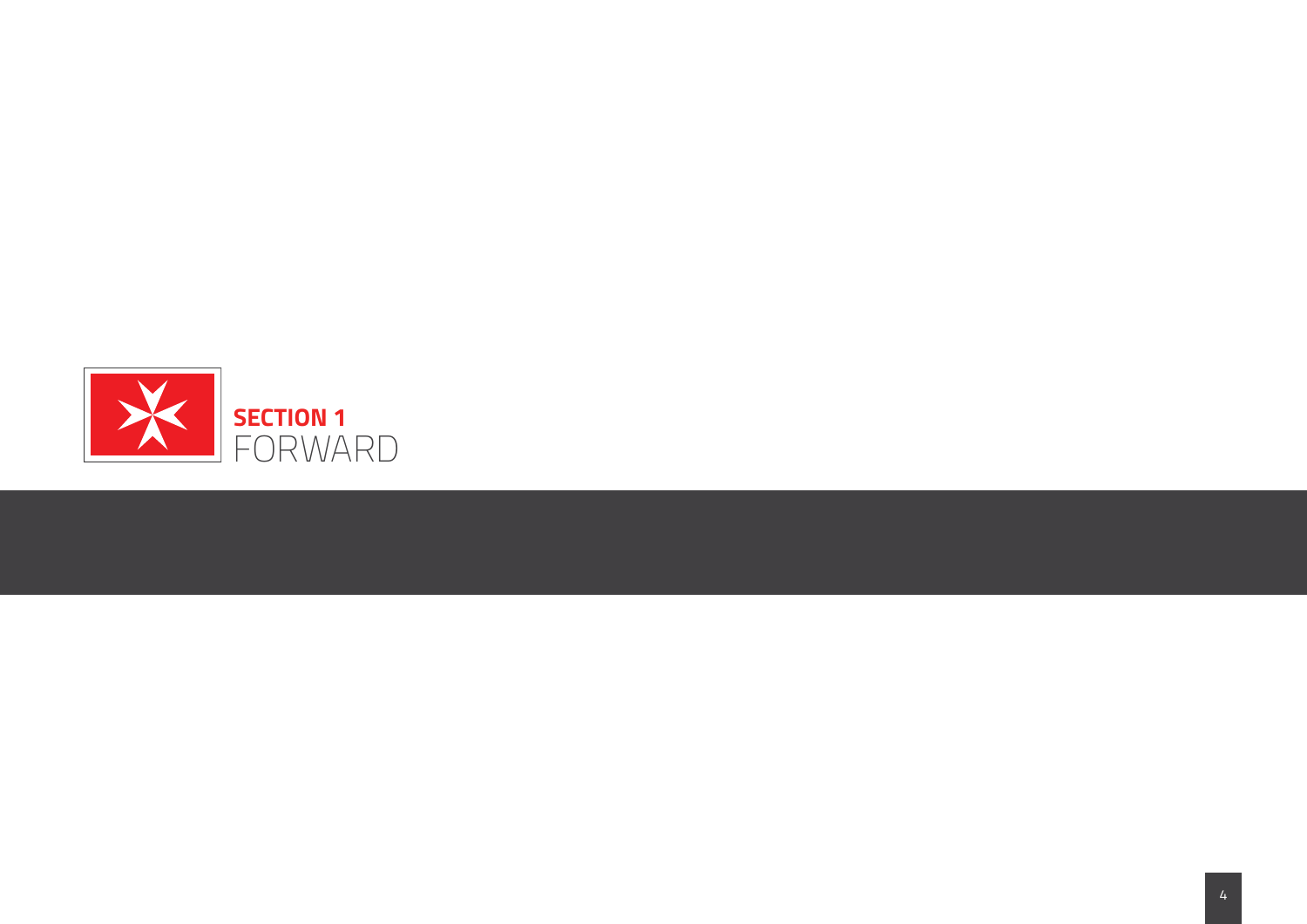**1.1** This third edition of the Commercial Yacht Code has been drawn up by the Merchant Shipping Directorate, within Transport Malta, in consultation with various industry stake holders including yacht builders, yacht repair yards, specialised service providers and manufacturers, Recognised Organisations, Appointed Surveyors, a number of yacht management companies and the Professional Yachtsman Association as a wider representation of the industry.

This version updates the 2010 version and is effective as from 1st October 2015. Existing yachts, whose keel has been laid prior to the coming into force of this Code shall comply by not later than the first periodical survey that is carried out after 1<sup>st</sup> October 2015.

In case of existing certified commercial yachts, the Administration may accept existing equipment and arrangements, which are of a standard that does not pose increased risks in safety and pollution prevention. Upon replacement of such equipment or arrangements, the replacement should conform to the standards set out by this code.

- **1.2** This Code is specifically intended for yachts engaged in commercial operations and which do not carry more than 12 passengers. This Code covers the following categories of yachts :-
	- Yachts  $\geq 15$  m in length overall and  $< 24$  m in length,
	- Yachts ≥ 24 m in length and < 500 GT,
	- Yachts ≥ 500 GT.

Commercial Yachts certified in accordance with this Code may be granted one of three Navigation Notations as follows: (a) **Navigation within 60 miles from a safehaven (Short Range)**, or (b) **Navigation within 150 miles from a safehaven** or (c) **Unrestricted Navigation.** 

This Code is also applicable for Special Category Yachts as defined in Section 18.

**1.3** The Administration has notified the International Maritime Organisation of this Code and its application to pleasure craft engaged in trade as an equivalent arrangement under the provisions of Article 8 of the International Convention on Load Lines, 1966 and Regulation I-5 of the International Convention of Safety of Life at Sea.

Reference is to be made to IMO LL.3/Circ.172 of 7 November 2007 and IMO SLS.14/Circ.298 of 8 November 2007.

The Code sets the required standards of safety, pollution prevention and crew welfare which are appropriate for the type and size of the yacht. The standards applied are relevant to International Conventions, EU directives, Industry Standards or equivalent standards.

The Administration may, on a case by case basis, consider specific alternative equivalents to any standard mentioned in this Code. Any proposed alternative/equivalency or any request for exemption from any specific requirement of the Code is to be reviewed and accepted by the Administration.

- **1.4** Upon the satisfactory completion of the designated survey and inspections, a yacht complying with the standards set out in this Code, will be issued with a Certificate of Compliance to Trade as a Commercial Yacht, by the Administration.
- **1.5** It is advisable and recommended that pleasure yachts registered for private use, voluntary comply, as far as practicable, with the standards of this Code. When a pleasure yacht registered for private use complies with the provisions of this Code, the Administration, upon request, may issue a Statement of Compliance with this Code.
- **1.6** For yachts entitled to fly the flag of other EU Member States, the Commission of the European Communities' general mutual recognition clause shall apply. The Administration, at its discretion, may still carry an onboard evaluation. For reference the mutual recognition clause states:
	- a. a Statutory Standard or Code of Practice or an equivalent standard of a Member State of the European Community; or
	- b. any relevant international standard recognised for use in any Member State of the European Community; or
	- c. a relevant specification acknowledged for use as a standard by a public authority of any Member State of the European Community; or
	- d. traditional procedures of manufacture of a Member State of the European Community where these are the subject of a written technical description sufficiently detailed to permit assessment of the goods or materials for the use specified; or
	- e. a specification sufficiently detailed to permit assessment of goods or materials of an innovative nature (or subject to innovative processes of manufacture such that they cannot comply with a recognised standard or specification) and which fulfill the purpose provided by the specified standard provided that the proposed standard, Code of practice, specification or technical description offers equivalent levels of safety, suitability and fitness for the proposed use.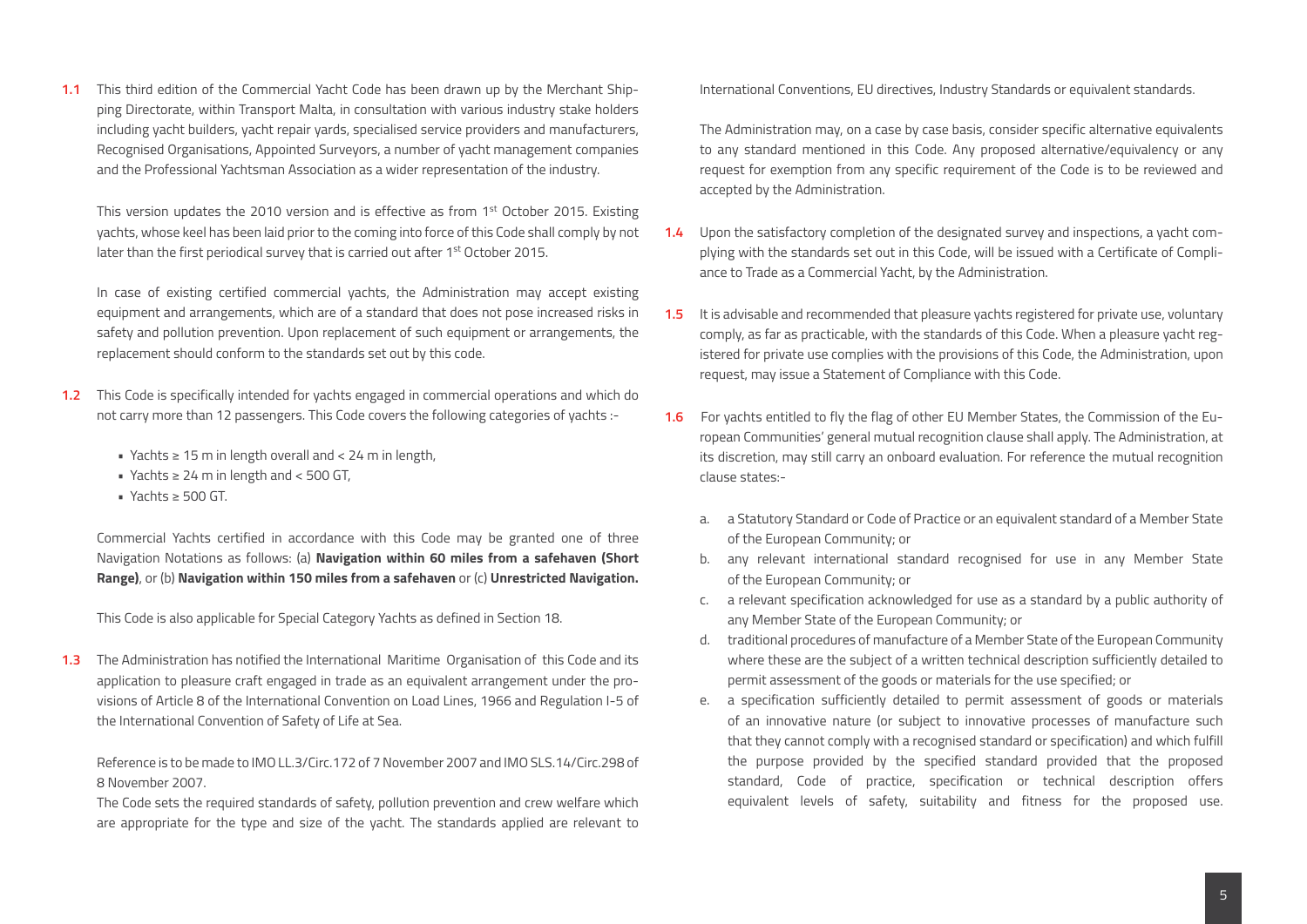**1.7** The Administration shall revise this Code, when deemed necessary, to update with applicable new legislation and international regulations and to reflect new technologies and feedback received from the stakeholders within the yachting industry.

#### **1.8 Recognised Organisations and Appointed Surveyors Oversight Programme**

The Administration has delegated surveys and certification activities related to this Code to Recognised Organisations and Appointed Surveyors. In order to ensure the correct implementation of these delegated services the Administration has established a Recognised Organisations' and Appointed Surveyors' Oversight Programme in order to proactively oversee, monitor, audit and enforce the Statutory inspection being carried out onboard commercial yachts. The main objectives of this oversight programme is to ascertain that the ROs and Appointed Surveyors carry out their surveys in compliance with this Code; and to identify areas necessitating enforcement and improvement.

The Administration may use any of the following tools as part of the oversight process:-

- a. Direct monitoring by carrying out vertical audits whilst the yacht is under survey;
- b. Indirect monitoring by reviewing the Certificates and Reports issued to the yacht;
- c. Indirect monitoring by analysing any PSC and/or FSI detentions attributable to the responsibility of the RO or Appointed Surveyor.

#### **1.9 Flag State Inspections (FSI)**

From time to time, the Administration may decide to carry out Flag State Inspections (FSI) onboard yachts in any port. These inspections are in addition to the statutory surveys required in terms of international Conventions and the Code and shall only be carried out by authorised flag State Inspectors.

Yacht masters/owners/managers shall give full co-operation and assistance to the attending Flag State Inspector.

Unless the yacht is found with serious deficiencies which will require re-inspection, all costs related to the Flag State Inspection will be covered directly by the Administration.

#### **1.10 Port State Control Inspections**

Yacht masters/owners/managers shall give full co-operation and assistance to any attending Port State Control Inspectors.

In case of a port State control detention, the owner or master of the yacht is to immediately inform the Administration.

#### **1.11 Accident or Incident Reporting to the Administration**

In accordance with the mandatory reporting requirements under the provisions of regulation 6(1) of the Merchant Shipping (Accident and Incident Safety Investigation) Regulations (S.L. 234.9), the Owner, Operator, or Master of a yacht are required to report any occurrence of a marine accident or incident to the Marine Safety Investigation Unit by the quickest means available. Reports of incidents or accidents shall be submitted to the Head of Marine Safety Investigation Unit on: msiu.tm@transport.gov.mt.

Owners and Masters shall also be guided by Merchant Shipping Notice No. 94.

#### **1.12 Recognised Organisations and Appointed Surveyors Duties and Limitations**

Appointed Surveyors and Recognised Organisations have been delegated, by this Administration, to perform surveys and certification pertaining to this Code. Qualified, experienced and skilled exclusive surveyors belonging to Recognised Organisations may carry out the full range of survey and certification processes pertaining to this Code. Appointed Surveyors may carry out the survey and certification processes pertaining to this Code whilst limiting themselves only to areas in which they are adequately skilled, experienced, qualified and authorised to act.

It is to be pointed out that the Appointed Surveyor or Recognised Organisation carrying out surveys and certification pertaining to this Code may be chosen by the owner/managers at their discretion. The owner/managers may decide to utilise the services of different Appointed Surveyors or Recognised Organisations, at their discretion, at any time during the lifetime of the yacht. The owners/managers are not bound to utilise the services of the same Recognised Organisation Classing the yacht for surveys and certification, pertaining to this Code, for ISM Certification and for ISPS Certification (applicable for Yachts above 500 GT), even though this Administration does recommend that the same Recognised Organisation carries out surveys and certification pertaining to this Code.

Appointed Surveyors shall follow the Code of Ethics and Conduct for Appointed Surveyors issued by the Administration whilst Recognised Organisations' Surveyors shall follow the relevant Recognised Organisation's own Code of Ethics. Recognised Organisations and Appointed Surveyors shall carry out the surveys and the subsequent reporting without undue delay.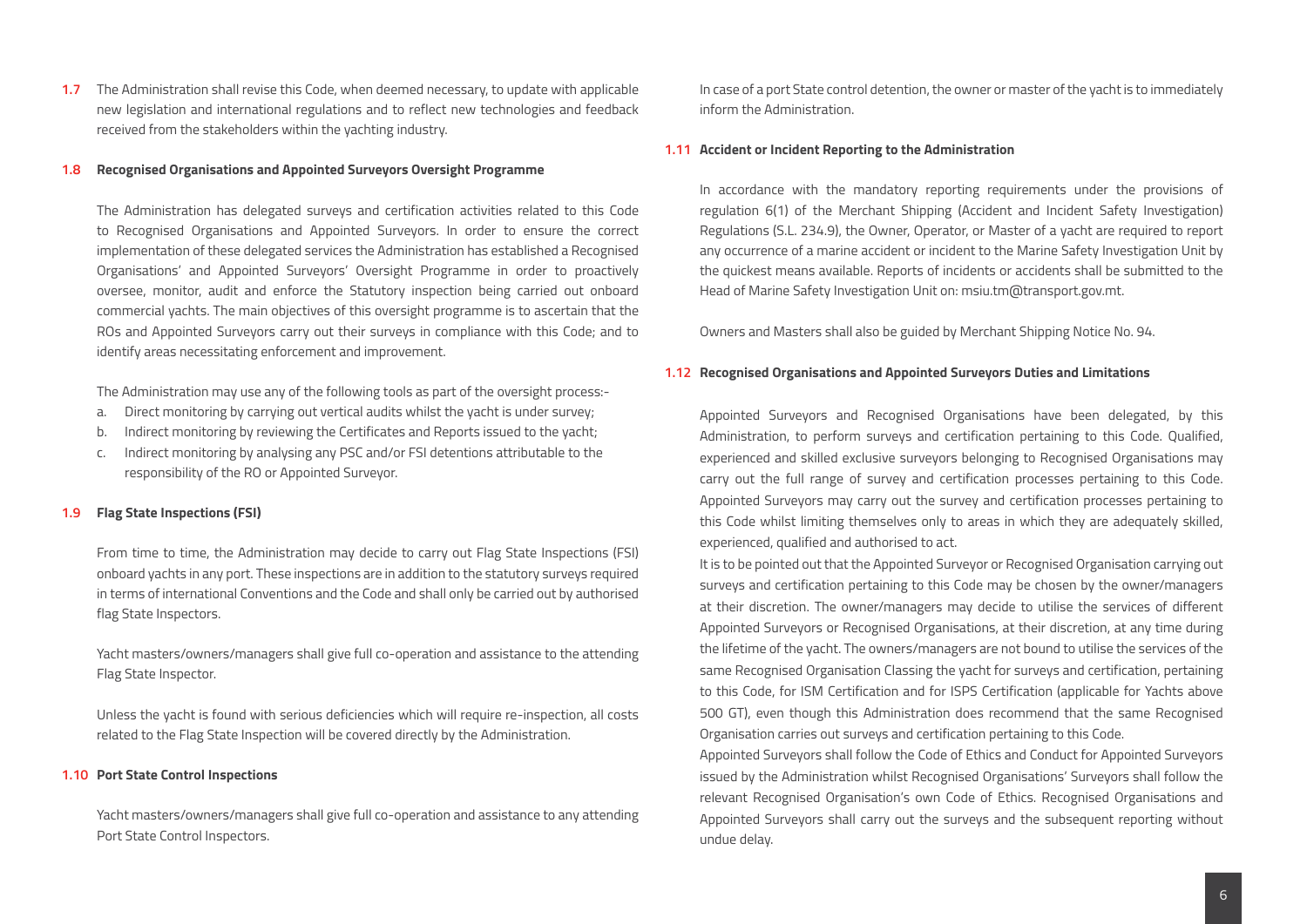#### **1.13 Carriage of Support Personnel**

Carriage of Support Personnel (such as security guards, child minders, carers, entertainers, maintenance and specialised personnel etc) other than crew and passengers, may be accepted by this Administration, on a case by case basis and subject to there being sufficient accommodation spaces and safety equipment. Moreover, they shall not be assigned any duty on the Muster List and they shall receive onboard familiarisation training, in personal survival techniques or receive sufficient information and instruction to be able to :-

- a. communicate with other persons onboard on elementary safety matters and understand safety information symbols, signs and alarm signals;
- b. know what to do if a person falls overboard or if fire or smoke is detected or if the fire or abandon ship alarm is sounded;
- c. identify muster and embarcation stations and emergency escape routes;
- d. locate and wear lifejackets;
- e. raise the alarm and have basic knowledge of use of portable fire extinguishers;
- f. take immediate action upon encountering an accident and close and open fire, weathertight and watertight doors fitted onboard other than those for hull openings.

Onboard training shall be duly recorded and the records must be available onboard.

#### **1.14 Certification change from Private Yacht to Commercial Yacht**

In order to change from a Private Yacht to a Commercial Yacht the following procedure must be followed :-

- a. Owner/Manager has to submit a request for the Yachts Certification to be converted from Private to Commercial. Details of the range and area of operation and the duration of operation shall be included.
- b. Owner/Manager must request the services of an Appointed Surveyor or Recognised Organisation, who after satisfactory outcome of Initial Surveys will issue a Certificate of Survey confirming Compliance with this Code and attesting the notation change from Private to Commercial.
- c. Subject to its satisfaction of compliance the Administration issues a Commercial Yacht Registration Certificate.

#### **1.15 Certification change from Commercial Yacht to Private Yacht**

In order to change from a Commercial Yacht to a Private Yacht the following steps must be followed:-

- a. Owner/Manager has to submit a request for the Yacht's Certification to be converted from Commercial to Private.
- b. The Administration issues a Private Yacht Registration Certificate.
- c. In cases when Certification of a Charter Yacht is frequently changed from Commercial Yacht to Private Yacht and back within short periods of time the Administration, at its discretion, might request that the Commercial Yacht Certificate be retained onboard and re-used when the yacht is changed back to a Commercial Yacht. A declaration from the Manager or Master or Owner has to be submitted to this Administration in this regards.
- **1.16** Yachts already Certified under MCA LY2/LY3 and the Italian Regolamento di Sicurezza per il Noleggio will be issued with a three month provisional COC (having the same navigation range as the existing certification), pending the completion of the Initial Surveys as prescribed in this section.

#### **1.17 Classification Requirements**

It is preferable that all yachts be classed by an RO and maintain valid classification throughout the validity period of the COC, however, the minimum Classification requirements set out by this Code are as follows:

- a. All yachts ≥ 500 GT shall be classed by an RO and shall maintain valid classification throughout the validity of the COC.
- b. New yachts ≥ 24 m in length shall be classed by an RO and/or shall have been built in conformance to a Recognised Organisation Rules' and classed during construction by an RO.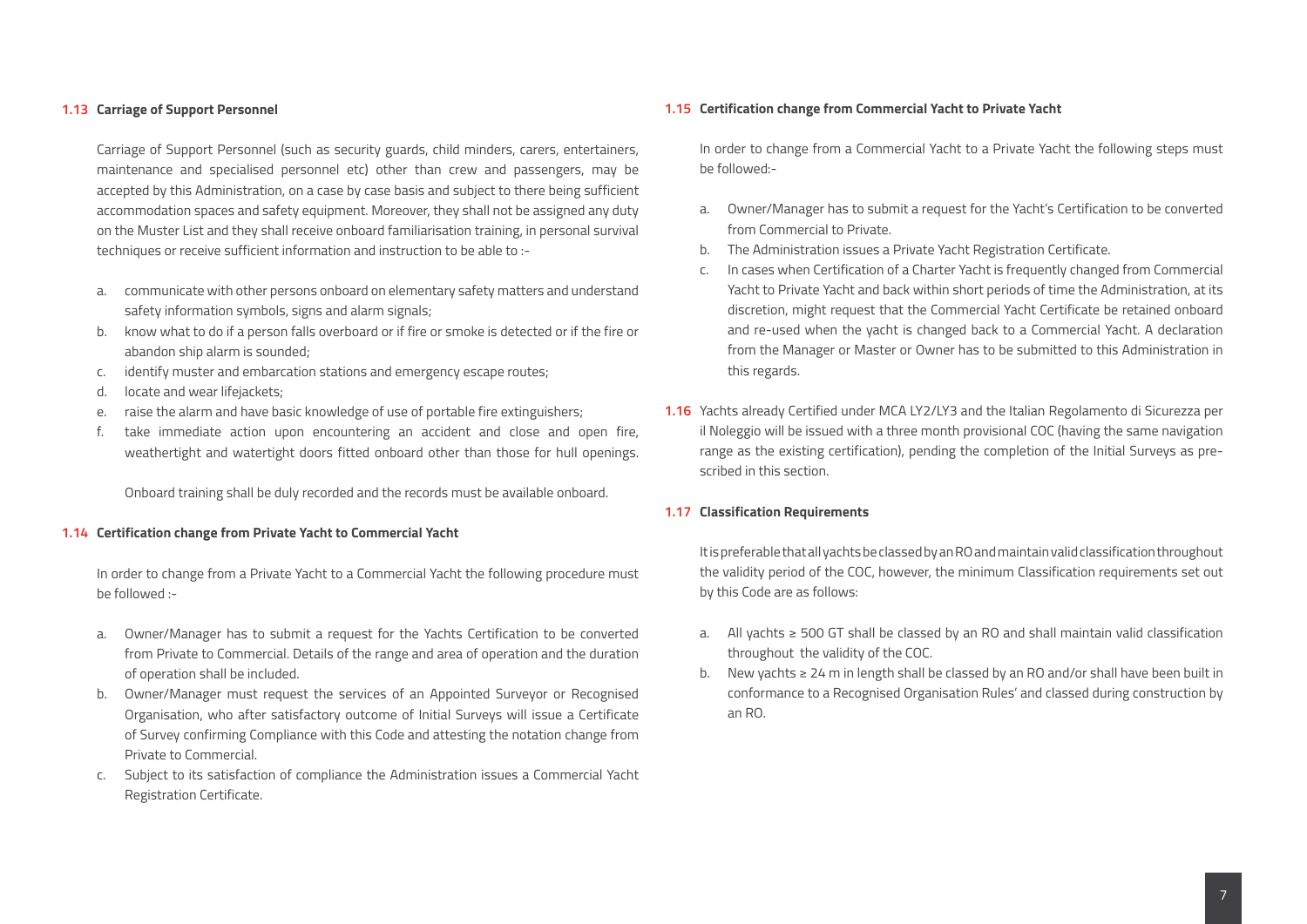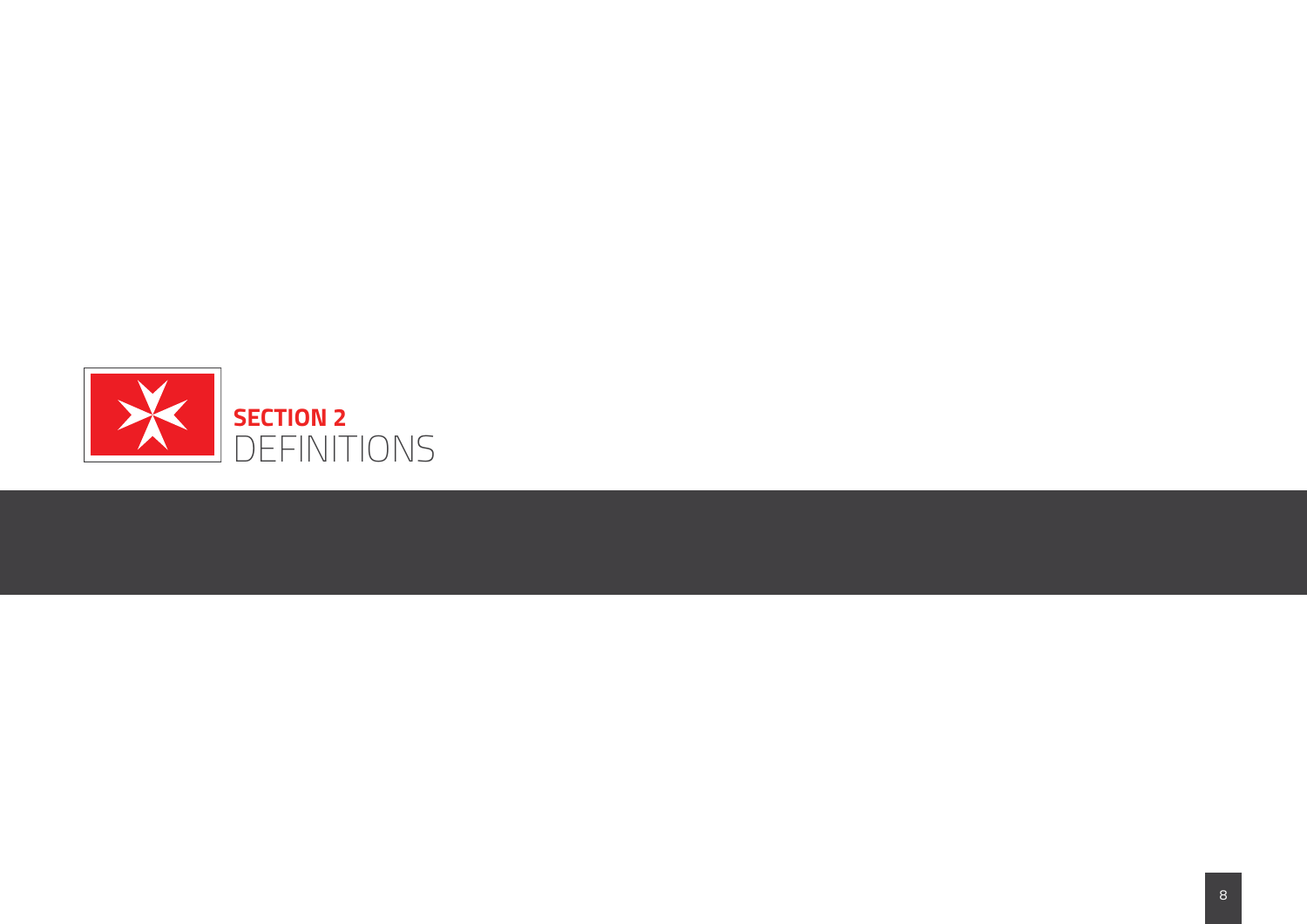(Note – where a definition is not provided within this Code, guidance should be sought from definitions provided in International Codes and Conventions)

**Act** means the Merchant Shipping Act (Cap. 234)

**Accommodation** Spaces are those spaces used as public spaces, lavatories, cabins, offices, medication areas, cinemas, entertainment rooms, health and beauty treatment areas, pantries containing no cooking appliances and similar spaces. For the purposes of section 11 of this Code, 'corridors' are defined separately and are not considered as 'accommodation spaces';

**Administration** shall, for the purpose of this Code, mean the Registrar-General of Shipping and Seamen;

**Anniversary date** means the day and the month of each year which will correspond to the date of expiry of the relevant certificate;

**Appointed Surveyor** means a surveyor appointed by the Administration, in terms of the Merchant Shipping Act, who is authorised to carry out surveys and certification in compliance with this Code;

**Approved** in respect to materials or equipment means approved by the Administration or approved by an Administration or Organisation, which is recognised by the Administration;

**Approved Authority** is an organisation or person, authorised and recognised by the Administration to act on its behalf for the purposes of this Code;

**Authority for Transport** in Malta as established by Act XV of 2009;

**Bareboat Charter** means the contract for the lease or sub-lease of a yacht, hereinafter referred to as charter, for a stipulated period of time, by virtue of which the charterer shall acquire full control and complete possession of the yacht, including the right to appoint the master and crew for the duration of the charter but excluding the right to sell or mortgage the yacht;

**Buoyant lifeline** means a line complying with the requirements of the Life-Saving Appliances Code;

**Cargo** means an item(s) of value that is carried from one place and discharged at another place and for which either a charge or no charge is made and is not for use exclusively onboard the vessel;

**Certified** means an item/equipment that has been certified by an organisation/body recognised by the Administration such as a recognised organisation, MED Certification, ISO Certification and another Administration Certification;

**Charter** means an agreement between the Owner/Managing Agent and another party, which allows the other party to use and operate the yacht. The "Charterer" is that other party;

**Classification Society** is a non-governmental organisation that is principally involved in the surveying and certification of vessels against defined classification rules, international rules and regulations and statutory codes and requirements;

**Commercial Yacht** is a yacht engaged in lawful trade, having a length overall (LOA) ≥ 15 m, which is certified under the provisions of this Code, which is in commercial use for sport or pleasure, which does not carry cargo, and which does not carry more than 12 passengers:

**Control Stations** are those spaces in which the yacht's radio or main navigational equipment or the emergency power are located and where the fire detection, fire fighting or fire control equipment are centralised. The wheelhouse, chartroom and the control room for propulsion machinery (when located outside the machinery space) are also considered as 'control stations';

**Corridors** include corridors and lobbies;

**Council Directive** means a Directive of the Council of the European Union published in the Official Journal of the European Union;

**Efficient in relation** to fittings, items of equipment or materials means that all reasonable and practicable measures have been taken to ensure that these are suitable for the purpose for which they are intended to be used;

**Embarkation Ladder** means a ladder complying with the requirements of the Life- Saving Appliances Code and which is used for embarkation;

**Emergency Source of Electrical Power** means a source of electrical power, intended to supply the emergency switchboard in the event of failure of the main electrical source of supply and is normally located and controlled from outside the engine room;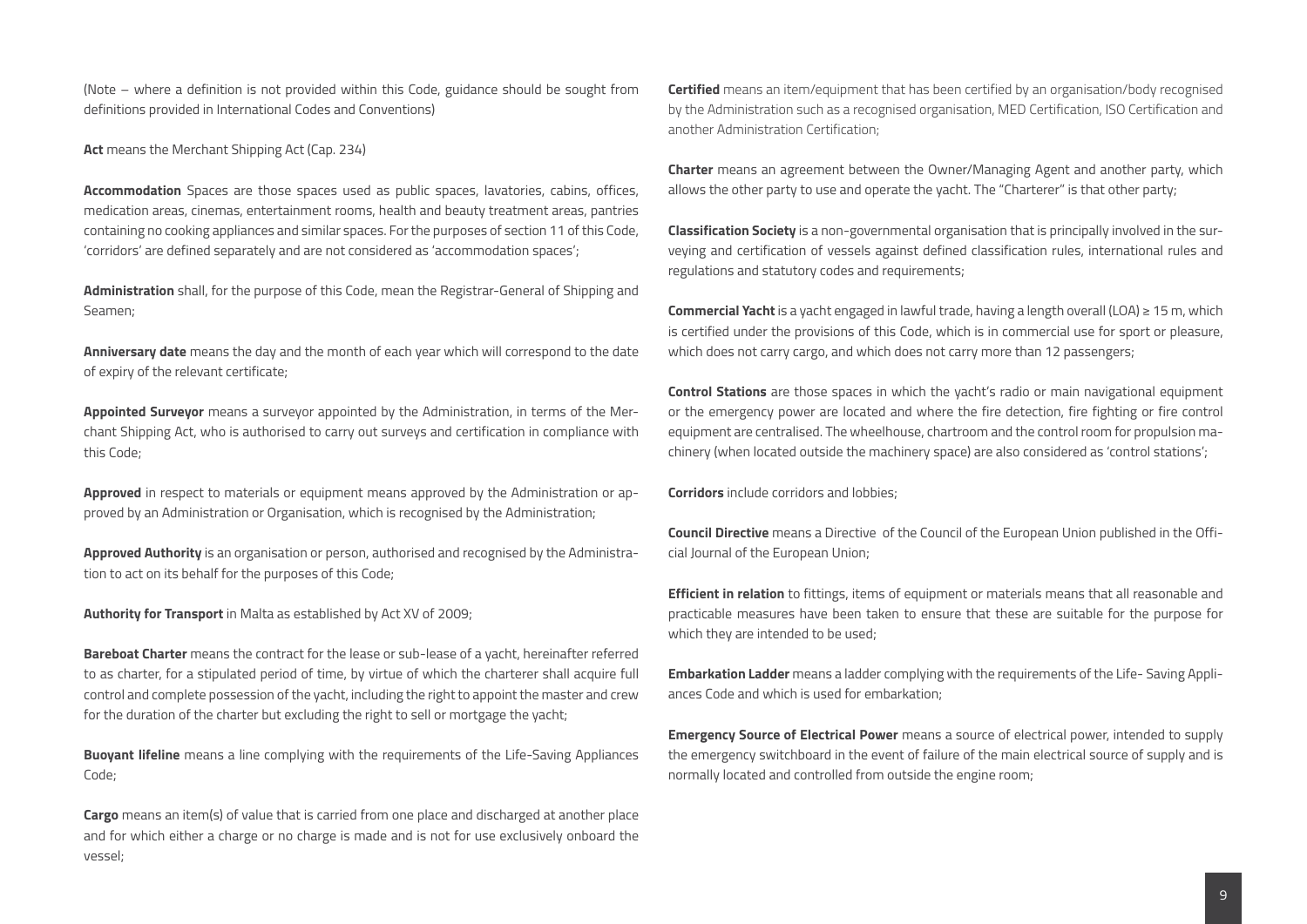**Emergency Switchboard** means a switchboard which in the event of failure of the main electrical power supply system is directly supplied by the emergency source of electrical power and is intended to distribute electrical energy to the emergency equipment and services;

**EPIRB** means a satellite emergency position-indicating radio beacon, which when activated emits emergency signals which are intended to facilitate search and rescue operations. The EPIRB must comply with performance standards adopted from time to time by the IMO, and being capable of :-

- a. floating free and being automatically activated if the yacht sinks, or
- b. being manually activated by the persons onboard, and
- c. must be able to be carried by one person;

**Equivalent Certification** means a type of certification that is deemed equivalent to what is being required in this Code and that is approved by the Administration;

**Existing Yacht** means a yacht, the keel of which was laid or the construction was started before coming into force of this Code (i.e. before the 1st October 2015);

**Fire Test Procedures Code** means the International Code for Application of Fire Test Procedures, adopted by the International Maritime Organisation by Resolution MSC.61(67), as may be amended by the IMO;

**Float-free Launching** means the method of launching of an EPIRB or a liferaft from a sinking yacht whereby the liferaft/EPIRB is automatically released and in compliance with the requirements of the Life-Saving Appliances Code;

**Freeboard** has the meaning given in Annex I of the International Load Line Convention. The freeboard assigned is the distance measured vertically downwards amidships from the upper edge of the deck line to the upper edge of the related load line;

**Freeboard Deck** has the meaning as given in Annex I of the International Load Line Convention. The freeboard deck is normally the uppermost complete exposed deck which has permanent means of closing for all openings in the weather part thereof;

In a yacht having a discontinuous freeboard deck, the lowest line of the exposed deck and the continuation of that line parallel to the upper part of the deck is considered as the freeboard deck;

At the Owner's request and subject to the approval of the Administration, a lower deck may be designated as the freeboard deck provided it is a complete and permanent deck continuous in a fore and aft directions at least between the machinery spaces and peak bulkheads whilst also being continuous athwart ships;

When a lower deck is designated as the freeboard deck, that part of the hull which extends above the freeboard deck is treated as a superstructure so far as concerns the application of the conditions of assignment and the calculation of freeboard. It is from this deck that the freeboard is measured and calculated;

**Garbage** means all kinds of domestic and operational waste (excluding sewage and fresh fish and parts thereof), generated during the normal operation of the vessel and liable to be disposed of continuously or periodically;

**GT (Gross Tonnage)** means the measure of the overall size of a ship determined in accordance with the provisions of the International Convention on Tonnage Measurement of Ships, 1969 for yachts ≥ 24 metres in length and for yachts < 24 metres in length determined in accordance with the Merchant Shipping (Tonnage) Regulations 2002;

**Hazardous Space** means a space or compartment in which combustible or explosive gases or vapours are liable to accumulate in dangerous concentrations;

**Jet A1 Fuel** means fuel for jet and turboprop engines;

**ICLL** means the International Convention on Load Lines, 1966, signed in London on 5th April, 1966, including any amendment or Protocol related thereto as may from time to time be ratified, acceded to or accepted by the Government of Malta and other instruments, standards and specifications of a mandatory nature related thereto adopted or developed by the International Maritime Organisation or in terms of regulation 3(2)(a) of the Merchant Shipping (Load Line Convention) Rules, 2003; ILLC applies to yachts ≥ 24m with keel laid after the 21st July 1968 and to yachts ≥ 150GT with keel laid before the 21st July 1968;

**IMO** means the International Maritime Organisation;

**IMO No.** - All yachts ≥ 300 GT shall have an IMO No. assigned to them in accordance with SOLAS Ch.XI-1 Reg.3. Yachts built of timber are excluded;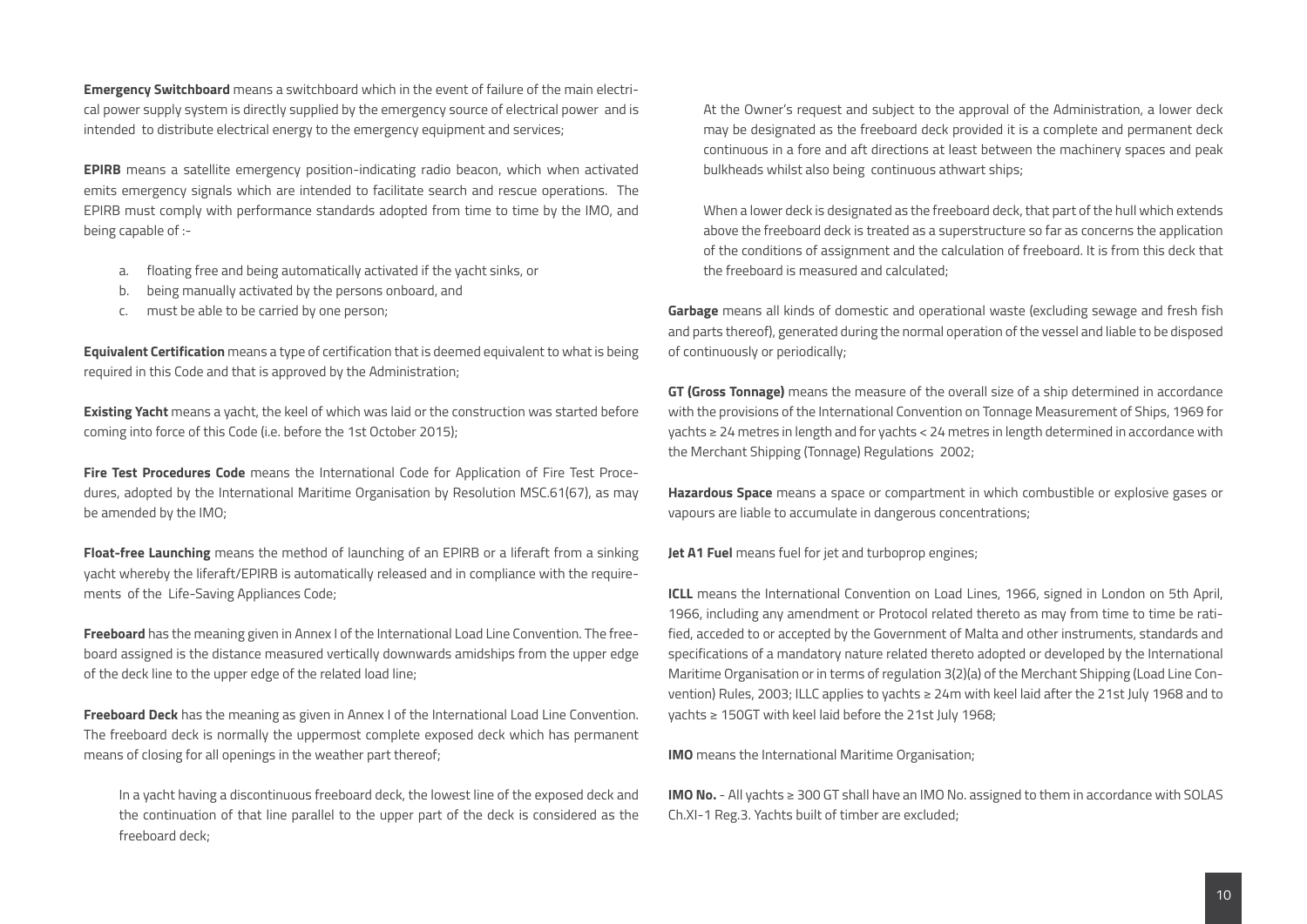**Inflatable Lifejacket** means a lifejacket complying with the requirements of the Life- Saving Appliances Code;

**Instructions for on-board Maintenance** means the instructions complying with the requirements of SOLAS III – Life-Saving Appliances and Arrangements, Regulation 36;

**Landing Area** (helipad) means any area which is primarily intended for the landing or take-off of helicopters;

**Launching Appliance** means a provision complying with the requirements of the Life-Saving Appliances Code for safely transferring a lifeboat, rescue boat, or liferaft respectively, from its stowed position to the water and its safe recovery where applicable;

**Length** means 96% of the total length on the waterline at 85% of the least moulded depth measured from the top of the keel, or the length from the foreside of the stem to the axis of the rudder stock on that waterline, if that be greater. Where the stem contour is concave above the waterline at 85% of the least moulded depth, both the forward terminal of the total length and the fore side of the stem respectively shall be taken at the vertical projection to that waterline of the aftermost point of the stem contour (above that waterline). In vessels designed with a rake of keel the waterline on which this length is measured shall be parallel to the designed waterline;

**Length Overall (LOA)** means the overall length of the vessel as referred to in the International Load Line Convention and in the Merchant Shipping (Tonnage Measurement) Regulations, as amended;

**Lifeboat** means a lifeboat complying with the requirements of the Life-Saving Appliances Code;

**Lifebuoy** means a lifebuoy complying with the requirements of the Life-Saving Appliances Code;

**Lifejacket** means a lifejacket complying with the requirements of the Life-Saving Appliances Code;

**Liferaft** means a liferaft complying with the requirements of the Life Saving Appliances Code;

**Line Throwing Appliance** means an appliance complying with the requirements of the Life-Saving Appliances Code;

**Life Saving Appliances** Code or LSA Code means the International Life Saving Appliances Code adopted by the International Maritime Organisation by Resolution MSC.48(66), in it's up to date version;

**Low Flame Spread** means that the surface will adequately restrict the spread of flame, as determined by Part 5 of the IMO Fire Test Procedures Code or by an alternative established procedure to the satisfaction of the Administration;

**Machinery Spaces** means all machinery spaces of category A and all other spaces containing propulsion machinery, boilers, oil / fuel units, steam and internal combustion engines, generators and major electrical machinery, oil filling stations, refrigerating, stabilising, ventilation and air conditioning machinery;

**Machinery Spaces of Category A** means those spaces and access trunks which contain:-

- a. internal combustion machinery and/or turbines used for main propulsion; or
- b. internal combustion machinery used for purposes other than main propulsion where such machinery has aggregate a total power output above 375 kW; or
- c. any oil fired boiler or oil fuel unit;

**Main Source of Electrical Power** means a source intended to supply electrical power to the main switchboard for distribution to all services necessary for maintaining the yacht in normal operation and in habitable conditions;

**Main Steering Gear** means the machinery, rudder, activators, steering power units and ancillary equipment and the means of applying the necessary torque to the rudder, necessary for effecting movement of the rudder;

**Main Switchboard** means a switchboard which is directly supplied by the main source of electrical power and is intended to distribute electrical energy to the yacht's services;

**Main Vertical Zone** means those sections into which the hull, superstructure and deckhouses are divided by A class divisions bulkheads, the mean length of which, on any deck, does not normally exceed 40 metres;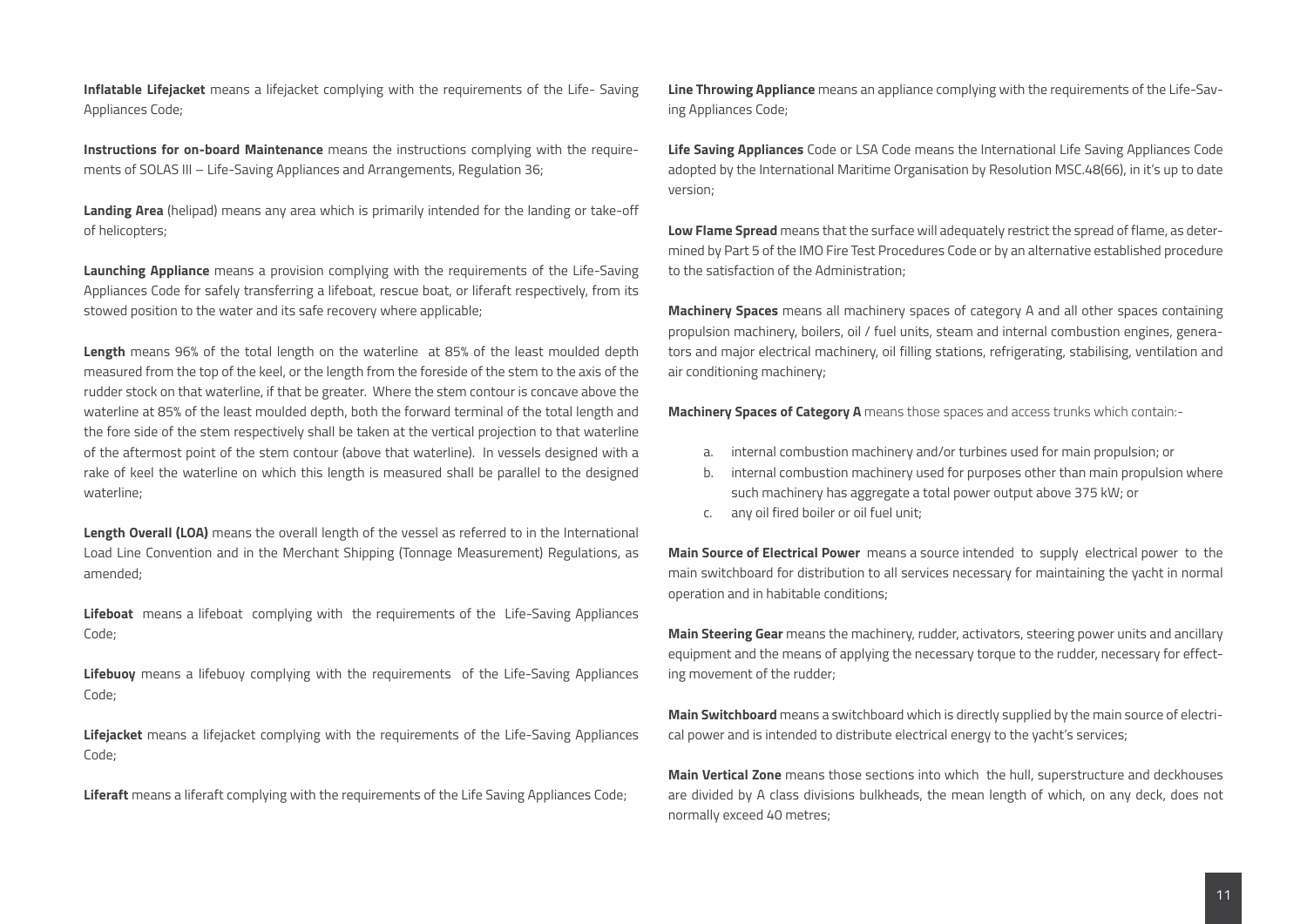**Major Alteration/Conversion** means a yacht with previously approved stability information which undergoes a major refit or alterations should be subjected to a complete reassessment of stability and provided with newly approved stability information. A major refit or alteration is one which results in either a change in the lightship weight of 2% and above and/or a shift in the longitudinal centre of gravity of 1% and above (measured from the aft perpendicular) and / or the calculated vertical gravity rises by 0.25% and above (measured from the keel). A substantial change in the yacht's dimensions, type, number of passengers or engine power is also considered a Major Alteration/Conversion;

**MARPOL73/78** means the International Convention for the Prevention of Pollution from Ships, signed in London on 2nd November, 1973, including the Protocol of 1978 and any other amendment or Protocol related thereto, as may from time to time be ratified, acceded to or accepted by the Government of Malta and other instruments, standards and specifications of a mandatory nature related thereto, adopted or developed by the IMO or determined, laid down, prescribed, set or specified by the Registrar-General in terms of the Merchant Shipping (Prevention of Pollution by Garbage) Regulations, 2003 and the Merchant Shipping (Prevention of Pollution from Ships) Regulations, 2003;

**Mile** means a nautical mile consisting of 1852 metres;

**Motor Yacht** means a yacht which is described in the register and on the certificate of registry as such, and which has a sole means of propulsion by either one or more power units;

**Multihull Yacht** means any yacht which in any normally achievable operating trim or heel angle, has a rigid hull structure which penetrates the surface of the sea over more than one separate or discrete areas;

**New Yacht** means a yacht, the keel of which was laid or the construction was started on or after the coming into force of this Code (i.e. after the 1st October 2015);

**Not Readily Ignitable** means that the surface thus described will not continue to burn for more than 20 seconds after removal of a suitable impinging test flame;

**Notified Body** means an approved organisation which certifies yachts to the Recreational Craft Directive 2003/44/EC and the Marine Equipment Directive 96/98/EC, as amended;

**Officer** means a seafarer who is qualified under the International Convention on Standards of Training, Certification and Watchkeeping for Seafarers (STCW);

**Open Decks** include open deck spaces and enclosed promenades having no fire risk. Air spaces (the space outside superstructures and deckhouses) ;

**Owner(s)/Managing Agent(s)** means the registered owner(s) or the owner(s) or the managing agent(s) of the registered owner(s) or the owner(s) or owner(s) ipso facto, as the case may be;

**Passenger** means any person carried on a vessel except :-

- a. a person employed or engaged in any capacity on board the vessel on the business of the vessel;
- b. a person on board the vessel either in pursuance of the obligation laid upon the master to carry shipwrecked, distressed or other persons, or by reason of any circumstances that neither the master nor the owner nor the charterer (if any) could have prevented; and,
- c. a child under one year of age;

**Passenger ship** means a vessel carrying more than 12 paying passengers;

**Person** means a person over the age of one year;

**Private Yacht** means a yacht propelled by sail or motor, used privately for leisure and recreational activities. Unless otherwise stated, the term 'yacht' within this Code refers always to commercial yachts;

**Position 1** means upon exposed freeboard and raised quarter decks and upon exposed superstructure decks situated forward of a point located a quarter of the ship's length from the forward perpendicular;

**Position 2** means upon exposed superstructure decks situated abaft a quarter of the ship's length from the forward perpendicular;

**Radar Reflector** means a device installed on board a yacht not built of metal to give a good target on a radar screen;

**Radar Transponder (SART)** means a radar transponder for use in survival craft to facilitate location of survival craft during rescue operations;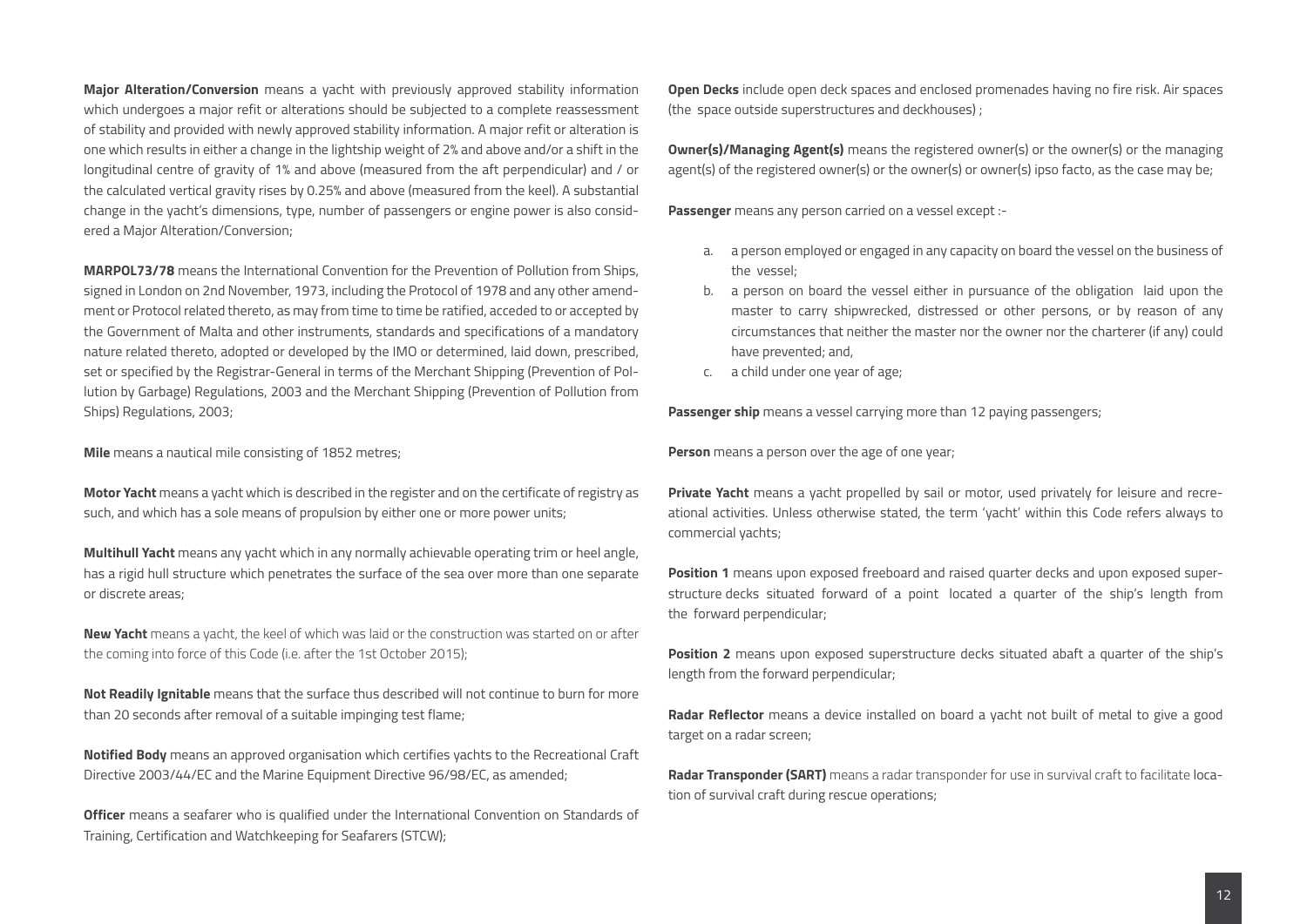**Recess** means an indentation or depression in a deck and which is surrounded by the deck and has no boundary common with the shell of the vessel;

**Recreational Craft Directive** is the EC Directive 2003/44/EC;

**Recognised Organisation** or **Classification Society** means an organisation or a body of surveyors recognised by the Government of Malta in terms of the Merchant Shipping Act;

**Registrar-General** means the "Registrar-General of Shipping and Seamen" as established in terms of the Merchant Shipping Act,(CAP.234);

**Rescue Boat** means a boat complying with the requirements of the Life-Saving Appliances Code and designed to rescue persons in distress and for the marshalling of liferafts;

**Retro-reflective Materials** means a material which reflects in the opposite direction a beam of light directed on it;

**Rocket Parachute Flare** means a pyrotechnic signal complying with the requirements of the Life-Saving Appliances Code;

**Safe Haven** means a harbour or shelter of any kind which affords entry, subject to prudence in the prevailing weather conditions, and which offers protection from the force of the weather;

**Sail Training Vessel** means a sailing vessel, which at the time, is being used either:-

- a. to provide instruction in the principles of responsibility, resourcefulness, loyalty and team endeavour and to advance education in the art of seamanship; or
- b. to provide instruction in navigation and seamanship for yachtsmen;

**Sailing Vessel** means a vessel designed to carry sail, whether as a sole means of propulsion or as a supplementary means;

**Sea Area A1** means an area within the radiotelephone coverage of at least one VHF coast station in which continuous DSC alerting is available;

**Sea Area A2** means an area, excluding sea area A1, within the radiotelephone coverage of at least one MF coast station in which continuous DSC alerting is available;

**Sea Area A3** means an area, excluding sea areas A1 and A2, within the coverage of an Inmarsat geostationary satellite in which continuous alerting is available;

**Sea Area A4** means an area outside sea areas A1, A2 and A3;

**Seafarer** means a person who is employed or engaged in any capacity onboard the yacht on the business of the yacht. Trainees and/or volunteers onboard sail training vessels are not considered as seafarers subject that they are not included in the Muster list and they are not expected to assume any responsibilities during emergency situations;

**Self-Activating Smoke Signal** means a signal complying with the requirements of the Life Saving Appliances Code;

**Self-Igniting Light** means a light complying with the requirements of the Life-Saving Appliances Code;

**Service Spaces (high risk)** ) are spaces containing galleys, pantries containing cooking appliances, saunas, paint lockers and storage spaces having areas of 4 m<sup>2</sup> or more; including spaces for the storage of flammable liquids, workshops other than those forming part of the machinery spaces and spaces for the storage of jet skis or tender operated with gasoline fuel;

**Service Spaces (low risk)** are spaces containing lockers and store-rooms not having provisions for the storage of flammable liquids and having area less than  $4 \text{ m}^2$ , including drying rooms and laundries.

In terms of the requirements of section 11 of this Code, a galley may be assumed to fall under low risk service space category if:-

Coffee machines, toasters, dish washers, microwave ovens, water heaters and similar appliances, each have a maximum power rating not exceeding 5 kW and electric cookers and electric hotplates, each having a maximum power rating of 2 kW and a surface temperature not exceeding 150 degrees Celsius.

Appliances such as deep frying equipment and open flame cooking appliances qualify the galley as a high risk service space;

**Short Range Yacht** means any yacht restricted to operate within 60 nautical miles of a safe haven. The Administration may, on a case-by-case basis, extend short range operation on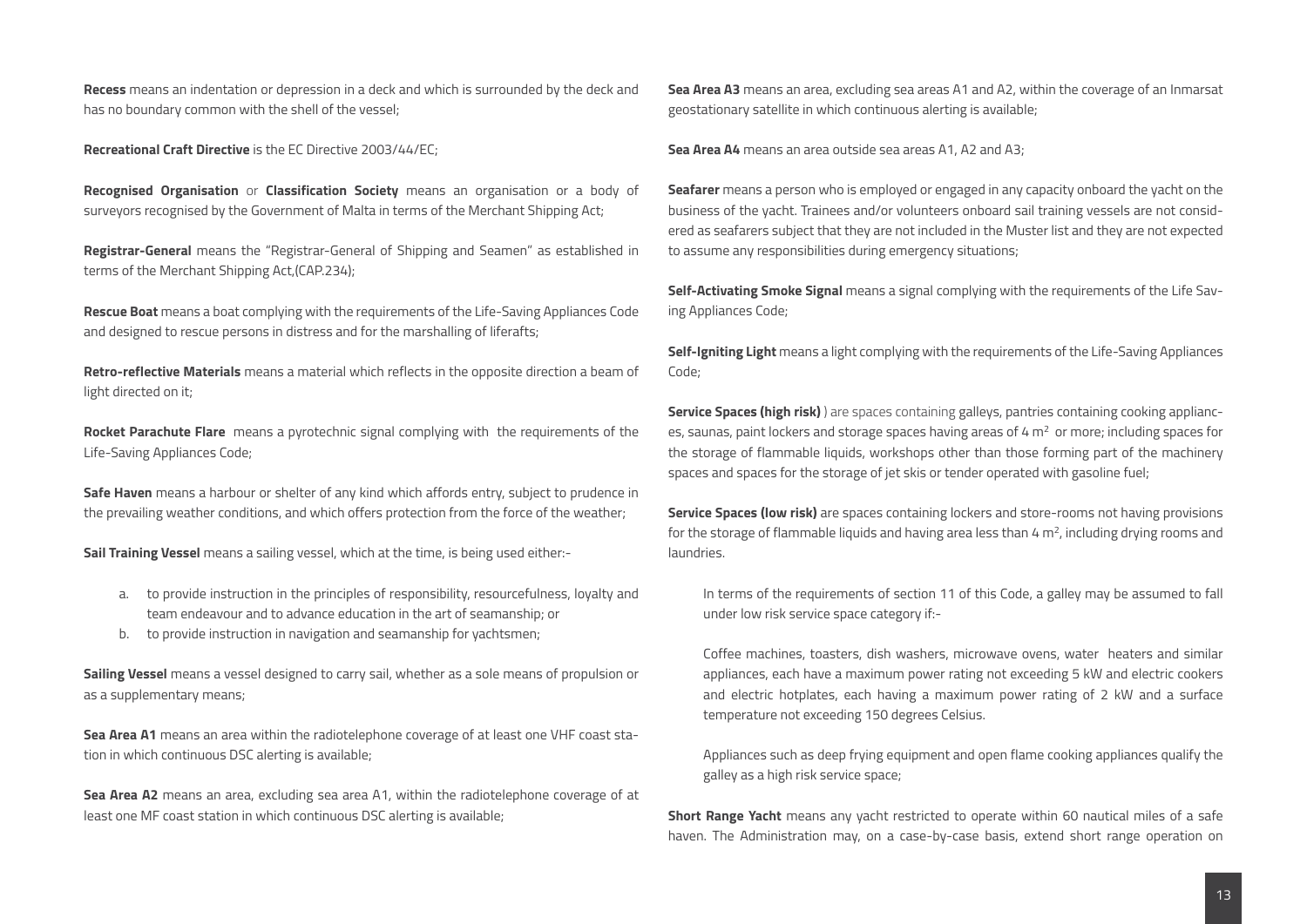specified routes up to a maximum of 150 nautical miles from a safe haven subject to the adequate radio coverage and any other requirements as set out by the Administration. The Administration may accept requests for Short Range Yachts to undertake transfer voyages exceeding the restrictions imposed, subject to no passengers being carried on board and subject that safety conditions/ precautions are taken as deemed necessary;

**SOLAS** means the International Convention for the Safety of Life at Sea, 1974, as amended signed in London on 1st November, 1974, including any amendment or Protocol related thereto as may from time to time be ratified, acceded to or accepted by the Government of Malta and other instruments, standards and specifications of a mandatory nature related thereto adopted or developed by the International Maritime Organisation or in terms of regulation 3(2)(a) of the Merchant Shipping (Safety Convention) Rules, 2003;

**SOLAS A Pack** means a liferaft emergency pack complying with the requirements of the Life-Saving Appliances Code;

**SOLAS B Pack** means a liferaft emergency pack complying with the requirements of the Life Saving Appliances Code;

**Specific Approval for Use** means the type approval of items or equipment that have been custom built or tailor made for a specific use;

**Stairways** means Interior stairways, lifts, totally enclosed emergency escape trunks, and escalators other than (those wholly contained within the machinery spaces) and enclosures thereto. In this connection, a stairway which is enclosed only at one level shall be regarded as part of the space from which it is not separated by a fire door;

**Standard Fire Test** means a test in which specimens of the relevant bulkheads, decks or other constructions are exposed in a test furnace by a specified test method in accordance with the Fire Test Procedures Code;

**STCW** means the International Convention on Standards of Training, Certification and Watchkeeping for Seafarers, as amended signed in London on 7th July, 1978, including any amendment or Protocol related thereto as may from time to time be ratified, acceded to or accepted by the Government of Malta and other instruments, standards and specifications of a mandatory nature related thereto adopted or developed by the International Maritime Organisation; **Superstructure** has the meaning given in Annex I to International Load Line Convention;

**Survival Craft** means a craft capable of sustaining the lives of persons in distress from the time of abandoning ship;

**Tender** means one or more inflatable or rigid boats which are not liferafts, stowed in a position providing for easy side-to-side transfer and which may not engage in separate commercial activities from that of the mother yacht;

**Technical Spaces** are those spaces, other than Category A Machinery Spaces, that contain mechanical and/or electrical equipment with heat dissipating characteristics;

**Training Manual** with regard to live-saving appliances means a manual complying with the requirements of SOLAS III/Part B – Life-Saving Appliances and Arrangements, Regulation 35;

**Two-way VHF Radiotelephone set** means a portable or a fixed portable two-way VHF radiotelephone apparatus used for on-scene communications and conforming to IMO performances standard A.809 (19) as may be amended, Annex I or Annex 2, as applicable;

**Type Approved** means an item/equipment that has been approved and/or certified by an organisation/body recognised by the Administration such as a recognised organisation, MED Certification, ISO Certification and another Administration Certification;

**Unrestricted Navigation Yacht** is a yacht which is not a short range yacht and which may operate within any range specified within its Certification;

**Watertight** means capable of preventing the passage of water in any direction;

**Weatherdeck** means the uppermost complete weathertight deck fitted as an integral part of the vessel's structure and which is exposed to the sea and weather;

**Weathertight** has the meaning given in Annex I of the ICLL. Weathertight means that in any sea conditions water will not penetrate into the yacht;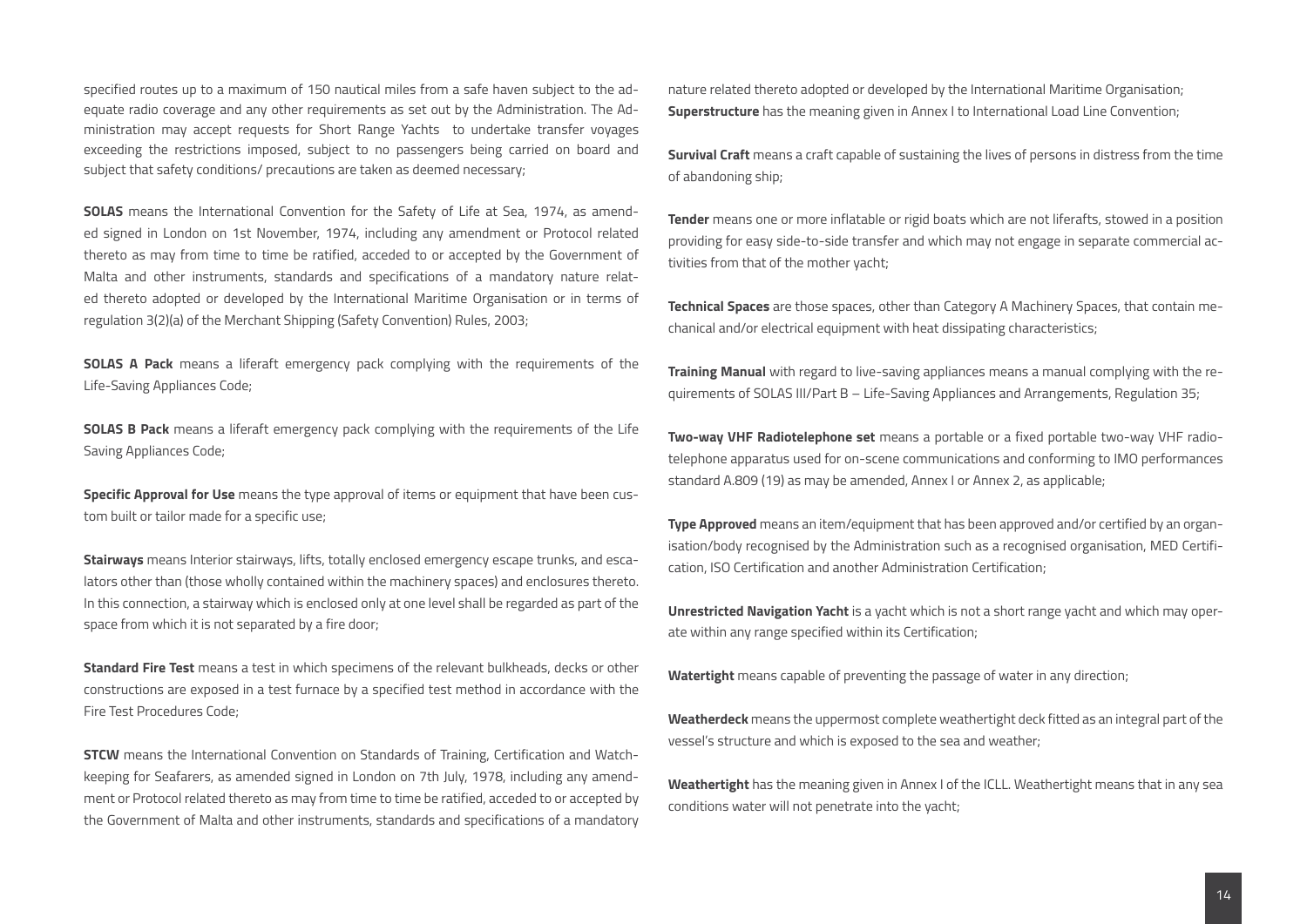**Wheelhouse** means the control position occupied by the officer of the watch who is responsible for the safe navigation of the vessel;

**Yacht** means a vessel propelled by sail or motor, mainly used for leisure activities in recreational and / or commercial operations.

**>** means "greater than"

- **<** means "smaller than"
- **≥** means "greater or equal to"

**≤** means "smaller or equal to"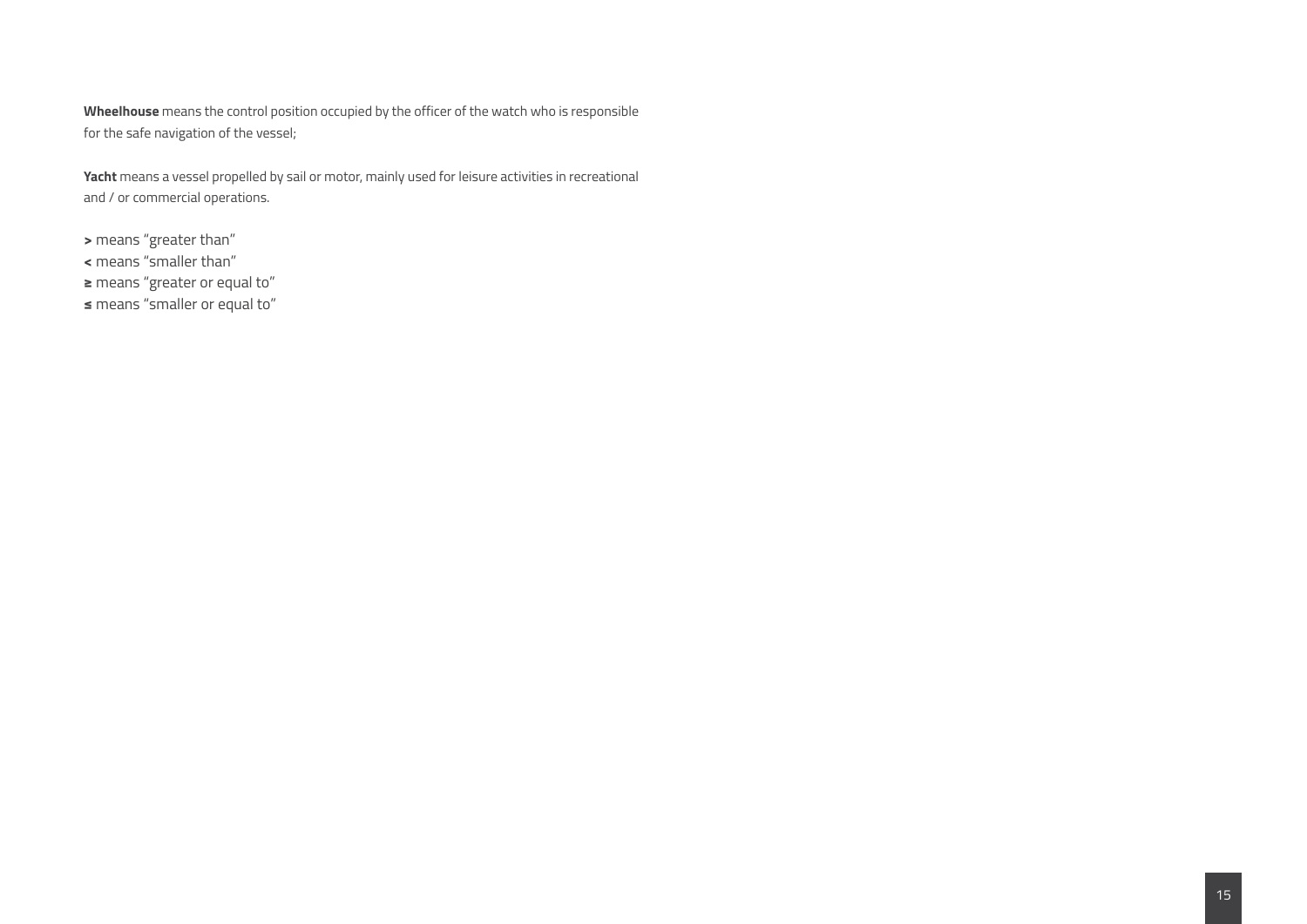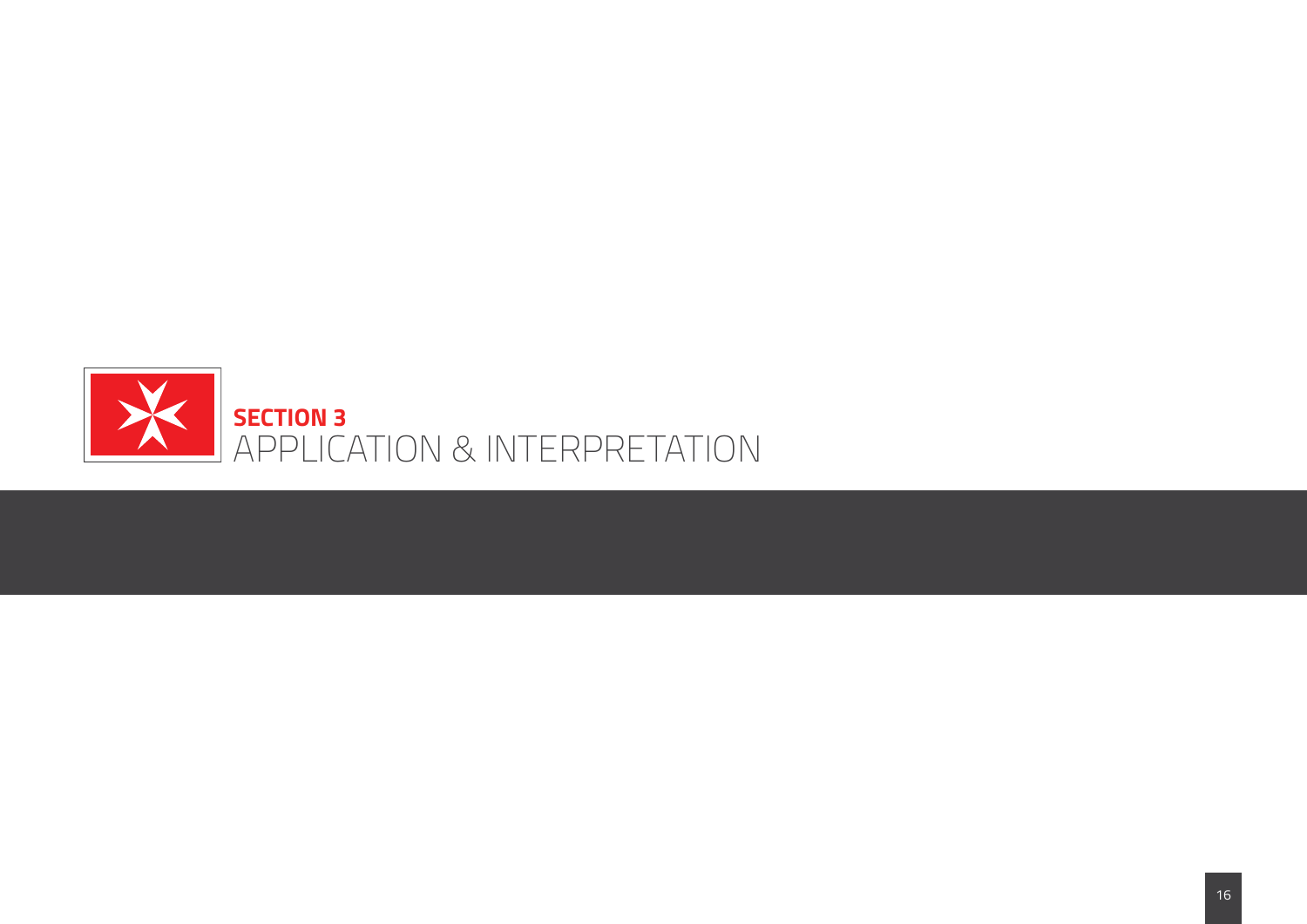# **3.1 Application**

**3.1.1** This Code applies to motor and sailing yachts intended for commercial operation, which do not carry more than 12 passengers and which are not less than 15 metres in length overall.

The following yacht categories apply:-

- Yachts ≥ 15 m in length overall and < 24 m in length,
- Yachts ≥ 24 m in length and < 500 GT,
- Yachts ≥ 500 GT.

This Code is also applicable for Special Category Yachts as defined in Section 18.

**3.1.2** All applicable provisions of the Code shall be deemed to be a requirement.

### **3.2 Area of Operation**

- **3.2.1** The requirements addressed in this Code have been designed and specified for any geographical navigation and operation. Where considered appropriate, practical and applicable standards and equivalencies for yachts operating as Short Range Navigation Yachts are included in this Code.
- **3.2.2** In particular, vachts ≤ 24 m in length and which have been built under the CE Recreational Craft Directive, would have to comply also with the requirements of their relevant design category (Categories A or B).
- **3.2.3** Existing yachts < 24 m in length will be considered for operation up to 60 miles from a safe haven.

Any such existing yacht designed to be operated in an "unrestricted area of operation" will have to be compliant with the Code and shall be surveyed to verify compliance with the applicable sections of this Code.

**3.2.4** Yachts built to Design Category A of the CE Recreational Craft Directive may be assigned an 'unrestricted' area of operation subject to full compliance with all relevant requirements of the Code including Damage Stability.

**3.2.5** Yachts built to Design Category B of the CE Recreational Craft Directive may be assigned a "permitted area of operation" of 60 miles from safe haven subject to their compliance with all relevant and applicable requirements of the Code.

#### **3.3 Number of Passengers to be carried**

**3.3.1** The number of passengers that can be safely carried is to be clearly stated.

In the case of yachts ≤ 24 m and which have been built under the CE Recreational Craft Directive, the maximum number of persons that are allowed to be carried on board (passengers and crew) cannot exceed the number shown on the Builder's Plate and on the "Declaration of Conformity" issued by the builder and the number of passengers shall not exceed 12.

#### **3.4 Equivalent Standards and Exemptions**

- **3.4.1** Proposals for the application of alternative standards and equivalencies must at least be equivalent to the requirements of the Code and are to be submitted to the Administration for consideration. Any proposal shall include details to prove that the overall level of safety is being met.
- **3.4.2** Application for any exemptions is to be made to the Administration. Exemptions may only be granted by the Administration.

An application for any exemption has to be supported with the necessary details and justifications for the request.

- **3.5 Existing Yachts**
- **3.5.1** In case of existing yachts which may not comply with certain sections of the Code, the Administration may give consideration to proposals made by the Owners / Managers to phase in the necessary requirements within a timescale not exceeding 12 months.
- **3.5.2** When an existing yacht does not comply with any requirements of this Code, proposals for alternative arrangements or equivalencies are to be submitted to the Administration for consideration.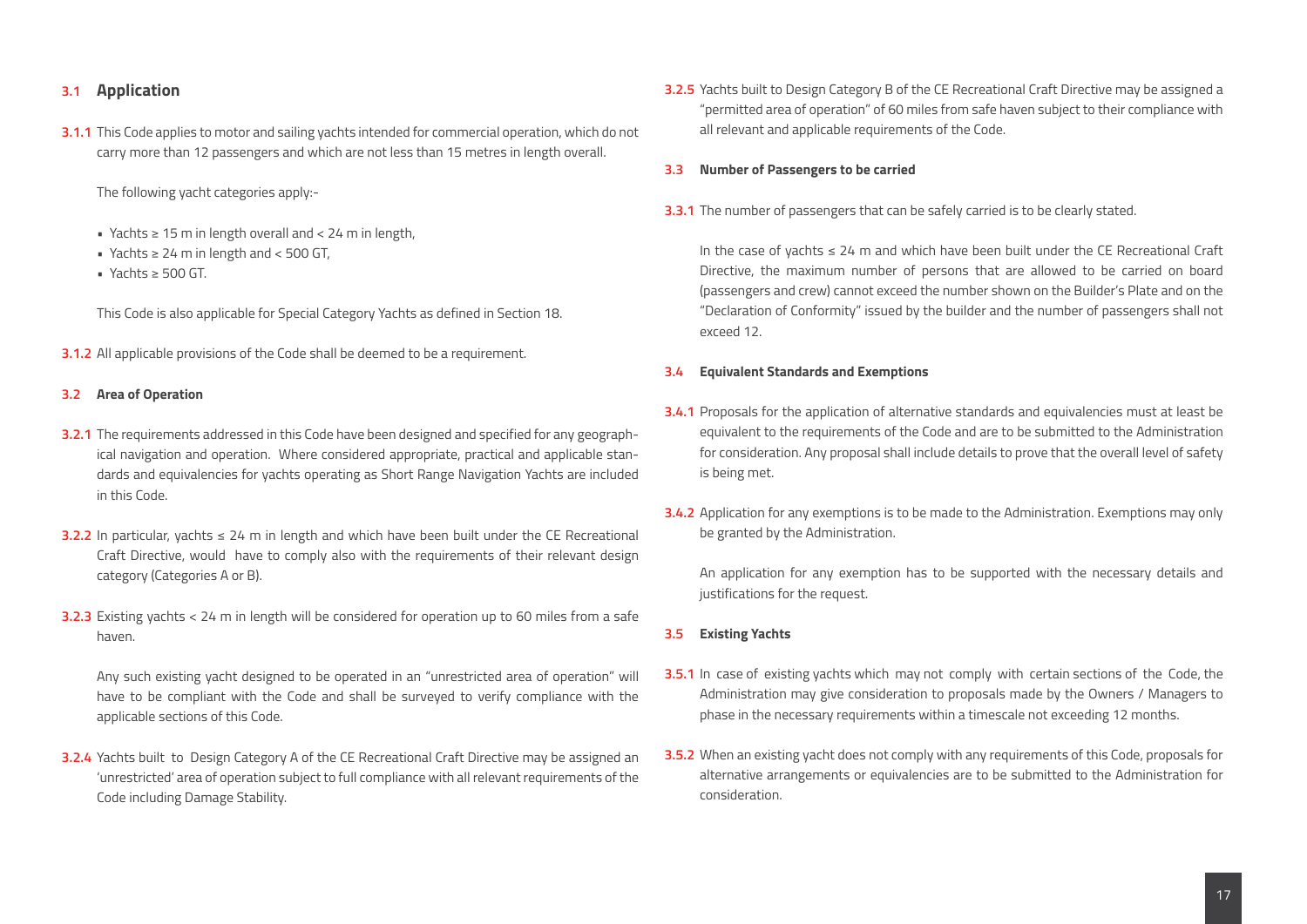The Administration, when considering individual cases, will take into consideration the service history and any other factors relating to the particular yacht. The main aim will be that the minimum safety standards as set out in the Code are achieved.

When an existing yacht's design and structural strength cannot be confirmed to be in compliance with the requirements set out in the Code, proposals for alternative methods to prove that the yacht is of adequate strength are to be submitted to the Administration for consideration.

The Administration will take into consideration the service history and operational history and any other factors relating to the particular yacht. The main aim shall be that the standards set out in the Code are achieved and maintained.

**3.5.3** Repairs, alterations and/or refurbishments to an existing yacht are to be in compliance with standards as applicable to a new yacht.

In case of major alterations and/or refurbishments to an existing yacht, then the whole yacht would be required to meet all the standards as applicable to a new yacht. The yacht would be required to be re- surveyed before commencement of any commercial activity.

#### **3.6 Yachts Marking**

All yachts shall be marked in accordance with the requirements of Section 15 of the Merchant Shipping Act, 1973, as amended (Chapter 234). Yachts are not required to have the name marked on the bows.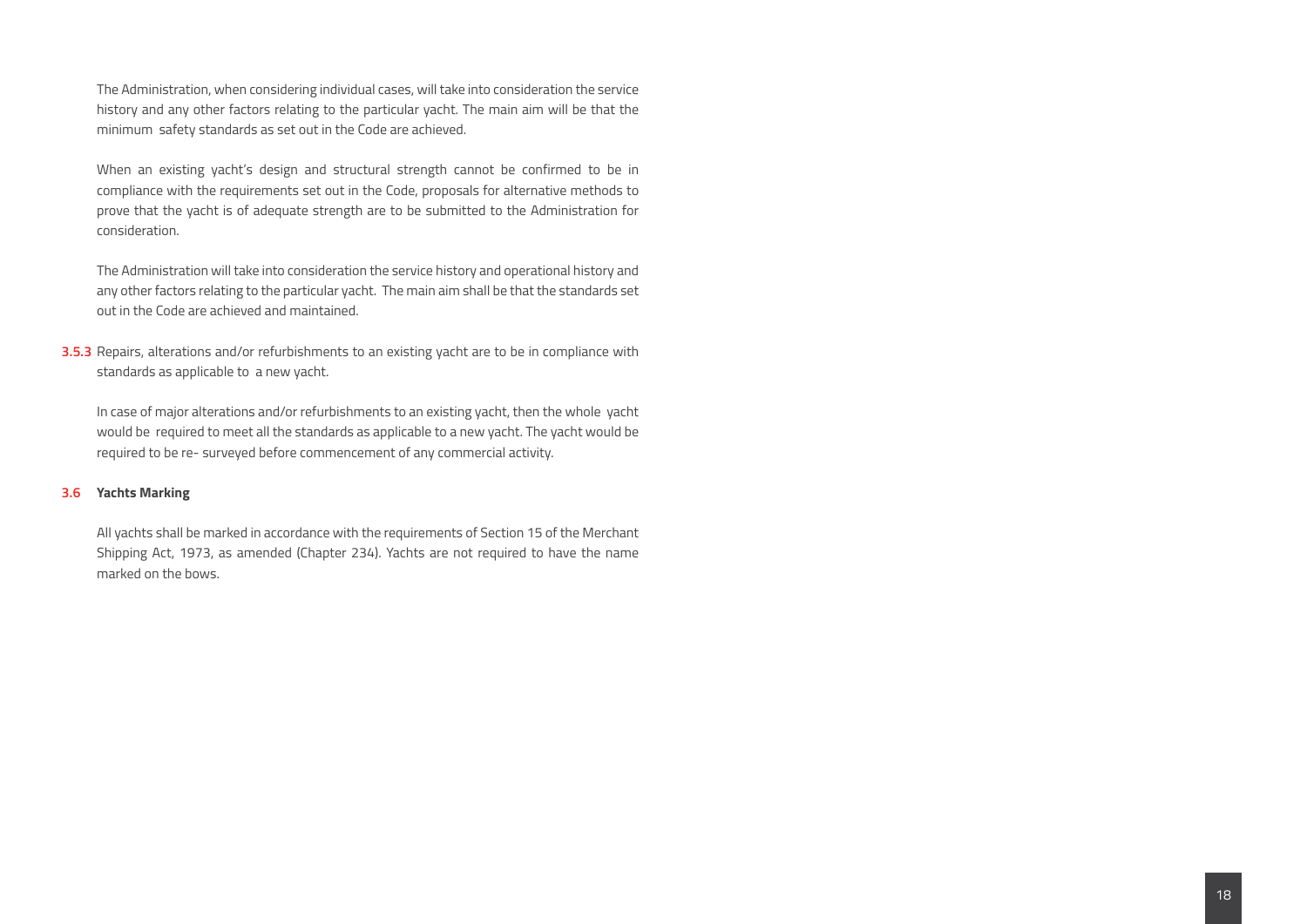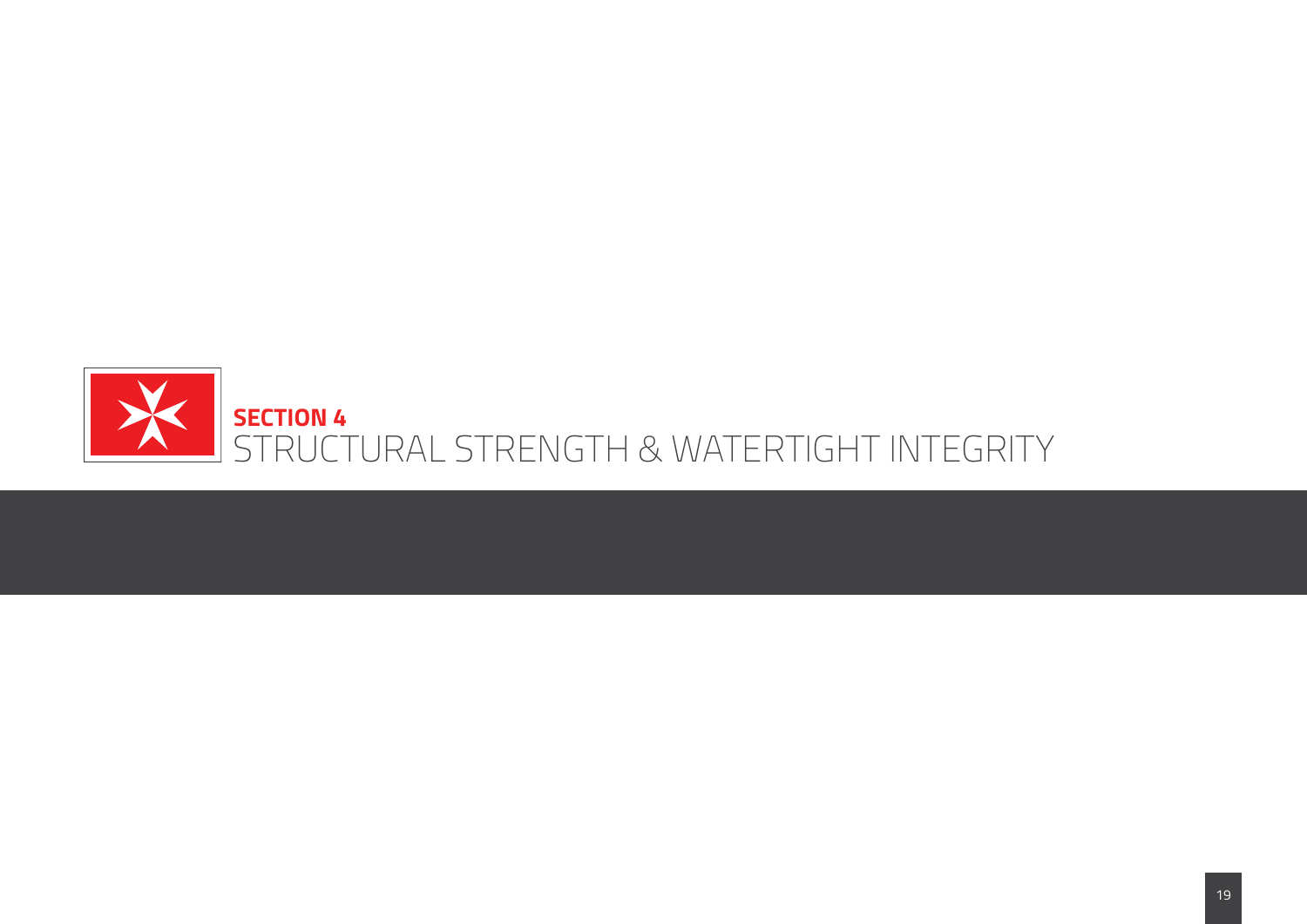# **4. Structural Strength and Watertight Integrity**

## **4.1 General**

- **4.1.1** The objective of this section is to ensure that all yachts are constructed to a consistent standard in respect of structural strength and watertight integrity. New yachts < 24 m in length which are not certified in accordance to the CE Recreational Craft Directive have to undergo a Structural Drawing Review and Structural Survey by an Appointed Surveyor or a Recognised Organisation whilst new yachts which are certified in accordance to the CE Recreational Craft Directive have to undergo a Structural Survey by an Appointed Surveyor or a Recognised Organisation in order to confirm compliance with this code.
- **4.1.2** Existing yachts < 24 m in length and which are certified in accordance to the CE Recreational Craft Directive by a Notified Body under either of the Modules B+C, B+D, B+E, B+F, G or H will be considered to be in compliance with this section, subject to the satisfactory outcome of a structural and condition survey by an Appointed Surveyor or a Recognised Organisation.

Existing yachts < 24 m in length, which are not built to Classification Society Rules and which are not certified in accordance with the Recreational Craft Directive will be dealt with on a case by case basis at the discretion of the Administration.

**4.1.3** Existing yachts ≥ 24 m in length and < 500 GT, not built in compliance to a Recognised Organisation Rules' and/or which are not in Class need not be Classed but are required to have their structural drawings and specifications reviewed by an Appointed Surveyor or a Recognised Organisation in order to ascertain their structural strength and integrity. New yachts ≥ 24 m in length shall be in Class and/or shall have been built in compliance to a Recognised Organisation Rules' and classed during construction by an RO.

**4.1.4** All yachts ≥ 500 GT shall be Classed and shall maintain valid Classification Certification by one of the Recognised Organisations.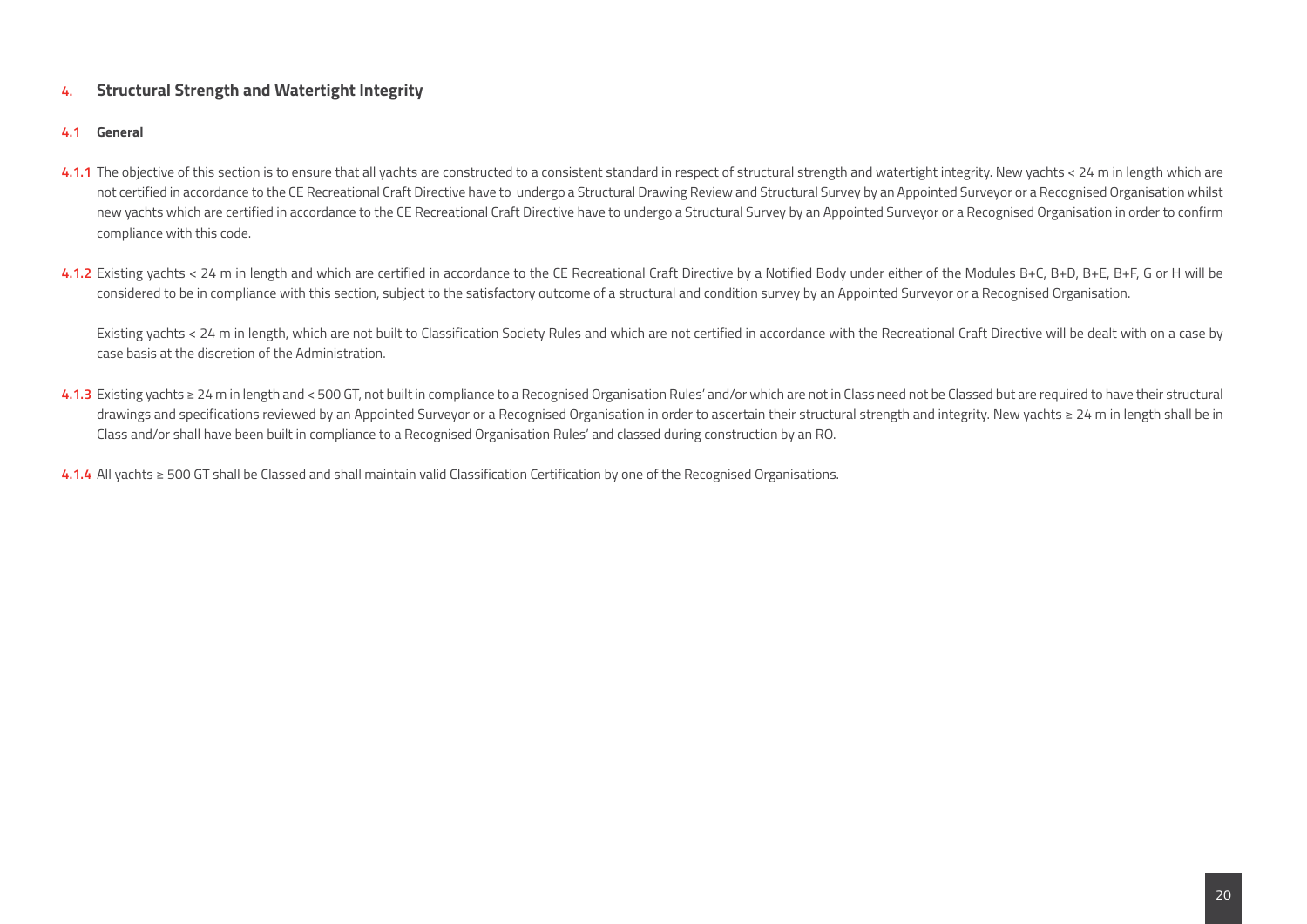| 4.1.5   | <b>Weather Deck</b>                                                                                                                                                                                                                                                                                                                                                                                                                                                                                                                                                                                                                                                                                                                      |
|---------|------------------------------------------------------------------------------------------------------------------------------------------------------------------------------------------------------------------------------------------------------------------------------------------------------------------------------------------------------------------------------------------------------------------------------------------------------------------------------------------------------------------------------------------------------------------------------------------------------------------------------------------------------------------------------------------------------------------------------------------|
| 4.1.5.1 | All yachts shall have a watertight weather deck extending for the whole length. The deck shall be of adequate strength to withstand the environmental conditions likely to be encountered in<br>the area of operation. Any recesses in the deck shall be of watertight construction and shall have draining facilities.                                                                                                                                                                                                                                                                                                                                                                                                                  |
| 4.1.6   | <b>Bulkheads</b>                                                                                                                                                                                                                                                                                                                                                                                                                                                                                                                                                                                                                                                                                                                         |
| 4.1.6.1 | Yachts ≥ 24 m shall be fitted with a Collision Bulkhead in accordance with the requirements of a Recognised Organisation.<br>Yachts < 24 m should preferably be fitted with a<br>Collision Bulkhead.                                                                                                                                                                                                                                                                                                                                                                                                                                                                                                                                     |
| 4.1.6.2 | The number and location of watertight bulkheads, their respective penetrations and the watertight integrity of the divisions shall<br>Watertight bulkheads shall be situated in such a way<br>so that in case of minor damage and free flooding of<br>be in accordance with the requirements of a Recognised Organisation.<br>any one compartment, the yacht will float safely and,<br>if possible, at a waterline which is not less than<br>75 mm, at any point, below the weather deck.                                                                                                                                                                                                                                                |
| 4.1.6.3 | Any watertight and/or fire rated bulkhead penetration shall be Type Approved or Certified.                                                                                                                                                                                                                                                                                                                                                                                                                                                                                                                                                                                                                                               |
| 4.1.6.4 | Openings in watertight bulkheads shall comply with the standards required in SOLAS for cargo vessels whilst alternative or<br>equivalent arrangements may be considered by the Administration on a case by case basis.                                                                                                                                                                                                                                                                                                                                                                                                                                                                                                                   |
| 4.1.6.5 | Hinged doors may be used on watertight bulkheads.<br>Type Approved or Certified hinged doors may be used on<br>watertight bulkheads. Such doors shall be kept closed at all<br>Such doors are to be spring loaded so that they are<br>times. Notices are to be affixed on both sides of these doors<br>kept closed at all times. Notices shall be affixed<br>on both sides of these doors clearly indicating<br>clearly indicating that these doors are to be kept closed at all<br>times. Spring loaded doors may be accepted when fitted with<br>that these doors are to be kept closed at all times.<br>appropriate audio and visual alarms on the bridge.<br>Alternative arrangements may also be accepted by<br>the Administration. |
| 4.1.6.6 | Any enclosed compartments having access through the hull and which are located below the freeboard deck shall be bound by a watertight boundary which shall have no other through open<br>-ings. In cases where a through opening cannot be avoided than a sliding type watertight door or equivalent may be allowed.                                                                                                                                                                                                                                                                                                                                                                                                                    |
| 4.1.6.7 | Any hull openings below the freeboard deck shall<br>Any hull openings below the freeboard deck shall comply with SOLAS Reg II-1/15-1, as amended and are to have provisions for<br>have provisions for manual or secondary means of<br>manual or secondary means of closing.<br>closing.                                                                                                                                                                                                                                                                                                                                                                                                                                                 |

Arrangements, on existing yachts, that provide an equivalent level of safety in respect of downflooding risks may be considered by the Administration.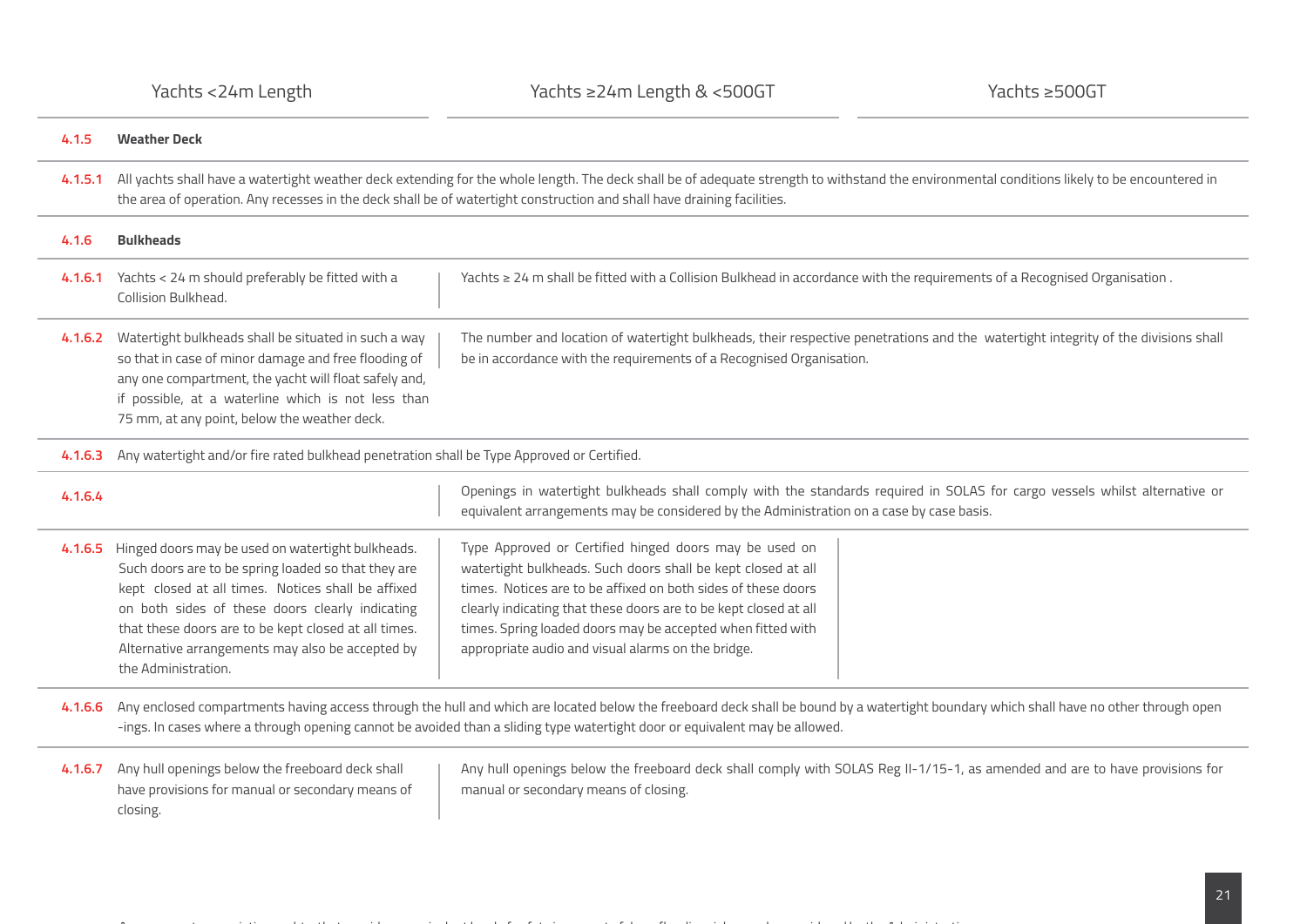Yachts <24m Length

| 4.2     | <b>Watertight Integrity</b>                                                                                                                                                                              |                                                                                                                                                                                                                                                                                                                                                                                                                                                                                                                                        |
|---------|----------------------------------------------------------------------------------------------------------------------------------------------------------------------------------------------------------|----------------------------------------------------------------------------------------------------------------------------------------------------------------------------------------------------------------------------------------------------------------------------------------------------------------------------------------------------------------------------------------------------------------------------------------------------------------------------------------------------------------------------------------|
|         | may be accepted by this Administration on a case by case basis.                                                                                                                                          | Yachts shall be designed and constructed in a way which ensures full watertight integrity, which prevents any undesired ingress of water. Watertight integrity arrangements on existing yachts                                                                                                                                                                                                                                                                                                                                         |
|         | New yachts must, at least, comply with RCD<br>Requirements and also with the requirements of this<br>Code.                                                                                               | New yachts shall comply with a Recognised Organisation watertight integrity rules and with ILLC, as applicable.<br>ILLC applies to yachts ≥ 24m with keel laid after the 21st July 1968 and to yachts ≥ 150 GT with keel laid before the 21st July 1968.                                                                                                                                                                                                                                                                               |
| 4.2.1   | Position of Freeboard Deck / Superstructure Height                                                                                                                                                       |                                                                                                                                                                                                                                                                                                                                                                                                                                                                                                                                        |
| 4.2.1.1 |                                                                                                                                                                                                          | Where the actual freeboard to the weather deck exceeds that required by the ICLL by one standard superstructure height, openings<br>on that deck located aft of the forward $\frac{y}{4}$ length (measured from the forward perpendicular) may be assumed to be in position 2.<br>For yachts up to 75 m in length the standard superstructure heights shall be taken as 1.8 m. For yachts over 125 m in length the<br>standard superstructure height shall be taken as 2.3 m. Intermediate sizes shall be calculated by interpolation. |
| 4.2.2   | Hatchways, Skylights and Hatches giving access below the weathertight deck.                                                                                                                              |                                                                                                                                                                                                                                                                                                                                                                                                                                                                                                                                        |
| 4.2.2.1 | A hatchway which gives access to spaces below the<br>weatherdeck shall be of adequate construction and<br>watertightness.                                                                                | A hatchway which gives access to spaces below deck and which cannot be closed watertight shall be enclosed within the<br>superstructure or weathertight deck house in accordance to the ICLL.                                                                                                                                                                                                                                                                                                                                          |
| 4.2.2.2 | The cover of a hinged/sliding hatchway shall be<br>permanently secured and provided with a locking<br>device to enable positive securing in the closed position.                                         | All exposed hatchways which give access from position 1 and position 2 shall be weathertight. Weathertight hatch covers shall be<br>permanently attached to the yacht and provided with adequate arrangements for securing the hatch in the closed position.                                                                                                                                                                                                                                                                           |
| 4.2.2.3 | A hatchway with a hinged cover which is located at position 1 of the yacht shall have the hinges fitted on the forward end.                                                                              |                                                                                                                                                                                                                                                                                                                                                                                                                                                                                                                                        |
| 4.2.2.4 | Openings not complying with 4.2.2.3 shall be fitted<br>with an alarm giving status on the navigation bridge<br>and a notice is to be posted stating that these<br>openings are to be kept closed at sea. | Alternative arrangements for openings which do not comply with 4.2.2.3 may be considered by the Administration subject that<br>these are fitted with an alarm giving status on the navigation bridge and a notice is posted stating that these openings are to be<br>kept closed at sea.                                                                                                                                                                                                                                               |
| 4.2.2.5 | coaming being, at least, 300mm above the weather deck.                                                                                                                                                   | Any hatches which are allowed to be kept open at sea shall, not exceed an area of 1m <sup>2</sup> at the top of the coaming, shall be located as close as possible to the centre line and be fitted with a                                                                                                                                                                                                                                                                                                                             |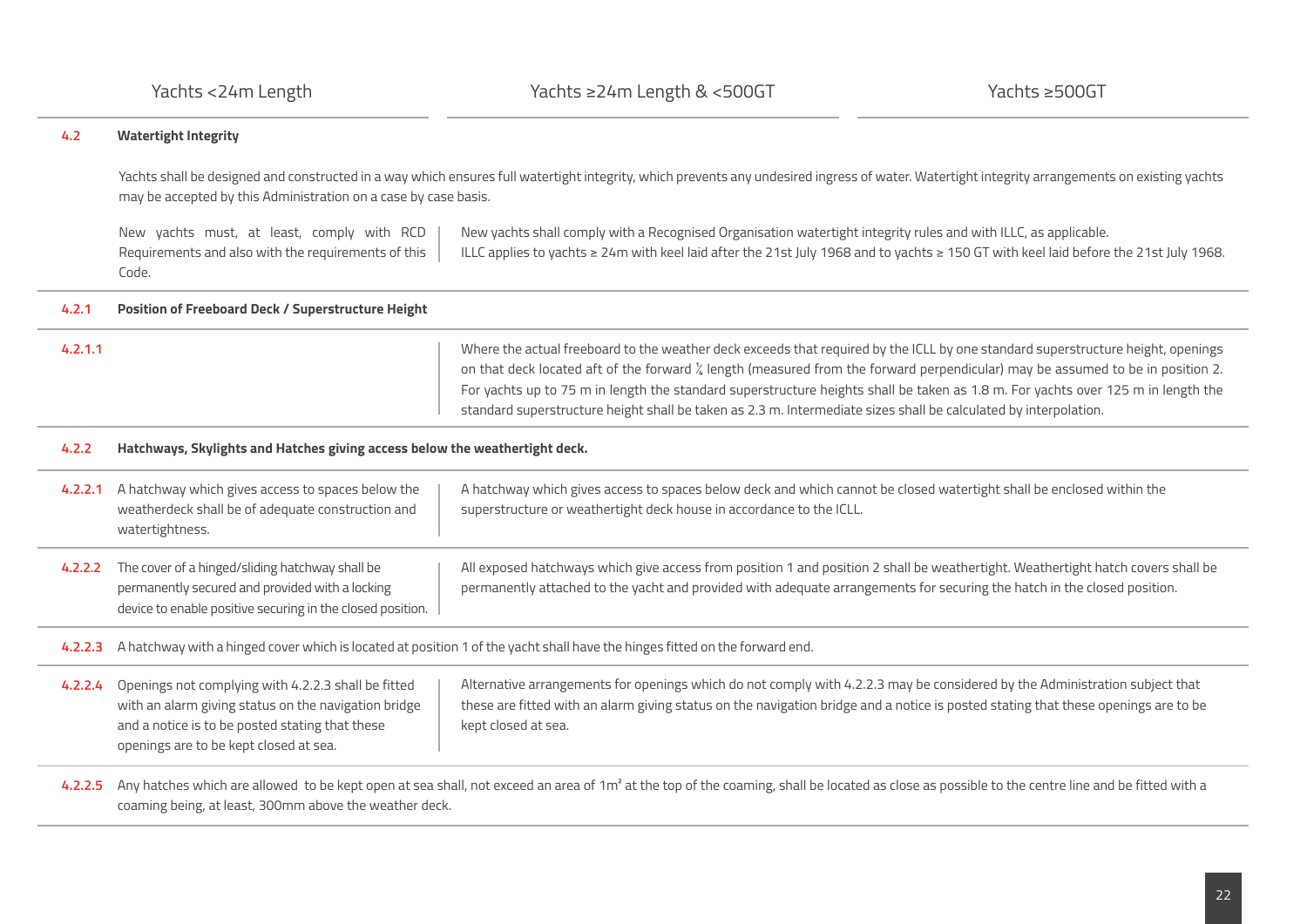4.2.2.6 Hatches that are designated for escape purposes shall be equipped with covers which can be opened from both sides and fitted with permanent handles. Removable type handles may be accepted subject that the handles are stowed in a well marked and accessible location close to the hatch itself. The escape hatch shall be readily identified and a notice to this effect to be posted.

| 4.2.3   | <b>Doorways</b>                                                                                                                                                                                                                                                                                                                                                                                                                                                  |                                                                                                                                                                                                                                                                                                                                                                                                                                                                                                                                                                        |
|---------|------------------------------------------------------------------------------------------------------------------------------------------------------------------------------------------------------------------------------------------------------------------------------------------------------------------------------------------------------------------------------------------------------------------------------------------------------------------|------------------------------------------------------------------------------------------------------------------------------------------------------------------------------------------------------------------------------------------------------------------------------------------------------------------------------------------------------------------------------------------------------------------------------------------------------------------------------------------------------------------------------------------------------------------------|
| 4.2.3.1 | A doorway located at the main deck level which gives<br>access to spaces below main deck shall be provided<br>with a weathertight door. Such door shall always<br>open outwards and shall have an efficient means to<br>secure it in the closed position, operable from both<br>sides. Doors which are fitted on the forward side<br>or on the sides of the superstructure on the weather<br>deck shall have a sill of at least 300mm above the<br>weather deck. | Doors in superstructures which give access to spaces below the weatherdeck shall be weathertight. Each doorway shall have sill<br>heights as follows:-<br>- Doors located X forward length and used at sea: 600mm for unrestricted service and 300mm for short range service;<br>- Forward facing doors located aft of $\chi$ forward length: 300mm for unrestricted service and 150mm for short range service;<br>- All doors, other than the above and doors on the 1st deck above weather deck: 150mm for unrestricted service and 75mm<br>for short range service. |
| 4.2.3.2 | Hinged doors shall have their hinges fitted at the forward end.                                                                                                                                                                                                                                                                                                                                                                                                  |                                                                                                                                                                                                                                                                                                                                                                                                                                                                                                                                                                        |
| 4.2.3.3 | Access doors leading directly from an open deck to<br>the engine room shall be located aft of the 1/4 length<br>from forward, and shall be fitted with a sill of at least<br>450mm in height above the weatherdeck.                                                                                                                                                                                                                                              | Access doors leading directly from the weather deck to the engine room shall be located aft of the $\chi$ length from forward.<br>These doors shall be fitted with sills having a height as follows:-<br>- For unrestricted navigation: 600mm at Position 1 and 380mm at Position 2;<br>- For short range navigation: 450mm at Position 1 and 200mm at Position 2.                                                                                                                                                                                                     |
| 4.2.4   | <b>Companionway Hatch Openings</b>                                                                                                                                                                                                                                                                                                                                                                                                                               |                                                                                                                                                                                                                                                                                                                                                                                                                                                                                                                                                                        |

**4.2.4.1** Companionway / hatch openings leading below the weather deck shall not exceed 1000 mm in width and shall be fitted with a coaming of at least 300 mm above the deck. The coaming may be fixed or portable.

**4.2.4.2** When washboards are used to close vertical openings they shall be appropriately secured in place so that they will not get loose or be dislodged.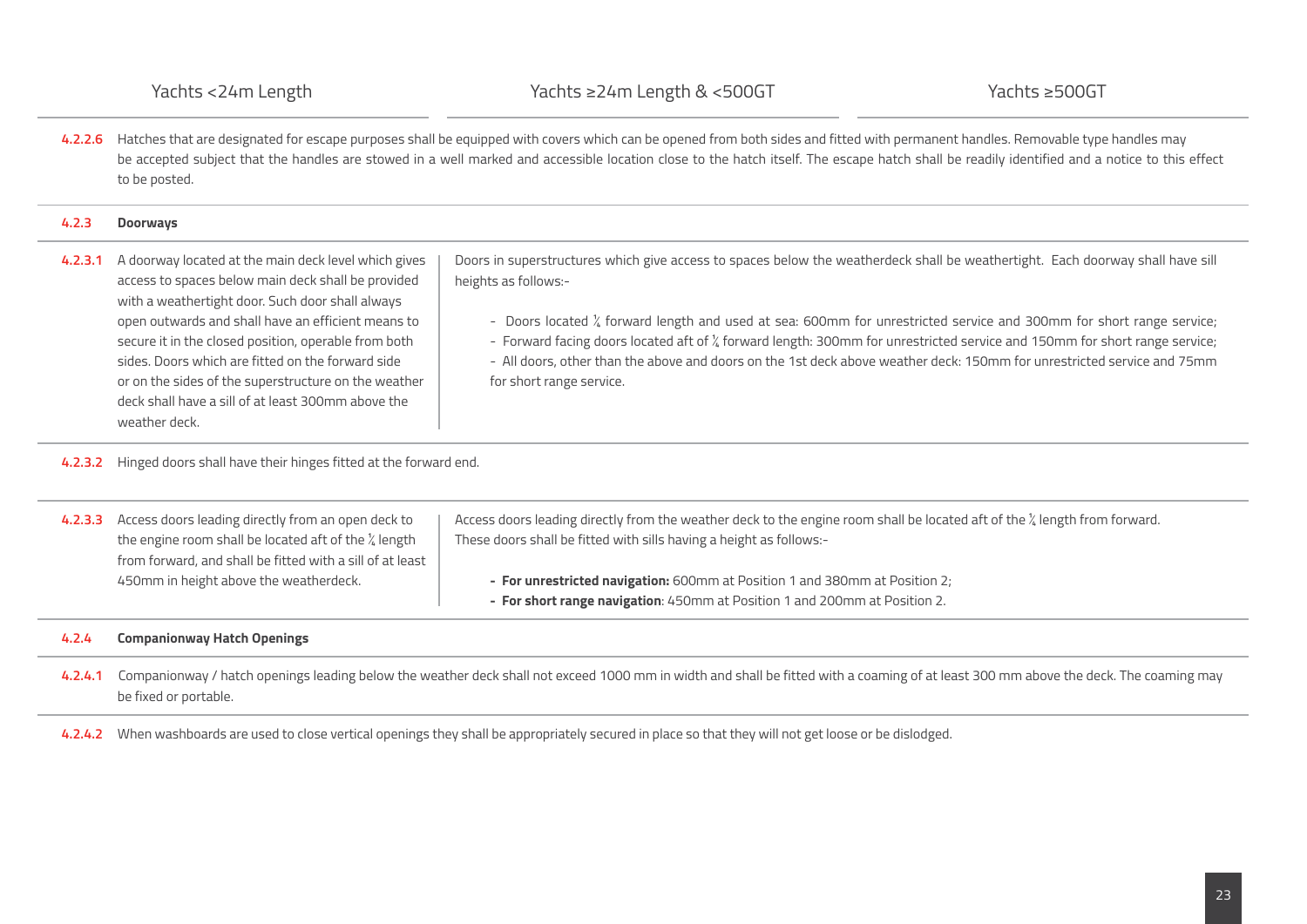| 4.2.5   | <b>Skylights</b>                                                                                                                                                                                                                                                                                                                                                                                                                                                 |                                                                                                                                                                                                                                                                                                                                                                                                                                                                                                                                                                                                                                                                                                                                                                                                                                                                                                                                                                                                                                                                    |                                                                                     |
|---------|------------------------------------------------------------------------------------------------------------------------------------------------------------------------------------------------------------------------------------------------------------------------------------------------------------------------------------------------------------------------------------------------------------------------------------------------------------------|--------------------------------------------------------------------------------------------------------------------------------------------------------------------------------------------------------------------------------------------------------------------------------------------------------------------------------------------------------------------------------------------------------------------------------------------------------------------------------------------------------------------------------------------------------------------------------------------------------------------------------------------------------------------------------------------------------------------------------------------------------------------------------------------------------------------------------------------------------------------------------------------------------------------------------------------------------------------------------------------------------------------------------------------------------------------|-------------------------------------------------------------------------------------|
| 4.2.5.1 | Skylights shall be of an appropriate weathertight construction and shall be located on the centre line or as near to the centre line as possible.                                                                                                                                                                                                                                                                                                                |                                                                                                                                                                                                                                                                                                                                                                                                                                                                                                                                                                                                                                                                                                                                                                                                                                                                                                                                                                                                                                                                    |                                                                                     |
| 4.2.5.2 | Openable skylights shall be able to be appropriately secured in the closed position.                                                                                                                                                                                                                                                                                                                                                                             |                                                                                                                                                                                                                                                                                                                                                                                                                                                                                                                                                                                                                                                                                                                                                                                                                                                                                                                                                                                                                                                                    |                                                                                     |
| 4.2.5.3 | Skylights that are designated as escape routes shall be openable from both sides and have permanently fixed handles on both sides. The Administration may accept removable type handles<br>in case that such handles are stowed in an accessible location close to the skylight and the location is clearly marked. The escape hatch shall be readily identified and a notice to this effect to<br>be posted.                                                    |                                                                                                                                                                                                                                                                                                                                                                                                                                                                                                                                                                                                                                                                                                                                                                                                                                                                                                                                                                                                                                                                    |                                                                                     |
| 4.2.5.4 | The skylights shall be Type Approved and/or CE<br>Certified. Skylights on existing yachts that have been<br>operational for more than 5 years may be accepted<br>subject to a Watertightness test in accordance with<br>ISO 12216.                                                                                                                                                                                                                               | Skylights shall be constructed in accordance with Recognised<br>Organisation Rules. Skylights on existing yachts that have<br>been operational for more than 5 years may be accepted<br>subject to a Watertightness test in accordance with RO Rules.                                                                                                                                                                                                                                                                                                                                                                                                                                                                                                                                                                                                                                                                                                                                                                                                              | Skylights shall be constructed in accordance with Recognised<br>Organisation Rules. |
| 4.2.5.5 | A portable cover for each weatherdeck glass skylight shall be provided on board. The cover has to be able to be properly secured in case of damage to the glass panel. The Administration<br>may dispense a yacht from the requirement 4.2.5.5 in cases where the skylight strength is equivalent to the hull strength and in cases where the glass thickness has a minimum of 30%<br>increase over and above the minimum standard glass thickness requirements. |                                                                                                                                                                                                                                                                                                                                                                                                                                                                                                                                                                                                                                                                                                                                                                                                                                                                                                                                                                                                                                                                    |                                                                                     |
| 4.2.6   | <b>Portlights</b>                                                                                                                                                                                                                                                                                                                                                                                                                                                |                                                                                                                                                                                                                                                                                                                                                                                                                                                                                                                                                                                                                                                                                                                                                                                                                                                                                                                                                                                                                                                                    |                                                                                     |
| 4.2.6.1 | Any portlight fitted below the weather deck shall be<br>of appropriate strength and suitable for its<br>intended use.<br>In case of new yachts any portlight fitted in the main<br>hull and below the weather deck shall:-<br>have the equivalent strength of the hull;<br>be of the non-opening type or non-readily<br>openable type;<br>be built to meet the requirements of ISO 12216 or<br>be Type Approved or Certified.                                    | All portlights fitted below the weather deck shall be of a non-opening or of a non-readily openable type. Non-readily openable portlights<br>may be accepted subject that they are fitted with a status indicator/alarm on the bridge. The portlights shall be of appropriate strength<br>and shall be built and tested to an RO's Charter Yacht or Ship Rules'.<br>Portlights fitted below the weather deck shall be fitted with deadlights. Deadlights may be omitted, at the discretion of the<br>Administration, subject that the portlight strength is equivalent to the hull's strength and to RO standards and proven adequate by a<br>RO. The glass pane of these portlights shall, at least, be of the laminated (shatterproof) type with a polycarbonate core of thickness<br>greater than 3 mm.<br>Non-certified portlights fitted on existing yachts with over a 5 years service period may be accepted subject to the satisfactory outcome<br>of a watertightness test as defined by a RO Rules. All such portlights shall be fitted with deadlights. |                                                                                     |
| 4.2.6.2 | The lower edge of the portlights shall be at least<br>500mm or 2.5% of the breadth of the yacht (which<br>ever is the greatest) above the deep water line.                                                                                                                                                                                                                                                                                                       | Portlights fitted in the forward quarter length of the yacht should not exceed 250mm glass diameter and shall all be fitted with<br>deadlights.<br>The lower edge of the portlights shall be at least 500mm or 2.5% of the breadth of the yacht (whichever is the greatest) above the<br>deep water line.                                                                                                                                                                                                                                                                                                                                                                                                                                                                                                                                                                                                                                                                                                                                                          |                                                                                     |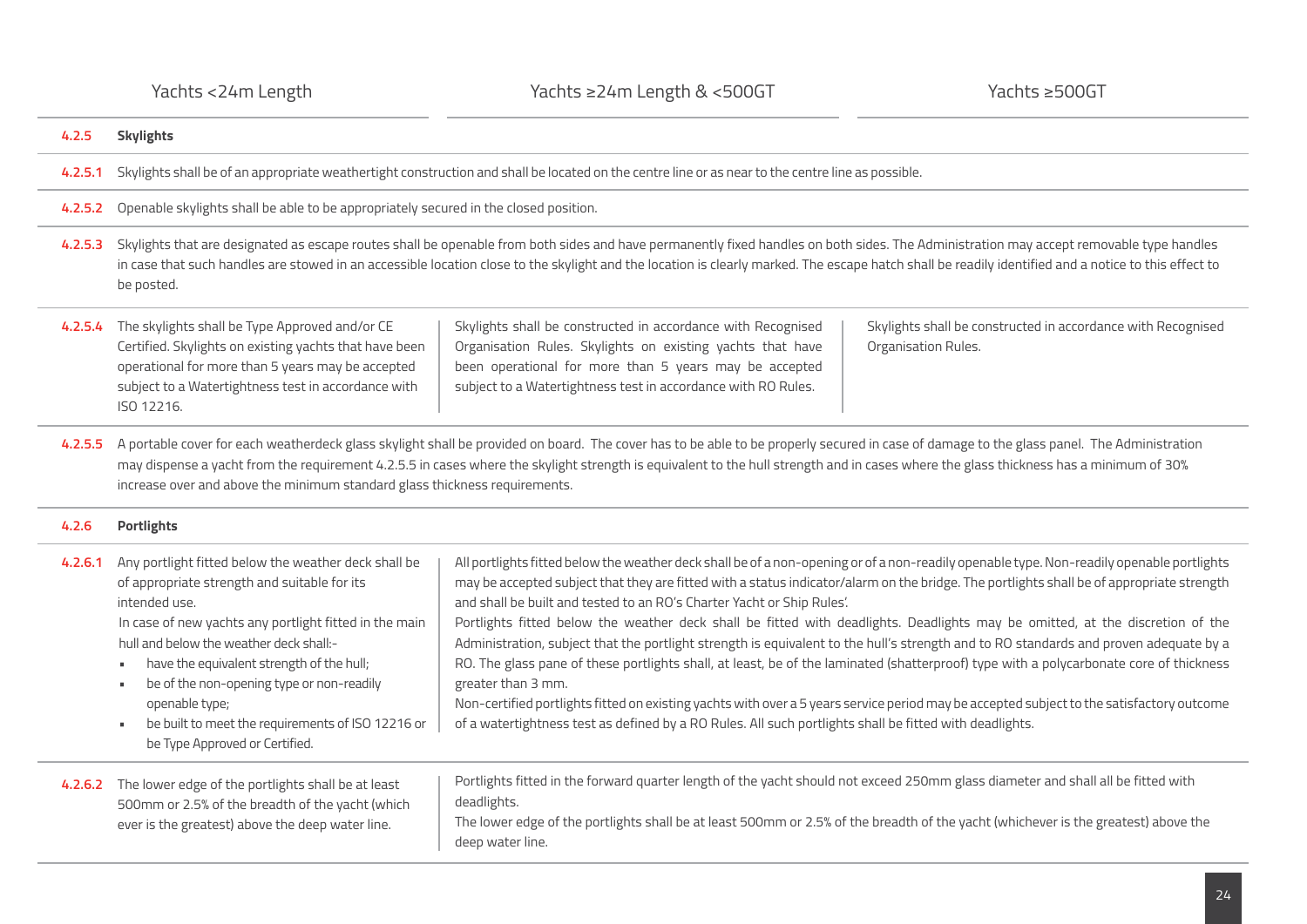|         | Yachts <24m Length                                                                                                                                                                                                                                                                                                                                                                                 | Yachts ≥24m Length & <500GT                                                                                                                                                                                                                                                                                                                                                                                                                                                                                                                                                                                                                                                                                                                                                                                                                                                                                                                                                                                                                                                    | Yachts ≥500GT |
|---------|----------------------------------------------------------------------------------------------------------------------------------------------------------------------------------------------------------------------------------------------------------------------------------------------------------------------------------------------------------------------------------------------------|--------------------------------------------------------------------------------------------------------------------------------------------------------------------------------------------------------------------------------------------------------------------------------------------------------------------------------------------------------------------------------------------------------------------------------------------------------------------------------------------------------------------------------------------------------------------------------------------------------------------------------------------------------------------------------------------------------------------------------------------------------------------------------------------------------------------------------------------------------------------------------------------------------------------------------------------------------------------------------------------------------------------------------------------------------------------------------|---------------|
| 4.2.6.3 |                                                                                                                                                                                                                                                                                                                                                                                                    | Blanks shall be provided for 50% of the portlights fitted below weatherdeck and which are not equipped with deadlights.                                                                                                                                                                                                                                                                                                                                                                                                                                                                                                                                                                                                                                                                                                                                                                                                                                                                                                                                                        |               |
| 4.2.6.4 |                                                                                                                                                                                                                                                                                                                                                                                                    | No portlight shall exceed 250mm in diameter (or equivalent area). Larger openings shall be considered as windows.                                                                                                                                                                                                                                                                                                                                                                                                                                                                                                                                                                                                                                                                                                                                                                                                                                                                                                                                                              |               |
| 4.2.6.5 | No portlights shall be fitted in way of the machinery spaces.                                                                                                                                                                                                                                                                                                                                      |                                                                                                                                                                                                                                                                                                                                                                                                                                                                                                                                                                                                                                                                                                                                                                                                                                                                                                                                                                                                                                                                                |               |
| 4.2.6.6 |                                                                                                                                                                                                                                                                                                                                                                                                    | Portlights fitted on yachts which are < 24m and certified for unrestricted navigation shall comply with the requirements of yachts ≥ 24m.                                                                                                                                                                                                                                                                                                                                                                                                                                                                                                                                                                                                                                                                                                                                                                                                                                                                                                                                      |               |
| 4.2.7   | <b>Windows</b>                                                                                                                                                                                                                                                                                                                                                                                     |                                                                                                                                                                                                                                                                                                                                                                                                                                                                                                                                                                                                                                                                                                                                                                                                                                                                                                                                                                                                                                                                                |               |
| 4.2.7.1 | Windows fitted below the weather deck shall provide<br>the watertight integrity necessary for safe operation.                                                                                                                                                                                                                                                                                      | Windows fitted onboard yachts, below the weatherdeck, shall be of the non-opening type and shall also be approved by a RO.<br>They shall be of adequate strength taking into consideration their particular design and application, appropriately framed/glued and<br>secured and their glass must be of the toughened safety glass type.                                                                                                                                                                                                                                                                                                                                                                                                                                                                                                                                                                                                                                                                                                                                      |               |
|         | 4.2.7.2 All windows fitted below the weather deck on new<br>yachts shall at least be in compliance with ISO 12216<br>and/or ISO 11336.                                                                                                                                                                                                                                                             |                                                                                                                                                                                                                                                                                                                                                                                                                                                                                                                                                                                                                                                                                                                                                                                                                                                                                                                                                                                                                                                                                |               |
| 4.2.7.3 |                                                                                                                                                                                                                                                                                                                                                                                                    | The lower edge of the windows shall be at least 500mm or 2.5% of the breadth of the yacht (whichever is the greater) above the deep water line.                                                                                                                                                                                                                                                                                                                                                                                                                                                                                                                                                                                                                                                                                                                                                                                                                                                                                                                                |               |
| 4.2.7.4 | be given in the Master's Operational Instructions as to when the portable blanks must be fitted.                                                                                                                                                                                                                                                                                                   | Portable blanks shall be carried on board for all windows fitted below the weather deck. Portable blanks shall be stowed in the immediate proximity of the windows and consideration shall                                                                                                                                                                                                                                                                                                                                                                                                                                                                                                                                                                                                                                                                                                                                                                                                                                                                                     |               |
| 4.2.7.5 | Windows fitted above the weather deck on the hull<br>or in way of the superstructure shall be of sound and<br>weathertight construction. Glued glass panes may<br>be accepted provided that a gluing test is carried out<br>in accordance to ISO 12216. In any case gluing<br>operators are to be duly trained and the bonding pro-<br>cedure is to be approved by the adhesive manufac-<br>turer. | Front and side windows fitted on the hull and/or in the superstructure at and above the weather deck and front windows at the 2nd<br>tier of Unrestricted Navigation yachts shall be provided with storm shutters.<br>The Administration may consider alternative arrangements as mentioned herebelow, subject to the carriage of blanks as required to<br>seal any size of window :-<br>A reduction in the amount and disposition of storm covers on the basis of interchangability.<br>Exemption from the carriage of storm shutters on the basis of glass pane strength, glass type and glass thickness in excess of<br>2.<br>30% from the equivalent toughened safety glass thickness.<br>Exemption from the carriage of storm shutters when the glazing is equivalent to storm shutters in accordance with Section<br>3.<br>7.3.2.1 of ISO 11336 or to RO Rules.<br>Glued glass panes may be accepted for yachts, provided that a gluing test is carried out in accordance to ISO 12216 and the adhesive<br>manufacturer's installation procedures are strictly followed. |               |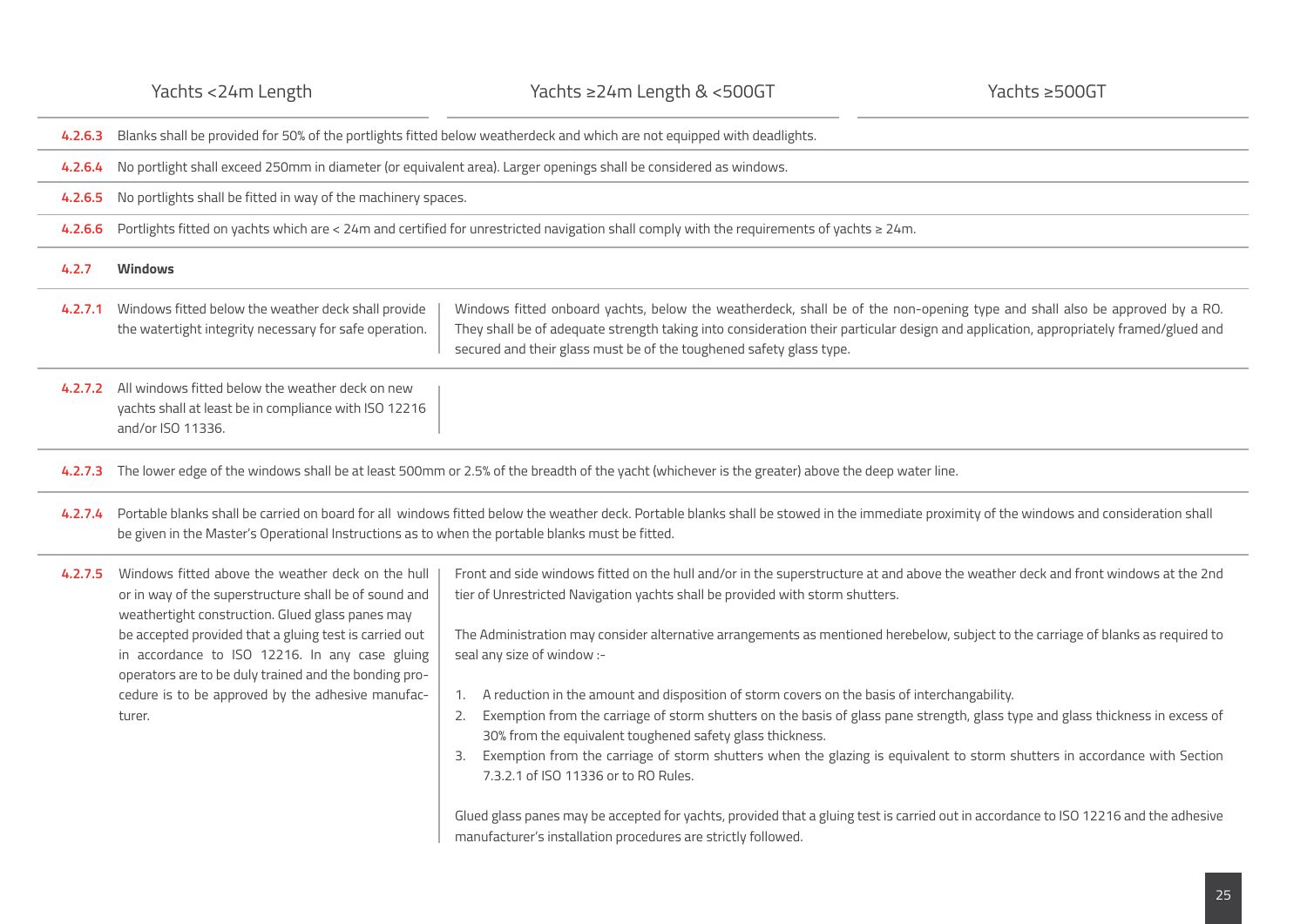|         | Yachts <24m Length                                                                                                                                                                       | Yachts ≥24m Length & <500GT                                                                                                                                                                                                                                                                                                                                                                                                                                      | Yachts ≥500GT |
|---------|------------------------------------------------------------------------------------------------------------------------------------------------------------------------------------------|------------------------------------------------------------------------------------------------------------------------------------------------------------------------------------------------------------------------------------------------------------------------------------------------------------------------------------------------------------------------------------------------------------------------------------------------------------------|---------------|
| 4.2.7.6 |                                                                                                                                                                                          | Chemically toughened glass may be accepted, subject to being of a laminated type construction and having equivalent characteristics<br>to standard toughened glass.                                                                                                                                                                                                                                                                                              |               |
| 4.2.7.7 |                                                                                                                                                                                          | Windows installed below the weatherdeck must be Type Approved or Certified, be in accordance with ISO 11336 or to RO Rules. The window size, glass type, window location, glass<br>characteristics, frame & glass securing, yacht's area of operation and onboard damage mitigation procedures shall be taken into consideration.                                                                                                                                |               |
| 4.2.7.8 | compliance with ISO 8468 is permitted.                                                                                                                                                   | All glass affecting visibility from the main steering position shall be of the clear glass type only. The laying of tinted and/or polarised films are not allowed. Use of retractable sunscreens in                                                                                                                                                                                                                                                              |               |
| 4.2.7.9 | No windows shall be fitted in the forward quarter length of the yacht.                                                                                                                   |                                                                                                                                                                                                                                                                                                                                                                                                                                                                  |               |
| 4.2.8   | <b>Ventilators and Exhaust</b>                                                                                                                                                           |                                                                                                                                                                                                                                                                                                                                                                                                                                                                  |               |
| 4.2.8.1 | Ventilators shall be appropriately constructed and<br>shall be provided with permanently attached means<br>of weathertight closure. Such closing devices are to<br>be easily accessible. | Ventilators shall be appropriately constructed and shall be provided with permanently attached means of weathertight closure. Such<br>closing devices are to be easily accessible. The minimum coaming height above the weather deck shall be:-<br>- forward $\frac{1}{4}$ length : 900mm for unrestricted navigation yachts and 450mm for short range yachts;<br>- all other areas : 760mm for unrestricted navigation yachts and 350mm for short range yachts. |               |
|         |                                                                                                                                                                                          | 4.2.8.2 Ventilators shall be installed as far inboard as possible and in a way so as to prevent the ingress of water when the yacht is heeled.                                                                                                                                                                                                                                                                                                                   |               |
| 4.2.8.3 | blanking devices.                                                                                                                                                                        | Goose necks and ventilators fitted on the 1/ <sub>4</sub> forward length shall be facing aft and be fitted with closing flaps. Dorade (rotating) type ventilators may be accepted if they are provided with                                                                                                                                                                                                                                                      |               |
| 4.2.8.4 | extinguishing medium provided in these particular spaces.                                                                                                                                | Ventilators which must be kept normally open (such as in machinery spaces) shall be specially considered with respect to their location and their height above the weatherdeck. Special<br>consideration is to be given to the downflooding angle. Additional means of closure for such ventilators shall be installed taking also in consideration the fire protection and the fire                                                                             |               |
| 4.2.8.5 | to avoid back flooding into the hull through the exhaust system.                                                                                                                         | Engine exhaust ducts which penetrate the hull below the weather deck shall be of an equivalent strength and construction of the adjacent hull and be provided with anti-syphon equipment                                                                                                                                                                                                                                                                         |               |
|         |                                                                                                                                                                                          | For short range yachts if an exhaust outlet closing device is not possible to be fitted then an anti-syphon loop having a minimum height of 1000mm will be considered. For unrestricted<br>range yachts a mechanical means of closing of the exhaust pipes shall be fitted. The closing device shall have the equivalent strength of the hull.                                                                                                                   |               |
| 4.2.8.6 | a gas tight trunk fitted with a CO (Carbon Monoxide) Detector.                                                                                                                           | Exhaust pipes passing through the accommodation shall be avoided at all costs but when no alternatives are available than the exhaust pipe within the accommodation must pass through                                                                                                                                                                                                                                                                            |               |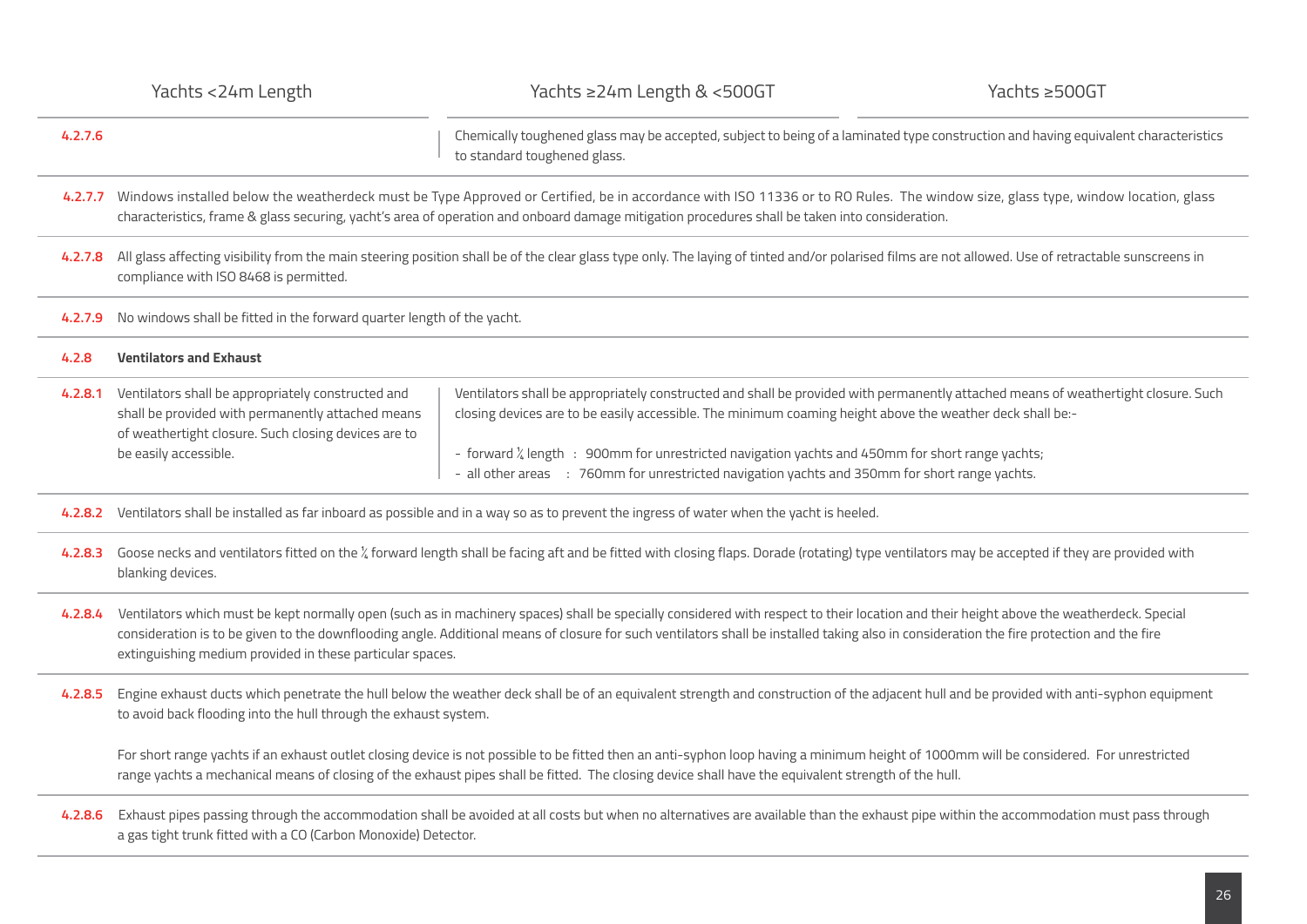| 4.2.9   | <b>Air Vents</b>                                                                                                                                                       |                                                                                                                                                                                                                                                                                                                                                                                                                                                                |
|---------|------------------------------------------------------------------------------------------------------------------------------------------------------------------------|----------------------------------------------------------------------------------------------------------------------------------------------------------------------------------------------------------------------------------------------------------------------------------------------------------------------------------------------------------------------------------------------------------------------------------------------------------------|
| 4.2.9.1 | An air vent fitted on the weatherdeck shall be of an appropriate construction and be properly supported.                                                               |                                                                                                                                                                                                                                                                                                                                                                                                                                                                |
|         | 4.2.9.2 An air vent fitted on the weatherdeck shall be<br>installed taking into consideration any unwanted<br>ingress of water below deck when the yacht is<br>heeled. | An air vent fitted on the weatherdeck shall be installed taking into consideration any unwanted ingress of water below deck when the<br>yacht is heeled. Air vents leading into tanks shall have minimum coaming heights as follows:<br>- At weatherdeck: 760mm for unrestricted navigation yachts and 380mm for short range yachts;<br>- All other locations other than the above: 450mm for unrestricted navigation yachts and 220mm for short range yachts. |
| 4.2.9.3 | An air vent fitted on the weather deck shall have a permanently attached means of closure.                                                                             |                                                                                                                                                                                                                                                                                                                                                                                                                                                                |
| 4.2.9.4 |                                                                                                                                                                        | Air vents leading to fuel tanks shall be fitted with spark arrestors and be at a height of not less than 760mm above the<br>top of the filler pipes.                                                                                                                                                                                                                                                                                                           |
| 4.2.10  | Sea Inlets, Discharges and Scuppers                                                                                                                                    |                                                                                                                                                                                                                                                                                                                                                                                                                                                                |
|         | shut off valves. Adequate access shall be made available to all the shut off valves.                                                                                   | 4.2.10.1 All sea inlets and overboard discharges below the waterline, or which can be below the waterline (e.g. heeling sailing yachts), shall be provided with Type Approved or Certified                                                                                                                                                                                                                                                                     |
|         | In general, the sealing of the valve shall be metal to metal.                                                                                                          | 4.2.10.2 A valve or similar fitting attached to the side of the yacht below the water line within the engine room or any other high fire risk area shall be of steel, bronze, brass or other approved metal.                                                                                                                                                                                                                                                   |
|         | 4.2.10.3 No plastic valves are allowed to be fitted on the hull below the weatherdeck.                                                                                 |                                                                                                                                                                                                                                                                                                                                                                                                                                                                |
|         | accessories and/or underwater lights shall be type approved.                                                                                                           | 4.2.10.4 All hull openings below the waterline for speed logs, underwater lights and/or hull penetrating accessories having a hull opening area larger than 20cm <sup>2</sup> shall be enclosed in a water-<br>tight box, unless having in-built watertightness, in order to ensure watertightness in case of damage. Retractable accessories must be fitted with appropriate valves. The hull penetrating                                                     |
|         |                                                                                                                                                                        | 4.2.10.5 Installation of piping made from synthetic materials in the engine room or in other high fire risk areas may be considered by the Administration, subject to the material being type approved<br>and certified to IMO Fire Test Procedures code. All couplings shall be Type Approved or Certified and the pipes are to be adequately supported and protected against chafing.                                                                        |
| 4.2.11  | <b>Water Freeing Arrangements</b>                                                                                                                                      |                                                                                                                                                                                                                                                                                                                                                                                                                                                                |

The standards for water freeing arrangements shall follow the requirements of the ICLL.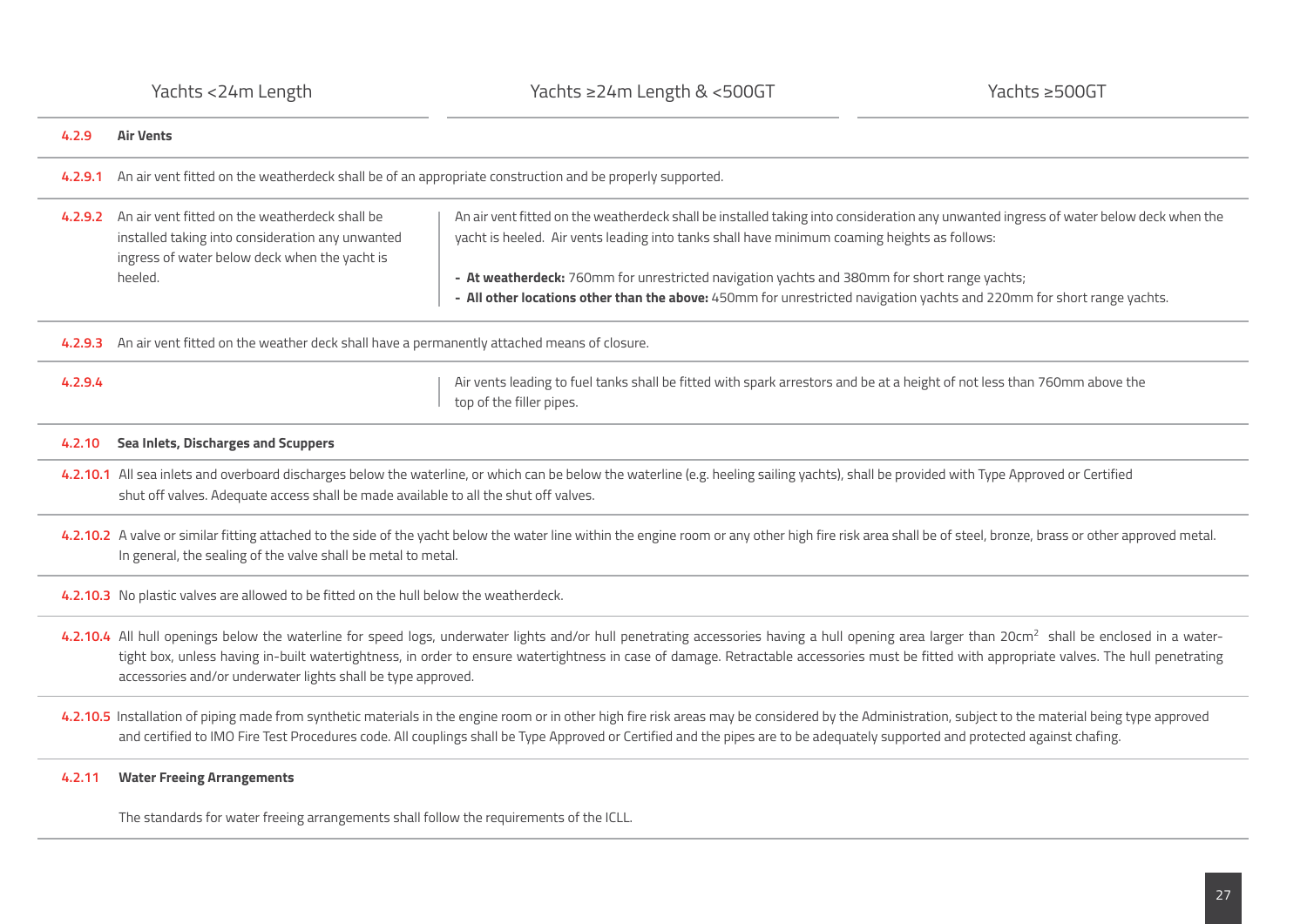|       | Yachts <24m Length                                                                                                                                                                                                                                                                                                                                             | Yachts ≥24m Length & <500GT                                                                                                                                                                                                                                                                                                                                                                                                                                                                                                                                                            | Yachts ≥500GT                                                  |
|-------|----------------------------------------------------------------------------------------------------------------------------------------------------------------------------------------------------------------------------------------------------------------------------------------------------------------------------------------------------------------|----------------------------------------------------------------------------------------------------------------------------------------------------------------------------------------------------------------------------------------------------------------------------------------------------------------------------------------------------------------------------------------------------------------------------------------------------------------------------------------------------------------------------------------------------------------------------------------|----------------------------------------------------------------|
|       | 4.2.11.1 When bulwark is fitted it shall be provided with<br>freeing ports. The freeing ports shall be located as<br>close to the deck as possible and not higher than<br>the lower 1/3 bulwark height. The total area of the<br>freeing ports shall at least be 4% of the bulwark area<br>for motor yachts and 10% of the bulwark area for<br>sailing yachts. | The ICLL requirements shall apply for these classes of yachts.                                                                                                                                                                                                                                                                                                                                                                                                                                                                                                                         | The ICLL requirements shall apply for these classes of yachts. |
|       | them in open position and temporary removable rails be installed in the opening.                                                                                                                                                                                                                                                                               | Permanent doors in bulwarks may be accepted as freeing ports, however, for such doors to be designated as freeing ports they shall be provided with adequate securing devices to keep                                                                                                                                                                                                                                                                                                                                                                                                  |                                                                |
|       |                                                                                                                                                                                                                                                                                                                                                                | 4.2.11.2 In the case of non-return flaps being fitted in way of the freeing ports these shall be kept free to move at all times.                                                                                                                                                                                                                                                                                                                                                                                                                                                       |                                                                |
|       | by gravity, shall be in place.                                                                                                                                                                                                                                                                                                                                 | 4.2.11.3 Any recesses on the weather deck shall be of weathertight construction and shall be self draining under all conditions. Swimming pools, jacuzzis and spas which are prone to water free surface<br>effects and which are open to the elements shall be treated as recesses. Means shall be provided to prevent the backflow of sea water into the recesses and arrangements for fast drainage,                                                                                                                                                                                |                                                                |
| 4.3   | <b>Bulwarks and Guard Rails</b>                                                                                                                                                                                                                                                                                                                                |                                                                                                                                                                                                                                                                                                                                                                                                                                                                                                                                                                                        |                                                                |
| 4.3.1 | Bulwarks and guard rails shall have a minimum height of 1000mm.                                                                                                                                                                                                                                                                                                |                                                                                                                                                                                                                                                                                                                                                                                                                                                                                                                                                                                        |                                                                |
|       |                                                                                                                                                                                                                                                                                                                                                                | In the presence of raised areas with fixed items (sundeck cushions, tables etc) immediately adjacent to handrails, operational restrictions to the use of the unsafe area during navigation may<br>be imposed whilst removable raised items adjacent to guard rails and raised items situated at least 500mm away from the guard rails may be accepted.                                                                                                                                                                                                                                |                                                                |
| 4.3.2 | stanchions and/or guard line supports must not exceed 2.2m.                                                                                                                                                                                                                                                                                                    | Toe rails or Foot Stops having a minimum height of 25mm for yachts < 24m in length and a minimum height of 40mm for yachts ≥ 24m in length, shall be installed in areas fitted with guard<br>rails. Intermediate guard lines are to be installed at a height not exceeding 300mm from the top of the toe rails. Stainless steel guard rails/lines shall have a minimum diameter of 5mm.<br>Alternative, chaf resistant, guard line materials having an equivalent strength as a 5mm stainless steel guard line may be considered by the Administration. The horizontal spacing between |                                                                |
| 4.4   | <b>Helicopters and Helicopter Landing/Parking Areas</b>                                                                                                                                                                                                                                                                                                        |                                                                                                                                                                                                                                                                                                                                                                                                                                                                                                                                                                                        |                                                                |
|       |                                                                                                                                                                                                                                                                                                                                                                |                                                                                                                                                                                                                                                                                                                                                                                                                                                                                                                                                                                        |                                                                |

See Section 14.8.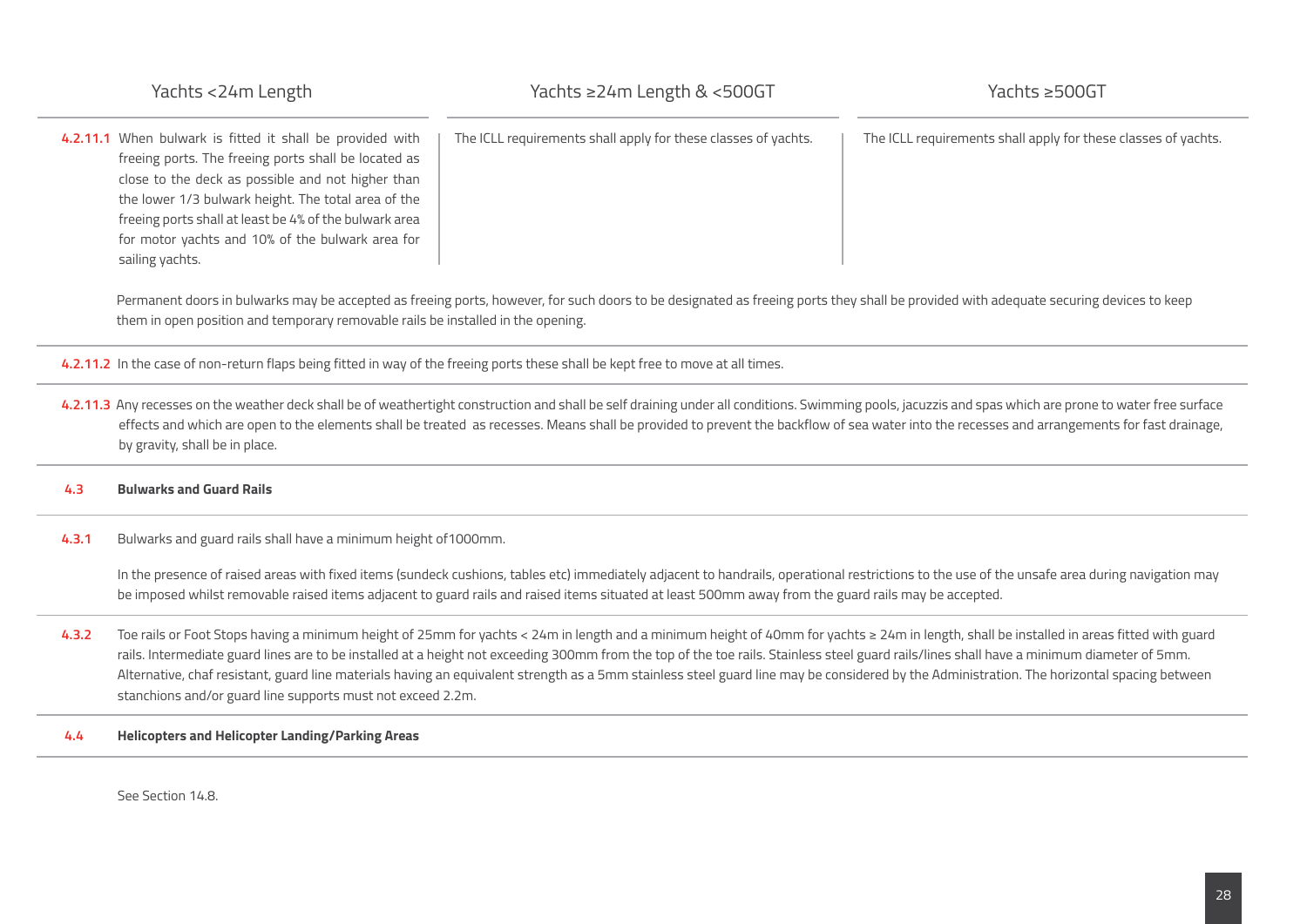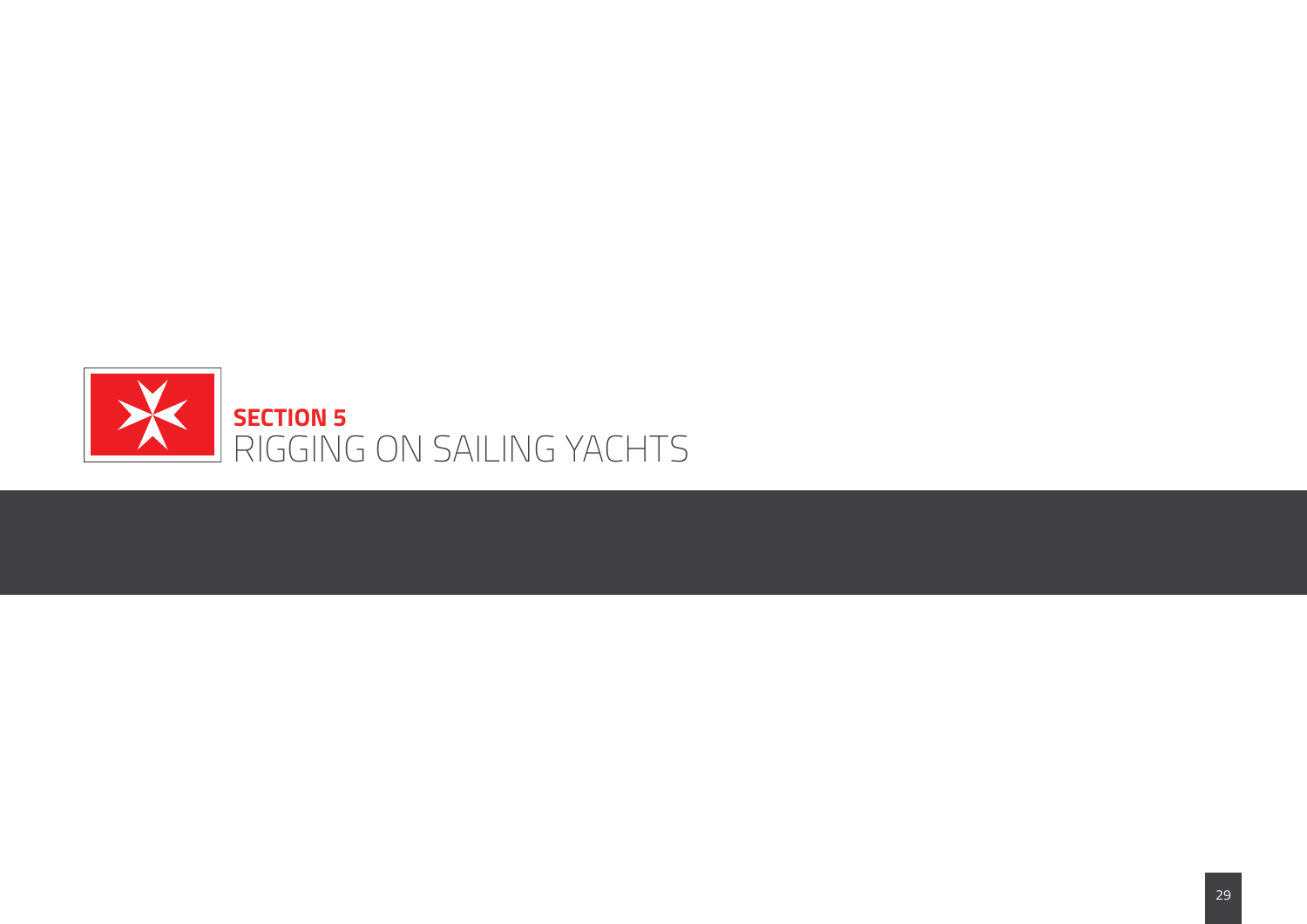This section deals with the requirements for Sailing Yachts Rigging. The condition of the masts, booms and the rigging shall be subject to a continuous monitoring and to a preventive maintenance schedule. The records of all inspections are to be recorded and inspected by the Appointed Surveyor or RO during each periodical survey.

| 5.1   | <b>Masts and Spars</b>                                                                                                                                                                                                                                                                                                  |
|-------|-------------------------------------------------------------------------------------------------------------------------------------------------------------------------------------------------------------------------------------------------------------------------------------------------------------------------|
| 5.1.1 | Masts, their associated rigging and spars on new yachts shall be in accordance with the requirements of a Recognised Organisations Rules or a recognised International Standard.                                                                                                                                        |
| 5.1.2 | Masts and spars on existing yachts shall be subjected to a thorough inspection by a professional rigger and the attending surveyor during the Initial Survey. Due consideration shall be given to<br>the past performance and the declared areas of operation of the yacht.                                             |
| 5.1.3 | There shall be adequate access to inspect the condition of the masts in way where it passes through the deck and in way of the mast step.                                                                                                                                                                               |
| 5.1.4 | The structure supporting the masts and spars shall be constructed to effectively carry and transmit all forces involved.                                                                                                                                                                                                |
| 5.2   | <b>Standing Rigging</b>                                                                                                                                                                                                                                                                                                 |
| 5.2.1 | Cables used for standing rigging shall be of sufficient strength that is equivalent or higher to the strength of non-flexible steel wire rope. The yacht shall carry a log of all rigging elements used<br>whilst clearly recording when each element has been installed.                                               |
| 5.2.2 | When solid rod is used for standing rigging the yacht is to log the time when each element has been put in use. The solid rods are to be renewed strictly within the time limit set by the<br>manufacturers.                                                                                                            |
| 5.2.3 | The strength of all parts of the rig, including blocks, shackles, rigging screws, cleats, running rigging, winches and all other associated fittings and attachment points shall exceed the<br>breaking point of the rigging.                                                                                           |
| 5.2.4 | Chainplates for standing rigging shall be of strong construction and adequate to carry and transmit all forces involved. Adequate access is to be given to examine the attachment to the hull of<br>all chainplates. Chainplates installed on new sailing yachts ≥ 24m are to be approved by a Recognised Organisation. |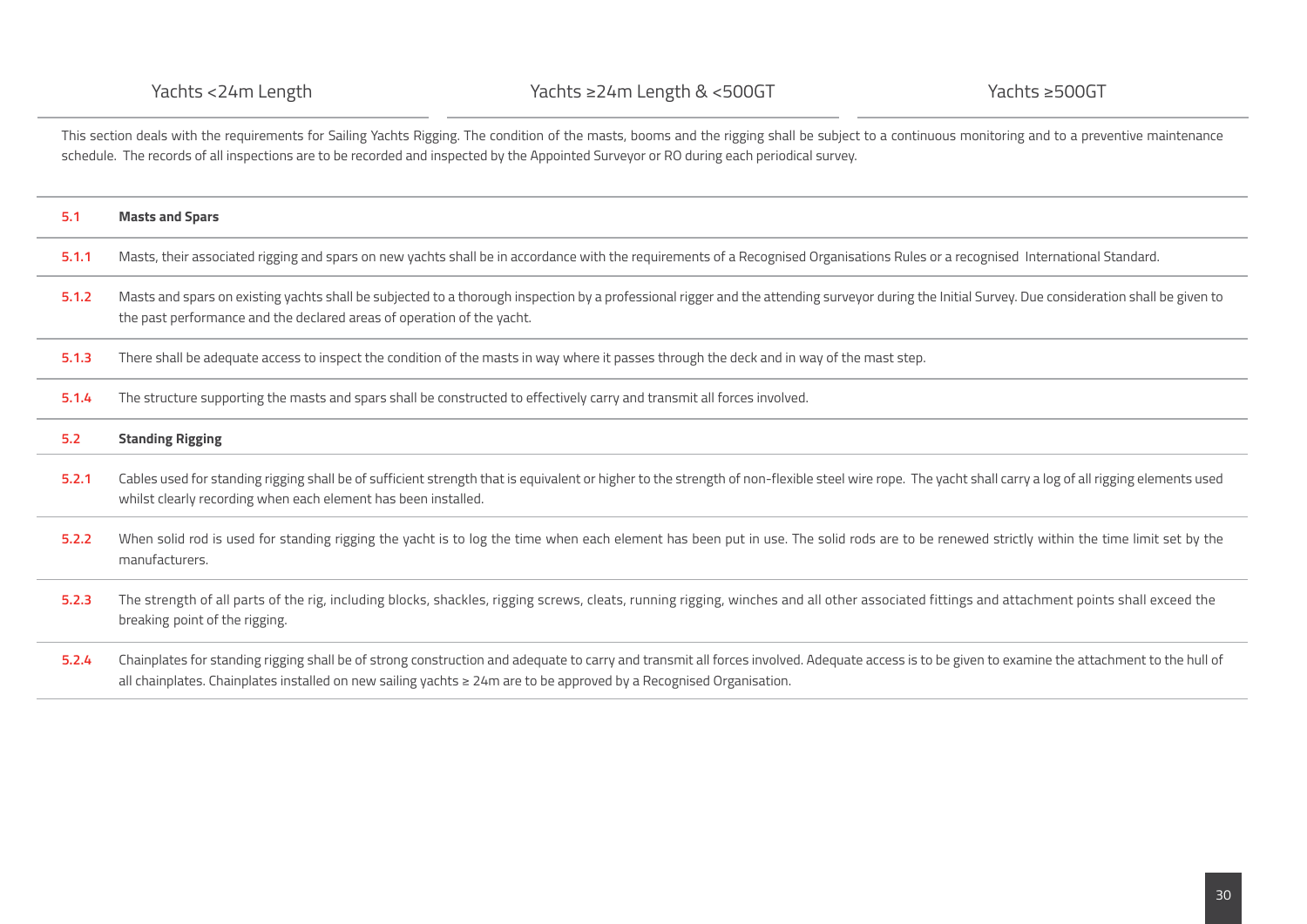**5.3** If any rigging is utilised as a life saving appliances launching device (such as a davit for liferafts and/or rescue boat) the rig design, construction and materials shall be in compliance with a Recognised Organisation's Rules or a recognised International Standard. In this case the rig is to be subjected to the same periodical maintenance and inspections as those required by standard life saving launching devices.

When any part of the rigging is used as a life saving appliances launching device its material, construction and arrangement must meet the requirements of Section 10.7 of this Code.

In this case the rig is to be subjected to the same periodical maintenance and inspections as those required by standard life saving appliances launching devices.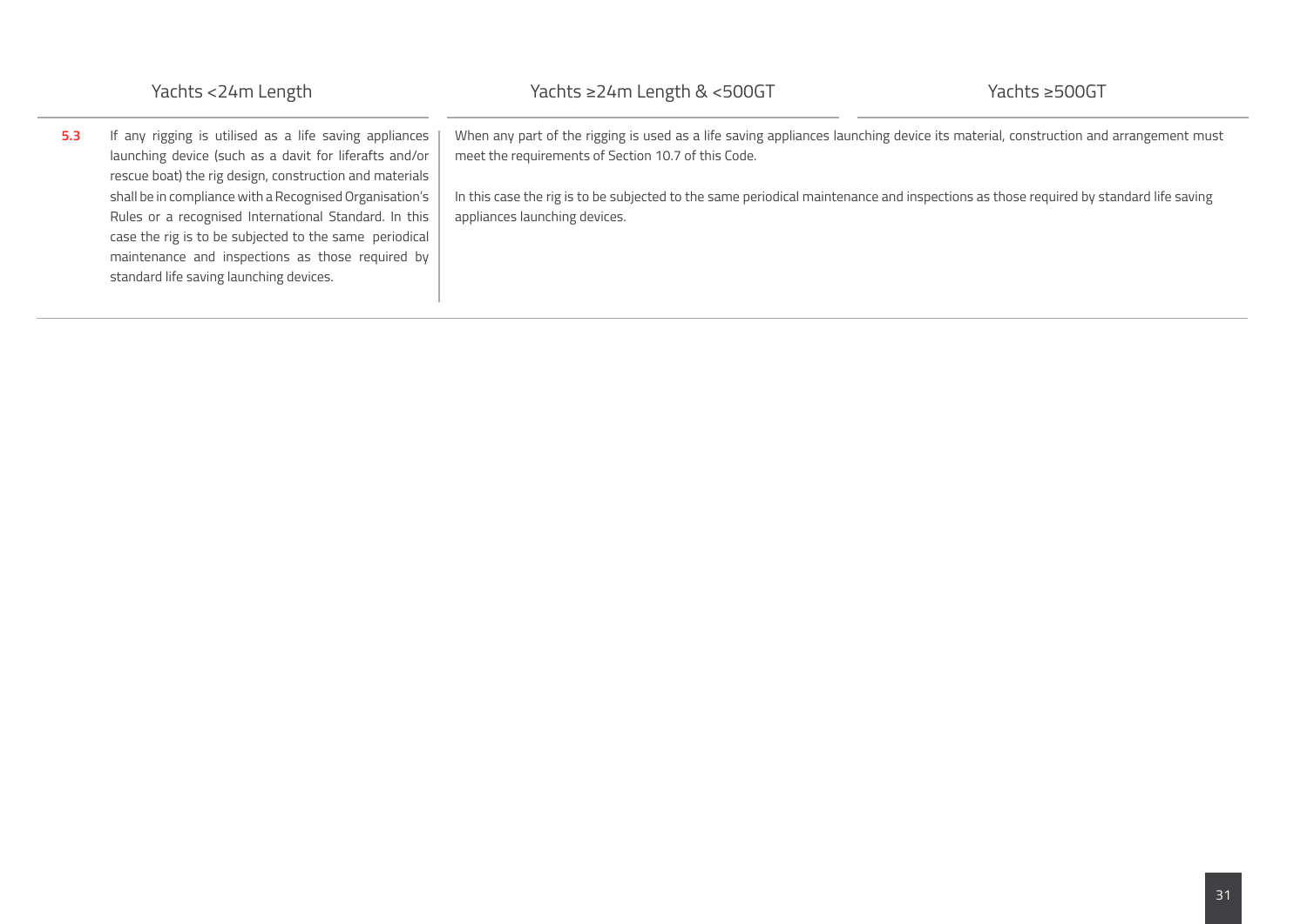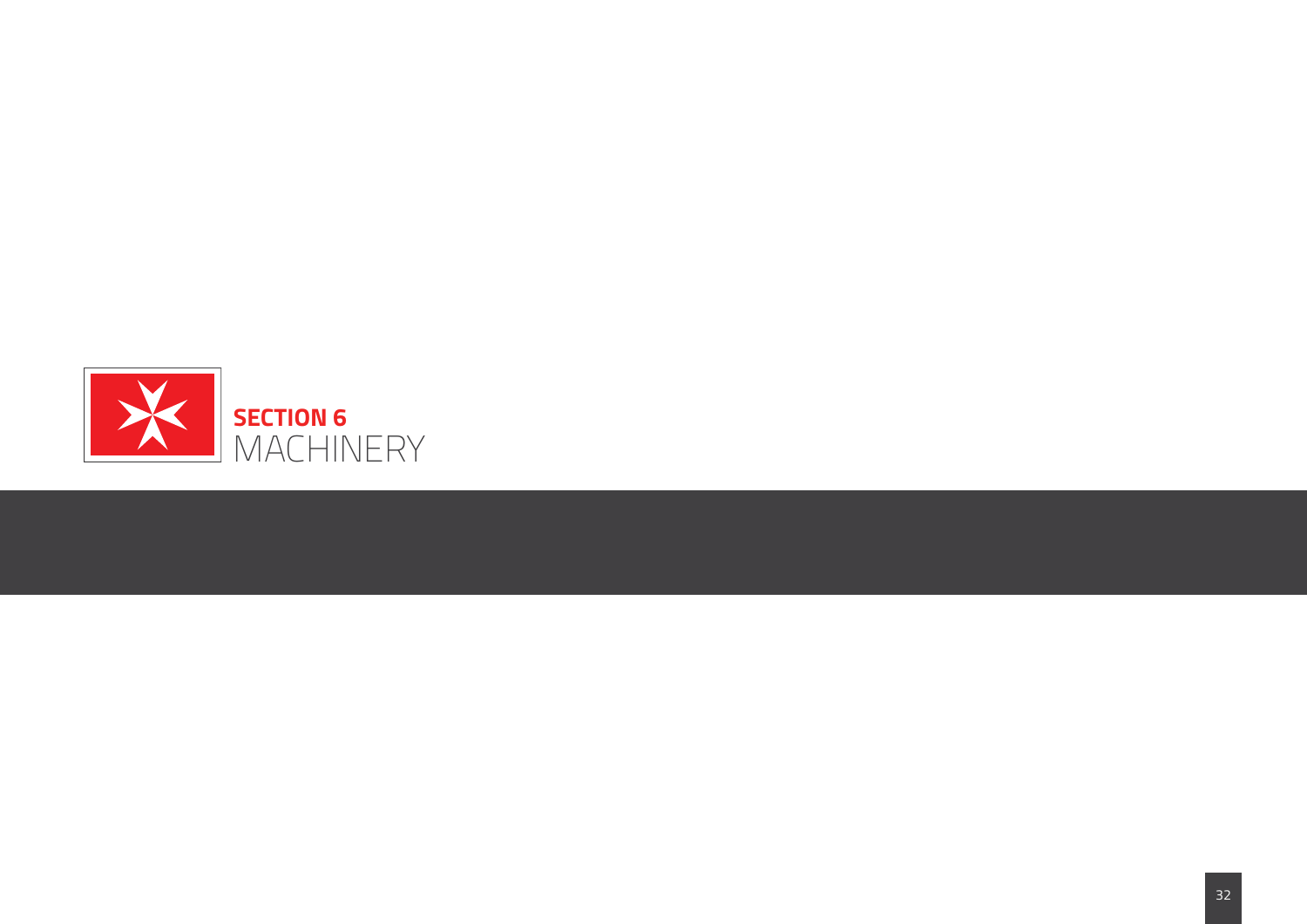| 6.    | <b>Machinery</b>                                                                                                                                                                                                                                              |                                                                                                                                                                                                                                                                                                                                                                                                                                                                                                                     |                                                                                                                                                                                                                                                                                                                                 |
|-------|---------------------------------------------------------------------------------------------------------------------------------------------------------------------------------------------------------------------------------------------------------------|---------------------------------------------------------------------------------------------------------------------------------------------------------------------------------------------------------------------------------------------------------------------------------------------------------------------------------------------------------------------------------------------------------------------------------------------------------------------------------------------------------------------|---------------------------------------------------------------------------------------------------------------------------------------------------------------------------------------------------------------------------------------------------------------------------------------------------------------------------------|
| 6.1   | <b>Machinery Spaces</b>                                                                                                                                                                                                                                       |                                                                                                                                                                                                                                                                                                                                                                                                                                                                                                                     |                                                                                                                                                                                                                                                                                                                                 |
| 6.1.1 | Machinery spaces shall be totally enclosed, gas-tight<br>(except openings via the appropriate ventilators)<br>and insulated against heat and excessive noise.<br>The materials used shall be of the type that do not<br>absorb oil and be of low fire spread. | The machinery spaces and machinery installations shall meet the applicable standards of the Rules and Regulations for Charter<br>Yachts of a Recognised Organisation.<br>New yachts are required to follow SOLAS Regulations II-1/<br>Part C, for Machinery Installations as far as practicable. In case<br>this is not possible any equivalencies will be duly considered<br>by the Administration subject that an equivalent degree of<br>redundancy achieved, particularly in relation to machinery<br>controls. | Yachts ≥ 500 GT are expected to comply with SOLAS<br>Regulations II-1/Part C and any equivalencies shall be<br>accepted by the Administration.<br>In case of unattended machinery spaces onboard Yachts ≥<br>500 GT, the Machinery Installations are also to comply with<br>SOLAS Regulation II-1/Part E as far as practicable. |
| 6.1.2 |                                                                                                                                                                                                                                                               | Bilge, Fire and Fuel lines shall preferably be metallic, however, non-metallic piping meeting the requirements of the IMO (FTP) Fire Test Procedures Code may be considered for use.                                                                                                                                                                                                                                                                                                                                |                                                                                                                                                                                                                                                                                                                                 |
| 6.1.3 | Every yacht is to be fitted with a diesel powered inboard engine of an adequate power to safely navigate the yacht. No petrol engines are allowed to power the yachts whilst other fuels may<br>be considered by the Administration on a case by case basis.  |                                                                                                                                                                                                                                                                                                                                                                                                                                                                                                                     |                                                                                                                                                                                                                                                                                                                                 |
| 6.1.4 | the danger of personal injury. Due regard is to be given to moving parts, hot surfaces and other hazards.                                                                                                                                                     | The machinery installation shall be adequately designed and outfitted for the intended use. The design and outfit shall be such that all parts are properly shielded and protected to minimise                                                                                                                                                                                                                                                                                                                      |                                                                                                                                                                                                                                                                                                                                 |
| 6.1.5 | the engine room.                                                                                                                                                                                                                                              | The fuel delivery line shall be fitted with a shut-off valve, at the exit of the pipe from the fuel tank. The shut off valve shall be capable of being operated both locally and remotely from outside                                                                                                                                                                                                                                                                                                              |                                                                                                                                                                                                                                                                                                                                 |
| 6.1.6 |                                                                                                                                                                                                                                                               | Where the oil level gauges penetrate below tank top, the valves are to be of self-closing type as per SOLAS Ch.II, Part B Reg.4, 2.2.3.5.2.                                                                                                                                                                                                                                                                                                                                                                         |                                                                                                                                                                                                                                                                                                                                 |
| 6.1.7 | must be used sparingly.                                                                                                                                                                                                                                       | If flexible hoses are used for the fuel system, such hoses shall be made of fire retardant material and shall be certified for such use. The end connections shall be of an adequate crimped and<br>threaded couplings. No temporary fittings shall be allowed. All materials used on fuel systems shall be of an approved type and certified. Heavy duty clamps may be accepted although they                                                                                                                      |                                                                                                                                                                                                                                                                                                                                 |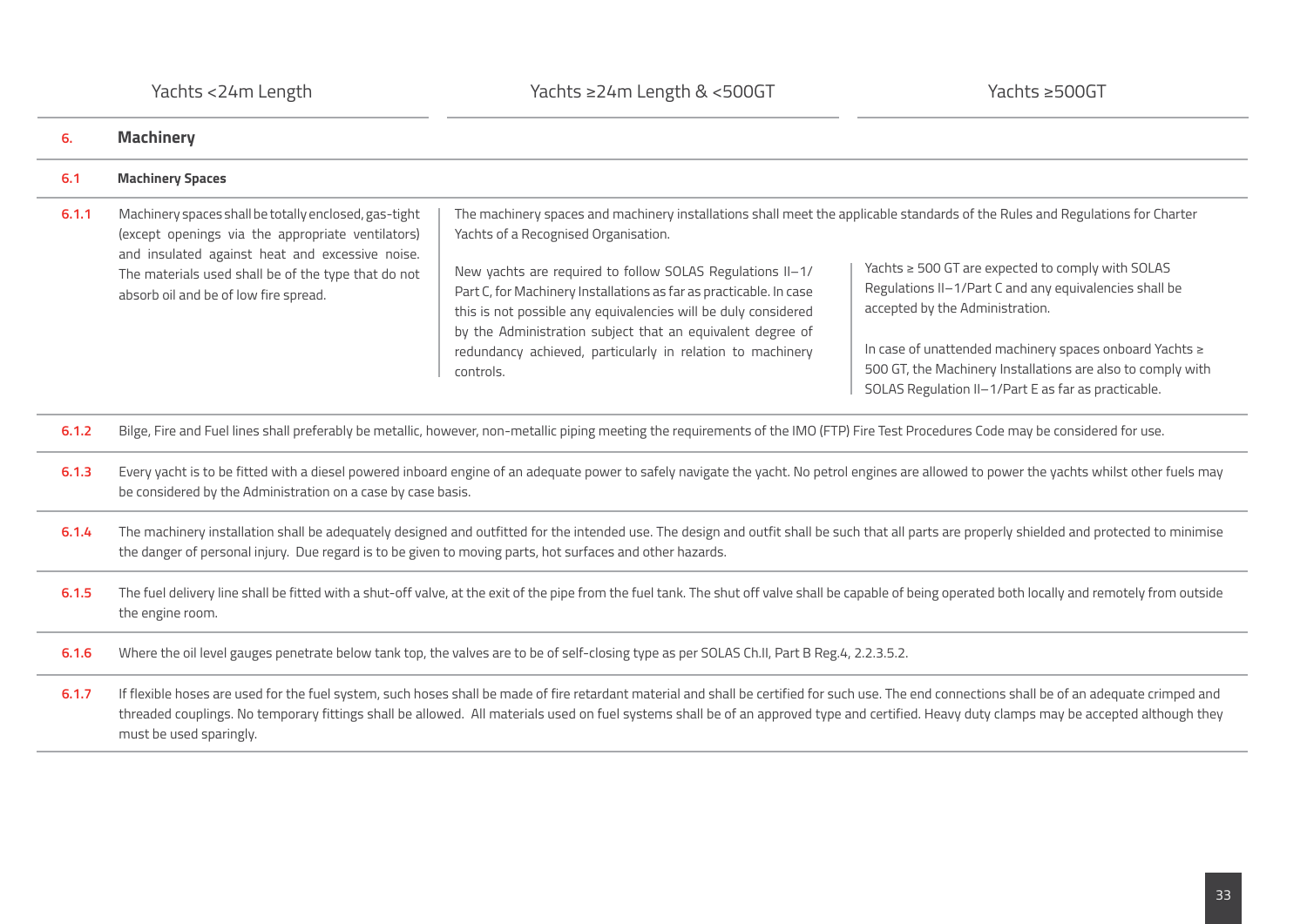| 6.1.8   | <b>Engine Starting</b>                                                                                                                                                                                                                                                                                                                                                                                                                                                                                                                                                                                                   |  |  |
|---------|--------------------------------------------------------------------------------------------------------------------------------------------------------------------------------------------------------------------------------------------------------------------------------------------------------------------------------------------------------------------------------------------------------------------------------------------------------------------------------------------------------------------------------------------------------------------------------------------------------------------------|--|--|
| 6.1.8.1 | Means shall be provided to ensure that the machinery can be brought in to operation from a dead yacht condition without external aid.<br>Engines may be started manually, mechanically or by batteries.                                                                                                                                                                                                                                                                                                                                                                                                                  |  |  |
| 6.1.8.2 | When the sole means of starting is by battery, the battery shall be in duplicate and connected to the starter motor via a change over switch so that either battery or set of batteries can be<br>used for starting either engine. Charging facilities for the batteries shall be available on board. Batteries shall be located above the floor plates in the machinery space. If location above floor<br>plates is not possible, batteries shall be located in a water tight box below the floor plates. The water tight box shall be properly ventilated above floor plates.                                          |  |  |
| 6.2     | <b>Steering Gear</b>                                                                                                                                                                                                                                                                                                                                                                                                                                                                                                                                                                                                     |  |  |
| 6.2.1   | Every yacht shall be fitted with efficient main and<br>All yachts shall be equipped with a Type Approved main and emergency steering gear systems.<br>emergency steering systems. These shall be of ade-<br>quate strength design to enable the heading and di-<br>rection of the yacht to be effectively controlled at all<br>operating speeds.                                                                                                                                                                                                                                                                         |  |  |
| 6.2.2   | The control position is to be located so that the per-<br>son at the steering position will have a clear view for<br>the safe navigation of the yacht.                                                                                                                                                                                                                                                                                                                                                                                                                                                                   |  |  |
| 6.2.3   | When the steering gear is equipped with remote<br>control, arrangements shall be provided for local<br>steering.                                                                                                                                                                                                                                                                                                                                                                                                                                                                                                         |  |  |
| 6.2.4   | The main and emergency steering gear of a new<br>yacht is to be CE Certified or Type Approved.                                                                                                                                                                                                                                                                                                                                                                                                                                                                                                                           |  |  |
| 6.2.5   | In case of existing yachts the Administration will duly<br>In case of existing yachts and in case the steering arrangements have not been built to Class Rules, the Administration may take<br>take into consideration the existing arrangements<br>into consideration the existing arrangements and the yacht's operational history with due regard to safety. In these cases sea trials<br>with due regard to safety. In these cases sea trials<br>will be carried out to confirm the efficiency of the existing steering system.<br>will be carried out to confirm the efficiency of the<br>existing steering system. |  |  |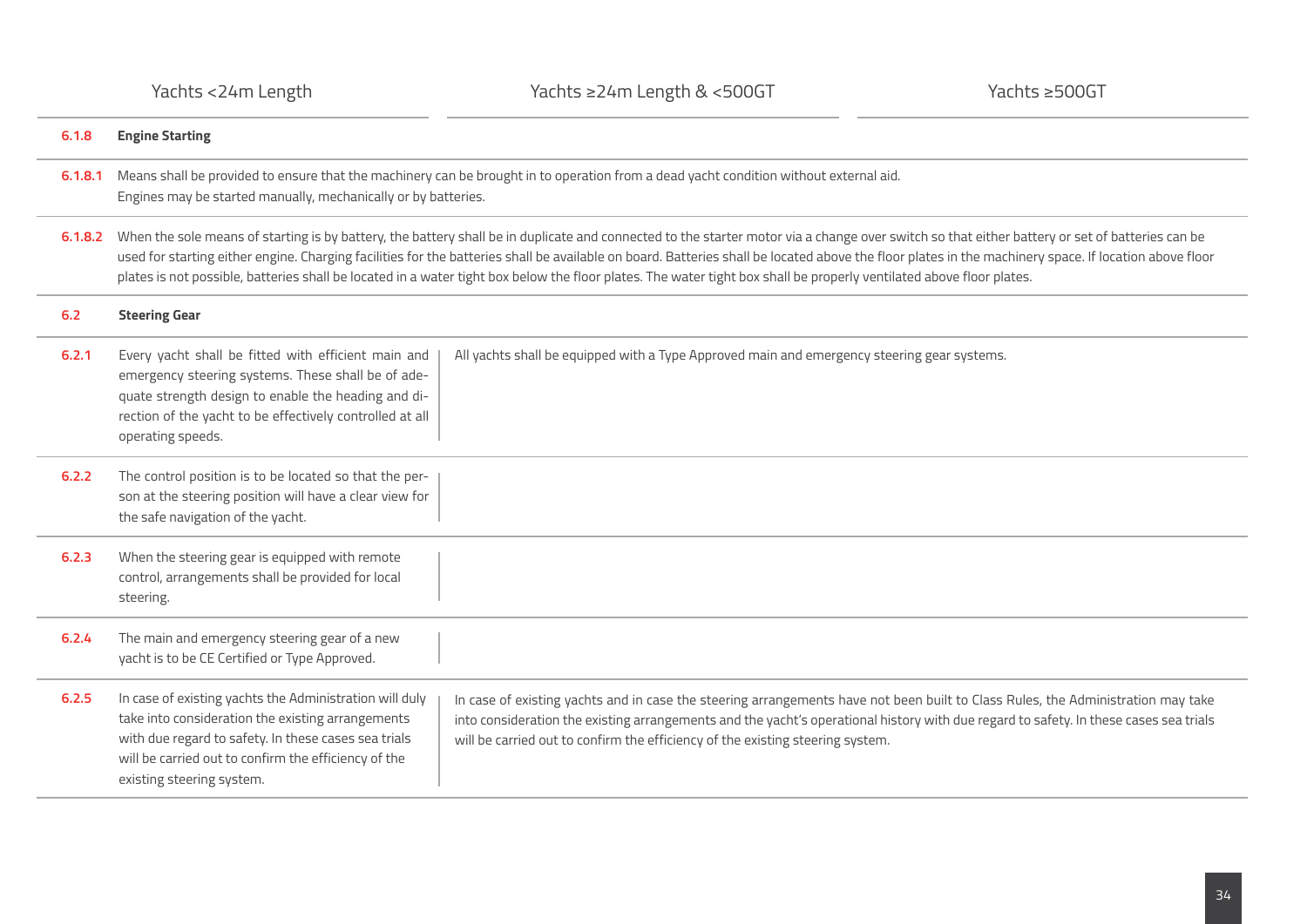| 6.3   | <b>Bilge Systems</b>                                                                                                                                                                                                                                                                                                                                                                                      |                                                                                                                                                                                                                                                                                                                                                                                                                                                        |                                                                                                        |
|-------|-----------------------------------------------------------------------------------------------------------------------------------------------------------------------------------------------------------------------------------------------------------------------------------------------------------------------------------------------------------------------------------------------------------|--------------------------------------------------------------------------------------------------------------------------------------------------------------------------------------------------------------------------------------------------------------------------------------------------------------------------------------------------------------------------------------------------------------------------------------------------------|--------------------------------------------------------------------------------------------------------|
| 6.3.1 | A yacht shall be fitted with a bilge pumping system<br>of sufficient capacity which consists of at least:-<br>- a primary mechanical or electric bilge pump; and<br>- a secondary manual bilge pump;<br>- electrically operated bilge pumps shall be in<br>accordance to ISO 8849.                                                                                                                        | The bilge pumping system shall be in compliance with the<br>requirements of a Recognised Organisation's Rules. If the yacht<br>is not in Class, then a Statement of Compliance to a Recognised<br>Organisation's rules is to be issued by a Recognised Organisation<br>or by an Appointed Surveyor.                                                                                                                                                    | The bilge pumping system shall be in compliance with the<br>requirements of a Recognised Organisation. |
| 6.3.2 | The bilge lines shall preferably be metallic, however an equivalent material in compliance with the IMO FTP - Fire Test Procedures Code may be considered for use. The suction pipes shall be<br>so arranged that any compartment can be pumped dry when the yacht is heeled up to an angle of 10°. The diameter of the main bilge line shall be calculated as follows:-<br>$d = 25 + 1.68 \sqrt{L(B+D)}$ |                                                                                                                                                                                                                                                                                                                                                                                                                                                        |                                                                                                        |
|       |                                                                                                                                                                                                                                                                                                                                                                                                           | $d =$ diameter of bilge main in mm<br>where<br>$L =$ length of yacht in metres<br>$B =$ breadth of yacht in metres<br>$D =$ moulded depth of yacht in metres                                                                                                                                                                                                                                                                                           |                                                                                                        |
| 6.3.3 | The Administration may accept the installation of<br>automatic or manual bilge pumps for each compart-<br>ment together with a hand pump, capable of taking<br>suction from all compartments and which is located<br>in the cockpit.                                                                                                                                                                      | The two bilge pumps shall be located in two different compartments. Both pumps must be able to take suction from all of the<br>compartments and the bilge pump switch shall be operable from the main steering position. Bilge Pumps with Automatic Controls<br>shall be provided with a manual override switch. Automatic controls shall be provided with a visual indication showing that the<br>pump is set and ready to operate in automatic mode. |                                                                                                        |
| 6.3.4 | The bilge lines shall be equipped with strum boxes.                                                                                                                                                                                                                                                                                                                                                       |                                                                                                                                                                                                                                                                                                                                                                                                                                                        |                                                                                                        |
| 6.3.5 | A high bilge level alarm shall be fitted for each compartment. The alarm shall be able to provide an audible alarm at the control position and in the crew quarters and shall be addressable.                                                                                                                                                                                                             |                                                                                                                                                                                                                                                                                                                                                                                                                                                        |                                                                                                        |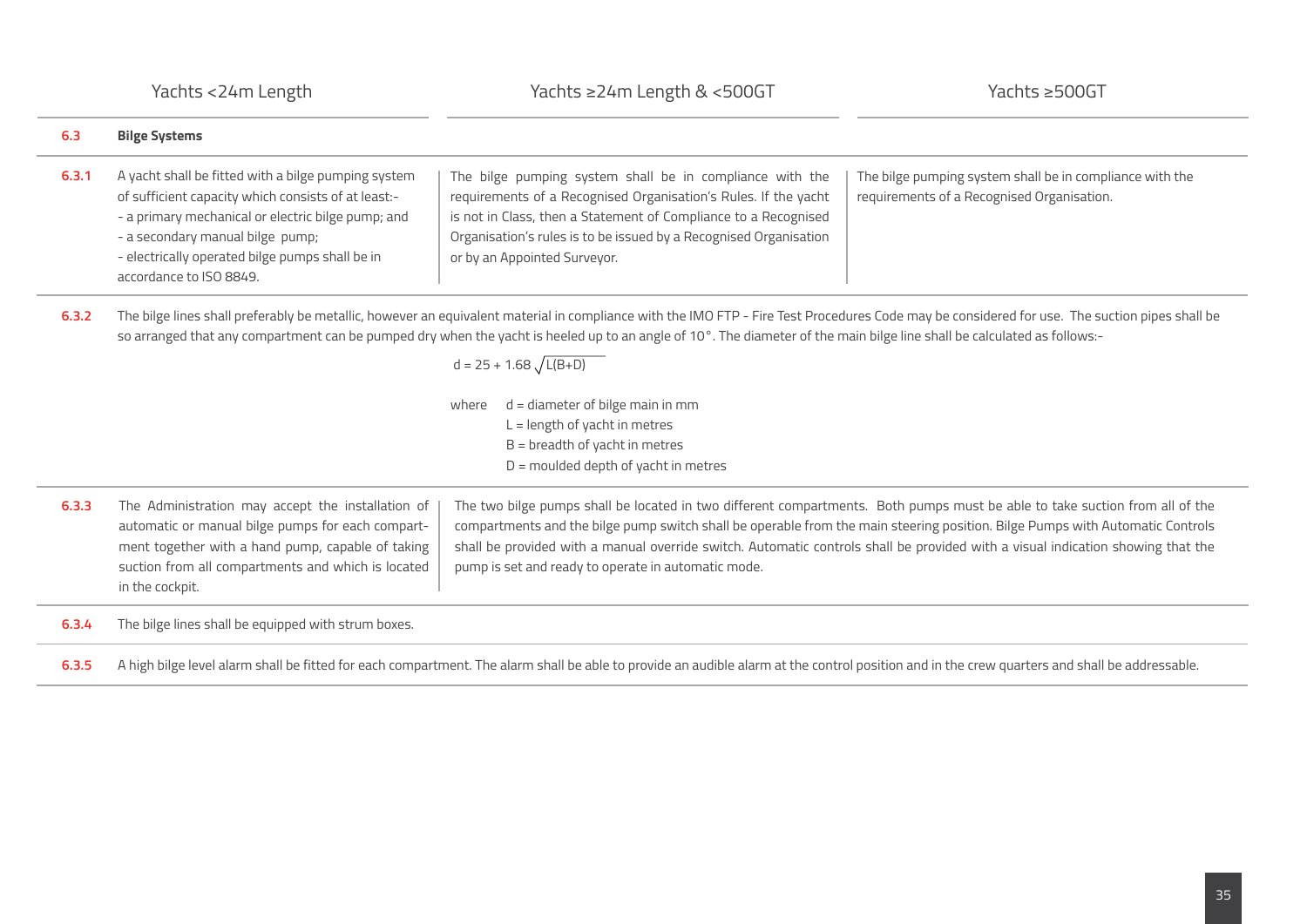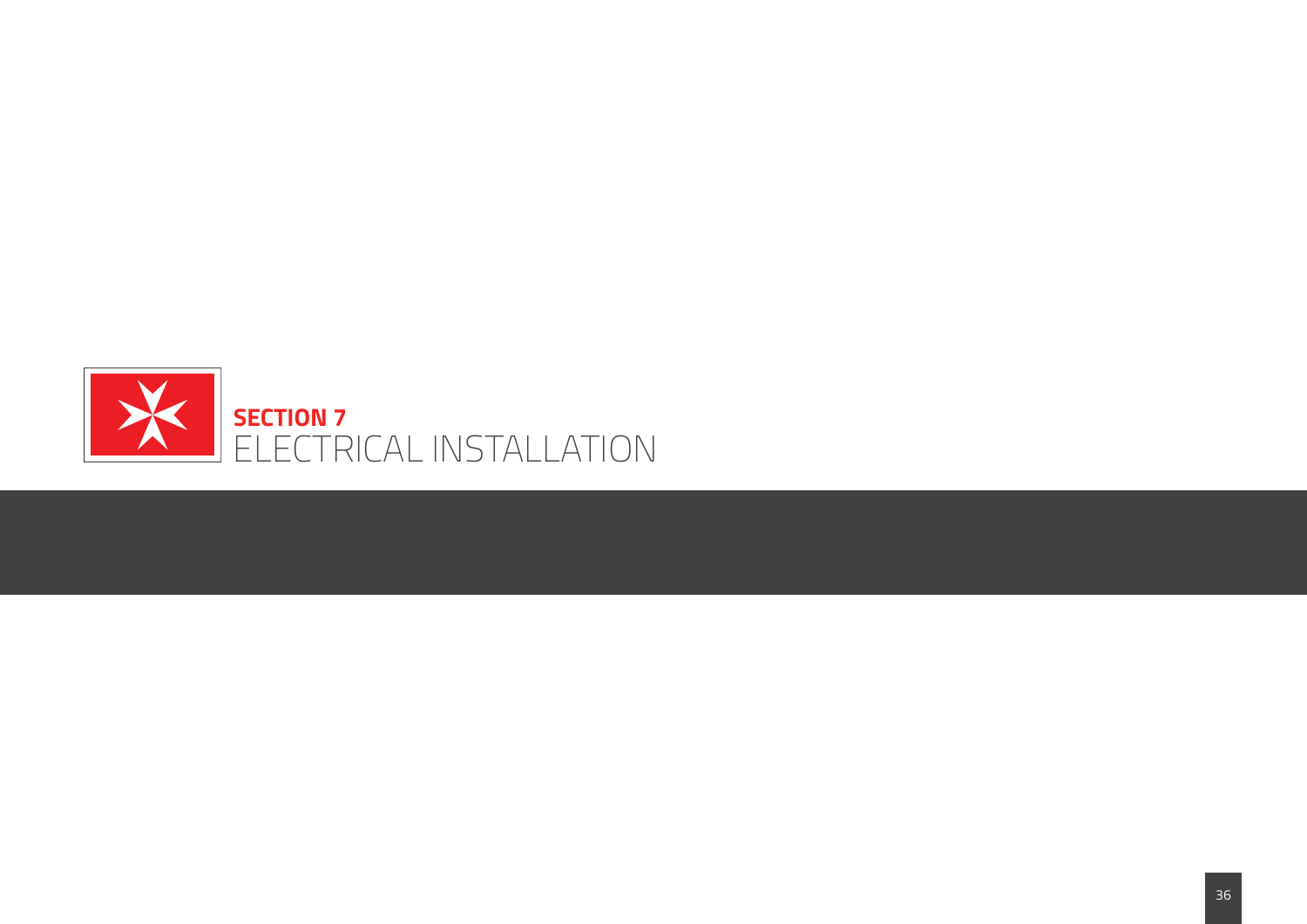| 7     | <b>Electrical Installation</b>                                                                                                                                                                                                                                                                                                                                                                                         |                                                                                                                                                                                                                                                                                                                                                                                                                                                                                                                                                                                                                                                                                                                                                                                                                                                                                                                                                                                                                                                               |  |  |
|-------|------------------------------------------------------------------------------------------------------------------------------------------------------------------------------------------------------------------------------------------------------------------------------------------------------------------------------------------------------------------------------------------------------------------------|---------------------------------------------------------------------------------------------------------------------------------------------------------------------------------------------------------------------------------------------------------------------------------------------------------------------------------------------------------------------------------------------------------------------------------------------------------------------------------------------------------------------------------------------------------------------------------------------------------------------------------------------------------------------------------------------------------------------------------------------------------------------------------------------------------------------------------------------------------------------------------------------------------------------------------------------------------------------------------------------------------------------------------------------------------------|--|--|
| 7.1   | The electrical installation shall be designed such<br>The electrical installation shall be designed and outfitted to the rules and requirements of a Recognised Organisation.<br>The installation shall be such that:-<br>that:-                                                                                                                                                                                       |                                                                                                                                                                                                                                                                                                                                                                                                                                                                                                                                                                                                                                                                                                                                                                                                                                                                                                                                                                                                                                                               |  |  |
| 7.1.1 | All electrical auxiliary services necessary for maintaining the yacht in normal, operational and habitable conditions shall be ensured without relying on the emergency source of power.                                                                                                                                                                                                                               |                                                                                                                                                                                                                                                                                                                                                                                                                                                                                                                                                                                                                                                                                                                                                                                                                                                                                                                                                                                                                                                               |  |  |
| 7.1.2 | Electrical services essential for the safety of the yacht and personnel on board shall be operable under various emergency conditions.                                                                                                                                                                                                                                                                                 |                                                                                                                                                                                                                                                                                                                                                                                                                                                                                                                                                                                                                                                                                                                                                                                                                                                                                                                                                                                                                                                               |  |  |
| 7.1.3 | The yacht and personnel on board shall be protected from electrical hazards.                                                                                                                                                                                                                                                                                                                                           |                                                                                                                                                                                                                                                                                                                                                                                                                                                                                                                                                                                                                                                                                                                                                                                                                                                                                                                                                                                                                                                               |  |  |
| 7.2   | <b>Overload, Short circuit protection and Emergency Lighting</b>                                                                                                                                                                                                                                                                                                                                                       |                                                                                                                                                                                                                                                                                                                                                                                                                                                                                                                                                                                                                                                                                                                                                                                                                                                                                                                                                                                                                                                               |  |  |
| 7.2.1 | The electrical system shall be provided with overload and short circuit protection for all circuits with the exception of the engine starting circuits through the batteries.                                                                                                                                                                                                                                          |                                                                                                                                                                                                                                                                                                                                                                                                                                                                                                                                                                                                                                                                                                                                                                                                                                                                                                                                                                                                                                                               |  |  |
| 7.2.2 | Lighting circuits shall be distributed through all spaces and in such a manner that a total black-out cannot occur due to the tripping of a single protective device.                                                                                                                                                                                                                                                  |                                                                                                                                                                                                                                                                                                                                                                                                                                                                                                                                                                                                                                                                                                                                                                                                                                                                                                                                                                                                                                                               |  |  |
| 7.2.3 | Emergency lighting shall be provided and be suffi-<br>cient to enable persons to make their way through<br>emergency exits, to Muster stations, to LSA, surviv-<br>al craft and to allow work on essential machinery.<br>Flash lights may be considered as adequate in lieu<br>of emergency lighting subject to flash lights being<br>available in all habitable spaces and their location<br>being clearly indicated. | An emergency source of lighting shall be provided. This shall be independent and distinct from the general lighting.<br>The emergency source of lighting shall be sufficient to allow everyone to evacuate from all enclosed spaces onboard to the muster<br>stations. The emergency lighting shall illuminate, for at least 3hrs, the herebelow areas and shall switch on automatically in the<br>event of a failure of the main power supply:<br>escape routes from all enclosed spaces to the muster stations including the disembarkation positions over the sides;<br>a.<br>machinery spaces and the navigation bridge;<br>b.<br>main and emergency switchboard and the storage and operation areas of any portable fire/bilge pump, where applicable;<br>C.<br>navigation lights and other lights required by COLREGs.<br>d.<br>The emergency lighting power source shall be totally separate from the main power supply, external to the engine room and with<br>an independent distribution. The source shall be sufficient for up to 3 hrs duration. |  |  |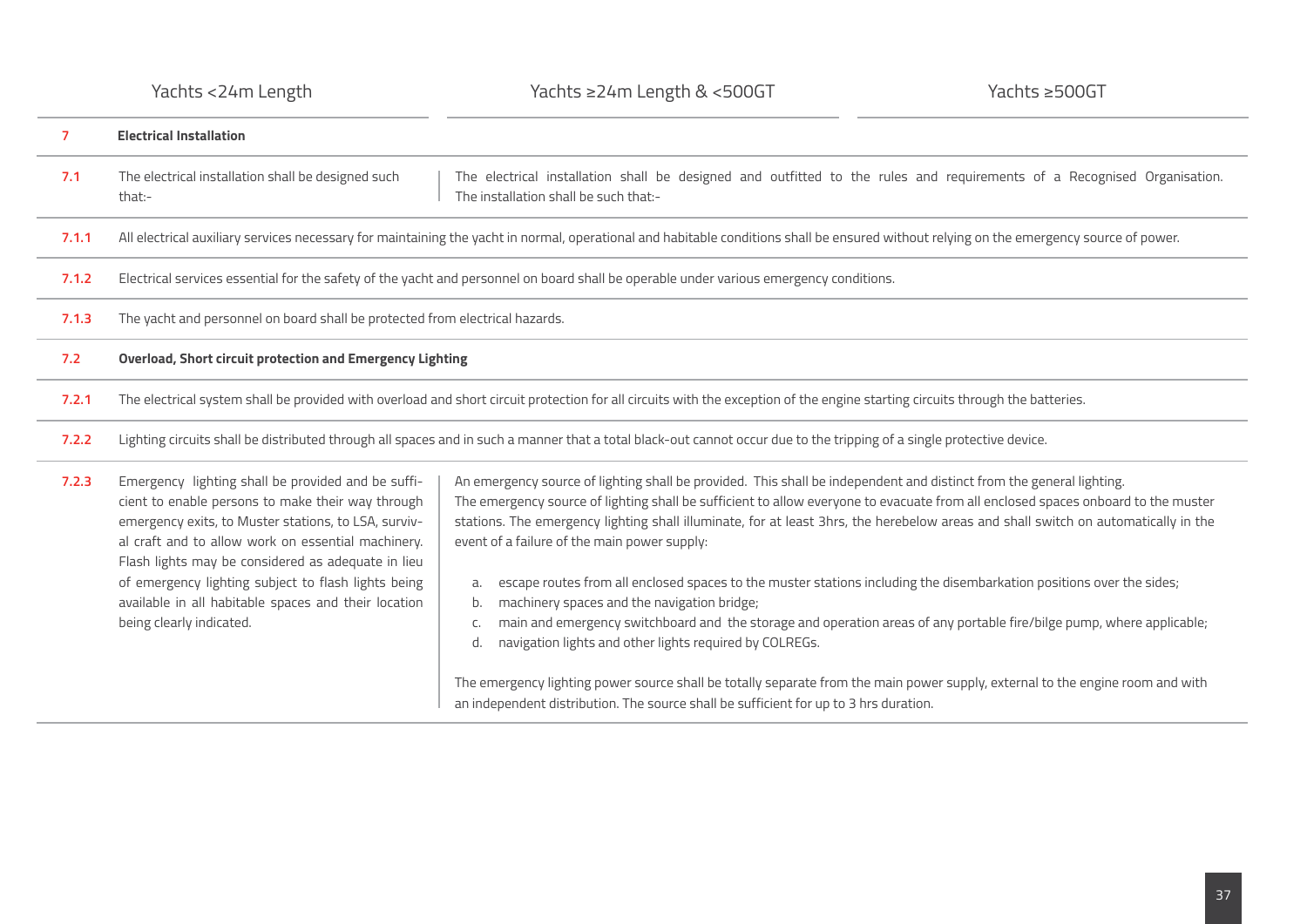| 7.3   | <b>Batteries</b>                                                                                                                                                                                                                                                                                                                                                                                                            |  |  |
|-------|-----------------------------------------------------------------------------------------------------------------------------------------------------------------------------------------------------------------------------------------------------------------------------------------------------------------------------------------------------------------------------------------------------------------------------|--|--|
| 7.3.1 | Batteries suitable for marine use and not easily liable to leakage shall be installed onboard. Stowage areas for batteries that can emit dangerous gases shall be equipped with adequate venti-<br>lation to avoid the build up of explosive gases. In the case of steel yachts or equivalent, the battery lockers shall be lined with an inert material. Batteries installed on sailing yachts shall be of<br>sealed type. |  |  |
| 7.4   | <b>Cables</b>                                                                                                                                                                                                                                                                                                                                                                                                               |  |  |
| 7.4.1 | All wiring shall be carried out using appropriate certified flame retardant marine cables. On yachts < 24m equivalent arrangements may be accepted by the Administration.                                                                                                                                                                                                                                                   |  |  |
| 7.4.2 | Cables and wiring serving essential or emergency power, lighting, internal communications or signals shall be routed clear of galleys, laundries, machinery spaces of Category A and any other<br>high fire risk areas. Watertight bulkhead penetrations shall be Type Approved or Certified.                                                                                                                               |  |  |
| 7.5   | <b>Switchboards</b>                                                                                                                                                                                                                                                                                                                                                                                                         |  |  |
| 7.5.1 | All switchboards on new yachts or replacement switchboards shall be built in conformance with a Recognised<br>Organisation's Rules and IEE Regulations.                                                                                                                                                                                                                                                                     |  |  |
| 7.5.2 | Water, oil or fuel pipes shall be installed away from main switchboards so that any leakage from any pipe will not spray on the main switchboard.                                                                                                                                                                                                                                                                           |  |  |
| 7.6   | <b>Emergency Electrical Power</b>                                                                                                                                                                                                                                                                                                                                                                                           |  |  |
| 7.6.1 | The electrical equipment and its installation shall meet the<br>An emergency source of power shall be available<br>An emergency source of electrical power in conformance with a<br>onboard. This source of power shall be enough to<br>Recognised Organisation's rules shall be installed and readily<br>standards of an RO's Rules and of SOLAS Chapter II-1 Part                                                         |  |  |

provide emergency power to the radio installation and to essential emergency equipment and navigation aids (including the GPS, echo sounder, and AIS if fitted).

available onboard. Besides providing power to the emergency lighting as mentioned hereabove, the emergency source of power shall also be readily available to automatically and simultaneously provide emergency power, for at least 3hrs, to operate the:

- a. navigation aids (including the GPS, echosounder and AIS);
- b. the radio communication equipment as per Section 15.3.5;
- c. the control and alarm system of the fixed fire fighting system;
- d. emergency equipment fitted such as bilge pumps, fire pumps, rescue boat davit, watertight doors etc.

D and II-1 Part E. Besides providing power to the emergency lighting as mentioned hereabove, the emergency source of power shall also be readily available to automatically and simultaneously provide emergency power, for at least 18 hrs, to;

- a. navigation aids (including the GPS, echosounder and AIS);
- b. the radiocommunication equipment as per Section 15.3.5;
- c. the control and alarm system of the fixed fire fighting system;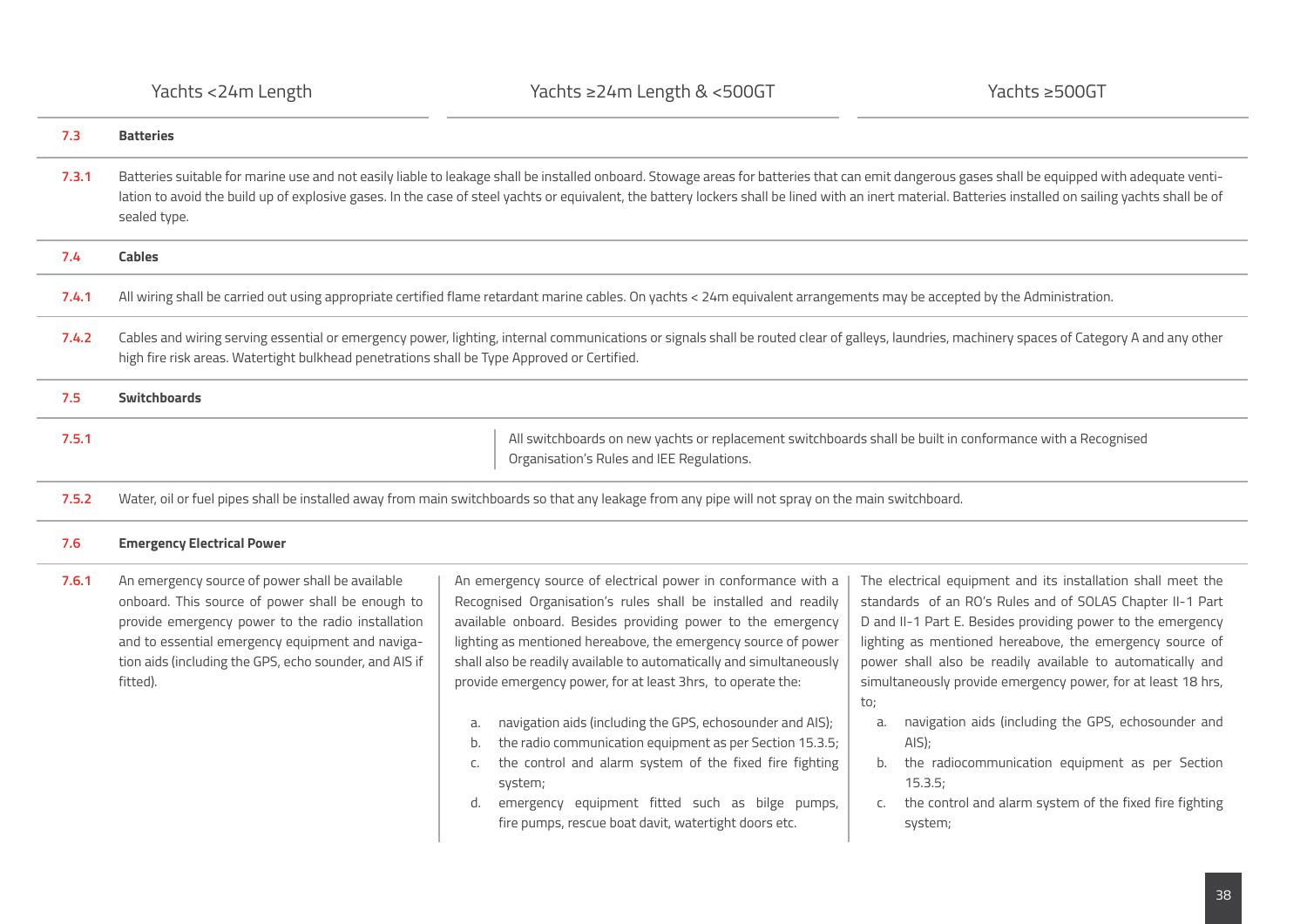- d. emergency equipment fitted such as bilge pumps, fire pumps, rescue boat davit, watertight doors etc;
- e. the general alarm system;
- f. the public address system;
- g. the means of communication between the navigation bridge and the machinery spaces and steering compartment;
- h. the ship's whistle, all manually operated call points and all internal signals required in an emergency.

The emergency source of electrical power shall be totally separate from the main power supply, external to the engine room, with an independent distribution and accessible from the weather deck and on yachts ≥ 24m the emergency source of power shall automatically switch on in the event of a failure to the main power supply. On yachts ≥ 500 GT the emergency generator shall be situated above the weather deck.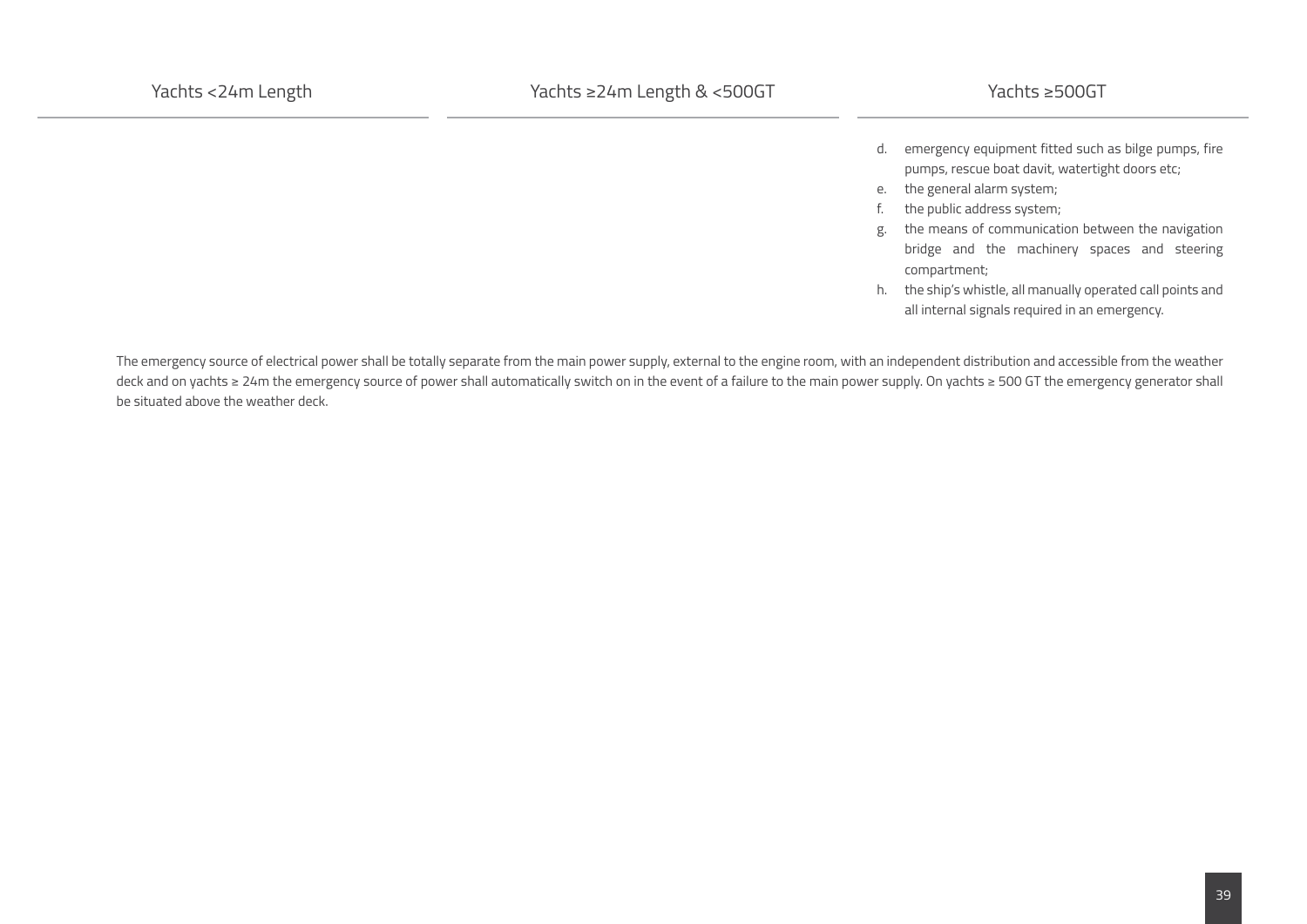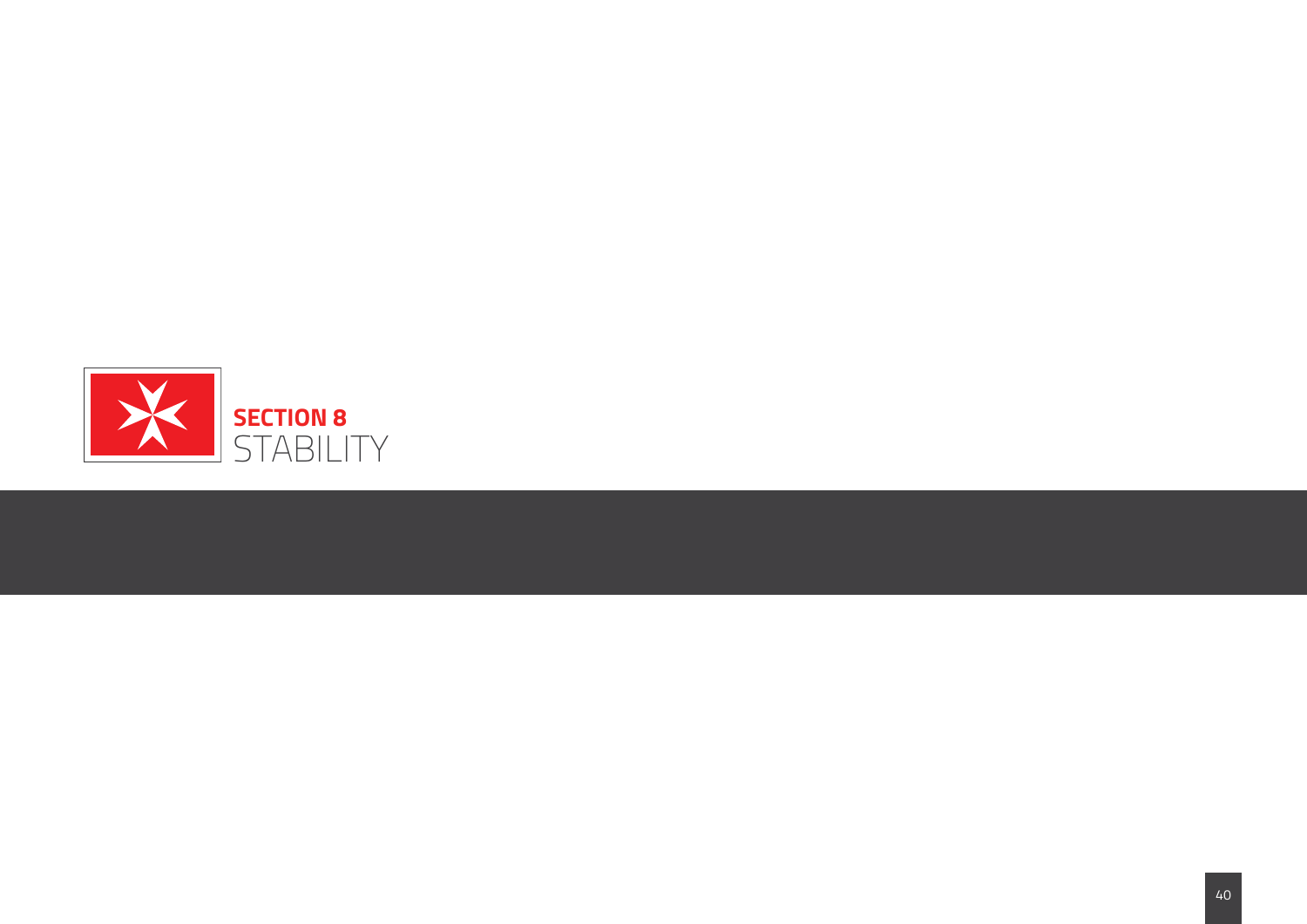This section deals with requirements for both Intact and Damage Stability

| 8.1   | <b>Stability Calculation</b>                                                                                                                                                              |                                                                                                                                                                                                                                                                                                                                                                                                                                                                                                                                                                                                                                                                         |
|-------|-------------------------------------------------------------------------------------------------------------------------------------------------------------------------------------------|-------------------------------------------------------------------------------------------------------------------------------------------------------------------------------------------------------------------------------------------------------------------------------------------------------------------------------------------------------------------------------------------------------------------------------------------------------------------------------------------------------------------------------------------------------------------------------------------------------------------------------------------------------------------------|
|       | The stability shall be calculated in accordance to<br>EN ISO12217-1 for non sailing yachts and EN ISO<br>12217-2 for sailing yachts with regards to the<br>following design categories :- | An Intact Stability standard of a yacht type not covered by the herebelow categories, shall be submitted to an Appointed Surveyor (for<br>yachts < 500GT) or Recognised Organisation for approval.                                                                                                                                                                                                                                                                                                                                                                                                                                                                      |
|       | Category 'A' (Ocean Going) - Wind force exceeding<br>beaufort 8 and significant wave height<br>exceeding 4m;                                                                              |                                                                                                                                                                                                                                                                                                                                                                                                                                                                                                                                                                                                                                                                         |
|       | Category 'B' (Offshore) - Wind force up to and<br>including beaufort 8 and significant wave height<br>up to and including 4m.                                                             |                                                                                                                                                                                                                                                                                                                                                                                                                                                                                                                                                                                                                                                                         |
| 8.1.1 | Permanent ballast must be positioned in a manner<br>that prevents its shifting or movement.                                                                                               | Permanent ballast, if present, shall be positioned in accordance with a plan approved by an Appointed Surveyor (for yachts < 500GT)<br>or a Recognised Organisation and must be positioned in a manner that prevents its shifting or movement. Permanent ballast shall<br>not be removed from the yacht without the prior approval of an Appointed Surveyor or Recognised Organisation and without the<br>re-approval of an updated Stability Booklet. Details about any permanent ballast shall be noted in the yacht's stability booklet.<br>Attention shall also be paid to the local or global hull structural requirements prior to adding any additional ballast. |
| 8.1.2 |                                                                                                                                                                                           | If swimming pools, jacuzzis and spas, which are prone to water free surface affect and which are open to the elements, are fitted<br>onboard, their effect on Intact and Damage Stability shall be taken into consideration and included in both the Intact and Damage<br>Stability Booklets. These elements may be omitted from the Stability Calculations if they are fitted with a fast drainage system<br>enabling them to be drained even when the yacht is heeled.                                                                                                                                                                                                |
| 8.1.3 |                                                                                                                                                                                           | Yachts which intend to operate in Polar Regions shall meet the requirements of one of the recognised Classification Societies. Stability<br>conditions shall include those for icing. Reference shall be made to the IMO Guidelines for Polar Regions, Resolution A.1024(26),<br>as amended, for yachts intended to operate inside polar regions.                                                                                                                                                                                                                                                                                                                       |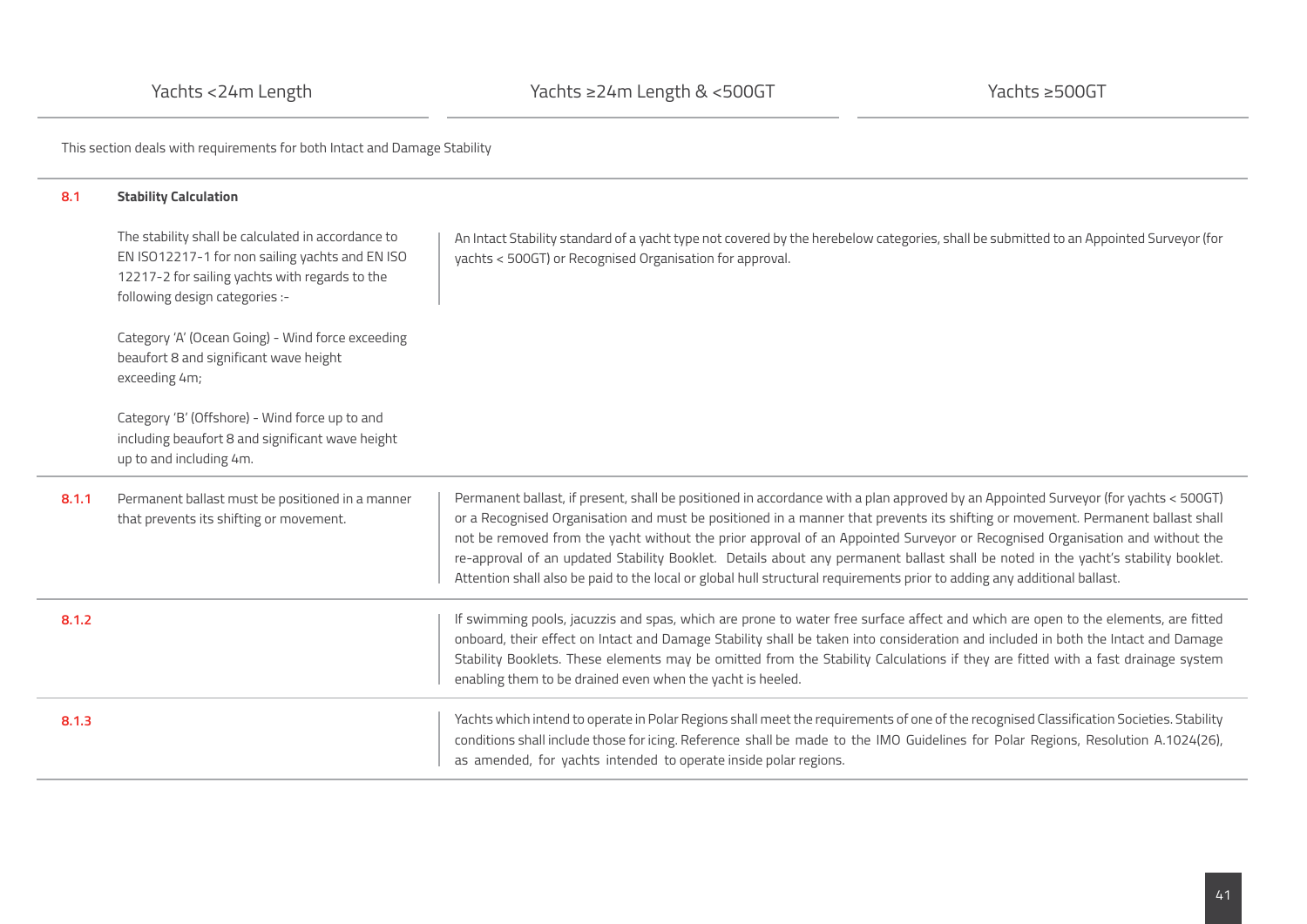**College** 

| 8.2   | <b>Simplified Stability Test</b>                                                                                                                                                                                                                                                                                                                                                                                                                                                                                                                                                                                                                                                                                                                                                                                                                                                                                                                                                                                                                                                                                                                                                                                                                                                   | <b>Intact Stability Standard for Motor Yachts</b>                                                                                                                                                                                                                                                                                                                                                                                                                                                                                                                                                                                                                                                                                                                                                                                                                                                                                                                                                                                                     |  |
|-------|------------------------------------------------------------------------------------------------------------------------------------------------------------------------------------------------------------------------------------------------------------------------------------------------------------------------------------------------------------------------------------------------------------------------------------------------------------------------------------------------------------------------------------------------------------------------------------------------------------------------------------------------------------------------------------------------------------------------------------------------------------------------------------------------------------------------------------------------------------------------------------------------------------------------------------------------------------------------------------------------------------------------------------------------------------------------------------------------------------------------------------------------------------------------------------------------------------------------------------------------------------------------------------|-------------------------------------------------------------------------------------------------------------------------------------------------------------------------------------------------------------------------------------------------------------------------------------------------------------------------------------------------------------------------------------------------------------------------------------------------------------------------------------------------------------------------------------------------------------------------------------------------------------------------------------------------------------------------------------------------------------------------------------------------------------------------------------------------------------------------------------------------------------------------------------------------------------------------------------------------------------------------------------------------------------------------------------------------------|--|
| 8.2.1 | Existing motor yachts not having stability data<br>may undergo a simplified stability test as<br>mentioned herebelow :-                                                                                                                                                                                                                                                                                                                                                                                                                                                                                                                                                                                                                                                                                                                                                                                                                                                                                                                                                                                                                                                                                                                                                            | <b>Monohull Yachts</b><br>The curves of statical stability for seagoing conditions shall meet the following criteria:                                                                                                                                                                                                                                                                                                                                                                                                                                                                                                                                                                                                                                                                                                                                                                                                                                                                                                                                 |  |
|       | A yacht shall be tested in fully laden conditions<br>with all fuel tanks and fresh water tanks being full<br>and having onboard the total number of persons<br>which the yacht is certified to carry or a 75kg weight<br>replacing each of the above mentioned persons. By<br>assembling all persons/weights along one side of<br>the yacht, the angle of the heel and the change in<br>waterline height are calculated.<br>The yacht will be judged to have passed the simplified<br>stability test if the test shows that:-<br>the angle of heel does not exceed 7 degrees, and;<br>1.<br>in the case of a yacht with a watertight weather<br>2.<br>deck extending from stem to stern, as described<br>in Section 4.1.5, the freeboard to deck distance is<br>not less than 75mm at any point;<br>The angle of heel may exceed 7 degrees, but<br>3.<br>shall not exceed 10 degrees, if the freeboard in<br>the heeled condition is in accordance with that<br>required in Section 9 in the upright condition;<br>The heeling moment applied during the test<br>4.<br>described above shall also be calculated. By<br>using the below formula, the yacht shall attain a<br>value of initial GM not less than 0.5m if using an<br>estimated displacement of the yacht, or 0.35m if | the area under the righting lever curve (GZ curve) shall not be less than 0.055 metre-radians up to 30° angle of heel and not less<br>1.<br>than 0.09 metre- radians up to 40° angle of heel, or the angle of downflooding, if this angle is less;<br>2. the area under the GZ curve between the angles of heel of 30° and 40° or between 30° and the angle of downflooding if this is<br>less than 40°, shall not be less than 0.03 metre-radians;<br>the righting lever (GZ) shall be at least 0.20 metres at an angle of heel equal to or greater than 30°;<br>3.<br>the maximum GZ shall occur at an angle of heel of preferably exceeding 30° but not less than 25°;<br>4.<br>after correction for free surface effects, the initial metacentric height (GM) shall not be less than 0.15 metres, and;<br>5.<br>in the event that the yacht's intact stability standard fails to comply with the criteria defined in 1 to 5 above the Administration<br>6.<br>may be consulted for the purpose of specifying alternative but equivalent criteria. |  |
|       | the displacement of the yacht is known and can<br>be verified by the attending surveyor.                                                                                                                                                                                                                                                                                                                                                                                                                                                                                                                                                                                                                                                                                                                                                                                                                                                                                                                                                                                                                                                                                                                                                                                           |                                                                                                                                                                                                                                                                                                                                                                                                                                                                                                                                                                                                                                                                                                                                                                                                                                                                                                                                                                                                                                                       |  |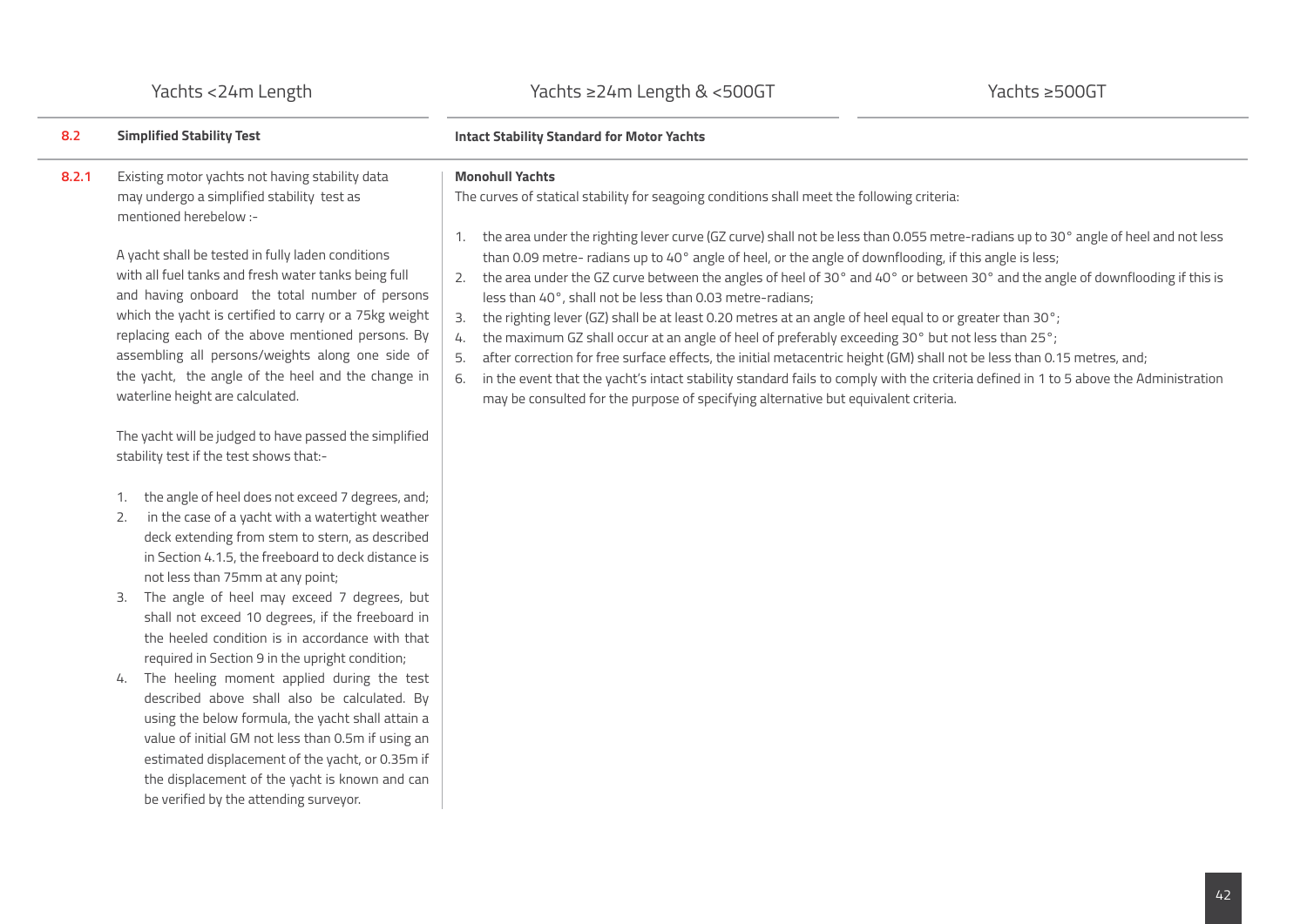| 8.2.2 | $GM = 57.3 \times HM$                                                                                                                                                                                                                                                                            |                                                                                                                                                                                                                                                                                                                                                                                                                                                                                                                 |
|-------|--------------------------------------------------------------------------------------------------------------------------------------------------------------------------------------------------------------------------------------------------------------------------------------------------|-----------------------------------------------------------------------------------------------------------------------------------------------------------------------------------------------------------------------------------------------------------------------------------------------------------------------------------------------------------------------------------------------------------------------------------------------------------------------------------------------------------------|
|       | $\theta$ x $\Delta$                                                                                                                                                                                                                                                                              |                                                                                                                                                                                                                                                                                                                                                                                                                                                                                                                 |
|       |                                                                                                                                                                                                                                                                                                  | <b>Monohull Yachts operating as Short Range Yachts</b>                                                                                                                                                                                                                                                                                                                                                                                                                                                          |
|       | Where: HM = Heeling moment in kilogram metres<br>$\theta$ = angle of heel in degrees obtained<br>from the test as defined in section above.<br>$\Delta$ = the displacement of the yacht in<br>kilogrammes, either estimated or<br>measured and verified by the attending<br>recognised surveyor. | Where Short Range Yachts are unable to meet criteria above, the following criteria may be used:-<br>the area under the righting lever curve (GZ curve) shall not be less than 0.07 metre-radians up to 15° angle of heel, when<br>maximum GZ occurs at 15°, and 0.055 metre-radians up to 30° angle of heel, when maximum GZ occurs at 30° or above.<br>Where the maximum GZ occurs at angles of between 15° and 30°, the corresponding area under the GZ curve, A <sub>nn</sub> shall be<br>taken as follows:- |
|       | In all cases, the maximum number of persons<br>that may be carried onboard resulting from the<br>above mentioned test and calculations shall be                                                                                                                                                  | $A_{\text{req}} = 0.055 + 0.001 (30^{\circ} - \theta_{\text{max}})$ metre-radians<br>Where Omax is the angle of heel in degrees where the GZ curve reaches its maximum;                                                                                                                                                                                                                                                                                                                                         |
|       | recorded on the certificate. Any additional personal<br>equipment, such as diving equipment etc, are to<br>be disembarked during the simplified test as this<br>will affect the end result and the yacht's fully laden<br>condition.                                                             | the area under the GZ curve between the angles of heel of 30° and 40° or between 30° and the angle of downflooding if this is<br>less than 40°, shall not be less than 0.03 metre-radians;<br>the righting lever (GZ) shall be at least 0.20 metres at an angle of heel equal to or greater than 30°;<br>З.<br>the maximum GZ shall occur at an angle of heel not less than 15°;<br>4.<br>after correction for free surface effects, the initial metacentric height (GM) shall not be less than 0.15 metres.    |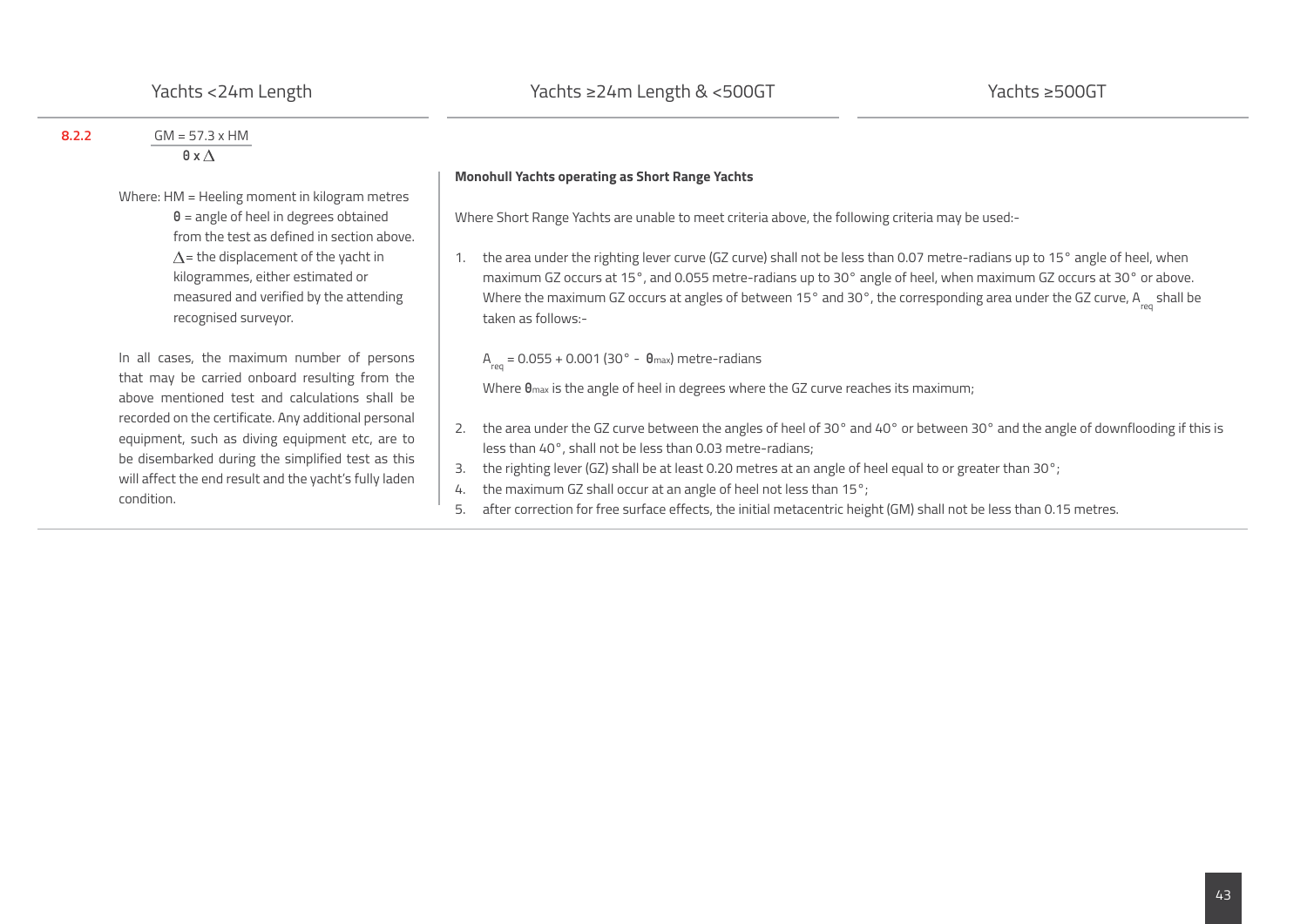# **8.2.3 Multi-hulls**

The curves of statical stability for seagoing conditions shall meet the following criteria:-

1. the area under the righting lever curve (GZ curve) shall not be less than 0.075 metre-radians up to an angle of 20° when the maximum righting lever (GZ) occurs at 20° and, not less than 0.055 metre-radians up to an angle of 30° when the maximum righting lever (GZ) occurs at angles between 20° and 30°. The corresponding area under the GZ curve shall be taken as follows:-

# A<sub>req</sub> = 0.055 + 0.001 (30° - θ<sub>max</sub>) metre-radians

Where **θ**max is the angle of heel in degrees where the GZ curve reaches its maximum;

- 2. The area under the GZ curve between the angles of heel of 30° and 40° or between 30° and the angle of downflooding if this is less than 40° shall not be less than 0.03 metre-radians;
- 3. the righting lever (GZ) shall be at least 0.20 metres at an angle of heel where it reaches its maximum;
- 4. the maximum GZ shall occur at an angle of heel not less than 20°;
- 5. after correction for free surface effects, the initial metacentric height (GM) shall be not less than 0.15 metres, and;
- 6. if the maximum righting lever (GZ) occurs at an angle of less than 20° approval of the stability may be considered by the Administration as a special case.

For the purpose of assessing whether the stability criteria are met, GZ curves shall be produced for the loading conditions applicable to the operation of the yachts.

The buoyancy of enclosed superstructures complying with regulation 3(10)(b) of the ICLL may be taken into account when producing GZ curves.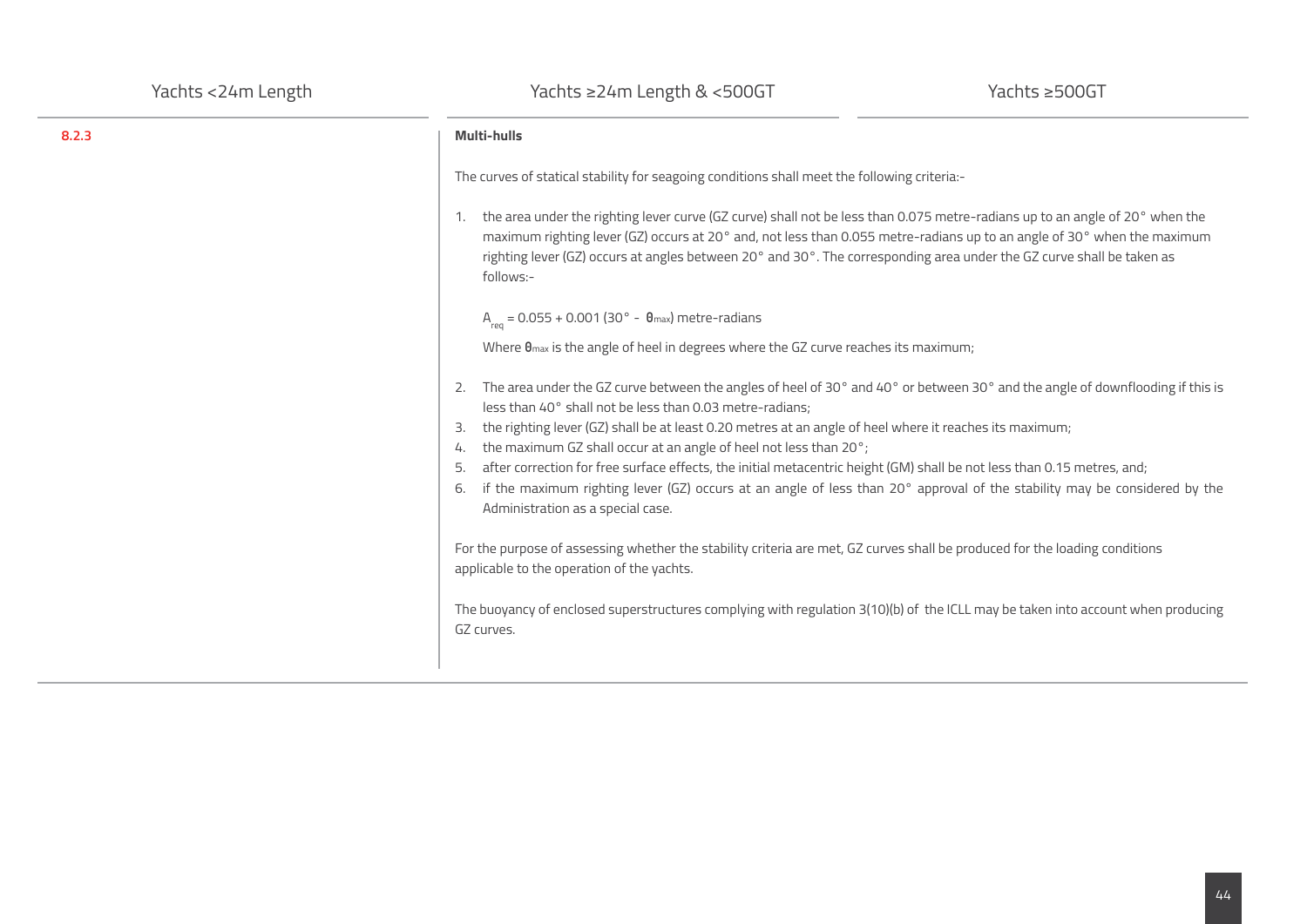# **8.2.4 High Speed Yachts**

In addition to the criteria above, designers and builders shall address the following hazards which are known to effect yachts operating in planning modes or these achieving relatively high speeds:

1. directional instability, often coupled to roll and pitch instabilities;

- 2. bow diving of planning yachts due to dynamic loss of longitudinal stability in calm seas;
- 3. reduction in transverse stability with increasing speed in monohulls;

4. porpoising of planning monohulls being coupled with pitch and heave oscillations;

5. generation of capsizing moments due to immersion of chines in planning monohulls (chine tripping).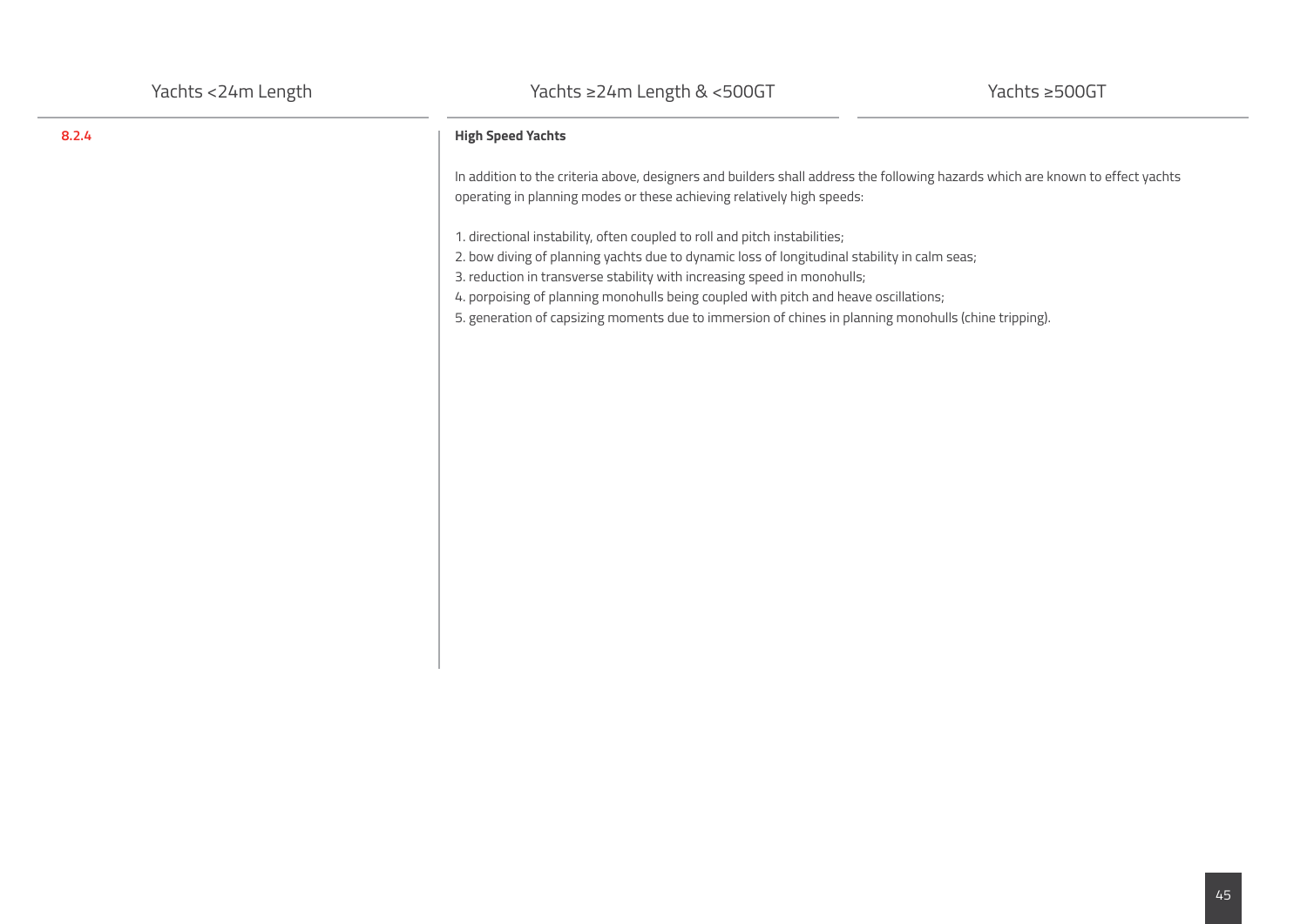| 8.3   | <b>Stability Standards for Sailing Yachts</b>                                                                                                                                                                                                             |  |
|-------|-----------------------------------------------------------------------------------------------------------------------------------------------------------------------------------------------------------------------------------------------------------|--|
| 8.3.1 | <b>Monohulls</b>                                                                                                                                                                                                                                          |  |
|       | Curves of statical stability (GZ curves) for at least the Loaded Departure with 100% consumables (but assuming slack tanks) and the<br>Loaded Arrival with 10% consumables shall be produced.                                                             |  |
|       | The GZ curves required as above shall have a positive range of not less than 90°. For yachts of more than 45m, a range of less than<br>90° may be considered but may be subject to agreed operational criteria.                                           |  |
|       | In addition to the requirements mentioned above, the angle of steady heel shall be greater than 15° (see figure). The angle of<br>steady heel is obtained from the intersection of a 'derived wind heeling lever' curve with the GZ curve required above. |  |
|       | In the figure:<br>'dwhl' = the 'derived wind heeling lever' at any angle $0^\circ$                                                                                                                                                                        |  |
|       | $= 0.5 \times WLO \times Cos^{1.3} \theta$                                                                                                                                                                                                                |  |
|       | where $WLO = GZ_f$                                                                                                                                                                                                                                        |  |
|       | $\cos^{1.3} \theta_f$                                                                                                                                                                                                                                     |  |
|       | $GL$ Lever $(90)$<br>g<br>GZ Curve<br>>15<br>6f<br>Heel Angle (*)                                                                                                                                                                                         |  |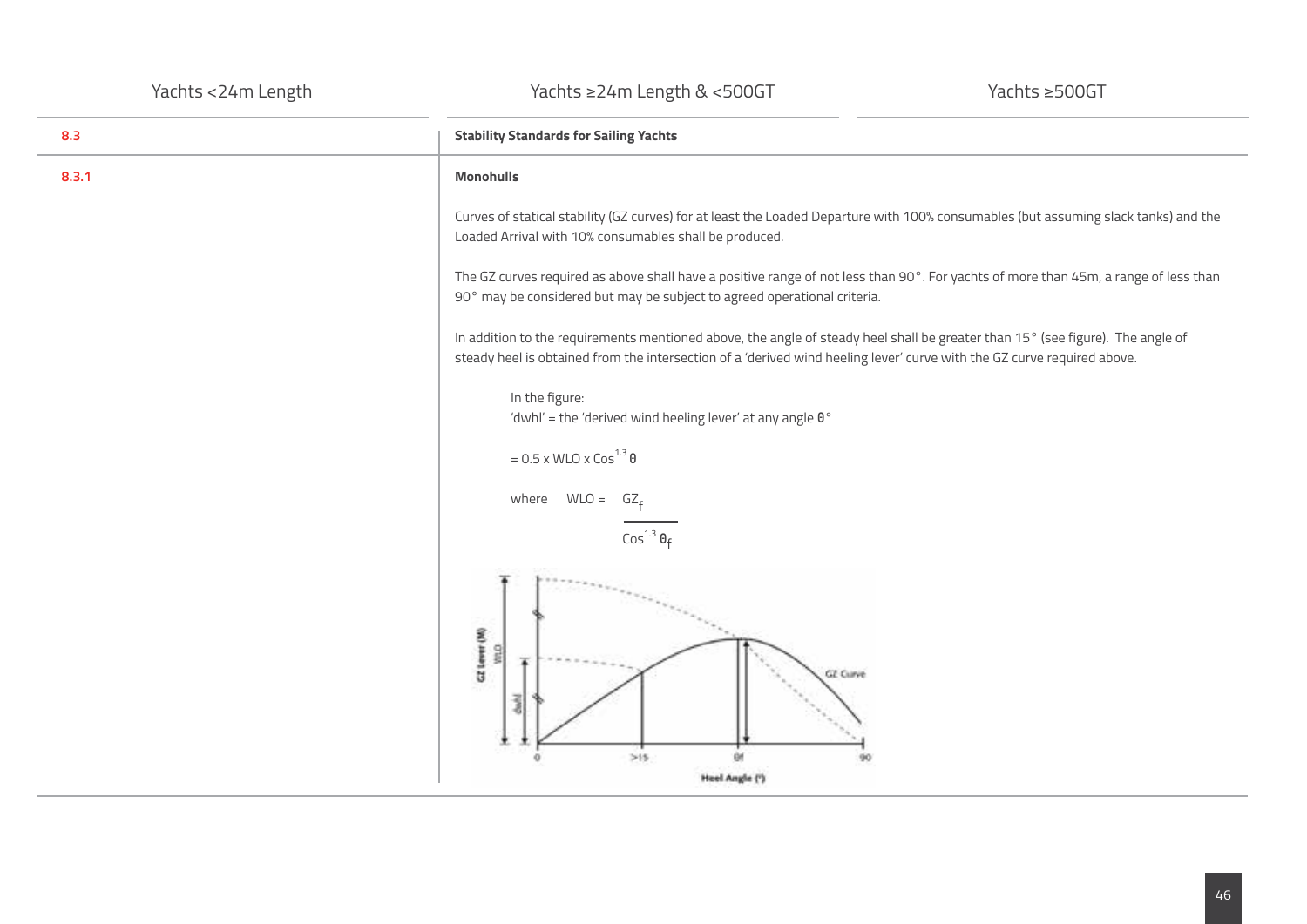Noting that:-

- WLO is the magnitude of the actual wind heeling lever at 0° which would cause the yacht to heel to the 'down flooding angle' **θ**<sub>f</sub> or 60° whichever is least.
- GZ<sub>f</sub> is the lever of the yacht's GZ at the down flooding angle  $(\theta_f)$  or 60° whichever is the least.
- **θ**<sub>f</sub> is the angle at which the 'derived wind heeling' curve intersects the GZ curve. (If **θ**<sub>d</sub> is less than 15° the yacht will be considered as having insufficient stability for the purpose of the Code).
- **θ**<sub>d</sub> the 'downflooding angle' is the angle of heel causing immersion of the lower edge of openings having an aggregate area, in square metres, greater than:

```
\frac{\Delta}{1500}where \Lambda = yacht displacement in tonnes.
```
All regularly used openings for access and for ventilation shall be considered when determining the downflooding angle. No opening regardless of size which may lead to progressive flooding shall be immersed at an angle of heel of less than 40°. Air pipes to tanks can, however, be disregarded.

If as a result of immersion of openings in a superstructure, a yacht cannot meet the required standard, those superstructure openings may be ignored and the openings in the weather deck used instead to determine **θ<sup>f</sup>** . In such cases the GZ curve shall be derived without the benefit of the buoyancy of the superstructure. It might be noted that provided the yacht complies with the requirements as stated in the sections above and is sailed with an angle of heel which is no greater than the 'derived angle of heel', it shall be capable of withstanding a wind gust equal to 1.4 times the actual wind velocity (i.e. twice the actual wind pressure) without immersing the 'down flooding openings', or heeling to an angle greater than 60°.

#### **Multi-hull**

Curves of statical stability in both roll and pitch shall be prepared for at least the Loaded Arrival with 10% consumables. The VCG shall be obtained by one of the three methods listed below:-

- a. inclining of complete craft in air on load cells, the VCG being calculated from the moments generated by the measured forces, or;
- b. separate determination of weights of hull and rig (comprising masts and all running and standing rigging), and subsequent calculation assuming that the hull is 75% of the hull depth above the bottom of the canoe body, and that the VCG of the rig is at half the length of the mast (or a weighted means of the lengths of more than one mast), or;

**8.3.2**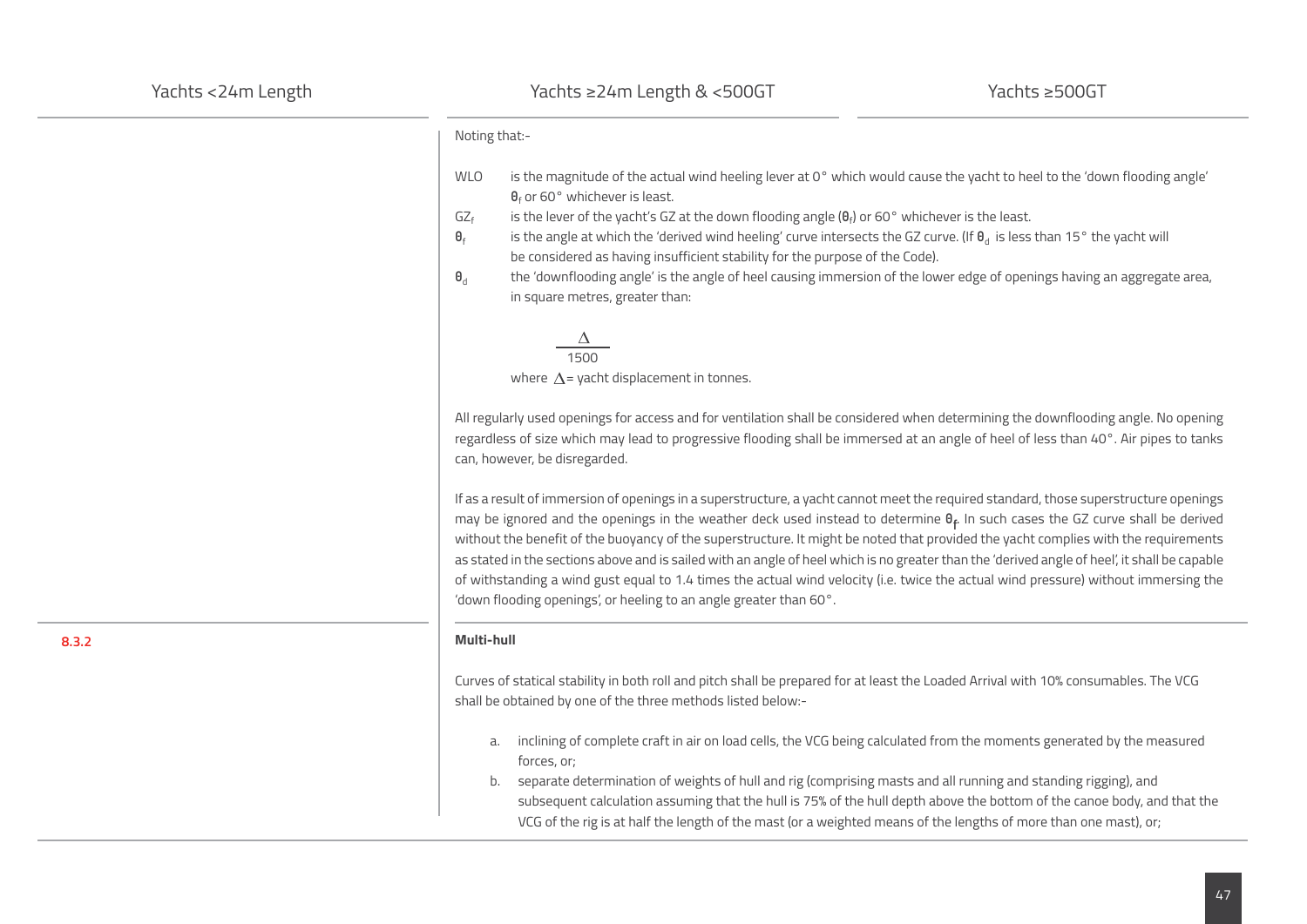c. detailed calculation of the weight and CG position of all components of the yacht, plus a 15% margin of the resulting VCG height above the underside of canoe body.

If naval architecture software is used to obtain a curve of pitch restoring moments, then the trim angle must be found for a series of longitudinal centre of gravity (LCG) positions forward of that necessary for the design waterline. The curve can be derived as follows:

GZ in pitch = CG' x cos (trim angle)

$$
Trim angle = \tan^{-1} \left( \frac{T_{FP} - T_{AP}}{L_{BP}} \right)
$$

Where:

CG' = shift of LCG forward of that required for design trim, measured parallel to baseline

- $T_{\text{FP}}$  = draught at forward perpendicular<br> $T_{\text{ap}}$  = draught at aft perpendicular
	-

 $T_{AP}$  = draught at aft perpendicular<br>  $L_{BD}$  = length between perpendicular length between perpendiculars

Approximations to maximum roll or pitch moments are not acceptable.

Data shall be provided to the user showing the maximum advised mean apparent wind speed appropriate to each combination of sails, such wind speeds being calculated as the lesser of the following:-

$$
V_w = \sqrt{\frac{LM_R}{A'_s h \cos \Phi_R + A_b b}}
$$

OR

$$
V_w = \sqrt{\frac{LM_{p}}{A'_s h \cos \Phi_{p} + A_b b}}
$$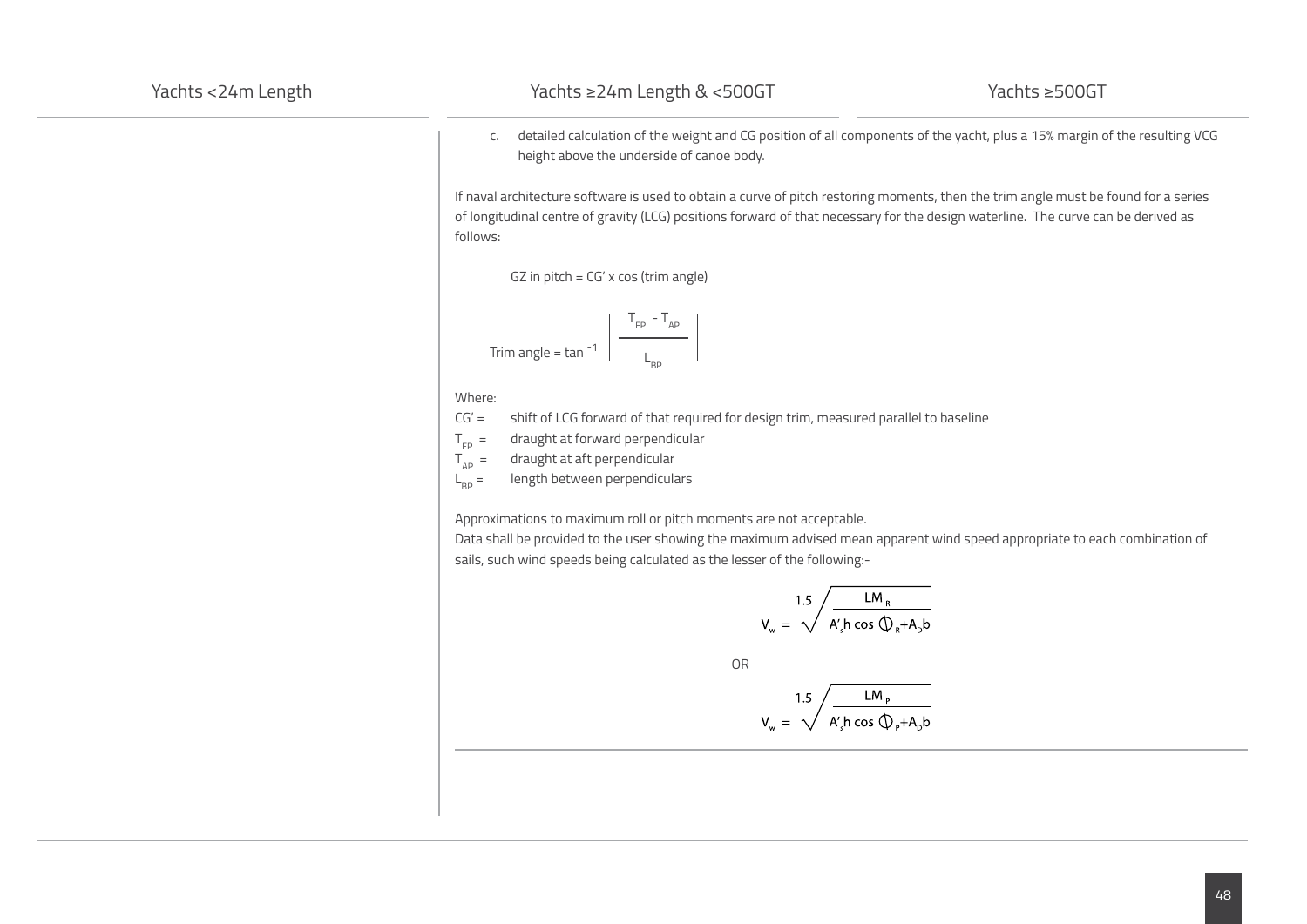| where:           |                                                                                                                                                                                                                                                                             |
|------------------|-----------------------------------------------------------------------------------------------------------------------------------------------------------------------------------------------------------------------------------------------------------------------------|
| $V_{W} =$        | maximum advised apparent wind speed (knots)                                                                                                                                                                                                                                 |
| $LM_R =$         | maximum restoring moment in roll (N-m)                                                                                                                                                                                                                                      |
| $LMp =$          | limiting restoring moment in pitch (N-m), defined as the pitch restoring moment at the least angle of the following:                                                                                                                                                        |
|                  | a) angle of maximum pitch restoring moment, or                                                                                                                                                                                                                              |
|                  | b) angle at which foredeck is immersed                                                                                                                                                                                                                                      |
|                  | c) 10° from design trim                                                                                                                                                                                                                                                     |
| $A'_5 =$         | area of sails set including mast and boom (square metres)                                                                                                                                                                                                                   |
| $h =$            | height of combined centre of effort of sails and spars above the waterline                                                                                                                                                                                                  |
| $\Phi_R =$       | heel angle at maximum roll righting moment (in conjunction with LMR)                                                                                                                                                                                                        |
| $\Phi_{\rm p} =$ | limiting pitch angle used when calculating $LM_p$ (in conjunction with $LM_p$ )                                                                                                                                                                                             |
| $A_D =$          | plan area of the hulls and deck (square metres)                                                                                                                                                                                                                             |
| $b =$            | distance from centroid of $AD$ to the centreline of the leeward hull                                                                                                                                                                                                        |
|                  | This data shall be accompanied by the note:                                                                                                                                                                                                                                 |
|                  | In following winds, the tabulated safe wind speed for each sail combination shall be reduced by the boat speed.                                                                                                                                                             |
|                  | If the maximum safe wind speed under full fore-and-aft sail is less than 27 knots, it shall be demonstrated by calculation using<br>ISO 12217-2 that, when inverted and/or fully flooded, the volume of buoyancy, expressed in cubic metres ( $m3$ ), in the hull, fittings |
|                  | and equipment is greater than:                                                                                                                                                                                                                                              |
|                  | 1.2 x (fully loaded mass in tonnes)                                                                                                                                                                                                                                         |
|                  | Thus ensuring that it is efficient to support the mass of the fully loaded yacht by a margin. Allowance for trapped bubbles of air (apart                                                                                                                                   |

from dedicated air tanks and watertight compartments) shall not be included.

The maximum safe wind speed with no sails set calculated above shall exceed 36 knots. For Short Range Yachts this wind speed shall exceed 32 knots.

Trimarans used for unrestricted operations shall have sidehulls each having a total buoyant volume of at least 150% of the displacement volume in the fully loaded condition.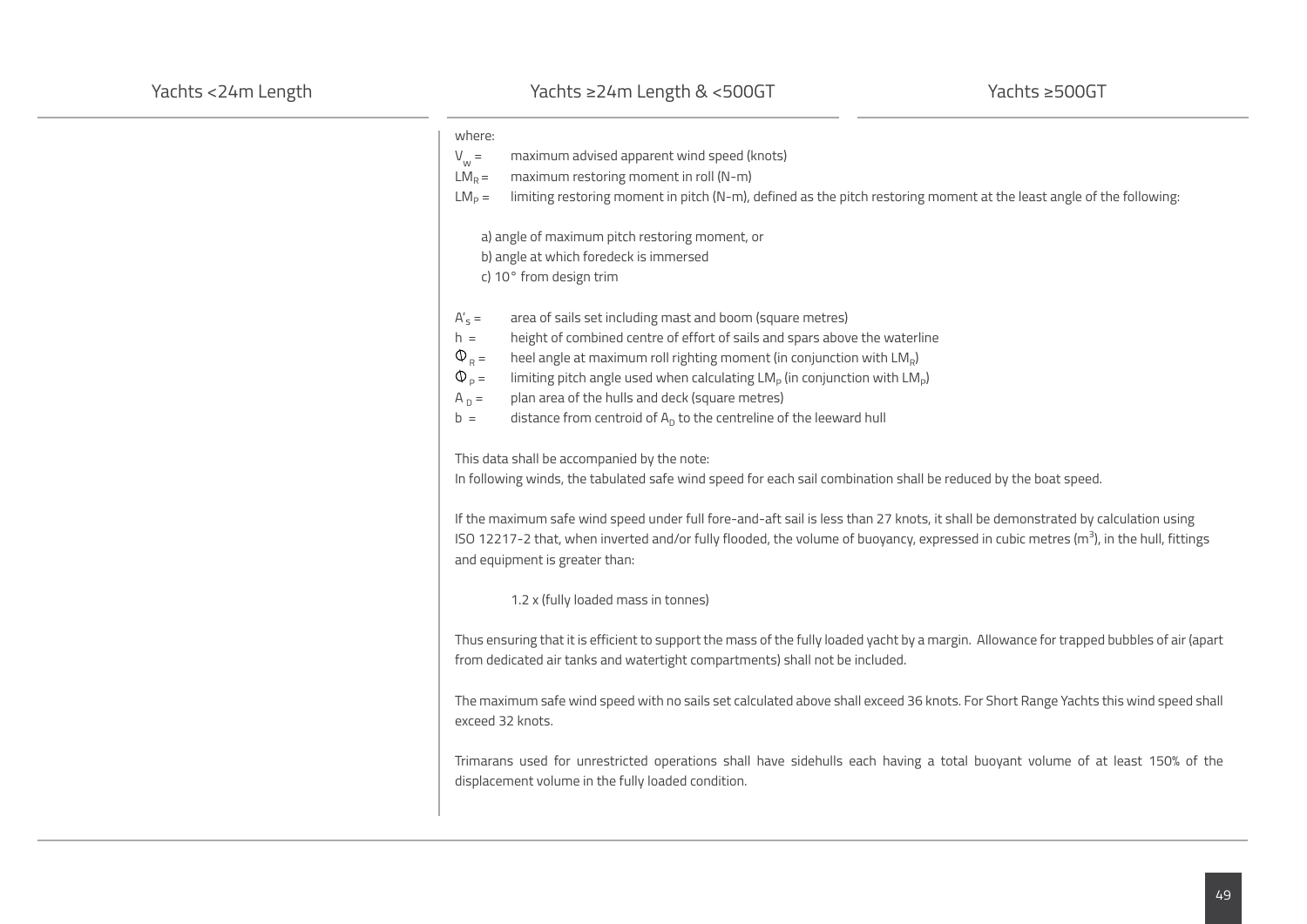The stability booklet shall include information and guidance on:-

1. the stability hazards to which these craft are vulnerable, including the risk of capsize in roll and/or pitch;

2. the importance of complying with the maximum advised apparent wind speed information supplied;

3. the need to reduce the tabulated safe wind speeds by the yacht speed in following winds;

4. the choice of sails to be set with respect to the prevailing wind strength, relative wind direction and sea state;

5. the precautions to be taken when altering course from a following to a beam wind.

In yachts required to demonstrate the ability to float after inversion (according to above) an emergency escape hatch shall be fitted to each main inhabited watertight compartment that allows escape even in the event of the yacht being capsized.

### **Damage Stability**

The following requirements are applicable to all yachts, except those operating as Short Range Yachts. Whilst Short Range Yachts are not required to meet the damage stability criteria, it is recommended that the requirements regarding ultimate survivability after minor damage or flooding are complied with. It shall be noted that compliance with the damage stability criteria is not required for yachts that are fully in compliance with the ICLL conditions of assignment.

The watertight bulkheads of the yacht shall be so arranged that minor hull damage that results in the free flooding of any one compartment, will cause the yacht to float at a waterline which, at any point, is not less than 75mm below the weather deck, or bulkhead deck if not on the same level.

Minor damage shall be assumed to occur anywhere in the length of the yacht, but not on a watertight bulkhead.

Standard permeabilities shall be used in this assessment, as follows:-

| <b>Space</b>                                  | <b>Percentage Permeability</b> |
|-----------------------------------------------|--------------------------------|
| Stores                                        | 60                             |
| Stores but not a substantial quantity thereof | 95                             |
| Accommodation                                 | 95                             |
| Machinery                                     | 85                             |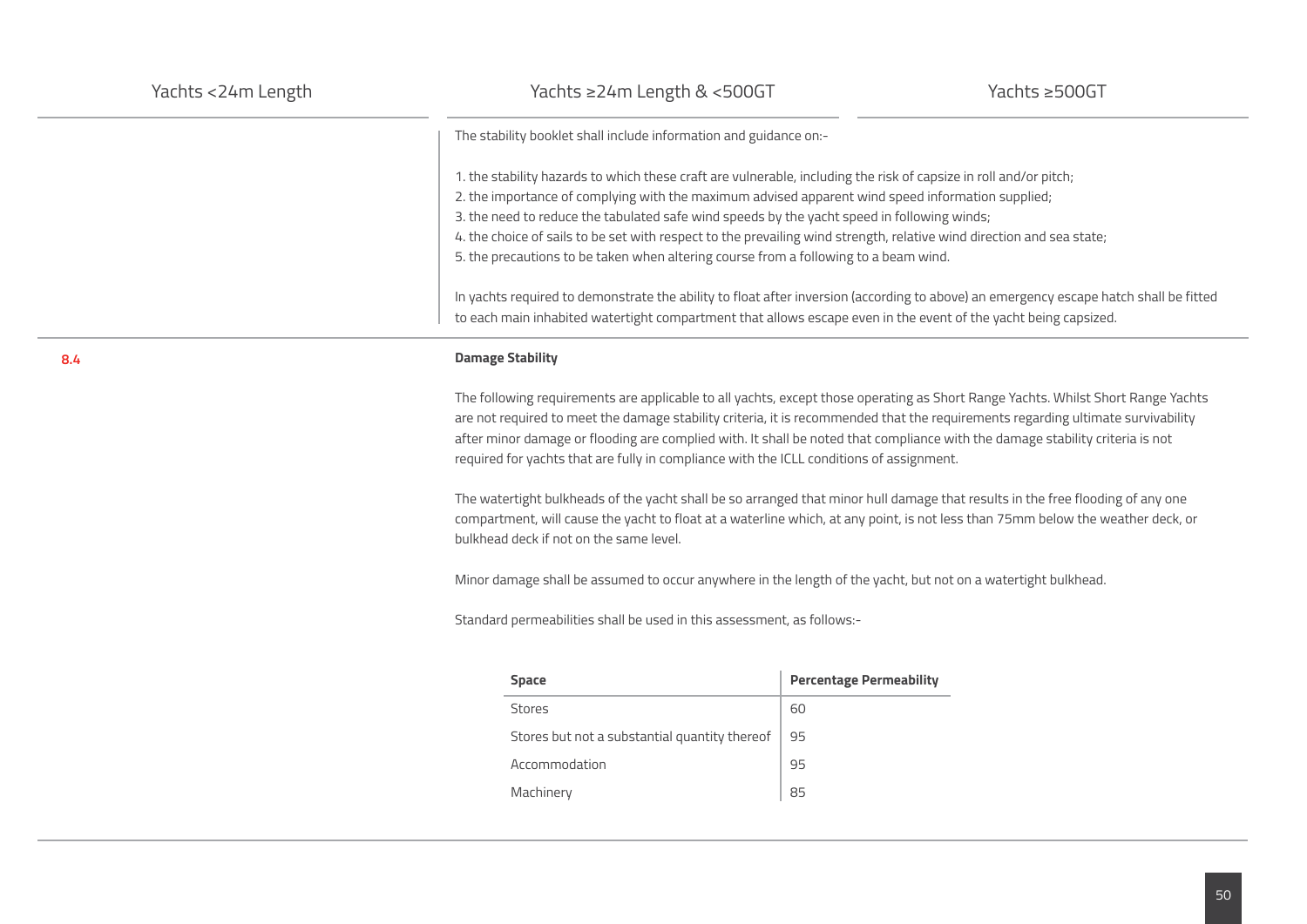In the damaged condition, considered in 8.3.1, the residual stability shall be such that any angle of equilibrium does not exceed 7° from any upright, the resulting righting lever curve has a range to the downflooding angle of at least 15° beyond any angle of equilibrium, the maximum righting lever within that range is not less than 100mm and the area under the curve is not less than 0.015 metre radians. For multi-hull yachts, a resultant angle of heel of up to 10° may be accepted.

A yacht of 85 metres and above shall meet a SOLAS one-compartment standard of subdivision, calculated using the deterministic damage stability methodology.

#### **Elements of Stability**

The lightship weight, vertical centre of gravity (KG) and longitudinal centre of gravity (LCG) of a yacht shall be determined from the results of an inclining experiment.

An inclining experiment shall be conducted in accordance with a detailed standard which is approved by the Administration and, in the presence of an Authorised Surveyor.

The report of the inclining experiment and the lightship particulars derived shall be approved by the Administration prior to its use in stability calculations. A lightship check shall be carried out once in every ten years during a renewal survey. At the discretion of the owner(s)/ managing agent(s) and prior to approval of the lightship particulars by the Administration, a margin for safety may be applied to the lightship weight and KG calculated after the inclining experiment. Such a margin shall be clearly identified and recorded in the stability booklet. A formal record shall be kept in the stability booklet of alterations or modifications to the yacht. The original location of the KG and LCG (including Margin if applicable) shall be updated to reflect these changes. Such amendments shall be approved by an authorised surveyor against the parameters for major alteration as defined in Section 2 of this Code.

When sister yachts are built at the same shipyard, the Administration may accept a lightweight check on subsequent yachts to corroborate the results of the inclining experiment conducted on the lead yacht of the same class.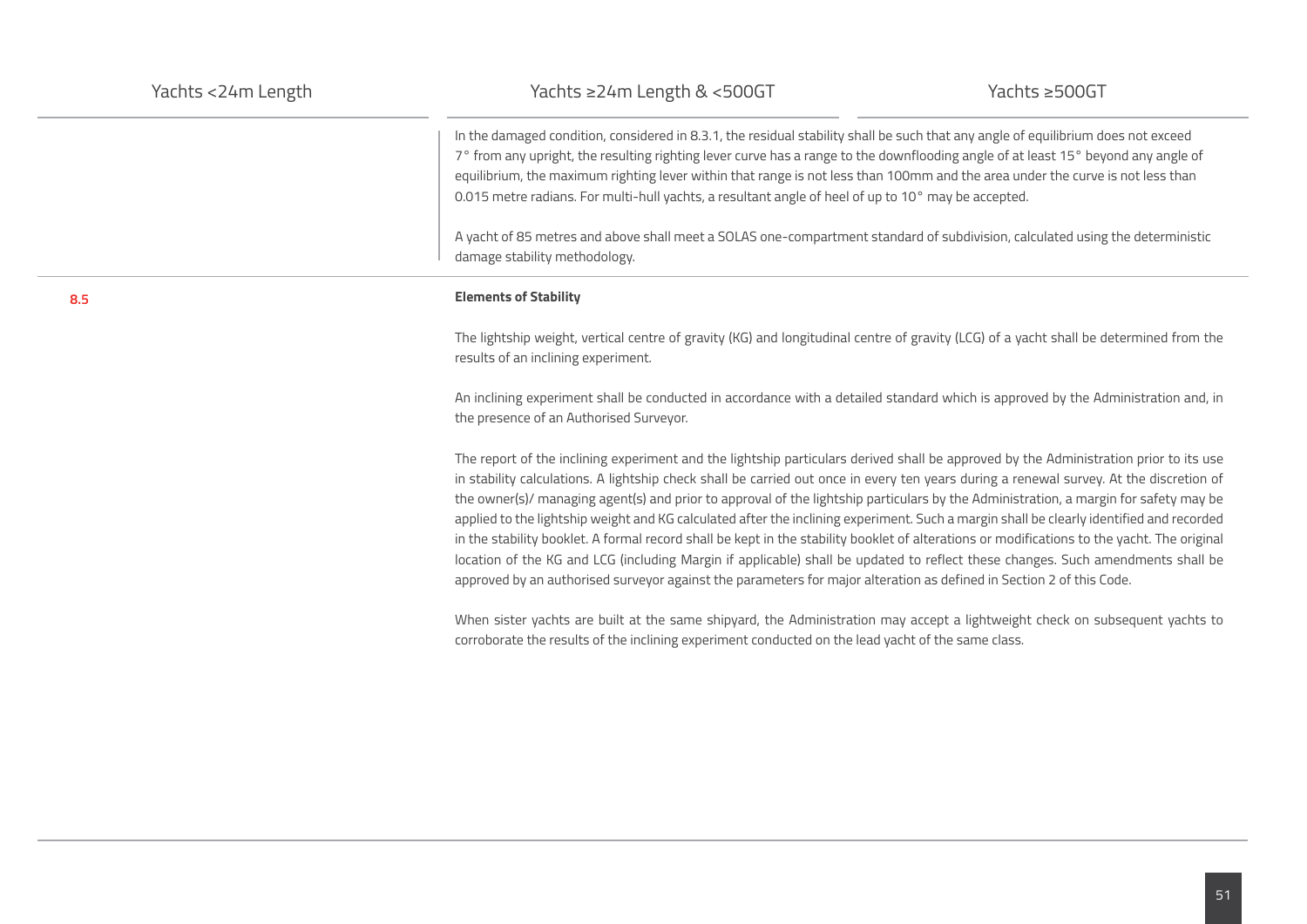# **8.6 Stability Documents**

All yachts shall be provided with a Stability Booklet or Stability Calculations (for yachts < 24 m), approved by an Appointed Surveyor or by a Recognised Organisation. The Stability Booklet for yachts ≥ 500 GT shall be approved by a Recognised Organisation. For Yachts where the Simplified Stability Test has been carried out, the relevant calculations shall be available onboard. A yacht with a previously approved stability booklet which undergoes a major alteration or refit shall be subjected to a complete reassessment of stability and provided with newly approved stability booklet. A lightweight check shall be carried out, at least, every 10 years during a renewal survey.

> Sailing yachts shall have, readily available, a copy of the Curves of Maximum Steady Heel Angle to Prevent Downflooding in squalls, or in the case of a multi-hull, the values of maximum advised mean apparent wind speed, for the reference of the watchkeeper. This shall be a direct copy taken from that contained in the approved stability booklet.

> The overall sail area and spare weights and dimensions shall be as documented in the yacht's stability booklet. Any rigging modifications that increase the overall sail area, or the weight/dimensions of the rig aloft, must be accompanied by an approved updating of the stability booklet.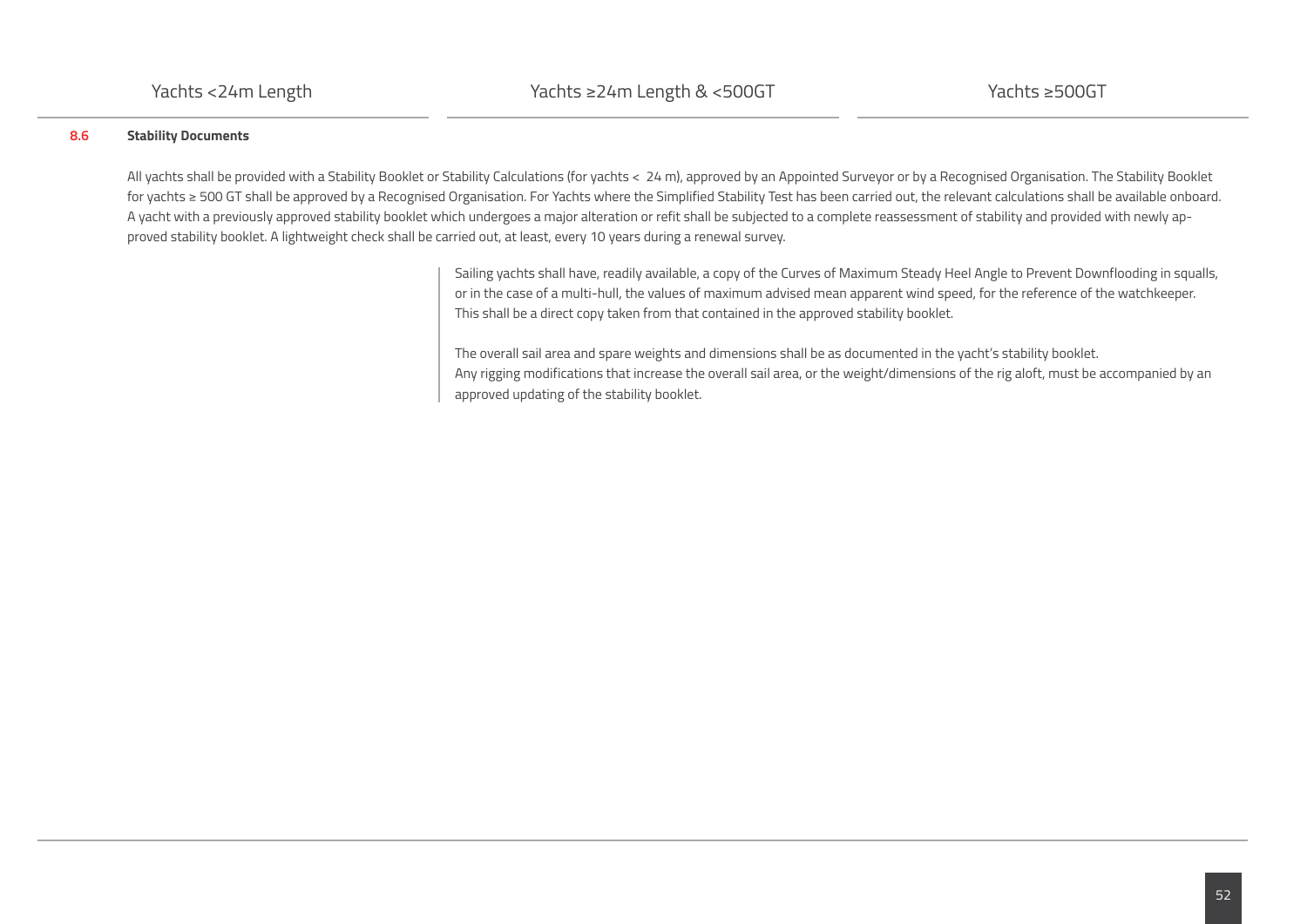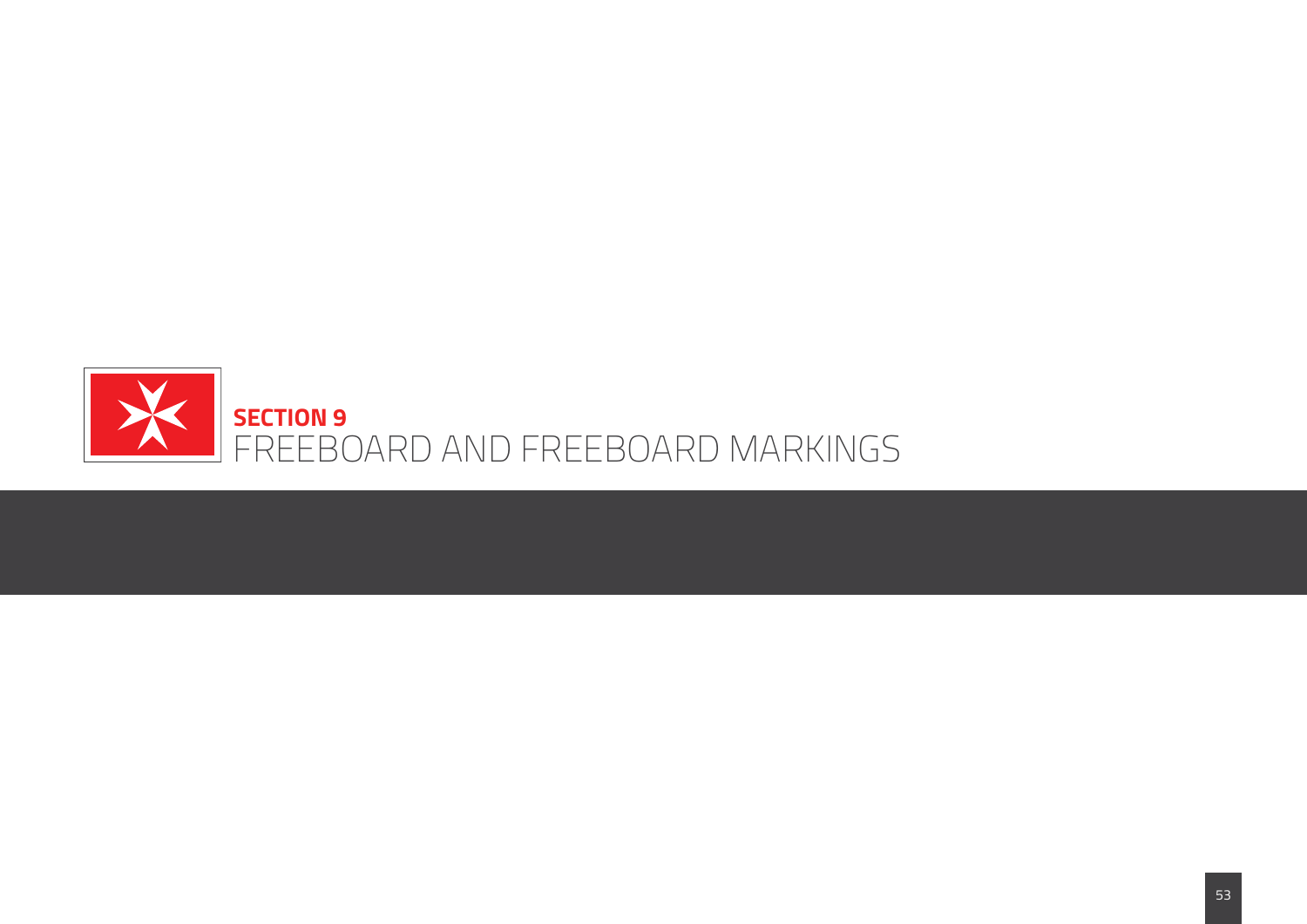|       | Yachts <24m Length                                                                                                                                                                                                                                                                                                                                                           | Yachts ≥24m Length & <500GT                                                                                                                                                                                                                                                                                                                                                                                                                                                                                                                                                                                | Yachts ≥500GT |
|-------|------------------------------------------------------------------------------------------------------------------------------------------------------------------------------------------------------------------------------------------------------------------------------------------------------------------------------------------------------------------------------|------------------------------------------------------------------------------------------------------------------------------------------------------------------------------------------------------------------------------------------------------------------------------------------------------------------------------------------------------------------------------------------------------------------------------------------------------------------------------------------------------------------------------------------------------------------------------------------------------------|---------------|
| 9.1   | A freeboard mark shall be placed on each side of the<br>hull amidships. The freeboard mark shall be posi-<br>tioned at the maximum draught at which the sta-<br>bility of the yacht has been determined. This mark<br>shall consist of a horizontal bar having a length of<br>300mm and a width of 25mm. The top of the bar is<br>to be in line with the deepest water line. | Yachts shall comply with ILLC Chapter III for the assignment of the freeboard mark which corresponds to the deepest load<br>condition. This is to be included in the stability booklet of the yacht.<br>Yachts <500 GT are not required to comply fully with Regulation 5 of the ICLL, but in any case the inner diameter of the<br>plimsoll mark shall not be less than 150mm.                                                                                                                                                                                                                            |               |
| 9.2   |                                                                                                                                                                                                                                                                                                                                                                              | The assigned freeboard mark shall be permanently marked on both sides of the yacht amidships.<br>The plimsoll mark shall be permanently marked and be of contrasting colour to that of the adjacent hull.                                                                                                                                                                                                                                                                                                                                                                                                  |               |
| 9.3   |                                                                                                                                                                                                                                                                                                                                                                              | The assigned freeboard shall be compatible with the strength of the hull structure, the intact and damage stability requirements. The<br>minimum bow height criteria shall be met. The Administration may accept yachts which do not comply with the minimum bow height<br>criteria subject to alternative/equivalent arrangements and/or operational restrictions.<br>The Appointed Surveyor or Recognised Organisation assigning the load line shall provide the Owners/Managers/Master with a<br>detailed Load Line Assignment Report. A copy of the Load Line Assignment Report shall be kept onboard. |               |
| 9.4   |                                                                                                                                                                                                                                                                                                                                                                              | If the yacht operates also in fresh water then the freeboard allowance for fresh water must also be marked.                                                                                                                                                                                                                                                                                                                                                                                                                                                                                                |               |
| 9.5   |                                                                                                                                                                                                                                                                                                                                                                              | A yacht must not operate in any condition which will result in the freeboard marks being submerged when the yacht is moored in calm water.                                                                                                                                                                                                                                                                                                                                                                                                                                                                 |               |
| 9.6   |                                                                                                                                                                                                                                                                                                                                                                              | <b>Datum Draught Marks</b>                                                                                                                                                                                                                                                                                                                                                                                                                                                                                                                                                                                 |               |
| 9.6.1 |                                                                                                                                                                                                                                                                                                                                                                              | Datum draught reference marks shall be provided on both sides of the hull at the bow and the stern. These may be single permanently<br>marked datum lines adequate to determine the trim of the yacht.<br>The marks shall be permanent and easy to be read and shall be located above, but within 1000mm, of the deepest load waterline.<br>These datum draught marks are also to be shown, together with the freeboard mark, on a diagram to be included in the stability<br>booklet.                                                                                                                     |               |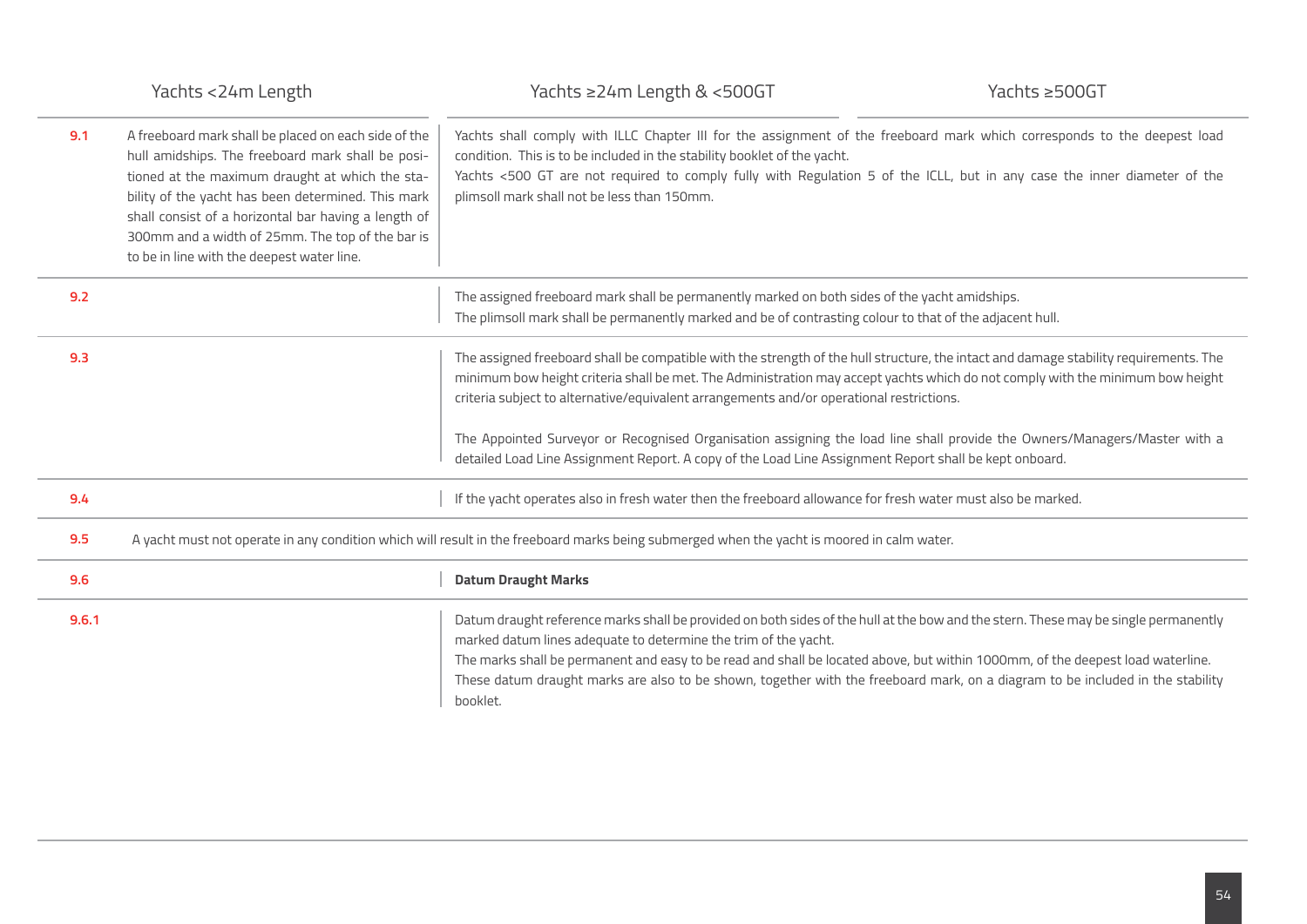| 9.7   | <b>Minimum Freeboard</b>                                                                                                                                                                                                                                                                                                                                                                                                                                                                                                                                                                                               |
|-------|------------------------------------------------------------------------------------------------------------------------------------------------------------------------------------------------------------------------------------------------------------------------------------------------------------------------------------------------------------------------------------------------------------------------------------------------------------------------------------------------------------------------------------------------------------------------------------------------------------------------|
| 9.7.1 | A yacht having a continuous watertight weath-<br>er deck which is neither stepped nor recessed nor<br>raised, shall have a freeboard (measured down from<br>the lowest point of the weather deck) of not less<br>than 425mm for yachts of 15m in length overall<br>and not less than 994mm for yachts of 24 metres in<br>length. For a yacht of intermediate lengths the free-<br>board shall be determined by linear interpolation.                                                                                                                                                                                   |
| 9.7.2 | A yacht with a continuous watertight weather<br>deck which may be stepped, recessed or raised<br>must have a freeboard (measured down from the<br>lowest point of the weather deck) of not less than<br>255mm for yachts of 15m in length overall and<br>not less than 510mm for yachts of 24m in length.<br>For a yacht of intermediate length the freeboard<br>shall be determined by linear interpolation.<br>The raised portion(s) of the watertight weather deck<br>shall extend across the full breadth of the yacht and<br>the average freeboard over the length of the yacht<br>shall comply with 9.7.1 above. |
| 9.7.3 | A yacht required to be provided with an approved<br>Stability Booklet or Calculations, or whose stability<br>has been calculated per EN ISO 12217-1 for non<br>sailing yachts or EN ISO 12217-2 for sailing yachts,<br>shall be assigned a freeboard which corresponds<br>to the draught of the yacht in sea water when ful-<br>ly loaded (each person must be assumed to weigh<br>75kg). This calculated freeboard shall not be less<br>than the freeboard required by Section 9.7.1 or<br>9.7.2.                                                                                                                     |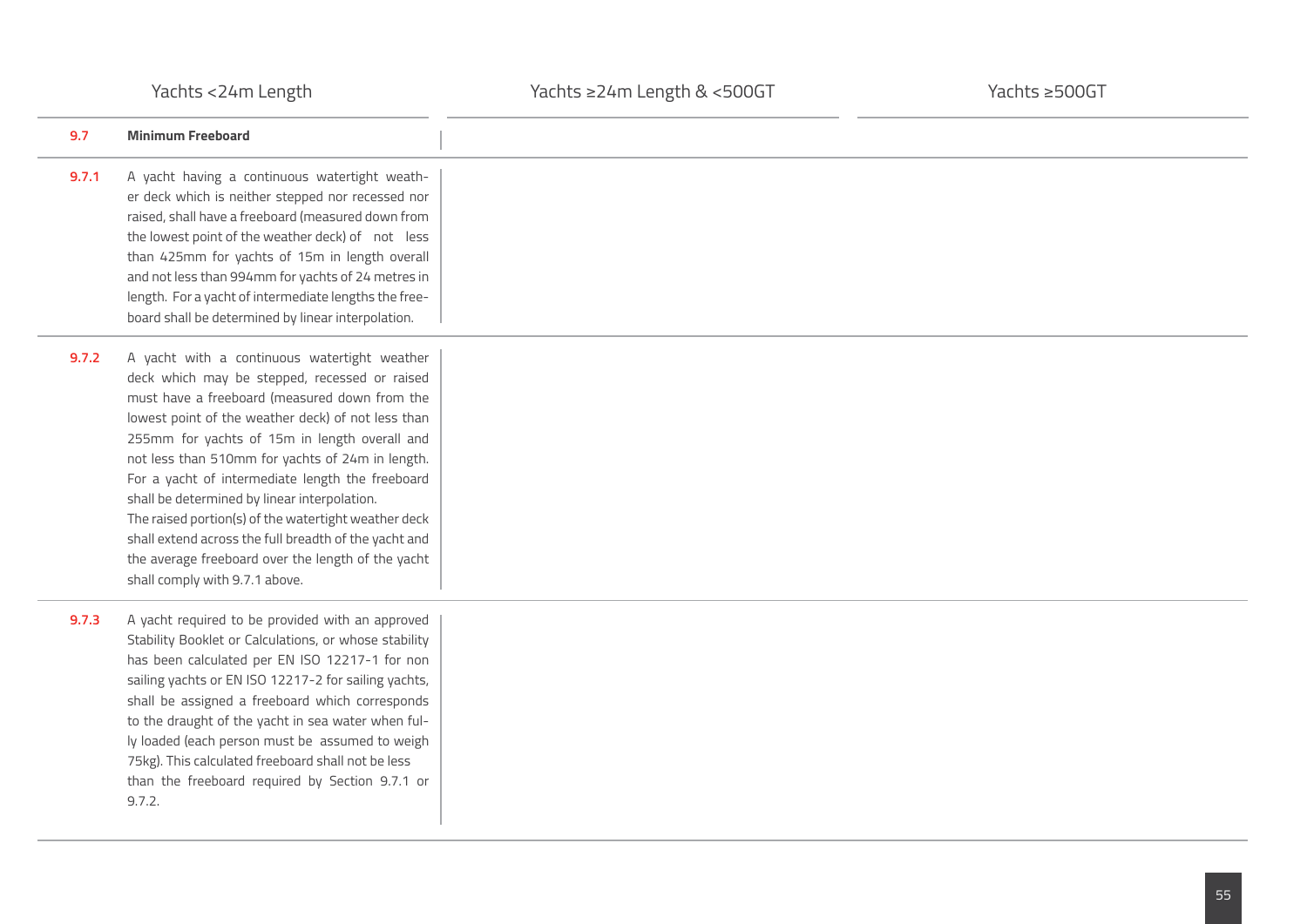**9.7.4** Notwithstanding the Freeboard height given by the above calculations, the position of the Freeboard is ultimately determined by: a) the height between the deep waterline and the lowest edge of the port lights/windows. This height shall not be less than 500mm and/or b) the height between the top of the engine exhaust and the deep waterline shall not be less than 1,000mm, on those yachts which are not fitted with an exhaust hull valve.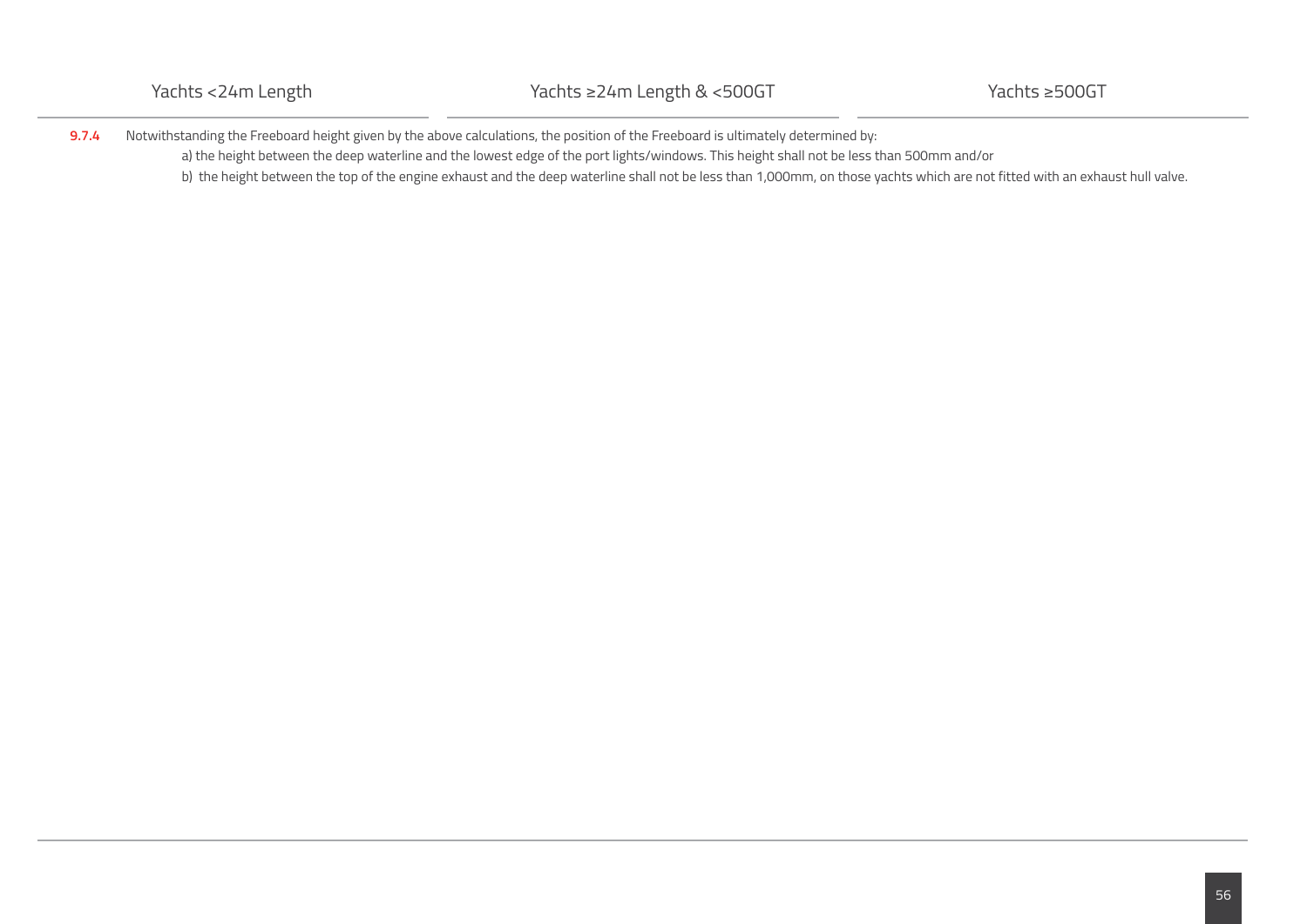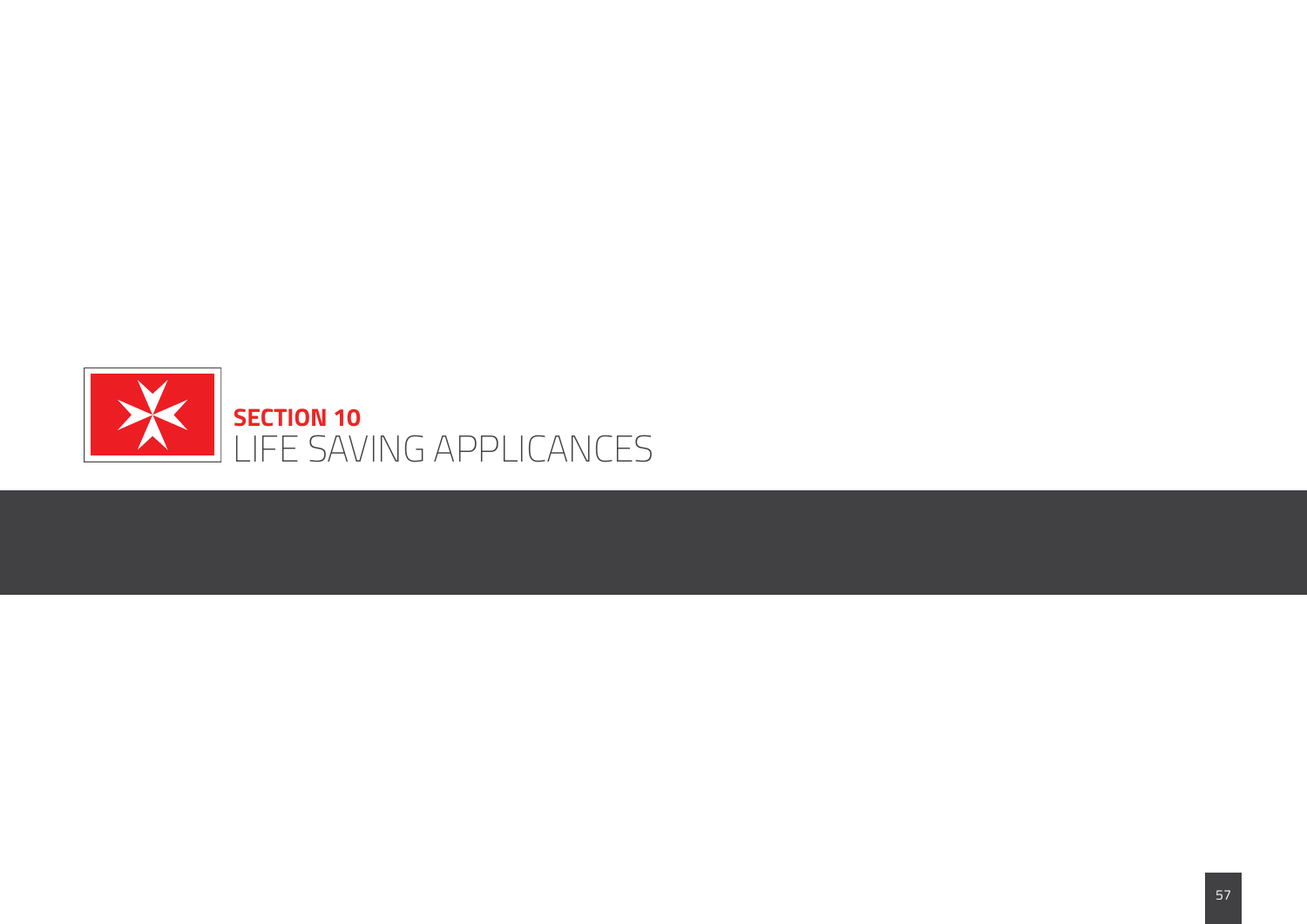| 10.  | <b>Life Saving Appliances</b>                                                                                                                                                                                                                                                                                                                                                        |  |  |
|------|--------------------------------------------------------------------------------------------------------------------------------------------------------------------------------------------------------------------------------------------------------------------------------------------------------------------------------------------------------------------------------------|--|--|
| 10.1 | Life saving appliances as detailed in this Code<br>Life saving equipment shall be provided onboard. All equipment is to be type approved or MED certified.<br>shall be installed and readily available onboard. All<br>equipment is to be type approved or MED certified.                                                                                                            |  |  |
| 10.2 | Inflatable liferafts, hydrostatic release devices and gas inflated lifejackets shall be serviced annually by approved servicing stations. Servicing certificates shall be maintained on board at<br>all times. All liferafts (including any transferable liferafts) shall be fitted with Hydrostatic Release Units and the weak link is to be appropriately fixed to a strong point. |  |  |
|      | Liferafts shall be equipped with a SOLAS B Pack.<br>Liferafts shall be equipped with a SOLAS B pack in case of short<br>Liferafts shall be equipped with a SOLAS A pack.<br>SOLAS B equipment may be stowed in a grab bag<br>range yachts and with a SOLAS A Pack in case of other yachts.<br>and placed next to the liferaft.                                                       |  |  |
| 10.3 | All lifejackets carried on board are to be of the SOLAS Approved Type or MED certified.<br>In case the adult lifejackets provided onboard are not designed to fit persons weighing up to 140kg and with a chest girth of up to 1,750 mm, a sufficient number of appropriate<br>lifejackets shall be provided.                                                                        |  |  |
| 10.4 | When personal safety equipment used for water sports is carried onboard, this is to be distinctly stored apart from the life saving equipment so that it would not be mistaken for the<br>approved type of Life Saving Appliances in case of emergencies.                                                                                                                            |  |  |
| 10.5 | All life-saving equipment shall be fitted with retro reflective tape.                                                                                                                                                                                                                                                                                                                |  |  |
| 10.6 | Liferafts on multihull yachts are to be located in a position which is accessible both when the yacht is upright or when in a capsized position.                                                                                                                                                                                                                                     |  |  |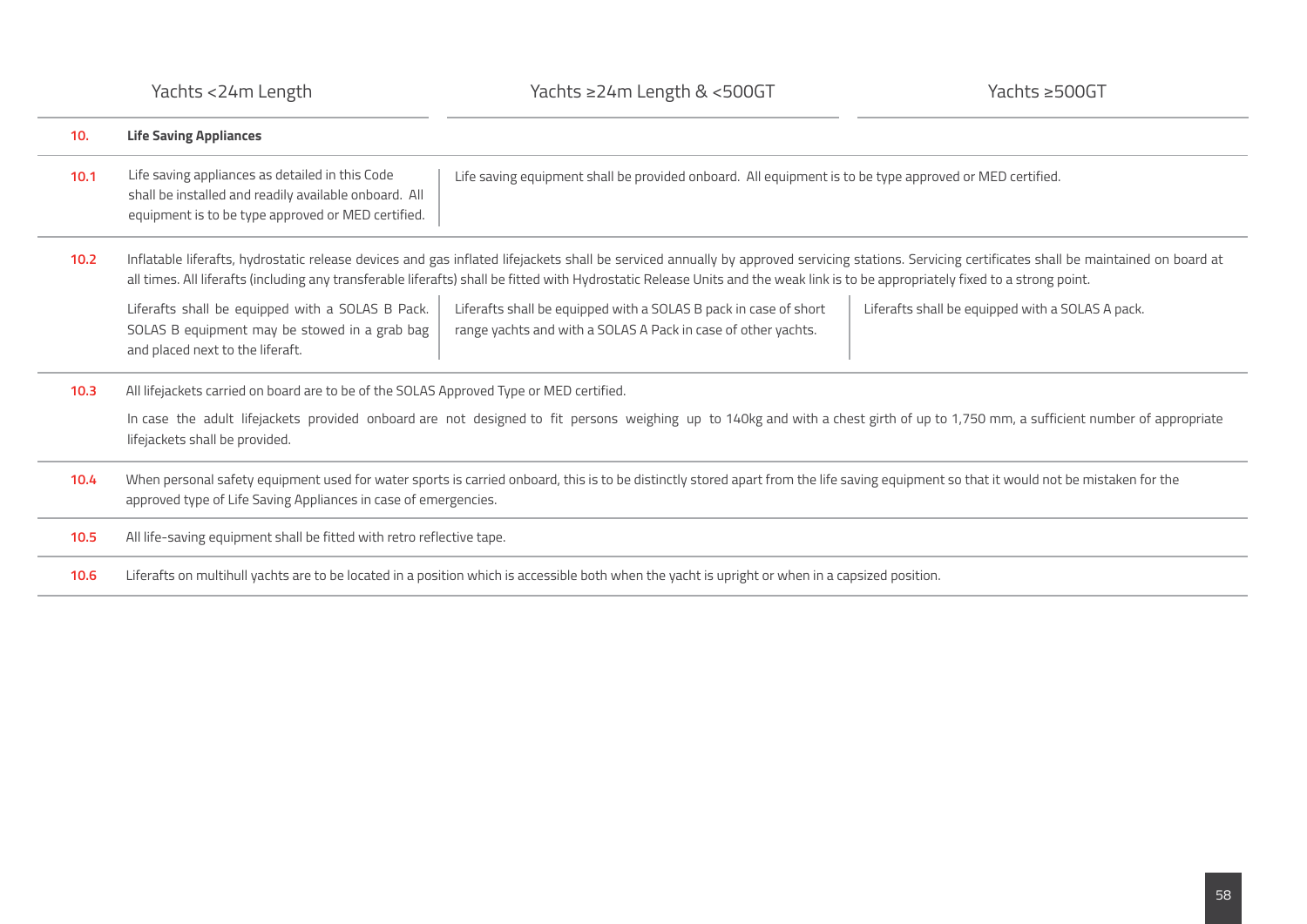| Yachts <24m Length | Yachts $\geq$ 24m Length & <500GT                                                                                                                                                                              | Yachts ≥500GT                                                                                                                                                                                                                                                                                                                                                                                                                                                                                                                                                                                                                                                                                                                                                                                                                                                                                                                                                                                                             |  |
|--------------------|----------------------------------------------------------------------------------------------------------------------------------------------------------------------------------------------------------------|---------------------------------------------------------------------------------------------------------------------------------------------------------------------------------------------------------------------------------------------------------------------------------------------------------------------------------------------------------------------------------------------------------------------------------------------------------------------------------------------------------------------------------------------------------------------------------------------------------------------------------------------------------------------------------------------------------------------------------------------------------------------------------------------------------------------------------------------------------------------------------------------------------------------------------------------------------------------------------------------------------------------------|--|
| 10.7               | The liferaft embarkation arrangements shall comply with the following:-                                                                                                                                        |                                                                                                                                                                                                                                                                                                                                                                                                                                                                                                                                                                                                                                                                                                                                                                                                                                                                                                                                                                                                                           |  |
|                    | a readily available embarkation ladder shall be provided when the distance between the lowest embarkation deck of the<br>a.<br>yacht and the topmost edge of the liferaft tube (when floating) exceeds 1000mm; |                                                                                                                                                                                                                                                                                                                                                                                                                                                                                                                                                                                                                                                                                                                                                                                                                                                                                                                                                                                                                           |  |
|                    | when the embarkation point is higher than 4500mm above the topmost edge of the liferaft tube, when floating,<br>b.<br>deployment shall be by means of davit launched liferafts;                                |                                                                                                                                                                                                                                                                                                                                                                                                                                                                                                                                                                                                                                                                                                                                                                                                                                                                                                                                                                                                                           |  |
|                    | C.<br>boat provided that the casualty and the boat's crew can be easily recovered from the boat when afloat.                                                                                                   | A SOLAS/MED approved rescue boat shall be installed on unrestricted navigation yachts. All launching devices for liferafts<br>and rescue boats are to be Type Approved or Certified and comply with the requirements of the IMO Life Saving Appliances<br>Code, as amended. The launching appliance shall be able to launch the liferaft/rescue boat within 5 minutes from its<br>stowed position. When a power operated launching device and/or power operated storage compartment is fitted, it shall<br>be capable of operation either by hand or by an emergency source of power in the event of a main power failure. The<br>routing of an emergency source of power shall be considered in respect of hull and fire damage. The launching appliance<br>and its attachments shall also be tested dynamically to 1.1 times the safe working load at least once in every five years.<br>The relevant test certificate is to be available onboard. It shall be noted that there is no requirement to recover the rescue |  |
|                    | renewed at intervals not exceeding the makers' recommendations.                                                                                                                                                | Galvanised steel falls are to be certified and non-rotating type. They shall be renewed at intervals as specified by the<br>manufacturer but in any case, not later than 5 years from the date of being fitted onboard. Stainless steel falls are to be                                                                                                                                                                                                                                                                                                                                                                                                                                                                                                                                                                                                                                                                                                                                                                   |  |

- 10.7.1 On yachts having projections on the side (such as fin stabilisers), special provisions are to be made to ensure that such projections do not interfere with the safe evacuation of the yacht or damage the life-saving appliance. Means shall be provided to prevent overboard discharge of water into the survival craft.
- 10.7.2 The maintenance of equipment shall be carried out in accordance with the instructions for on board maintenance. Type approval certificates and/or Declaration of Conformity shall be maintained on board in an Equipment Record File.
- 10.7.3 All life saving equipment shall be maintained in a good state of maintenance and ready for immediate use at all times. The equipment shall be stowed in easily accessible and adequately marked locations and such locations shall never be blocked by equipment, furniture or any other encumbrance.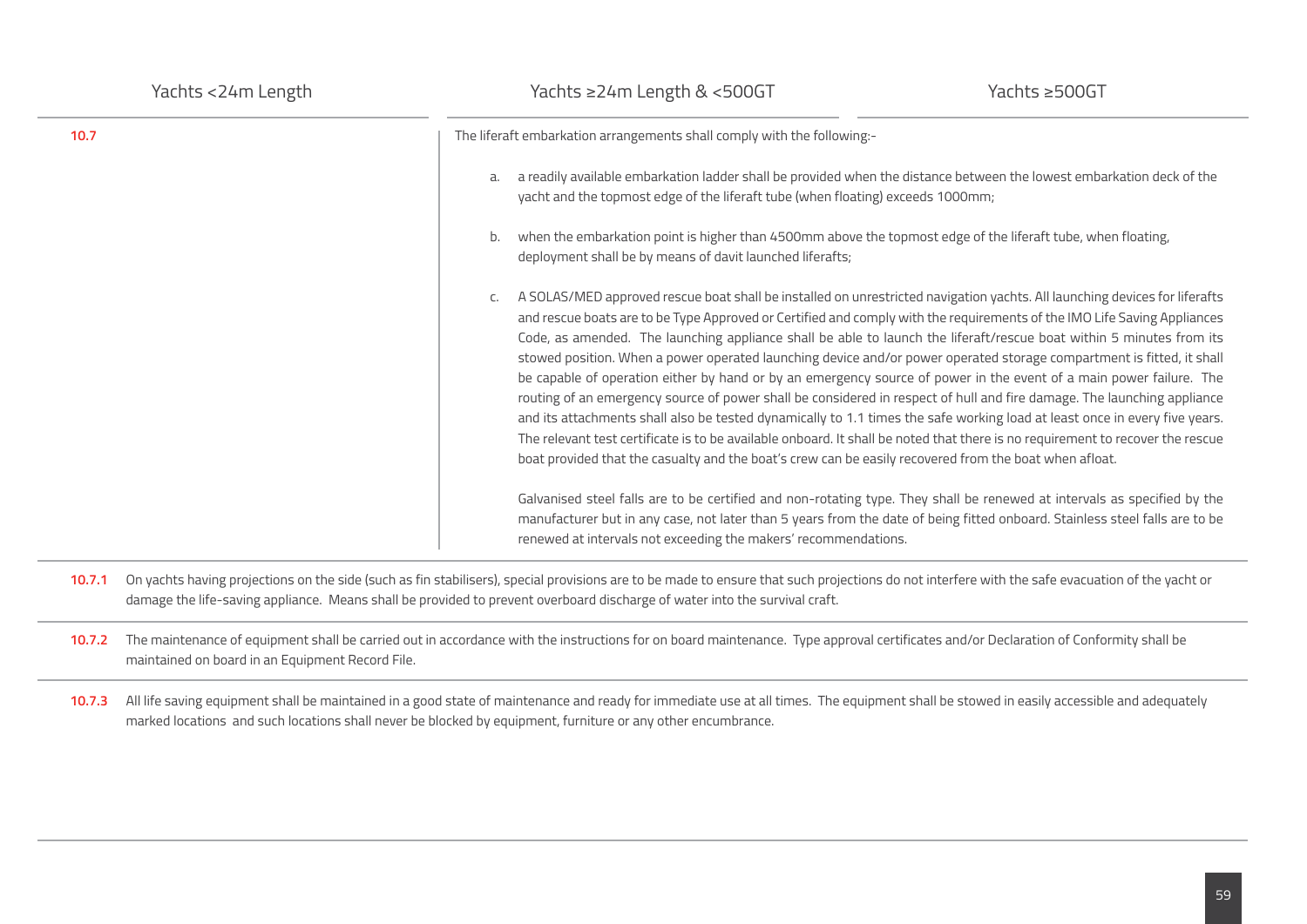|                                                                                                         | Yachts <24m Length                                                                                                             | Yachts ≥24m Length & <500GT                                                                                                     |                                                             | Yachts ≥500GT                 |                                                                                                |
|---------------------------------------------------------------------------------------------------------|--------------------------------------------------------------------------------------------------------------------------------|---------------------------------------------------------------------------------------------------------------------------------|-------------------------------------------------------------|-------------------------------|------------------------------------------------------------------------------------------------|
| <b>Life Saving Appliances</b><br>10.8                                                                   |                                                                                                                                |                                                                                                                                 |                                                             |                               |                                                                                                |
| - Liferafts (See note 1)<br>- Lifeboats (See note 2 and Note 8)<br>- Rescue Boat (See note 3)           | 100% capacity on each side                                                                                                     | 100% capacity on each side<br>Yes                                                                                               | 100% capacity on each side<br>On yachts ≥ 85m length<br>Yes |                               |                                                                                                |
|                                                                                                         |                                                                                                                                |                                                                                                                                 |                                                             |                               | Under 60m 60m to 120m 120m and over                                                            |
| - Liferings total (See note 4)                                                                          | 2                                                                                                                              | 5                                                                                                                               | 8                                                           | 10                            | 14                                                                                             |
| - with self-igniting lights                                                                             | 1                                                                                                                              | 2                                                                                                                               | $\overline{2}$                                              | 4                             | 7                                                                                              |
| - with smoke & light                                                                                    |                                                                                                                                |                                                                                                                                 | $\mathsf{Z}$                                                | $\overline{2}$                | $\overline{2}$                                                                                 |
| - with buoyant line                                                                                     | $\mathbf 1$                                                                                                                    | $\overline{2}$                                                                                                                  | $\overline{2}$                                              | 4                             | 4                                                                                              |
| - SOLAS or MED approved Lifejackets<br>- SOLAS or MED approved Children lifejackets<br>- Safety Harness | 120% of total persons onboard<br>100% of the no. of children onboard (min.4)<br>100% of total persons onboard on sailing boats | 120% of total persons onboard<br>100% of the no. of children onboard (min.4)<br>100% of total persons onboard on sailing yachts |                                                             | 120% of total persons onboard | 100% of the no. of children onboard (min.4)<br>100% of total persons onboard on sailing yachts |
| Pyrotechnics:                                                                                           |                                                                                                                                |                                                                                                                                 |                                                             |                               |                                                                                                |
| - Parachute flares                                                                                      | 4                                                                                                                              | 6                                                                                                                               |                                                             | 12                            |                                                                                                |
| - Red hand flares                                                                                       |                                                                                                                                | 6                                                                                                                               |                                                             | 12                            |                                                                                                |
| - Buoyant smoke signals                                                                                 | 2                                                                                                                              | 2                                                                                                                               |                                                             | 2                             |                                                                                                |
| - Line throwing appliance                                                                               |                                                                                                                                | 2                                                                                                                               |                                                             | 4                             |                                                                                                |
| - General Positioning Satellite (GPS)                                                                   | Yes                                                                                                                            | Yes                                                                                                                             |                                                             | Yes                           |                                                                                                |
| - NAVTEX                                                                                                | Yes                                                                                                                            | Yes                                                                                                                             |                                                             | Yes                           |                                                                                                |
| - EPIRB (See note 5)                                                                                    | 1                                                                                                                              | 1                                                                                                                               |                                                             |                               |                                                                                                |
| - SART (See note 5)                                                                                     |                                                                                                                                | 1                                                                                                                               |                                                             | 2                             |                                                                                                |
| - Radar Reflector (GRP and Wooden Hulls only)                                                           |                                                                                                                                | 1                                                                                                                               |                                                             | 1                             |                                                                                                |
| - General Alarm                                                                                         |                                                                                                                                | Yes                                                                                                                             |                                                             | Yes                           |                                                                                                |
| - Emergency Lighting                                                                                    | Yes                                                                                                                            | Yes                                                                                                                             |                                                             | Yes                           |                                                                                                |
|                                                                                                         |                                                                                                                                |                                                                                                                                 |                                                             |                               |                                                                                                |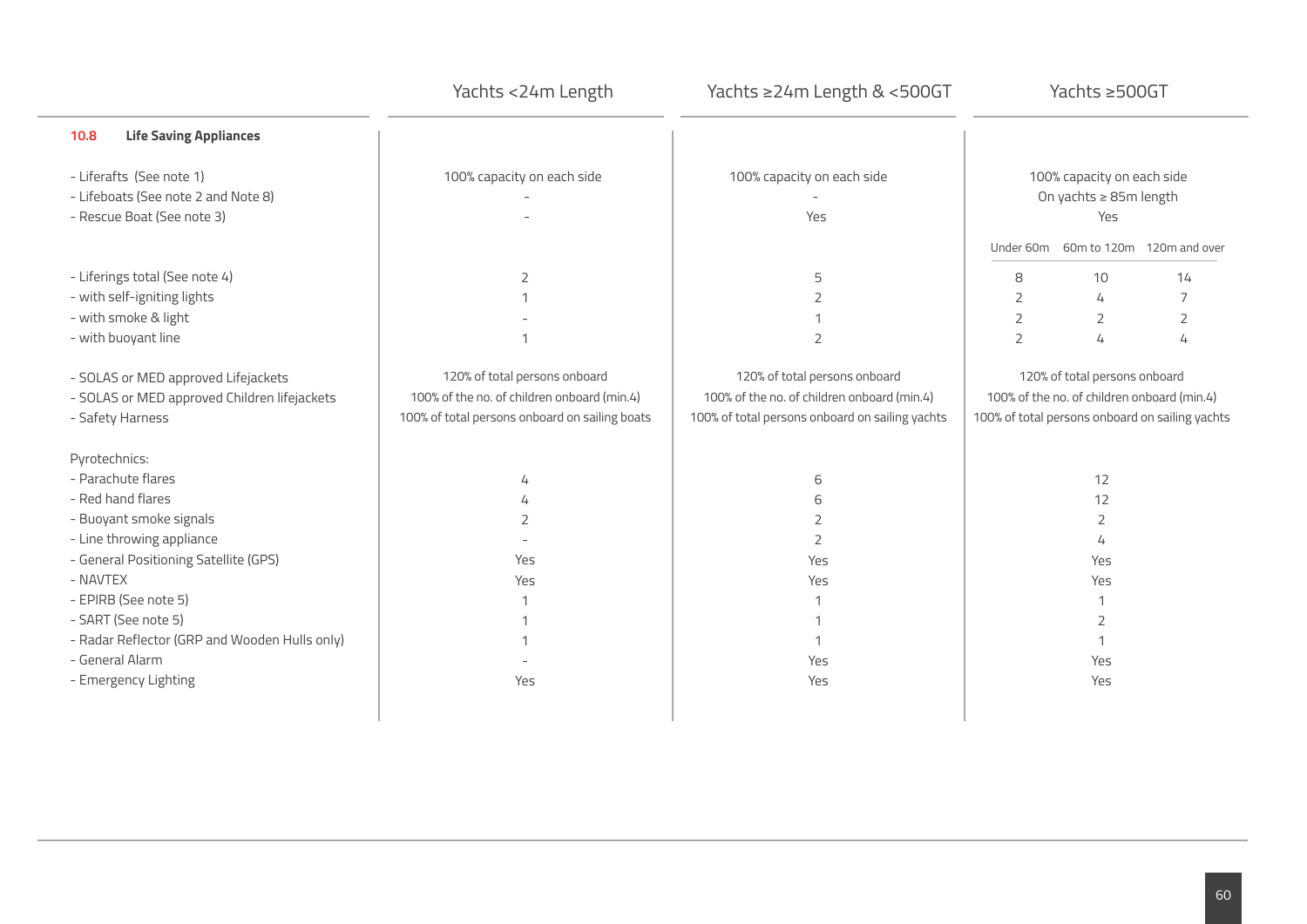|                                                                                              | Yachts <24m Length                         | Yachts ≥24m Length & <500GT                | Yachts ≥500GT                             |
|----------------------------------------------------------------------------------------------|--------------------------------------------|--------------------------------------------|-------------------------------------------|
| - SOLAS Life Saving Signals and Rescue Poster                                                | Yes                                        | Yes                                        | Yes                                       |
| - Posters/Manual and signs describing Survival<br>craft and equipment Operating instructions | Yes                                        | Yes                                        | Yes                                       |
| - Training manual                                                                            | Yes                                        | Yes                                        | Yes                                       |
| - Instructions for onboard Maintenance                                                       | Yes                                        | Yes                                        | Yes                                       |
| - Thermal Protective Aids                                                                    | 100% of persons onboard (see note 6 below) | 100% of persons onboard (see note 6 below) | 100% of persons onboard(see note 6 below) |
| - Immersion Suits                                                                            |                                            | 2 (see note 7 below)                       | 100% (see note 7 below)                   |

- All liferafts must be type approved or MED Certified. They must contain emergency packs. Their stowage on board is to be such that they may be easily launched. Liferafts are to be fitted with hydrostatic release device so they would be able to float free (no float free restrictions must be present vertically over the liferaft stowing position). If the liferafts are easily transferable from side to side then, a 100% aggregate capacity may be considered sufficient. In cases where liferafts are enclosed in a special moulded locker, the top of the locker has to be also float free, the locker shall be appropriately marked and easily openable in any condition. **Note 1.**
- In case lifeboats are fitted, their launching devices shall be Type Approved or Certified. **Note 2.**
- Unrestricted Navigation Yachts ≥ 24 m and < 500 GT can either be equipped with a SOLAS approved rescue boat or with a tender which is suitable for rescue purposes and which shall be RCD Certified to Design Category B. The boat may be a rigid hull, RIB or inflatable and shall have a capacity of not less than 4 persons, one of which will be assumed to be lying down. Tubes of float free or inflatables and RIB's shall have at least three compartments. Short Range Yachts ≥ 24 m and < 500 GT shall, at least, be equipped with a tender which shall be RCD Certified to Design Category C. Short Range Yachts shall also have sufficient mobility and manoeuvrability in a sea way to enable persons to be retrieved from the water. The retrieval of persons over the stern is not considered acceptable. The recovery position shall be visible from the control station. Yachts shall be provided with the necessary equipment and arrangements to enable the person/s to be recovered without further persons entering the water. All yachts ≥ 500 GT shall be equipped with a rescue boat certified in line with the SOLAS, LSA Code or MED requirements. **Note 3.**
- Each lifebuoy shall be marked with the yacht's name and port of registry. Buoyant lines shall have a minimum length of 30 metres. **Note 4.**
- All EPIRB's and SART's shall be installed in an easily accessible position so that they can be either float free or manually released and placed in the survival craft. All EPIRB's shall be registered with the Administration. Refer to section 15 of this Code. **Note 5.**
- Required on all yachts other than those operating during summer only and where the sea water temperature in the area of operation does not fall below 20 degrees C. **Note 6.**
- Required on yachts which may trade in areas where the sea water temperature may fall below 20 degrees C. For vessels ≥ 500 GT, the amount listed above can be reduced to 3 units per life boat if lifeboats are fitted. **Note 7.**
- When lifeboats are provided on either side of the yacht, the lifeboat(s) on each side shall be of a capacity to accommodate the total number of persons onboard. **Note 8.**

Alternative arrangements to the carriage of lifeboats may be considered in the following instances :-

- a) Installation of a Type Approved MES System; or
- b) Substitution of lifeboats by liferafts where the yachts complies with a SOLAS two compartment subdivision standard; or
- c) Substitution of lifeboats by a sufficient number of davit launched liferafts such that in the event of any one liferaft being lost or rendered unserviceable, sufficient aggregate capacity remains on either side of the vessel for all persons on board. Additionally one approved rescue boat shall be provided on each side of the vessel.
- A lifeboat will also be acceptable as a rescue boat provided it also meets the requirements of the IMO Life-Saving Appliances Code as a rescue boat.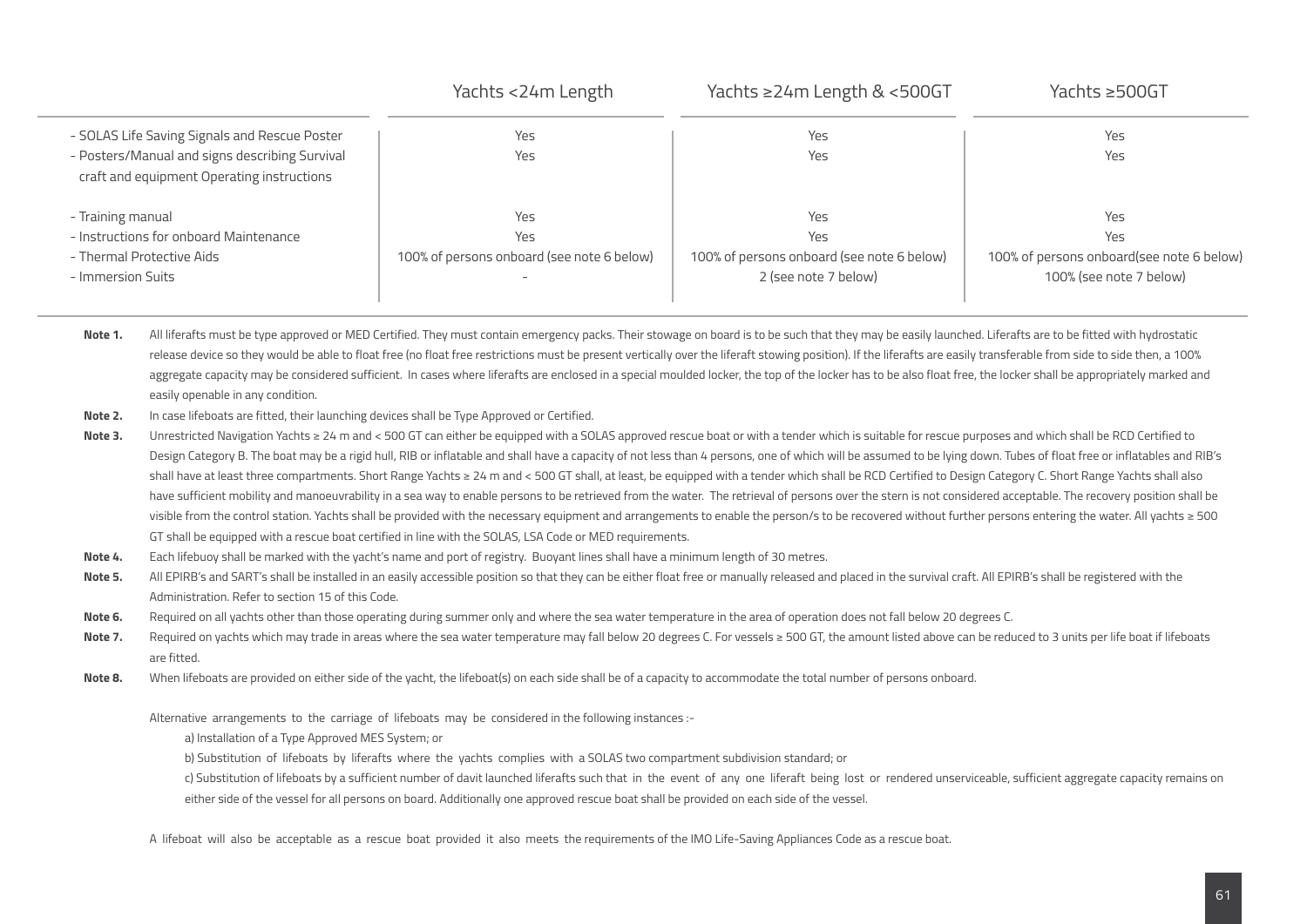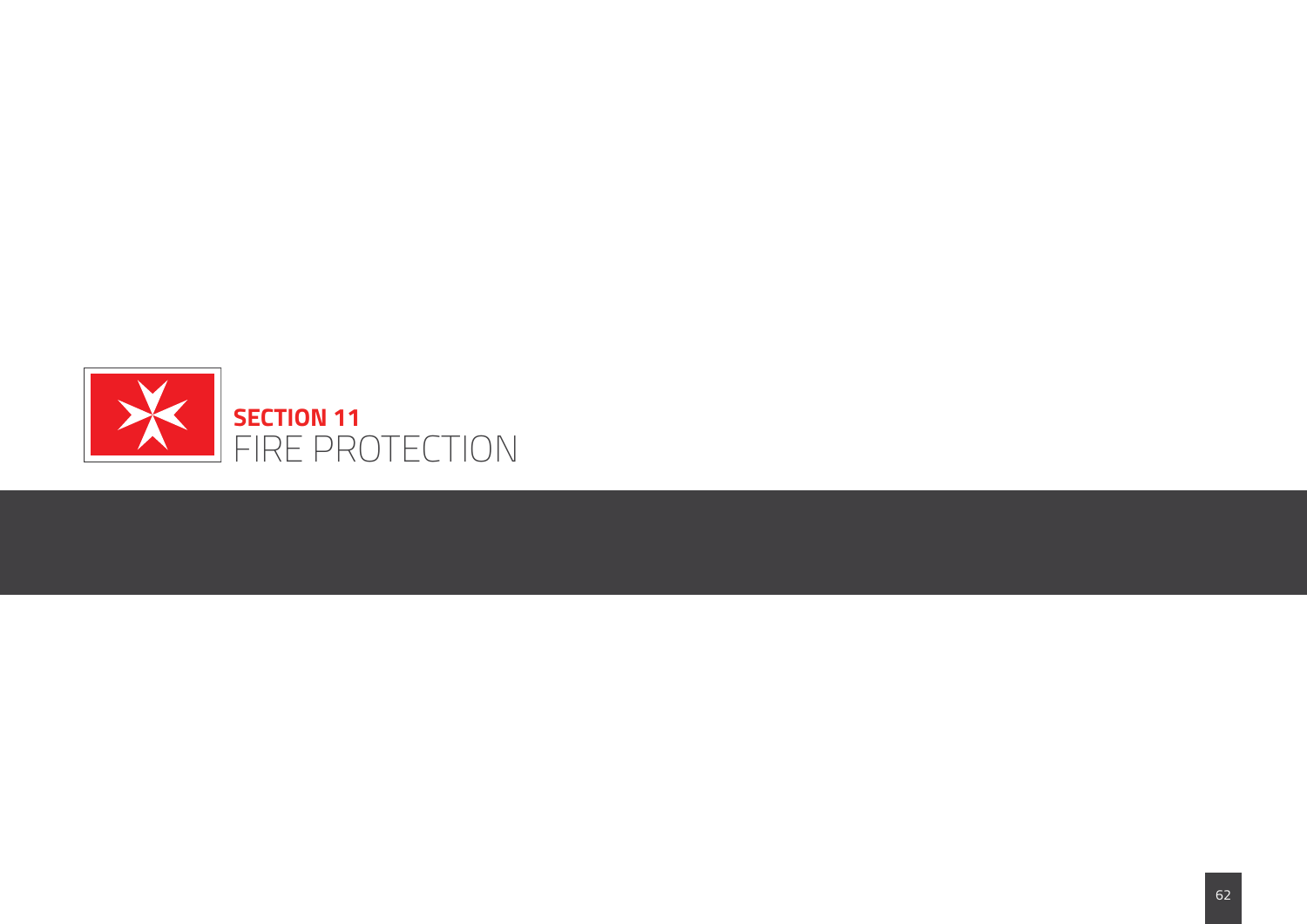# **11. General**

**11.1** The purpose of this section is to provide the basic principles and minimum expected fire safety including prevention, detection and extinction.

 Recognising that the particular design and operational characteristics of commercial yachts may require a specific approach to ensure an adequate level of fire protection, this code seeks to establish the highest possible fire protection standard through a combination of passive and active fire protection, detection and suppression measures. This Administration, may therefore consider equivalent or alternative specific arrangements designed to satisfy minimum standards set in this section. It is assumed, that all fire safety appliances and systems shall comply with the requirements of the International Code for Fire Safety Systems and the International Code for Application of Fire Test Procedures, in their up to date version. For the consideration of alternative arrangements or equivalencies Recognised organisations or Appointed surveyors must submit a Fire Safety Case Study which shall include the proposed design and arrangement philosophy, supported by any related studies and a risk assessment. The Administration may request specific simulations and tests to be conducted.

# **11.1.1 Fire Control Plans**

 Yachts ≥ 24 metres in length shall have an approved Fire Control Plan which is permanently exhibited and displaying the appropriate IMO symbols. The plan shall indicate and describe the fire protection, detection and extinction arrangements. The Fire Control Plan may be combined with the safety plan as a "Fire and Safety Plan". The plans may be approved either by the Recognised Organisation or by an Appointed Surveyor. The plan shall be kept up to-date, printed in an adequate size and stored in a prominently marked weather tight enclosure readily accessible in case of emergency. It is recommended that the provision stated above be also followed by yachts < 24m in length.

#### **11.1.2 Means of Escape**

- **11.1.2.1** The arrangement of the yacht shall ensure that all compartments have means of escape in case of emergency. Stairways, corridors and ladders shall provide a means of escape to the embarkation deck.
- **11.1.2.2** Machinery spaces shall have two means of escape as widely separated as possible. One

of the escapes should preferably be a vertical escape. In yachts having unattended machinery spaces, whose size and configuration do not allow the provisions of a second means of escape, a single means of escape may be accepted by the Administration.

- **11.1.2.3** Escape routes from the accommodation spaces shall not pass through any high risk area such as the machinery space, galley and storage areas. Adequate provisions, accepted by the Administration, shall be in place in cases whenever this is not practicably possible. Stairs directly situated along escape routes shall be insulated to a minimum of B-15 from underneath.
- **11.1.2.4** Single escape routes from spaces other than accommodation and machinery spaces may be accepted as long as these are not passing through high risk spaces.
- **11.1.2.5** All escape openings onboard should not be less than 400mm x 400mm unless a smaller size has been accepted by the Administration.
- **11.1.2.6** Lifts are not to be considered as a means of escape.
- **11.1.2.7** A secondary escape route from an accommodation space may be via an adequately sized and easily accessible hatch within such space or alternatively through another adjacent compartment. The means of escape within the accommodation spaces shall be as widely separated as is reasonably possible. The escape routes shall not be obstructed and any movable furniture and fittings shall be adequately secured in place in order to avoid shifting.
- **11.1.2.8** All accommodation spaces shall have two distinct and easily openable and accessible means of escape. The escape routes, including any concealed routes shall be clearly indicated and marked by means of adequately sized and visible signage. Any carpets on top of escape routes/hatches shall be adequately shaped and/or cut in order not to hinder the escape itself.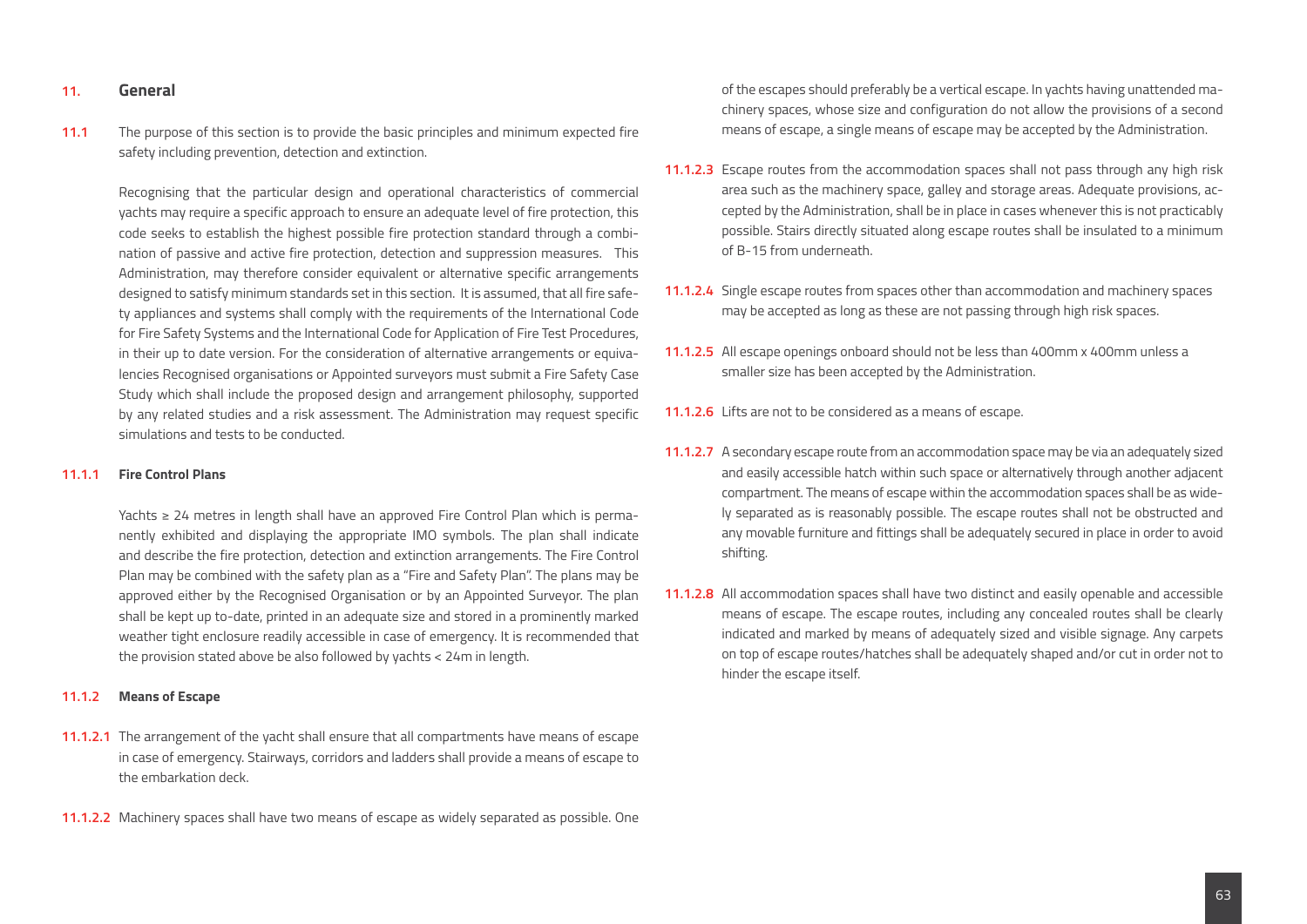Secondary escape routes passing through a cabin shall include provisions for ease of access including easy opening of any lockable doors.

 In exceptional cases and in instances when a second means of escape cannot be provided, a single means of escape may be accepted if:-

- a. the existing single escape route leads directly to an open deck without passing through high risk areas or alternatively an Emergency Escape Breathing Device (EEBD) per passenger is provided.
- b. The length of the single escape route within the accommodation space to the open deck shall not exceed 5m.
- c. a fire detection and emergency lighting systems are installed.
- **11.1.2.9** Multi-hull yachts shall have additional means of escape through each hull in case of capsize. Escape hatches shall be located above both the upright and inverted waterlines and shall be Type Approved or Certified.

# **11.1.3 Openings leading to machinery spaces**

 In case openable unconventional fixtures such as skylights these must be designed to be closed from outside the machinery spaces in case of emergency. Ventilation ducts in machinery spaces shall be fitted with fire dampers that can be closed safely from outside the machinery spaces. Means of remotely shutting down any forced ventilation shall also be provided.

 No portlights or windows shall be fitted on the boundary of the machinery spaces. Notwithstanding the aforementioned, the fitting of an observation port having a maximum diameter of 150mm may be allowed in internal doors leading to the engine room. Such an observation port is to be of the non-opening type having a steel frame and be supplied with a permanently attached cover with closing devices. The glass material is to be fire rated and toughened.

## **11.1.4 Pipe Systems**

 Pipes carrying oil or combustible liquids shall be of a Type Approved or Certified material, resistant to fire and suitable for their intended use, preferably be metallic, however, non-metallic piping meeting the requirements of the IMO (FTP) Fire Test Procedures Code may be considered for use.

 Use of materials that can be easily rendered ineffective by heat are also not permitted for scupper pipes, sanitary discharges and other discharges close to the load line, since flooding may result if these pipes are rendered ineffective by heat/fire."

## **11.1.5 Use of LPG or equivalent on Yachts**

- **11.1.5.1** Any LPG installation shall be approved by a Recognised Organisation or Appointed Surveyor. All open flame appliances shall be certified in compliance with the requirements of EC Directive 2009/142/EC, as amended. Gas detectors and CO detectors shall be installed in the areas where LPG is used.
- **11.1.5.2** Gas cylinders, regulators and safety devices shall be stowed in a dedicated locker on an open deck. This locker shall be naturally ventilated and designed to drain overboard. If gas fired heaters are used on board they shall be installed and secured in a position away from soft furnishings, curtains etc. The gas locker is not to have any electrical fittings.
- **11.1.5.3** Gas piping shall be metallic with only the shortest possible lengths of gas non-metallic hoses being used for the connection with the gas lines and appliances. Non-metallic hoses shall be Type Approved or Certified and suitable for the intended use. Clearly marked gas shut-off valves shall be fitted in the gas locker and also near the connected equipment/appliances.
- **11.1.5.4** The gas line couplings shall be crimped and threaded. Non-metallic hoses by virtue of their definite life require to be replaced at regular intervals as recommended by the manufacturer. In case of copper piping periodical inspections shall be undertaken.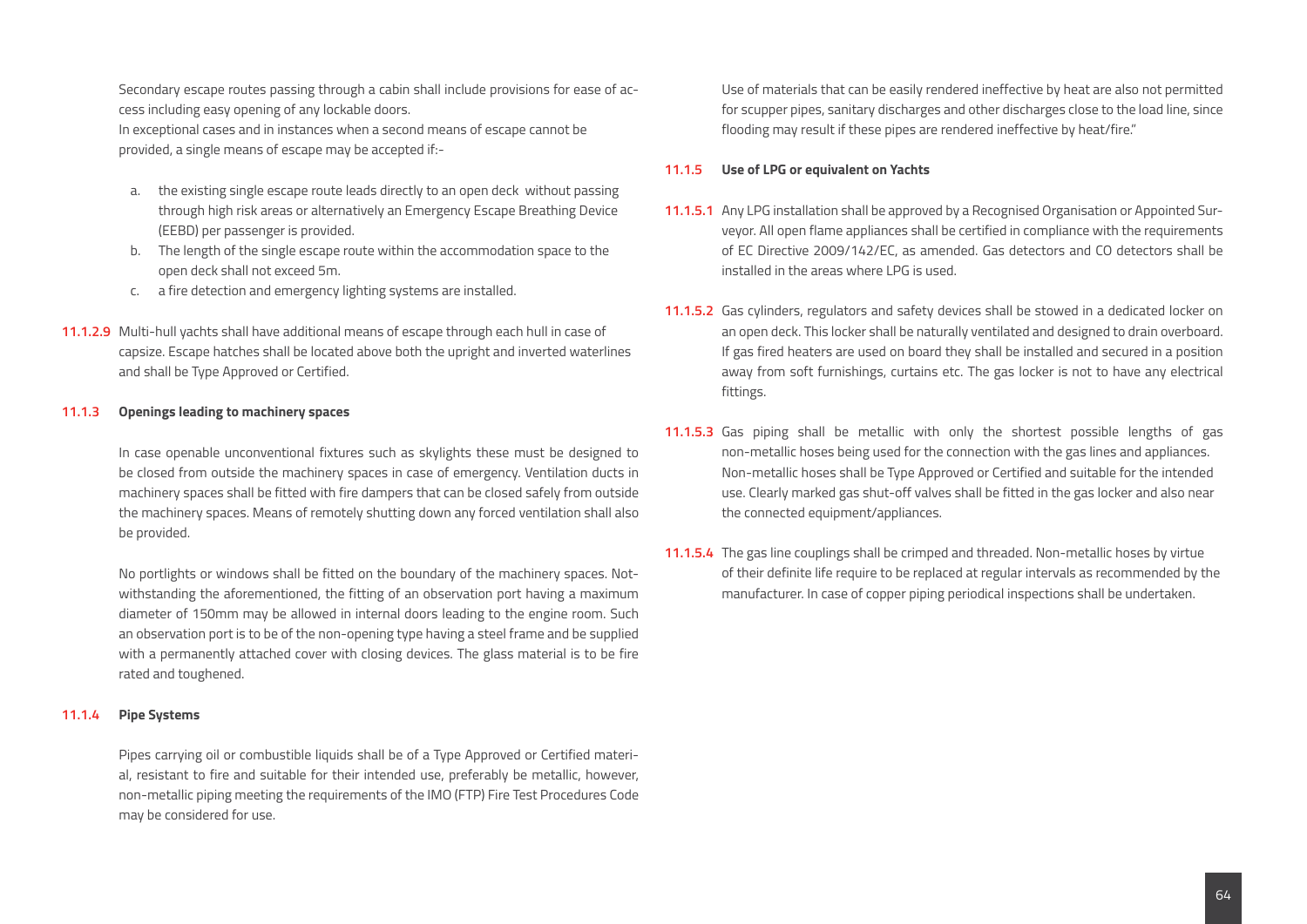#### **11.2 Fire Prevention**

## **11.2.1 Fuel Systems and Storage Spaces for High Flammable Liquids**

- **11.2.1.1** No fuel or flammable liquids having a flash point below 60°C may be stored in the machinery spaces. Petrol and other highly flammable liquids, excluding diesel and heavy fuel oils, shall be kept to a strict minimum. These flammable liquids shall only be located in the fuel tanks of vehicles or craft appropriately stowed onboard or in appropriate lockers designed and designated for storing such fuel. Containers used for the carriage of flammable liquids shall be constructed to a recognised standard.
- **11.2.1.2** Each container is to be clearly marked.

#### **11.2.1.3 Fuel Storage**

The location of dedicated lockers on deck used for stowage of hand-held flammable liquid containers, must be clearly marked indicating that the locker contains flammable material and no-smoking signs shall be posted. In addition these lockers shall:

- a. be located away from any high risk area;
- b. have intrinsically safe electrical fittings in or around them (minimum IP55 rating) and the electrical fittings shall be fitted at a height  $\geq 450$  mm from the deck;
- c. have a means of ventilation at the top and bottom and ventilators shall be fitted with spark arrestors;
- d. have self draining holes leading to overboard;
- e. have means to secure the fuel containers;
- f. have No-Smoking signs affixed;

Enclosed spaces, highly flammable fuel lockers and garages wherein vehicles or craft containing fuel having a flash point below 60 degrees celsius are stowed, shall be fitted with:

a. a means of ventilation which is exclusive to this space and not connected to any other space on board. The ducting shall extract air from a low area. Any forced ventilation motor used is to be intrinsically safe. The ventilation system is to have a capacity of 6 air changes per hour and an appropriate airflow alarm shall be fitted giving an indication of low airflow in the bridge. The exhaust ducting is to be fitted with spark arrestors and with a shut down flap which can be easily closed remotely;

- b. All electrical equipment within the space shall be intrinsically safe (minimum IP55 rating) and the electrical fittings shall be fitted at a height ≥ 450 mm from the deck;
- c. A petrol fume detector shall be fitted with an alarm on the bridge and in the crew accommodation spaces;
- d. No-Smoking Signage;
- e. A fixed fire fighting system or equivalent arrangements.

#### **11.2.1.4 Storage of Other Highly Flammable Products**

Storage rooms used for the storage of highly flammable products shall be provided with totally independent ventilation systems. Such systems shall be served by intrinsically safe fans. The exhaust side of these ventilation systems shall be fitted with spark arrestors. For paint lockers with a floor area exceeding 4m<sup>2</sup>, additional requirements are defined under section 11.3.1.2.1.

Storage rooms with a floor area not exceeding 4m² housing fuel filled lamps, paraffin, paint cans and other flammable materials shall have suitable ventilation features. Any direct connection with any accommodation space is not permitted. Only minimum amounts of paint shall be kept in these spaces.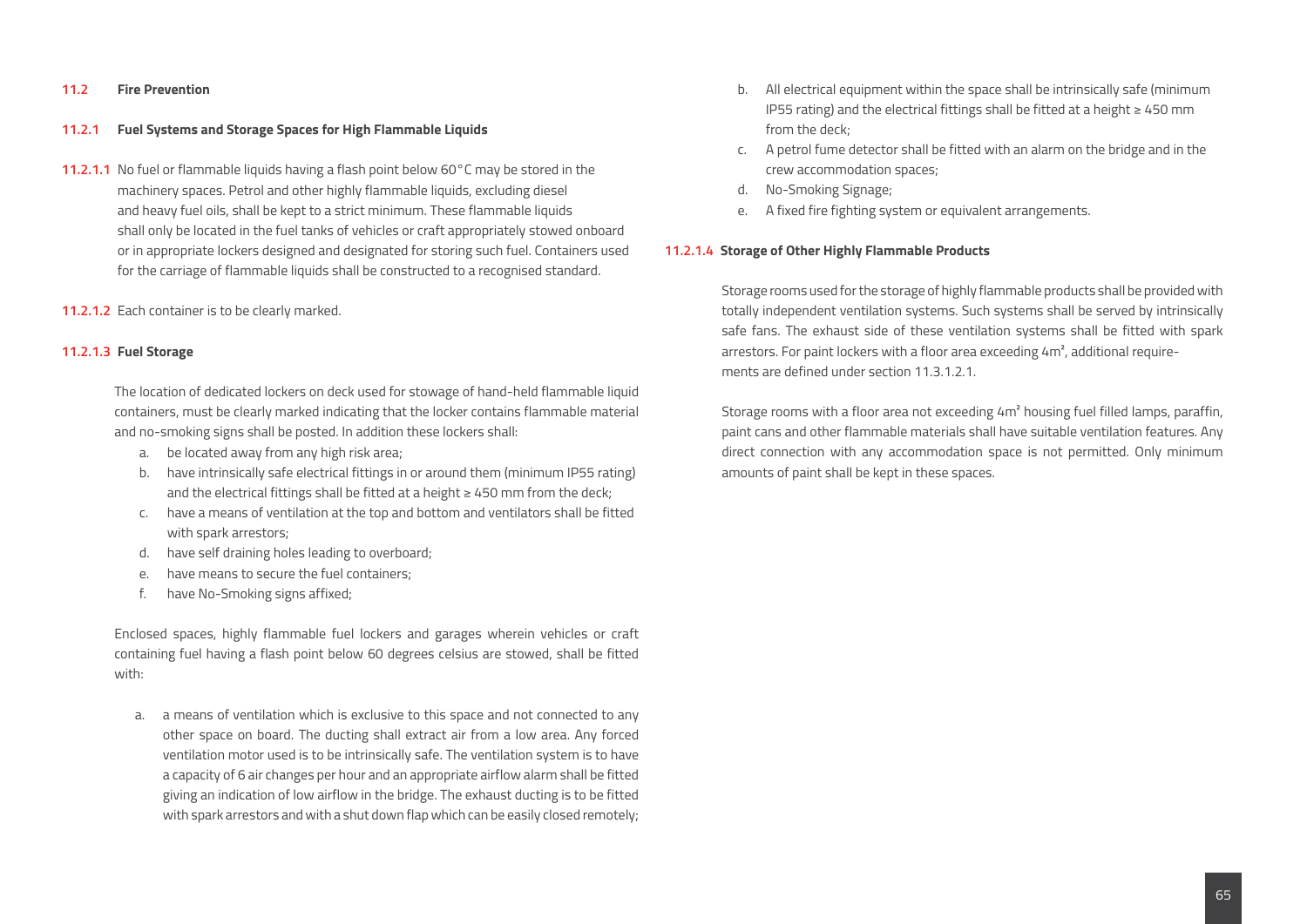**11.2.1.5** No fuel, lube oils or any other flammable materials may be carried in the forecastle space or the forepeak or chain lockers.

**11.2.1.6** The fuel pipes from all tanks shall be fitted with remotely operated closing valves. Such valves shall be provided with mechanical means of closure. For vessels < 500 GT, low voltage electrically operated shut off solenoid valves may be accepted provided the system is approved by the Recognised Organisation or Appointed Surveyor.

**11.2.1.7** Means shall be provided for the fuel transfer pumps to be stopped from outside the machinery spaces.

**11.2.1.8** Fuel filter bowls shall be of metallic construction.

| <b>Ventilation</b><br>11.2.2 |                                                                                                                                                                                                                                                                                                                                                                                                                                                                                                                                                                                                                                                                                                                                                                                                                                                                                                                                                                                                                                                                        |
|------------------------------|------------------------------------------------------------------------------------------------------------------------------------------------------------------------------------------------------------------------------------------------------------------------------------------------------------------------------------------------------------------------------------------------------------------------------------------------------------------------------------------------------------------------------------------------------------------------------------------------------------------------------------------------------------------------------------------------------------------------------------------------------------------------------------------------------------------------------------------------------------------------------------------------------------------------------------------------------------------------------------------------------------------------------------------------------------------------|
| 11.2.2.1                     | Ventilation fans for machinery spaces and galleys shall be capable of being stopped from outside these spaces. The remote controls of<br>these ventilation fans shall be from an area which would be easily accessible in case of a fire and shall be clearly marked.                                                                                                                                                                                                                                                                                                                                                                                                                                                                                                                                                                                                                                                                                                                                                                                                  |
| 11.2.2.2                     | Galley exhaust ducts must have means of access in order for them to be periodically cleaned from the accumulation of oily residues.<br>Ventilation ducts from machinery spaces, galleys and any other high risk areas are generally not to pass through accommodation<br>areas. If it is inevitable that such ventilation ducting passes through accommodation spaces then:-<br>the material of the ventilation ducting passing through the accommodation spaces including galley exhaust shall be made<br>a.<br>of metal (galvanised steel or equivalent) having a thickness of at least 3mm, and shall be thermally insulated to the same<br>standard as the machinery spaces;<br>automatic temperature activated dampers shall be fitted inside the trunking at the place where the ventilation ducts pass<br>b.<br>from the 'high risk' zones to the accommodation spaces. These dampers shall have manual controls as well;<br>a fixed fire extinguishing system shall be installed in the galley exhaust ducts. The activation point of the galley exhaust<br>C. |
|                              | duct fixed fire extinguishing system must be located outside of the galley.                                                                                                                                                                                                                                                                                                                                                                                                                                                                                                                                                                                                                                                                                                                                                                                                                                                                                                                                                                                            |
| 11.2.2.3                     | Unrestricted navigation yachts shall have their enclosed air<br>spaces situated behind false ceilings, wall panelling or linings,<br>divided by close-fitting draught stops spaced not more than<br>14m apart. Such enclosed air spaces, including those behind<br>linings of stairways, trunks etc., shall be closed at each deck<br>level along their vertical axis.                                                                                                                                                                                                                                                                                                                                                                                                                                                                                                                                                                                                                                                                                                 |

**11.2.2.4**

Laundry rooms ventilation ducts must have means of access in order for them to be periodically cleaned from the accumulation of textile fibres. Laundry rooms shall be fitted with smoke detectors located above the dryers. On existing yachts stand alone battery operated smoke detectors, may be accepted.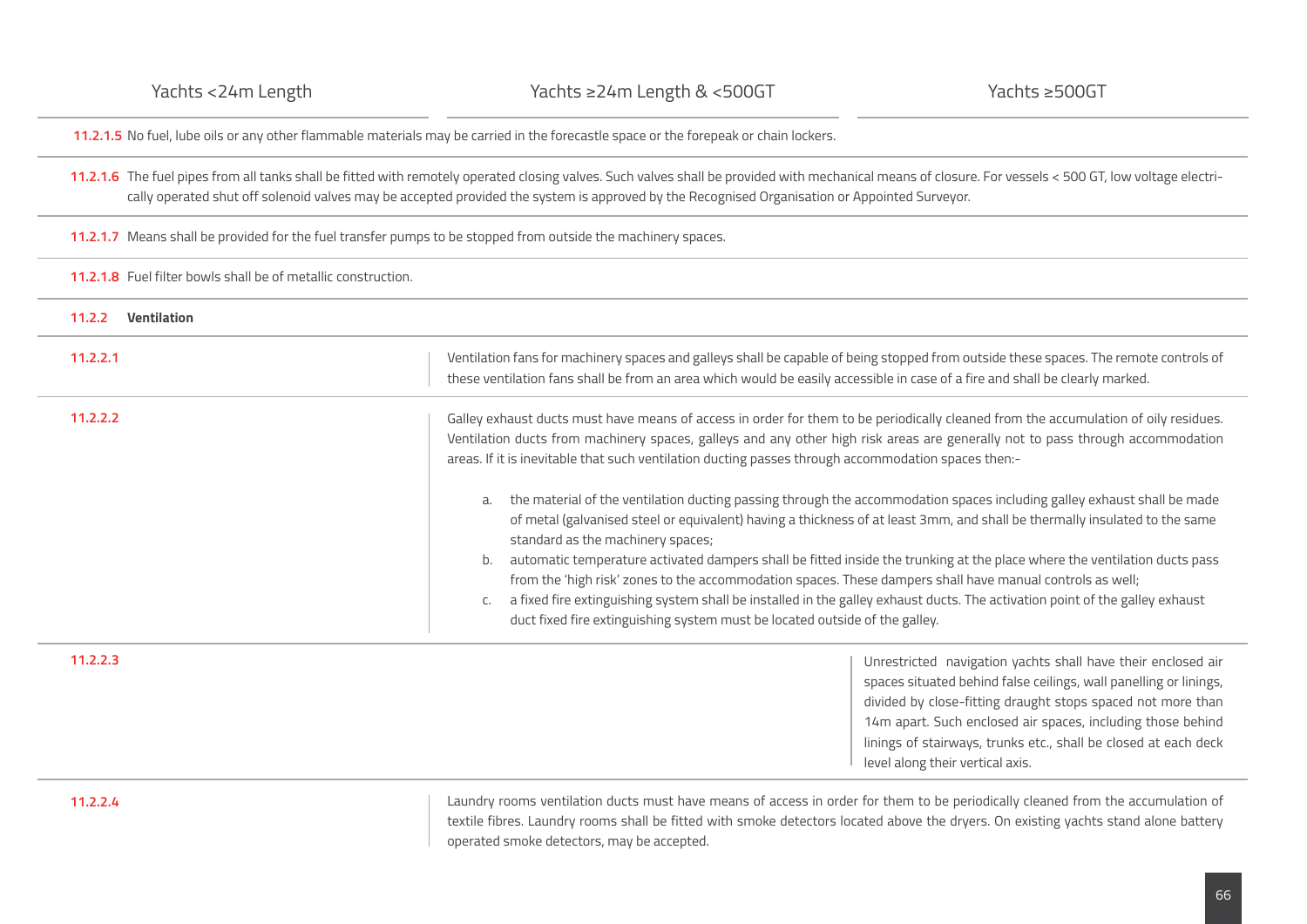**11.2.3 Paints**

Paints, varnishes and other finishing materials used on exposed internal surfaces shall be such that they do not constitute an unnecessary fire hazard and there shall be no possibility of them producing excessive quantities of smoke or toxic gases.

# **11.2.4 Furnishing Materials**

- **11.2.4.1** Foams used in upholstery and furniture shall be of the Combustion Modified High Resilient (CMHR) type. On existing yachts this requirement may be delayed until the materials are due for renewal.
- **11.2.4.2** Fabrics shall satisfy the Flammability Cigarette and Butane tests. On existing yachts this requirement may be delayed until the materials are due for renewal subject that the fabrics are treated or are of the not readily ignitable type.

# **11.2.5 Galleys and Galley Equipment**

In addition to the requirements of 11.2.2.2, as applicable, linings on bulkheads and ceilings around galley equipment shall be made with non-combustible materials having a fire rating. Noncertified combustible materials within the following distances, shall be protected :-

- 400mm vertically above the cooking range or cooking accessories;
- 150mm horizontally on the sides of the cooking range or cooking accessories;
- curtains or any other suspended materials shall not be fitted within 600mm of the top of the cooking range or cooking accessories.

The installation of deep fat frying equipment shall be avoided however the Administration may accept the installation of this equipment subject that a fixed fire extinguishing system complying with SOLAS II-2/10.6.4 is installed. For deep frying equipment of upto 15 litres cooking oil capacity a suitably sized Class F Fire Extinguisher and a manual shut-off of the electrical power supply may be accepted by the Administration.

> Galley door(s) are to remain normally closed and if necessary be fitted with a spring loaded closing mechanism or fitted with a magnetic switch that closes the galley door(s) once the fire alarm is activated.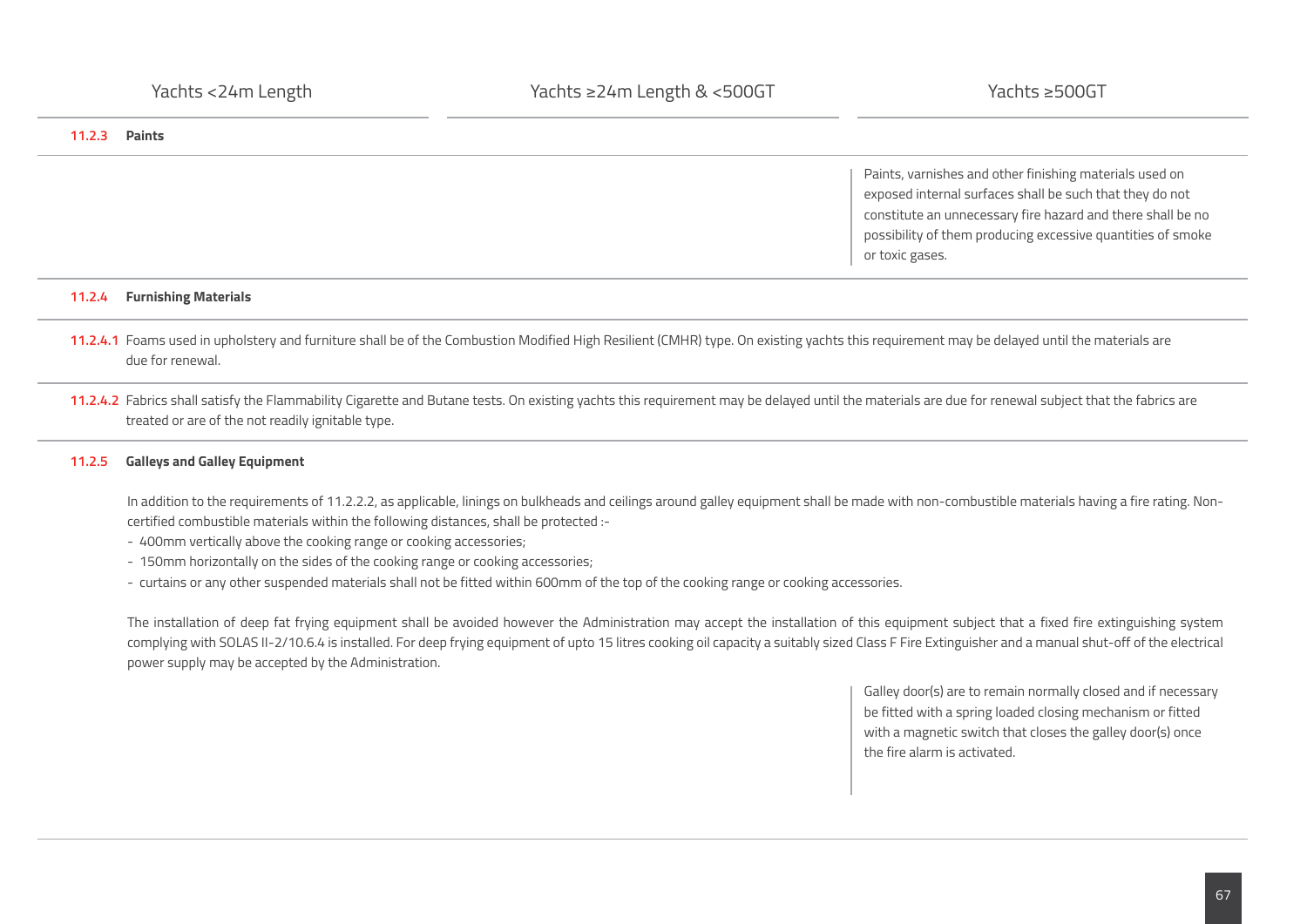# **11.2.6 Wooden Yachts**

On wooden yachts, measures shall be taken to prevent the absorption of oil into the structure. Metal drip trays shall be installed under engines and under other equipment/machinery that could drip oil. Such drip trays shall have draining facilities so that they can be drained in appropriate containers. Such containers shall be properly disposed of ashore at oil reception facilities. Engine rooms shall be kept clean and free from oily waste, oily rags and other combustible materials.

# **11.2.7 Saunas and Steam Rooms**

All boundaries of Saunas and Steam Rooms must be insulated to at least B-15 and protected by a fire detection and alarm system. The boundaries adjacent to the sauna oven and the steam generator must be insulated to A-0 or equivalent. Wooden linings on ceilings and bulkheads are allowed. The ceiling above the sauna oven shall be lined with a non-combustible plate with an air gap of at least 30mm whilst the distance from the hot surfaces to combustible materials shall be at least 500mm. The sauna door shall always open outwards by pushing.

## **11.3 Active Fire Protection**

### **11.3.1 Fixed Fire Detection and Alarm Systems**

**11.3.1.1** All yachts where the total installed power (propulsion and electrical generation) is greater than 750 kW, are required to be fitted with a Type Approved or Certified fire/smoke detection and alarm system in their machinery spaces. In case of multi-hull vessels the total engine power in each hull is to be considered.

The main alarm panel is to be fully addressable and be located at the main steering position. Where the main alarm panel is not audible from the crew quarters a repeater alarm panel shall be installed. If the fire alarm system is not fully addressable than the panel shall at least be divided into clearly labelled separate sections and no section must cover more than one deck and contain more than 20 detectors.

**11.3.1.2** For Unrestricted Navigation Yachts ≥ 500 GT an approved fixed fire detection and fire alarm system complying with SOLAS Chapter II-2/Part A / Fire Safety Systems Code Chapter IX is to be installed.

> For the Restricted and Unrestricted Navigation yachts ≥ 24 m in length being < 500 GT and for Restricted Navigation yachts ≥ 500 GT the following shall apply :-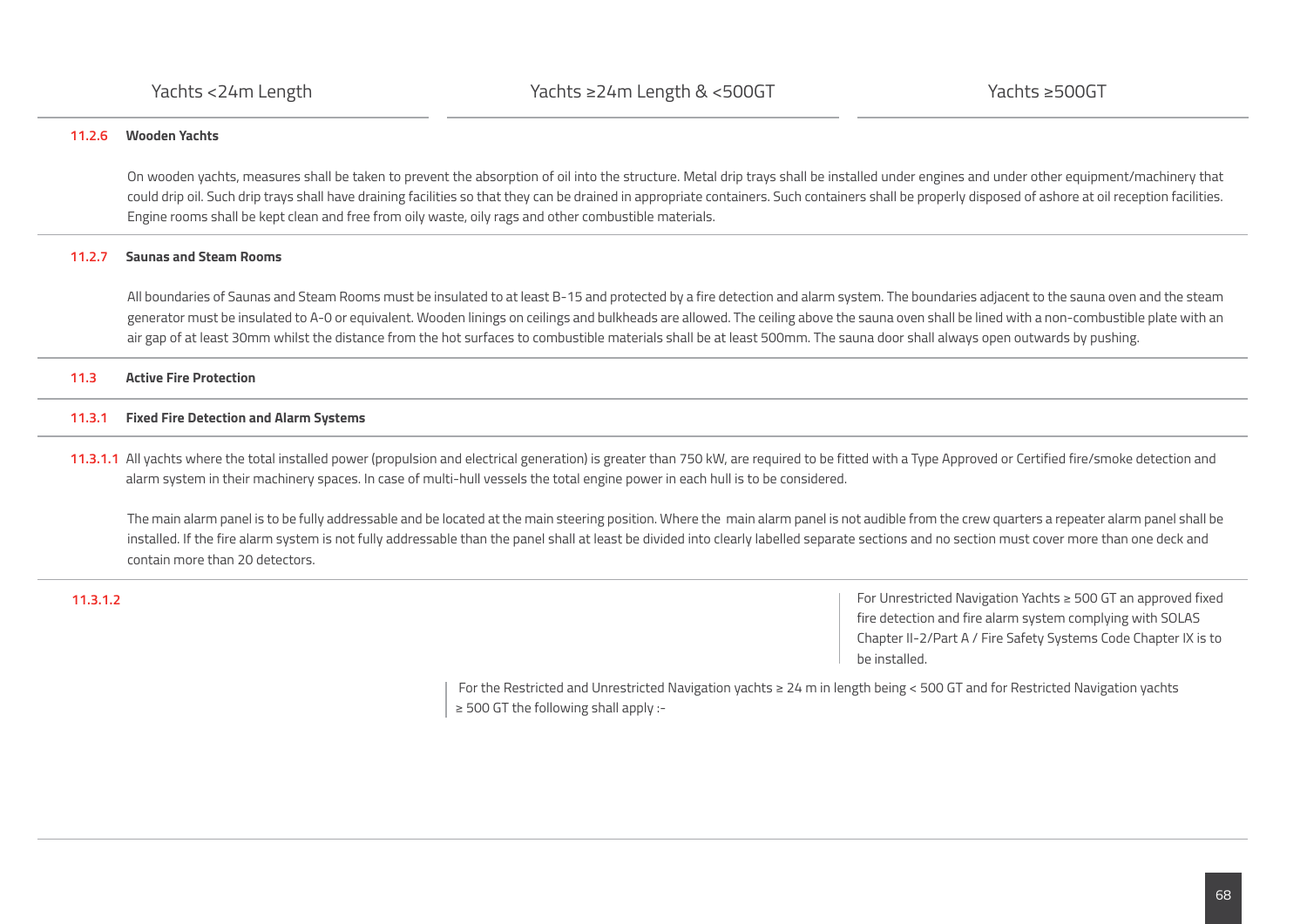| 11.3.1.2.1 | Fixed smoke detectors (except in the galley where heat detectors are accepted) shall be fitted in:-                                                                                                                                                                                                                                                                                                                                                                                                                                                                                                                                                                                                             |
|------------|-----------------------------------------------------------------------------------------------------------------------------------------------------------------------------------------------------------------------------------------------------------------------------------------------------------------------------------------------------------------------------------------------------------------------------------------------------------------------------------------------------------------------------------------------------------------------------------------------------------------------------------------------------------------------------------------------------------------|
|            | a) machinery spaces as per 11.3.1.1;<br>b) accommodation spaces;<br>c) service spaces (high risk) including galleys and technical electrical spaces;<br>d) control stations and inside main electrical switchboards;<br>e) below deck heads being fitted with combustible false ceilings for early detection of electrical fires initiating in<br>these spaces.                                                                                                                                                                                                                                                                                                                                                 |
|            | Detectors shall be activated by either heat or smoke or both, but cabins shall be fitted with smoke detectors only. When flame<br>detectors are used, these may only be used in conjunction with heat or smoke detectors. Detectors operated by other factors<br>indicative of incipient fires may be considered by the Administration subject to documented test and certification proving that<br>these detectors are no less sensitive and effective than heat/smoke detectors.                                                                                                                                                                                                                              |
| 11.3.1.3   | In addition to what is required above, all unrestricted range yachts and all yachts ≥500GT shall also have the fire detection and<br>alarm system covering all stairways, corridors, cabins and escape routes. Type Approved or Certified manually operated call points<br>complying with the Fire Safety Code shall be installed throughout the accommodation spaces, service spaces and control stations.<br>One manually operated call point shall be located at each exit. Manually operated call points shall be readily accessible in the<br>corridors of each deck and spaced such that call points are not more than 20m apart.                                                                         |
|            | The number of detectors in each loop shall not exceed eight detectors. The detectors shall be powered by the central panel, which<br>shall have an audible and visual alarm for every detection loop. In the event of a failure to the main power supply, the system shall<br>be capable of switching automatically to the emergency source of power.<br>As a minimum requirement, the central panel shall be capable of displaying the following fault messages:-                                                                                                                                                                                                                                              |
|            | Mains power failure. System working on emergency power source;<br>a.<br>Detection loop interruption;<br>b.<br>Alarm line (call line) interruption.<br>C.                                                                                                                                                                                                                                                                                                                                                                                                                                                                                                                                                        |
|            | Alarms for points (b) and (c) above shall be both visual and audible. Alarm bells shall be installed in such a way that the alarm is<br>audible in all spaces onboard. Joints in the lines are not permitted. The linking of detectors is only permitted in the detector base.<br>The detection loop lines and the alarm lines shall preferably be installed in an appropriate cable duct. Use of lines with a red<br>protection sleeve is recommended. The detectors shall first trigger an alarm at the steering position and at the crew quarters. If<br>the fire detection alarm is not acknowledged within a maximum time of two minutes of sounding, then the general alarm shall<br>sound automatically. |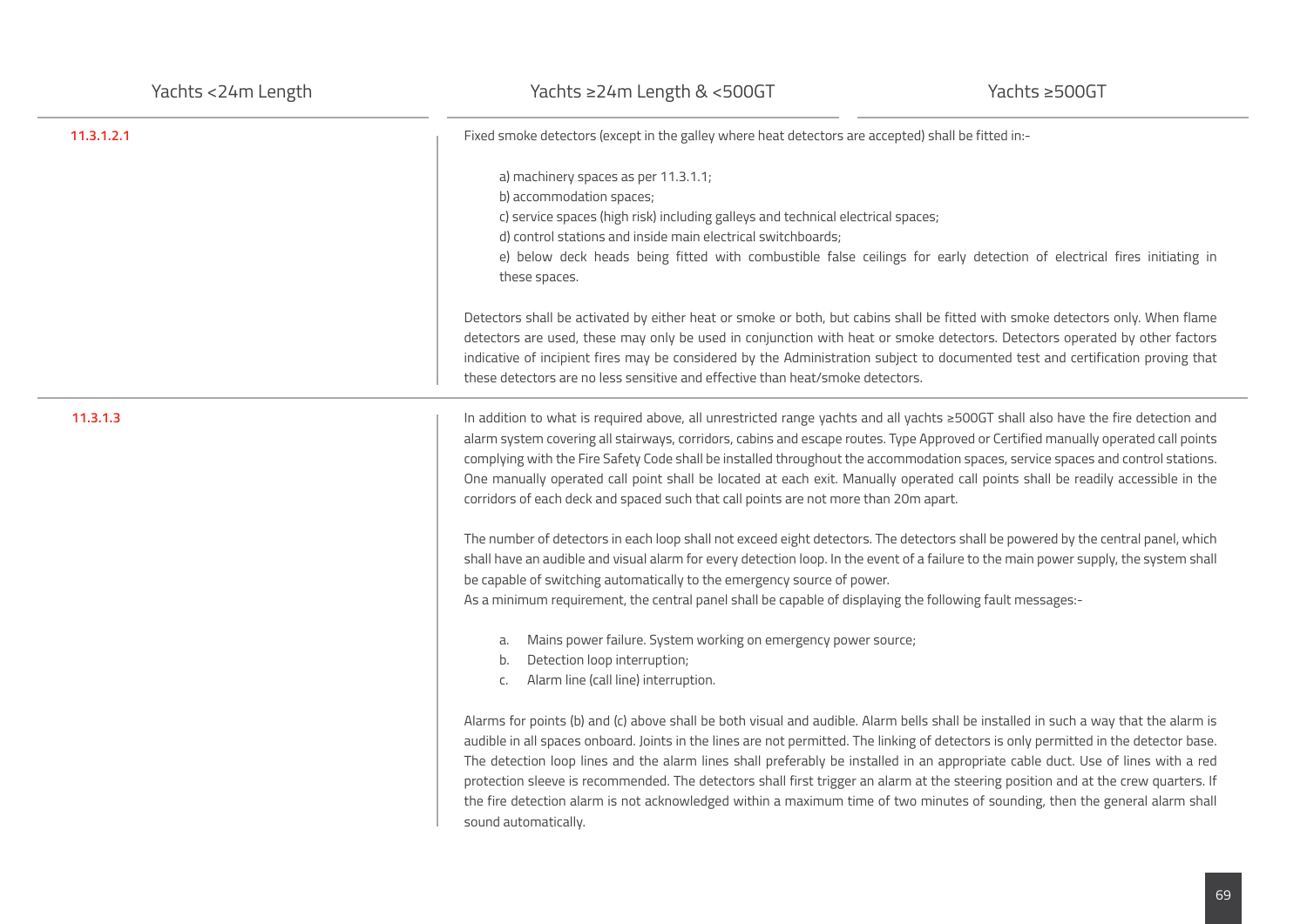# **11.3.1.4 Positioning of Detectors**

Detectors shall be adequately located depending on the yacht's layout and the manufacturer's instructions. In any case the spacing of detectors shall not exceed what is indicated on the following table. Positions near beams and ventilation ducts or other positions where patterns of air flow could adversely affect performance and positions where impact or physical damage is likely, shall be avoided. Overhead detectors shall be located a minimum distance of 0.5 m away from bulkheads, except in corridors, lockers and stairways. It is also recommended that, on yachts ≥ 24m in length, at least one smoke detector is positioned behind (within) the navigation bridge console for early detection of electrical fires initiating in this space.

| Type of  | Maximum          | Maximum         | Maximum        |
|----------|------------------|-----------------|----------------|
| Detector | floor area       | distance        | distance away  |
|          | per detector     | apart between   | from bulkheads |
|          |                  | centres         |                |
| Heat     | 37m <sup>2</sup> | 9m              | 4.5m           |
| Smoke    | 74m <sup>2</sup> | 11 <sub>m</sub> | 5.5m           |

Different spacing to that specified in the above table may be accepted only if the test data and certification so warrants.

| Automatic Sprinkler System or Equivalent<br>11.3.2 | Automatic sprinkler/mist systems in accordance with the requirements of the IMO Fire Safety Systems Code, as amended shall<br>be fitted on all yachts which do not comply with the restricted use of combustible materials. The fitting of these fire suppression<br>systems will be taken into consideration when alternative/equivalent arrangements are proposed to the Administration for<br>acceptance. |
|----------------------------------------------------|--------------------------------------------------------------------------------------------------------------------------------------------------------------------------------------------------------------------------------------------------------------------------------------------------------------------------------------------------------------------------------------------------------------|
| 11.3.3                                             | It is recommended that automatic fixed fire suppression systems are installed on all unrestricted range yachts and those yachts $\ge$<br>500 GT.                                                                                                                                                                                                                                                             |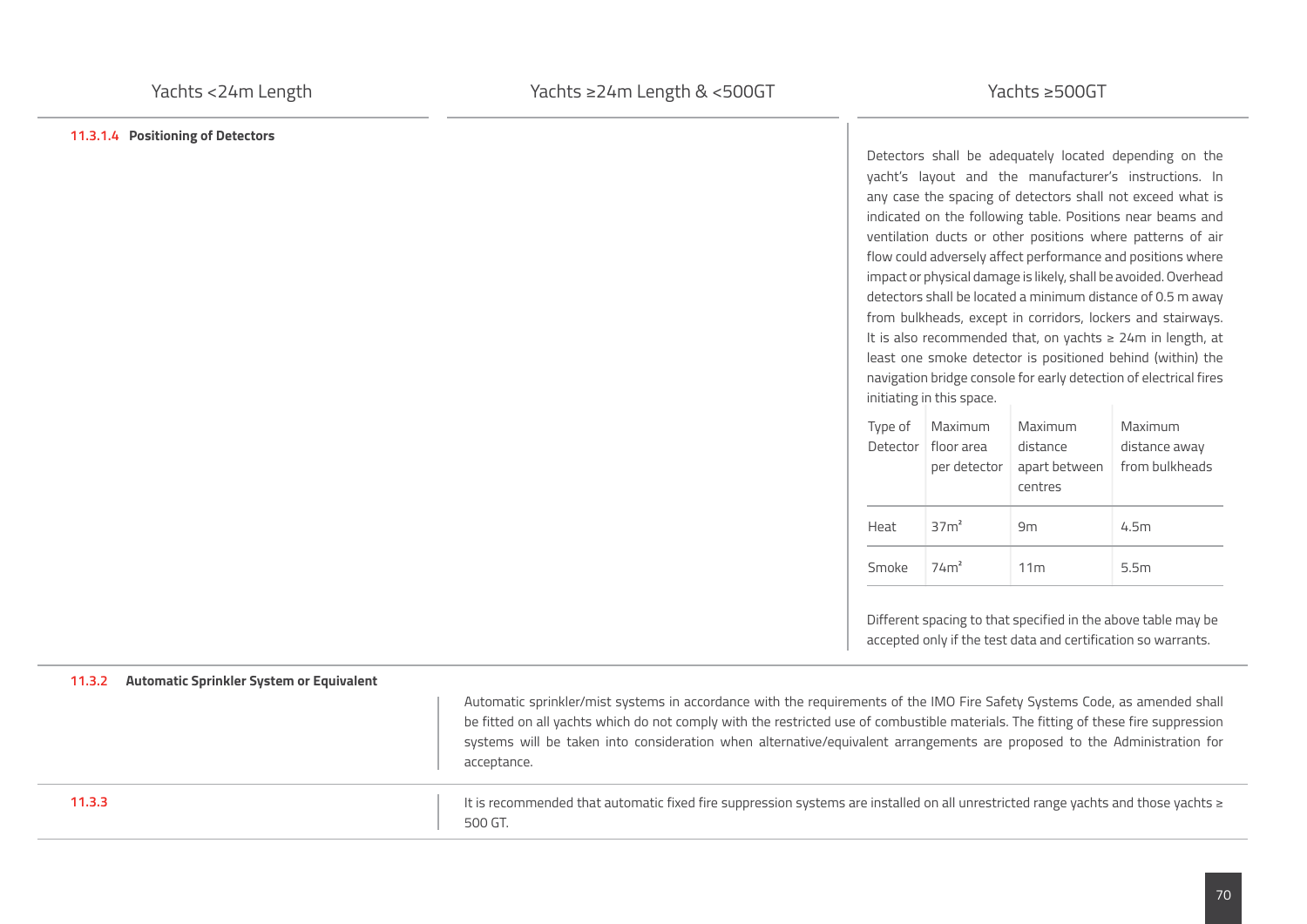## **11.3.4 Protection of spaces containing vehicles or craft with fuel in their tanks or lockers storing such fuel.**

In addition to the fire prevention measures of 11.2.1, small lockers on open deck used for the stowage of hand-held petrol containers shall be provided with means of boundary cooling. A readily available nearby fire hose is considered acceptable.

Enclosed spaces, garages and larger lockers on open deck shall be fitted with:-

- a. a manual water spray system having a coverage of  $3.5$ ltr/m<sup>2</sup>/minute over the total deck area. This may be supplied from an adjacent fire main connection. As an alternative a remotely operated fixed drencher system could be installed;
- b. a fixed smoke, heat and gas detection system.

## **11.3.5 Fire Fighting Equipment**

The provision of fire fighting appliances is to be in accordance to the requirements of 11.3.5.1. The equipment is to be kept in good working order at all times and is to be serviced regularly by qualified and certified shore-based servicing stations in accordance with manufacturer's instructions and Administration requirements.

If the machinery spaces are provided with a gas extinguishing system then this space shall be capable of being remotely isolated (ventilators stopped and vents closed) to avoid loss of extinguishing medium. Appropriate visual and audible alarms shall be installed in machinery spaces in case of hazardous fire extinguishing gases (such as CO<sub>2</sub>) are being utilised.

# **11.3.5.1 List of Fire Fighting Appliances**

| 11.3.5.2 One hand operated or powered fire pump, located<br>outside the engine spaces, having a sea suction<br>and at least one hose connection (capable of<br>delivering a jet of water to any part of the yacht) is<br>to be installed. | One powered fire pump. This can be engine driven or<br>independently powered and be capable of delivering a jet of<br>water to any part of the yacht. | This class of yachts shall comply with the requirements of<br>SOLAS II-Reg. 2/10 for cargo ships. |
|-------------------------------------------------------------------------------------------------------------------------------------------------------------------------------------------------------------------------------------------|-------------------------------------------------------------------------------------------------------------------------------------------------------|---------------------------------------------------------------------------------------------------|
| <b>11.3.5.3</b> At least, one fire hydrant, is to be installed,<br>provided that all spaces are easily accessible.                                                                                                                        | At least two fire hydrants shall be installed, provided all spaces<br>are easily accessible.                                                          |                                                                                                   |
| 11.3.5.4 One fire hose of adequate length with a 10mm<br>diameter jet and spray nozzles shall be installed.                                                                                                                               | A minimum of three fire hoses of adequate length with a 10mm<br>diameter jet and spray nozzles shall be installed.                                    |                                                                                                   |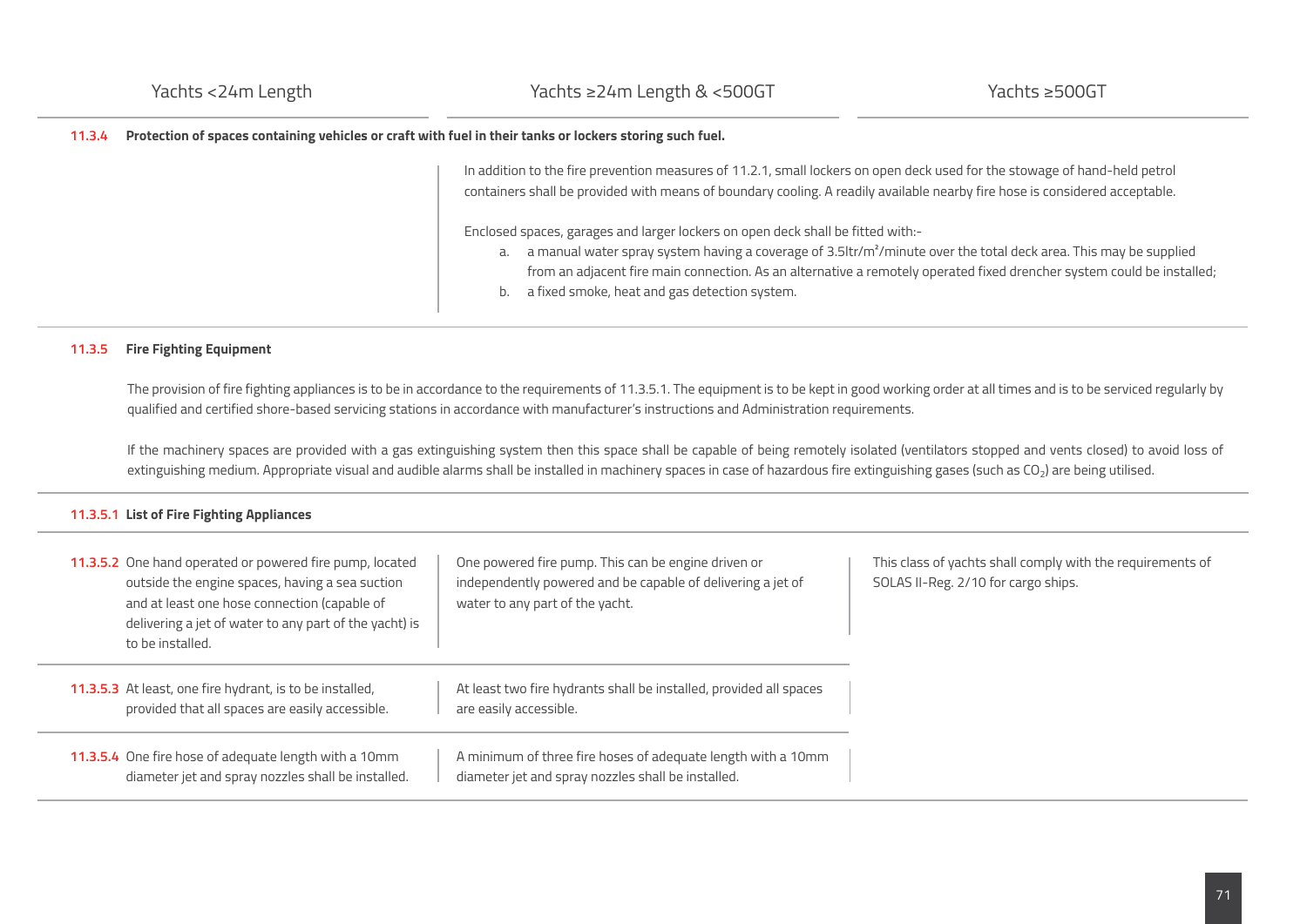| Yachts <24m Length                                                                                                                                       | Yachts ≥24m Length & <500GT                                                                                                                                                                    | Yachts ≥500GT                                                                                    |
|----------------------------------------------------------------------------------------------------------------------------------------------------------|------------------------------------------------------------------------------------------------------------------------------------------------------------------------------------------------|--------------------------------------------------------------------------------------------------|
| 11.3.5.5 A Type Approved and/or MED Approved automatic<br>or manual fixed fire extinguishing system is to be<br>fitted in the engine spaces. See Note 8. | A Type Approved and/or MED Approved automatic or manual<br>fixed fire extinguishing system is to be fitted in the engine<br>spaces. The activation system shall not be electrical. See Note 8. | This class of yacht shall comply with the requirements of SOLAS<br>II-Reg. 2/10 for cargo ships. |
| An adequate quantity (not less than five) of<br>portable, Type Approved or Certified fire<br>extinguishers is to be available onboard.                   | A minimum number of portable, Type Approved or Certified fire<br>extinguishers shall be available onboard as follows :-                                                                        |                                                                                                  |
|                                                                                                                                                          | Accommodation:                                                                                                                                                                                 |                                                                                                  |
|                                                                                                                                                          | - minimum of 4 portable fire extinguishers of adequate type;<br>Bridge:                                                                                                                        |                                                                                                  |
|                                                                                                                                                          | - 1 portable CO <sub>2</sub> and 1 portable powder fire extinguisher;<br>Engine Room:                                                                                                          |                                                                                                  |
|                                                                                                                                                          | - 2 portable powder fire extinguishers;                                                                                                                                                        |                                                                                                  |
|                                                                                                                                                          | For oil fires:                                                                                                                                                                                 |                                                                                                  |
|                                                                                                                                                          | - An aggregate of 20 lt portable foam extinguisher                                                                                                                                             |                                                                                                  |
|                                                                                                                                                          | For Electrical Fire:                                                                                                                                                                           |                                                                                                  |
|                                                                                                                                                          | - A minimum of 9Kg CO <sub>2</sub> portable fire extinguishers                                                                                                                                 |                                                                                                  |
| 11.3.5.6                                                                                                                                                 | <b>Emergency fire pump.</b>                                                                                                                                                                    |                                                                                                  |
|                                                                                                                                                          | This may be a portable fire pump which may have a jet of at least 6                                                                                                                            |                                                                                                  |
|                                                                                                                                                          | metres through a 10mm diameter nozzle or a power driven pump                                                                                                                                   |                                                                                                  |
|                                                                                                                                                          | which shall be connectable to the main fire line.                                                                                                                                              |                                                                                                  |
|                                                                                                                                                          | The emergency fire pump is to be located outside the engine                                                                                                                                    |                                                                                                  |
|                                                                                                                                                          | spaces.                                                                                                                                                                                        |                                                                                                  |
| 11.3.5.7 2 fire buckets with lanyards.                                                                                                                   | 2 fire buckets with lanyards.                                                                                                                                                                  |                                                                                                  |
| 11.3.5.8 1 fire blanket in galley.                                                                                                                       | 1 fire blanket in galley.                                                                                                                                                                      |                                                                                                  |
| 11.3.5.9                                                                                                                                                 | One fireman's outfit, including a type approved and certified BA<br>Set Including a spare charge.                                                                                              |                                                                                                  |
| 11.3.5.10                                                                                                                                                | One EEBD set.                                                                                                                                                                                  |                                                                                                  |
|                                                                                                                                                          |                                                                                                                                                                                                |                                                                                                  |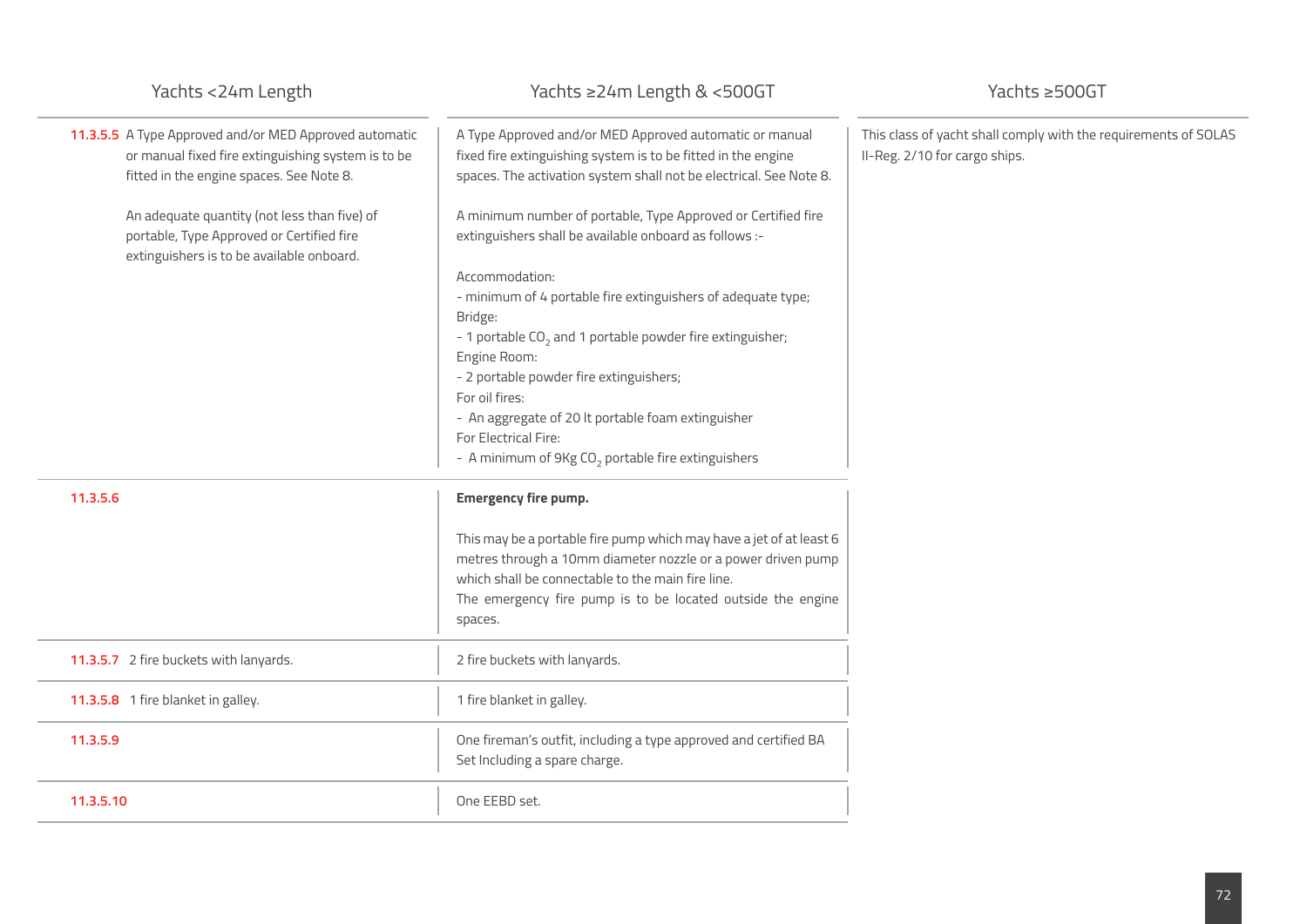Yachts <24m Length

Notes and Additional Requirements:

1. The location of any concealed fire (or safety) appliances is to be clearly marked.

2. The capacity of the power driven fire pumps (including engine driven pumps) shall have a capacity of:

2.5 x {1 + 0.066 x (L(B+D)) 0.5 }<sup>2</sup> m<sup>3</sup> / hr.

 Where : L is the length of the yacht B is the moulded breadth D is the moulded depth at mid length

3. The secondary (emergency) fire pump (which may be a portable pump) is to have a capacity of at least 80% of the main fire pump. Such a pump is to take suction from a location outside of the engine space. This pump is to have a separate source of power.

4. Fire mains shall be dedicated solely for the intended purpose and shall preferably be metallic, however, non-metallic piping meeting the requirements of the IMO (FTP) Fire Test Procedures Code may be considered for use. Fire mains located on deck shall be provided with drain points to avoid freezing. The size of the fire main is to be designed to suit the size of the fire pumps.

5. Fire hydrants shall be located in easily accessible locations and be fitted with valves and couplings to allow the quick attachment of the fire hoses.

6. Fire hoses shall have jet /spray nozzles. Only hoses made uniquely for this purpose shall be used.

7. Both main and emergency fire pumps shall be connected to the same fire main, unless the emergency fire pump is a portable fire pump. An isolation valve shall be installed in the fire main. This isolation valve is to be operated from outside the engine room.

8. CO<sub>2</sub> systems shall comply with SOLAS Chapter II-2 Regulation 5, paras 1 and 2. Other systems shall comply with SOLAS Chapter II-2 Regulation 5, para 1 and MSC / Circ.668. All new systems shall be type approved and certified by an Appointed Surveyor or Recognised Organisation.

9. Maintenance and servicing of fire systems shall be done regularly, by an RO approved service supplier, as indicated in the relevant sections of the Malta Flag Administration Requirements and as per manufacturer's recommendations. A log of all maintenance and certificates is to be maintained on board.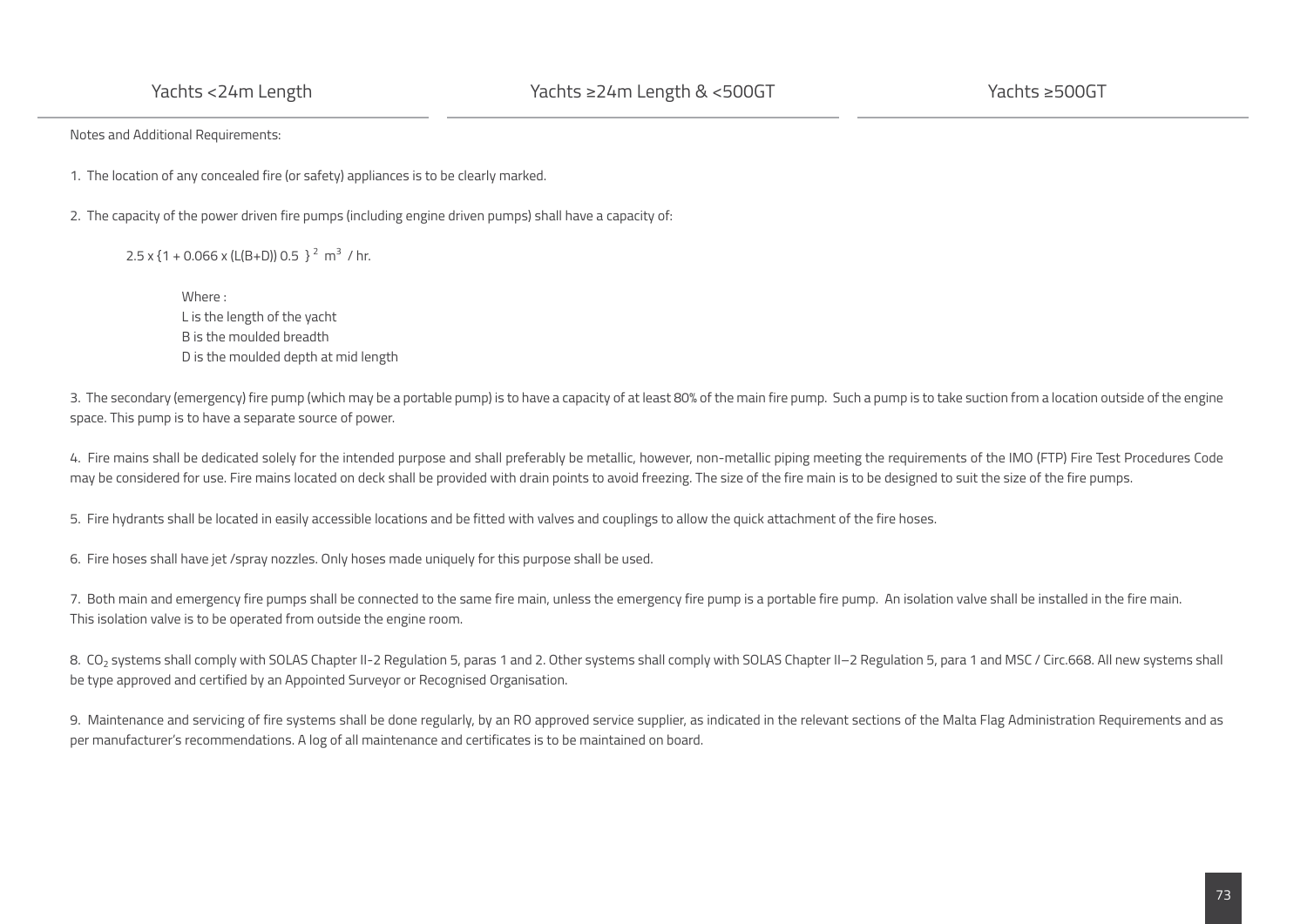# **11.4 Structural Fire Protection**

The purpose of this sub-section is to ensure a consistent and safe level of structural fire protection, focusing on protecting high risk spaces such as the engine room, galleys, etc. and making provisions for the restriction on the use of combustible materials and proposing the requirements for fire detection and effective escape.

For yachts that are not constructed in steel, the fire rating of bulkheads and walls will be determined for each case separately on the basis of design and functional equivalence.

## **11.4.1 General principles**

In order to ensure containment of fires in the space of origin, the herebelow functional requirements shall be met.

**11.4.1.1** The yacht is to be subdivided by structural and fire-rated boundaries. The bulkheads and ceilings forming the fire-rated boundaries are defined in accordance with the SOLAS convention as summarised hereunder. Doors, windows and penetrations situated in classified boundaries shall be Type Approved or Certified and have the same fire rating as the boundaries themselves.

**Class A** Fire Rated bulkheads and decks are categorised by Classes as detailed herebelow, and must comply with the following :

- 1. they are constructed of steel or other equivalent material:
- 2. they are suitably stiffened;
- 3. they are insulated with Type Approved or Certified non-combustible materials such that, in the presence of fire on one side, the average temperature of the unexposed side will not rise more than 140 degrees C above the original temperature, nor will the temperature, at any one point, including at any joint, rise more than 180 degrees C above the original temperature, within the time listed below:

Class "A-60" - 60 min Class "A-30" - 30 min Class "A-15" - 15 min Class "A-0" - 0 min

- 4. they are constructed as to be capable of preventing the passage of smoke and flame to the end of the one-hour standard fire test;
- 5. the Administration may require a test of a prototype bulkhead or deck in accordance with the International Code for Application of Fire Test Procedures to ensure the above requirements for integrity and temperature rise are met.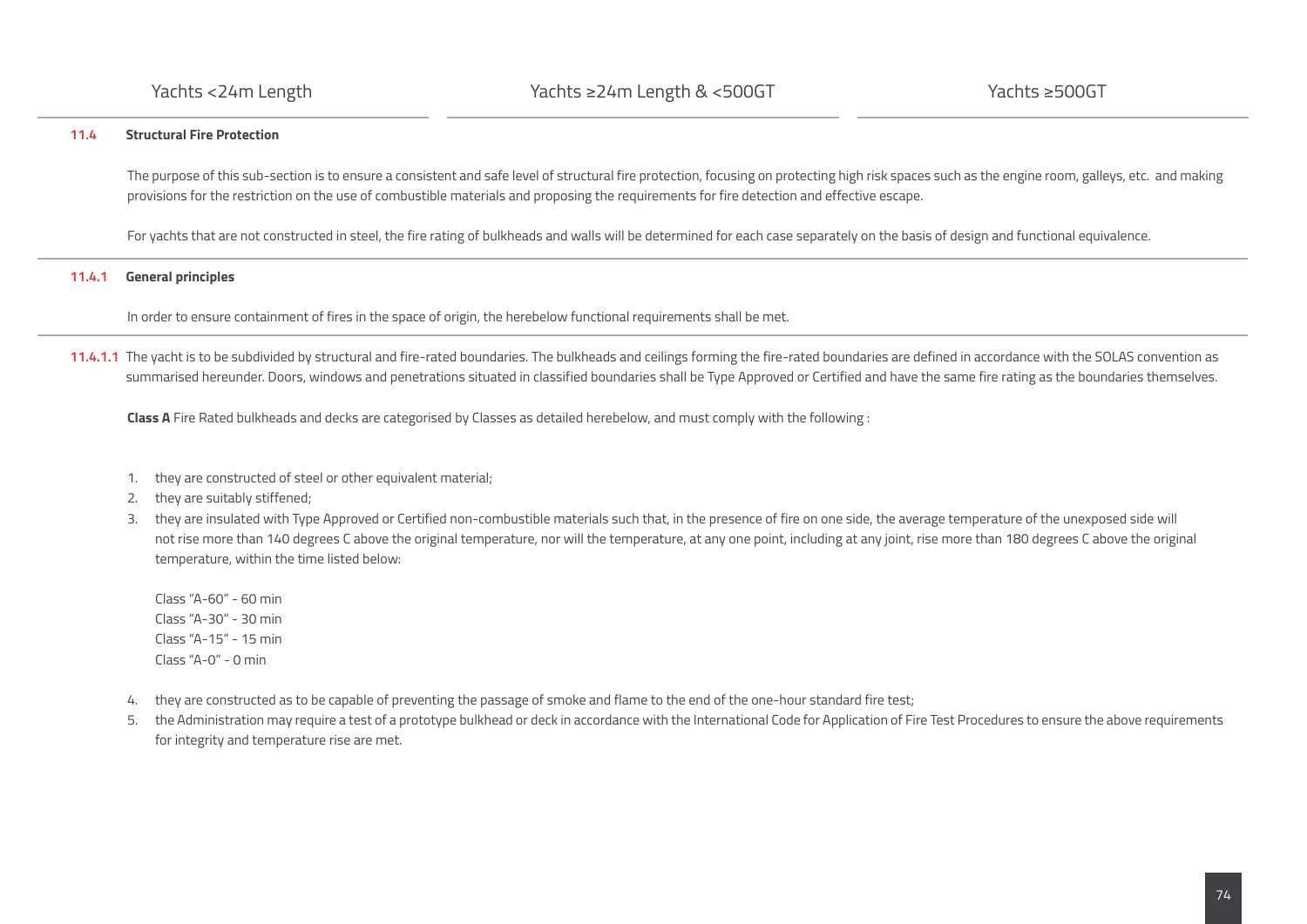**Class B** Fire Rated divisions are those divisions formed by bulkheads, decks, ceilings or linings which comply with the following criteria:

- 1. they are constructed of Type Approved or Certified non-combustible materials, with the exception that combustible veneers may be permitted provided they meet the requirements set out in Chapter II-2 of the SOLAS Convention;
- 2. they have an insulation value such that the average temperature of the unexposed side will not rise more than 140 degrees C above the original temperature, nor will the temperature at any one point, including at any joint, rise more than 225 degrees C above the original temperature, within the time listed below:~

Class "B-15" - 15 min  $Class "B-0" - 0 min$ 

- 3. they are constructed as to be capable of preventing the passage of flame to the end of the first half hour of the standard fire test;
- the Administration may require a test of a prototype division in accordance with the Fire Test Procedures Code to ensure that the above requirements for integrity and temperature rise are met.

Class C Fire rated divisions are divisions constructed of approved non-combustible materials. They are not required to meet the requirements relative to the passage of smoke and flame and neither have any limitations relative to the temperature rise. Combustible veneers are permitted provided they meet the requirements set out in Chapter II-2 of the SOLAS Convention.

**Class F** Fire rated divisions are those divisions formed by bulkheads, decks, ceiling or linings which comply with the following:

- 1. they shall be so constructed as to be capable of preventing the passage of flame to the end of the first half hour of the standard fire test;
- 2. they shall have an insulation value such that the average temperature of the unexposed side will not rise more than 139 degrees C above the original temperature, nor will the temperature at any one point, including at any joint, rise more than 225 degrees C above the original temperature, up to the end of the first one-half hour of the standard fire test.

**11.4.1.2** The insulation and fire resistance is to be such that the temperature of the structural core does not rise above that at which the structure would start to lose its structural strength during the period of time of the rating of the insulation.

**11.4.1.3** Aluminium alloy structures situated in fire rated areas are required to be insulated in such a manner that the temperature at the structural core does not rise more than 200 degrees C above the ambient temperature at any time during the applicable fire exposure.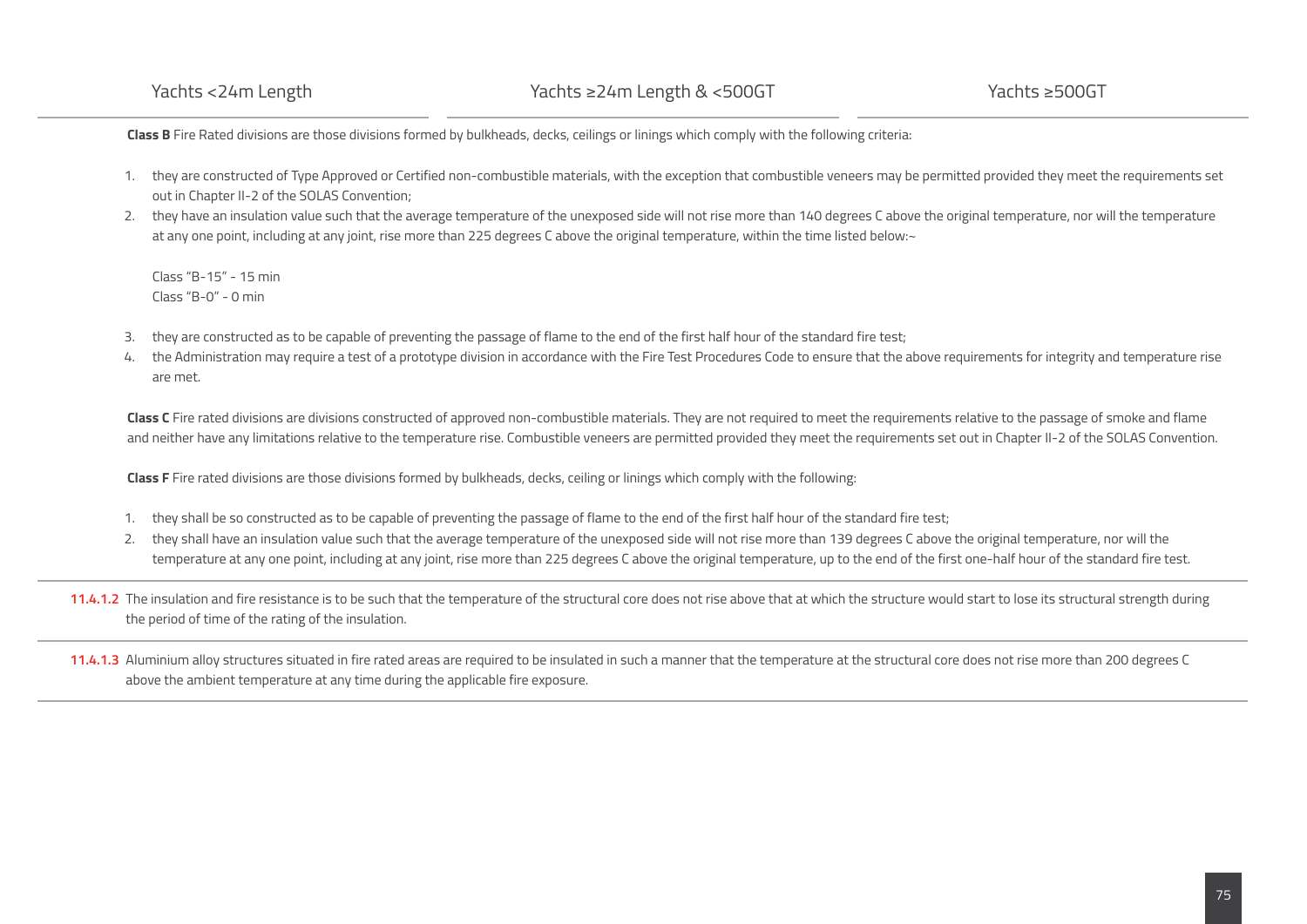**11.4.1.4** For composite structures situated in fire rated areas the insulation is to be applied in such a way that the laminate temperature is protected from rising above the minimum allowable heat deflection temperature, at any time during the applicable fire exposure. Particular emphasis is to be made for high risk spaces, in way of escape routes, in muster areas and in life saving appliance launching and embarkation stations. For qualification and acceptance by a Recognised Organisation or by the Administration, fire rated bulkheads shall be certified by means of tests in accordance with the Recognised Organisation Rules, equivalent to International Standards (i.e. ISO 75-2 Method A or equivalent) or with the IMO Fire Test Procedures Code. The minimum heat deflection temperature under load is not to be exceeded until the end of the applicable fire test. Excessive toxic fumes are not to be released at any time and the necessary arrangements are required to prevent this.

**11.4.1.5** Thermal insulation of boundaries shall take in consideration the fire risk to the particular space and adjacent areas.

**11.4.1.6** Fire integrity of the divisions shall be maintained at all openings and penetrations.

**11.4.1.7** For structures in contact with sea-water, the required insulation shall extend at least 300mm below the lightest waterline. In spaces where penetration of oil products or oil vapours is possible, the surface of the insulation is to be impervious to oil or oil vapours. Arrangements shall be made in such a way as to avoid that the insulation gets in contact with any oil leakages/ spillage.

**11.4.2 Fire Divisions**

**11.4.2.1 11.4.2.1 The fire divisions shall have the fire resistance as required within this section.** 

- **11.4.2.2** Insulation need only be applied on the side exposed to the greatest fire risk. If a bulkhead is exposed to fire risks from both sides then the bulkhead is to be protected from both sides. All insulation materials used shall be Type Approved or Certified and be of the not readily ignitable or combustible quality. Adhesives used in the installation of insulation materials shall be Type Approved or Certified and need not be non-combustible, used to a minimum and with their exposed surfaces having low flame spread characteristics.
- **11.4.2.3** Any doors fitted in the insulated bulkheads shall have the same rating as the insulated bulkhead itself. Such doors and all their fixtures shall be Certified and Type Approved. The doors and their fixtures shall be installed as per maker's instructions. Such doors, or other openings, shall be fitted with a notice and spring loaded devices to normally keep them in the closed position and they have to be openable from both sides.
- **11.4.2.4** Pipes or ducts penetrating A Class or B Class divisions shall be made of metal or of an equivalent Type Approved or Certified material and must be of a structural construction designed to withstand the same conditions as the divisions they penetrate. This will ensure that heat from a fire is not transmitted through to the uninsulated boundaries. Where the insulation installed does not achieve this, arrangements shall be made to prevent the heat transmission by insulating the horizontal and vertical boundaries or penetrations for a distance of 450mm.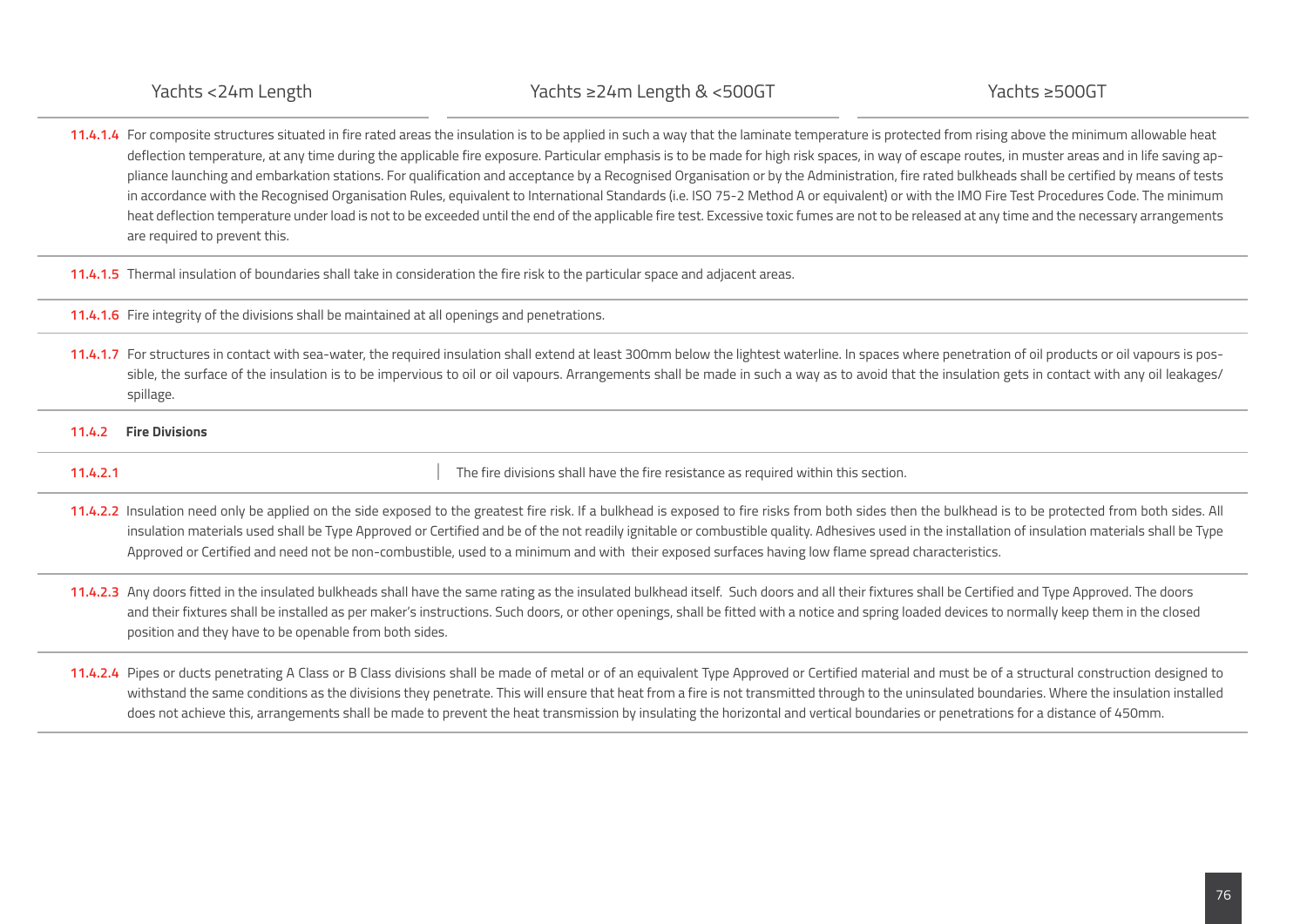**11.4.2.5** Materials which are adversely effected by heat are not to be used for hull fittings or other outlets close to the waterline. Due regard is to be given to the IMO Fire Test Procedures Code.

- **11.4.2.6** Electrical cables, pipes, ventilation trunks, girders etc. which penetrate A Class or B Class divisions shall be installed with accepted and Type Approved or Certified arrangements so that their fire resistance is not impaired.
- **11.4.2.7** Where A Class or B Class divisions are installed, it is to be ensured that intersections, joints, penetrations etc. do not expose any un-insulated sections which may than result in heat transmission.
- 11.4.2.8 Where B Class divisions are installed, they shall extend to the shell insulation or other separating walls with equivalent fire resistant properties, unless continuous ceilings and/or panelling of class B-15 are installed on both sides of the bulkheads. In that case the bulkhead may end at the continuous ceiling or continuous panelling.

## **11.4.3 Deck covering**

**11.4.3.1** The lowest covering layer of decks in accommodation spaces, wheelhouses, navigation rooms, staircases and corridors situated above rooms posing a fire hazard shall be of a Type Approved or Certified material that is not easily flammable, Reference is to be made to the FTP code.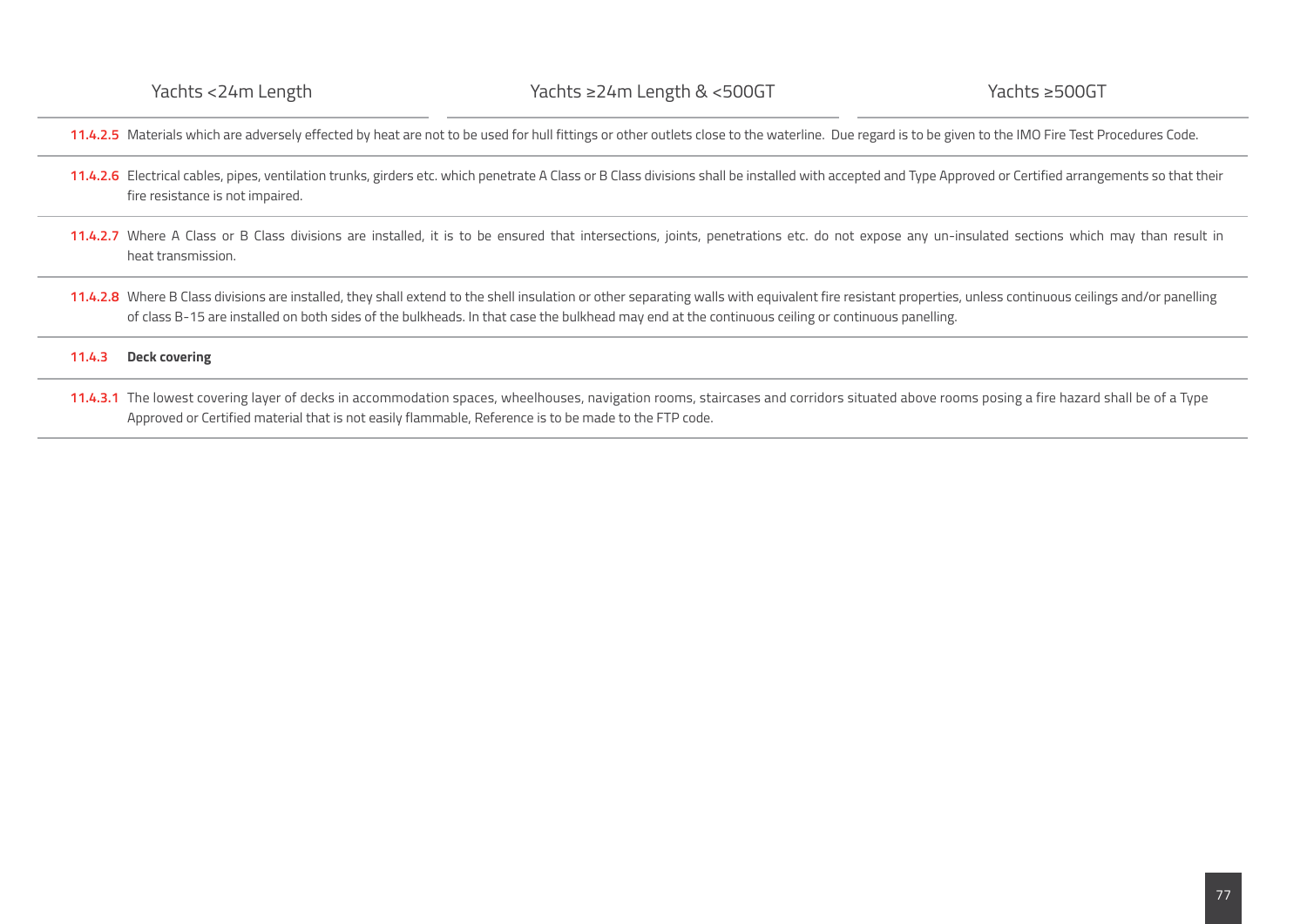| 11.4.4   | <b>Structural Fire Rating</b>                                                                                                                                                                                                                                                                                                                                                                                                                                                                                                                                                                                                                                                                                                                                         |                                                                                                                                                                                                                                        |  |
|----------|-----------------------------------------------------------------------------------------------------------------------------------------------------------------------------------------------------------------------------------------------------------------------------------------------------------------------------------------------------------------------------------------------------------------------------------------------------------------------------------------------------------------------------------------------------------------------------------------------------------------------------------------------------------------------------------------------------------------------------------------------------------------------|----------------------------------------------------------------------------------------------------------------------------------------------------------------------------------------------------------------------------------------|--|
|          | 11.4.4.1 Steel yachts having a steel boundary for the machin-<br>ery spaces do not require additional fire protection/<br>insulation. However surfaces on the opposite side of<br>the machinery space shall be coated with finishes/<br>materials having low flame spread characteristics.                                                                                                                                                                                                                                                                                                                                                                                                                                                                            |                                                                                                                                                                                                                                        |  |
|          | 11.4.4.2 Composite, aluminium and wooden yachts are re-<br>quired to have their machinery spaces boundaries<br>insulated to minimum B-15. Where fire insulation is<br>fitted in these spaces, and when these spaces extend<br>below the waterline, then the insulation has to ex-<br>tend, at least, to 300mm below the water line.<br>A waiver from the requirements of 11.4.4.1 and<br>11.4.4.2 may be considered by the Administration<br>subject to:-<br>a. the total combined power does not exceed<br>375 kW,<br>b. the fuel tanks and their remote quick closing<br>valves are located outside the engine room,<br>c. not more than 100 litres of fuel is carried<br>inside the engine room,<br>d. no escape route is directly adjacent to the<br>engine room. |                                                                                                                                                                                                                                        |  |
| 11.4.4.3 |                                                                                                                                                                                                                                                                                                                                                                                                                                                                                                                                                                                                                                                                                                                                                                       | The various spaces and areas are categorised according to the fire<br>risk they present and are defined herebelow. Lift and dumbwaiter<br>trunks shall be enclosed by, at least, 'B-O' Class divisions and<br>have self closing doors. |  |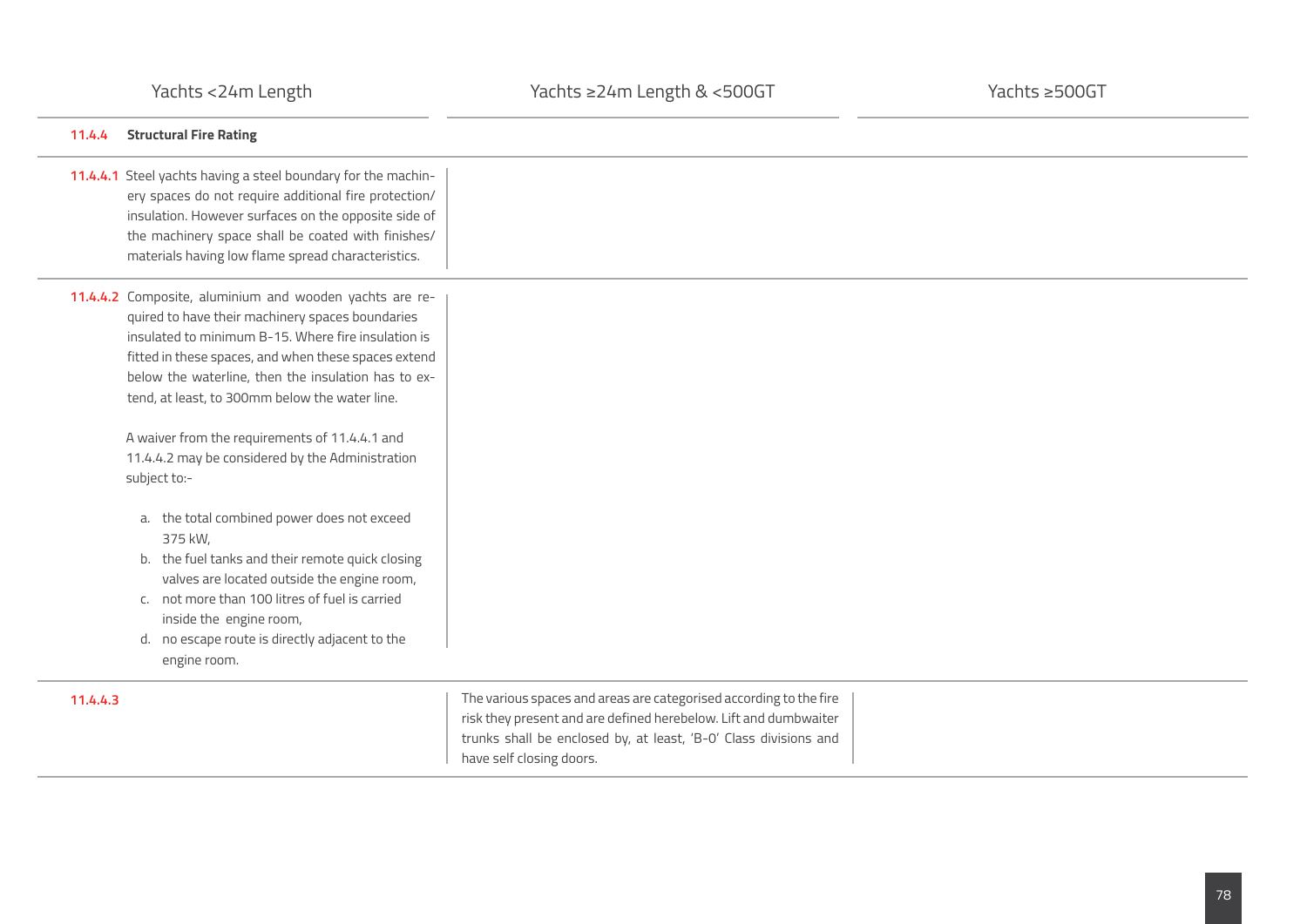## **11.4.4.4 Structural Fire Protection - Yachts ≥ 24 metres in length and <500GT having an engine power ≥ 375 kW**

The following table provides the minimum fire rating requirements :-

| <b>Spaces</b>                                        | <b>Short Range Navigation</b> | Unrestricted Navigation |
|------------------------------------------------------|-------------------------------|-------------------------|
| Category 'A' Machinery<br><b>Spaces</b>              | $B-15$<br>$A-15*$             | $B-30$<br>$A-30*$       |
| Service Spaces including<br>galleys (high fire risk) | $\overline{\phantom{0}}$      | $B-15$                  |

(\*) Applicable for Steel Yachts

**11.4.4.4.1** Composite, aluminium and wooden yachts having an engine power < 375 kW are required to have their machinery spaces boundaries insulated to minimum B-15. Where fire insulation is fitted in these spaces, and when these spaces extend below the waterline, then the insulation has to extend, at least, to 300mm below the water line.

A waiver from this requirement may be considered by the Administration subject to:-

a) the fuel tanks and the operation of the remote quick closing valves are located outside the engine room,

b) not more than 100 litres of fuel is carried inside the engine room,

c) no escape route is directly adjacent to the engine room.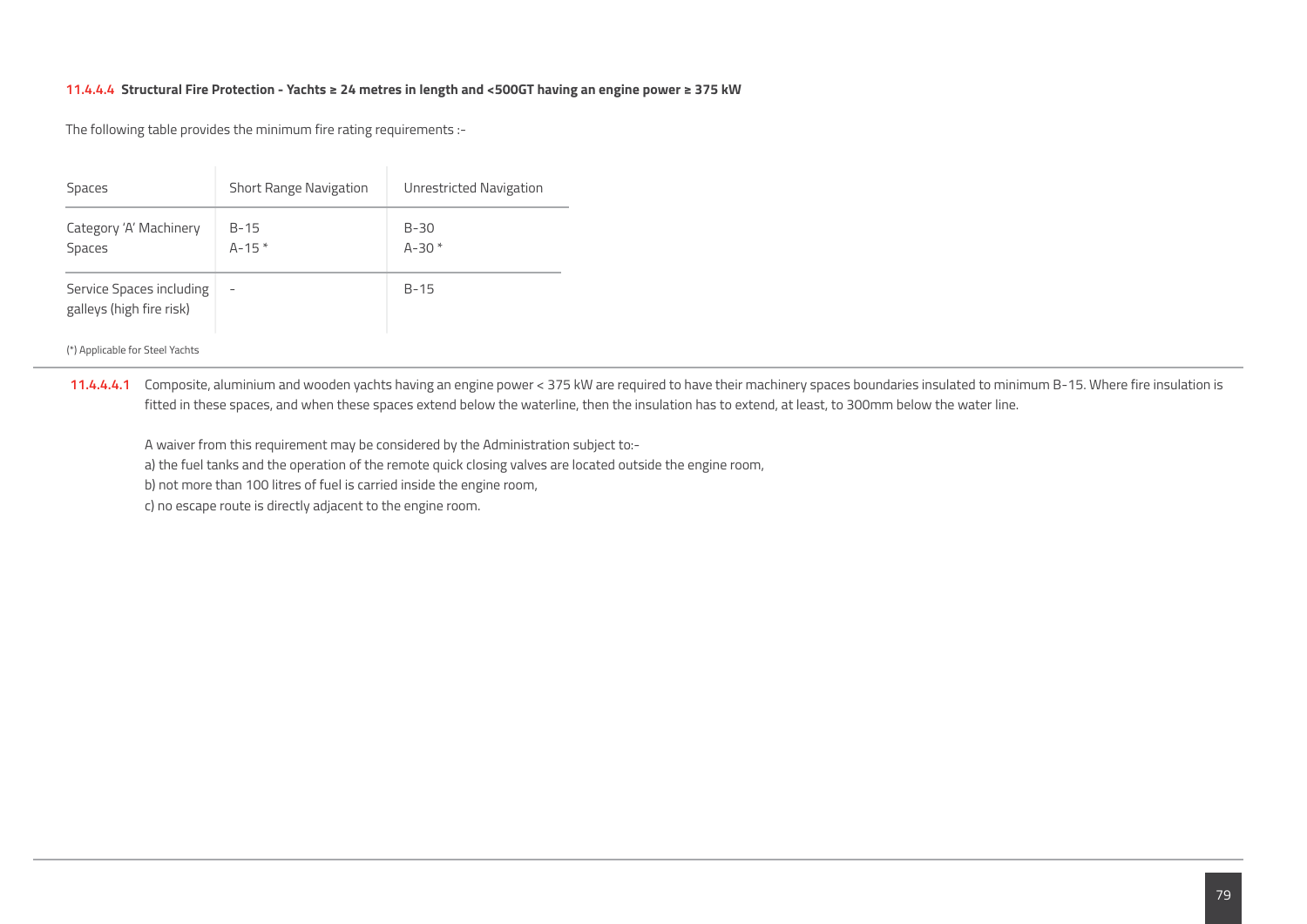# **11.4.4.5 Structural Fire Protection for Yachts ≥ 500 GT**

Fire class divisions of **bulkheads** separating adjacent spaces:

| <b>Spaces</b>                       | (1)                | (2)                | (3)             | (4)                      | (5)                      | (6)               | (7)                          | (8)               | (9) |
|-------------------------------------|--------------------|--------------------|-----------------|--------------------------|--------------------------|-------------------|------------------------------|-------------------|-----|
| <b>Control Stations (1)</b>         | $B-15*$<br>$A - 0$ | $B-15*$<br>$A - 0$ | $A30^{\dagger}$ | $A-0$                    | $B-15t$<br>$A-15$        | $A-30+$<br>$A-60$ | $B-15t$<br>$A-0$             | $A-30+$           | UŜ  |
| Corridors (2)                       | ۰                  | $C^{\star\star}$   | $B-0$           | A-0<br>$B-0$             | $B-0$                    | $A-30+$<br>$A-60$ | $B-15+$<br>$A-0$             | $A-0$             | υ§  |
| Accommodation spaces (3)            | ÷.                 | $\blacksquare$     | $C^{**}$        | $A - 0$<br>$B-0$         | $B-0$                    | $A-30+$<br>$A-60$ | $B-15+$<br>$A-0$             | $A-0$             | UŜ  |
| Stairways and lifts (4)             | ۰                  | ٠                  |                 | $A - 0$<br>$B-0$         | $A - 0$<br>$B-0$         | $A-30+$<br>$A-60$ | $B-15+$<br>$A-0$             | $A-0$             | υ§  |
| Service spaces (low risk) (5)       | ۰                  | $\blacksquare$     |                 | $\blacksquare$           | $C^{**}$                 | $A-30+$<br>$A-60$ | $B-151$<br>$A-0$             | $A-0$             | υ§  |
| Category 'A' Machinery Spaces (6)   | ÷.                 | ۰                  |                 | ٠                        | $\sim$                   | υ§                | $B-15t$<br>$A-0$             | $A-30+$<br>$A-60$ | UŜ  |
| Other Machinery Spaces (7)          |                    | ۰                  |                 | $\overline{\phantom{0}}$ | $\overline{\phantom{0}}$ | $\blacksquare$    | $B-151$<br>$A-0$             | $A-0$             | υ§  |
| Service Spaces (high fire risk) (8) |                    | ۰                  |                 |                          | $\overline{\phantom{0}}$ |                   | $\qquad \qquad \blacksquare$ | $A-0$             | UŜ  |
| Open decks (9)                      |                    | ٠                  |                 |                          |                          |                   | ٠                            |                   |     |

\* Or Class F division provided exposed surfaces have low flame spread characteristics for 'Short Range Yachts' but A-0 for 'Unrestricted' yachts.

† For yachts up to 50 metres in length and Short Range Yachts of any size.

‡ For yachts of composite construction.

U§ Steel or an equivalent material that does not require to be "A" Class rated and B-15 Class division in case of composite construction yachts. \*\*A-0 if boundary forms part of a 'main vertical zone'.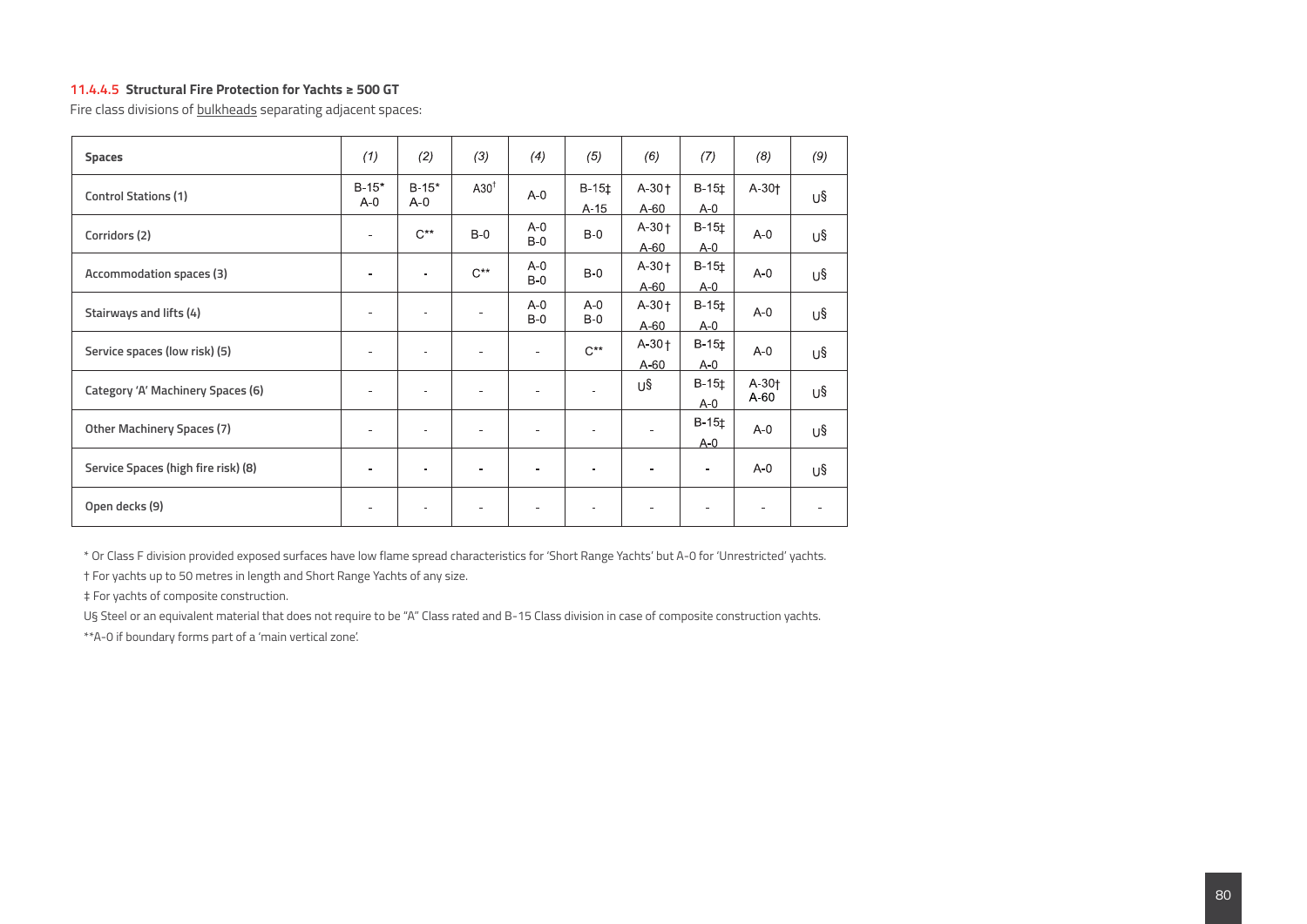# Fire Class divisions of decks separating adjacent spaces

| Spaces Above $\rightarrow$               | (1)     | (2)     | (3)     | (4)     | (5)     | (6)    | (7)     | (8)     | (9) |
|------------------------------------------|---------|---------|---------|---------|---------|--------|---------|---------|-----|
| Spaces Below                             |         |         |         |         |         |        |         |         |     |
| <b>Control Stations (1)</b>              | $A - 0$ | $A-0$   | $A-0$   | $A-0$   | $A-0$   | $A-60$ | $A-0$   | $A-0$   | U§  |
| Corridors (2)                            | $A - 0$ | U§      | U§      | $A - 0$ | U§      | $A-60$ | $A - 0$ | $A-0$   | U§  |
| <b>Accommodation spaces (3)</b>          | $A-60$  | $A-0$   | U§      | $A - 0$ | U§      | A-60   | $A - 0$ | $A - 0$ | U§  |
| Stairways and lifts (4)                  | $A-0$   | $A - 0$ | $A - 0$ | U§      | $A-0$   | $A-60$ | $A-0$   | $A-0$   | U§  |
| Service spaces (low risk) (5)            | $A-15$  | $A-0$   | $A - 0$ | $A-0$   | U§      | $A-60$ | $A - 0$ | $A-0$   | U§  |
| <b>Category 'A' Machinery Spaces (6)</b> | $A-60$  | $A-60$  | $A-60$  | $A-60$  | $A-60$  | U§     | $A-60$  | $A-60$  | U§  |
| <b>Other Machinery Spaces (7)</b>        | $A-15$  | $A-0$   | $A-0$   | $A - 0$ | $A-0$   | $A-0$  | U§      | $A-0$   | U§  |
| Service Spaces (high fire risk) (8)      | $A-60$  | $A-0$   | $A-0$   | $A-0$   | $A - 0$ | $A-60$ | $A-0$   | $A-0$   | U§  |
| Open decks (9)                           | U§      | U§      | U§      | U§      | U§      | U§     | U§      | U§      |     |

U§ Steel or an equivalent material that does not require to be "A" Class rated and B-15 Class division in case of composite construction yachts.

Note: In case of aluminium superstructures reference is to be made to MSC/Circ.1120 of the 2nd June 2004 Part C Regulation 11.3.1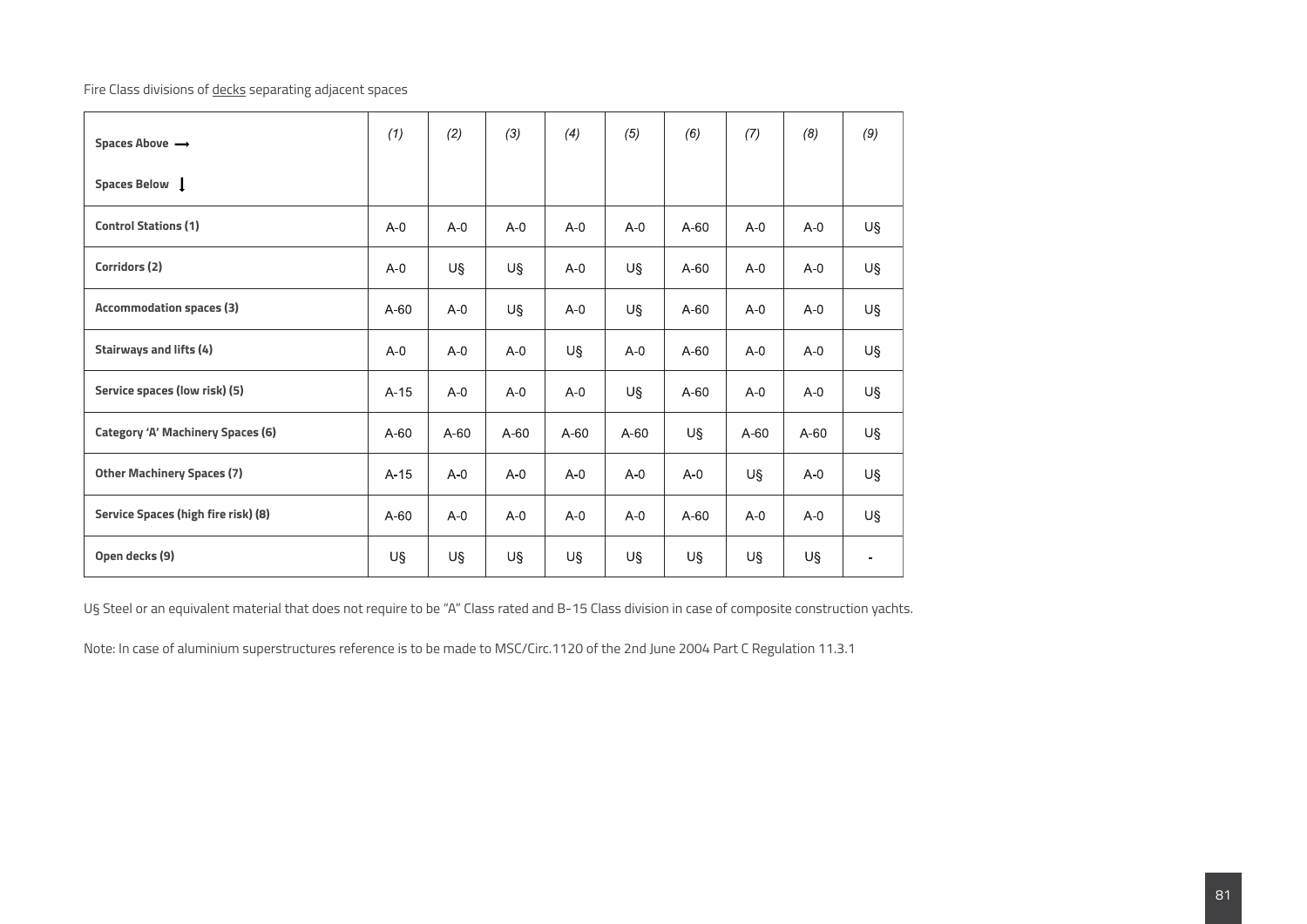#### **11.4.5 Requirements relating to low flame spread and limited use of combustible materials.**

#### **11.4.5.1 Definition**

"Low flame spread" is the property required for the surface of certain non-combustible materials which ensures that the spread of flame on the surface takes place at a limited rate. A surface can be considered "low flame spread" when it has been demonstrated and certified in accordance with the IMO FTP Code.

#### **11.4.5.2 Objective of the articles on low Flame Spread Characteristics**

The objective of the following requirements regarding low flame spread for surfaces as well as the requirement for limiting the quantity of combustible material within a space is to limit the propagation rate as well as the size of a fire in a space. Effective, approved and certified alternatives and equivalent means to obtain this objective may be accepted by the Administration, on a case by case basis.

#### **11.4.5.3 Requirements for low flame spread**

On all yachts, all exposed surfaces of walls, ceilings and floors in corridors and stairways for which structural fire protection is required shall have low flame spread properties. Moreover on all yachts:-

- the exposed surfaces of all ceilings shall comply with the requirements for low flame spread;
- all exposed surfaces in concealed and inaccessible spaces shall comply with the requirements for low flame spread.

## **11.4.5.4 Limited use of Combustible materials**

Veneer layers applied on surfaces and panelling shall comply with the requirements for low flame spread materials. The thickness of these combustible decorative layers shall not exceed 1.5mm.

Organic and inorganic foams used in upholstered mattresses, furniture and fittings shall, at least, be of the combustion modified type containing fire suppressants.

## **11.4.5.5 Limited use of combustible materials for decorations**

Notwithstanding 11.4.5.4, only limited quantities of combustible materials may be used for decoration. The total volume of combustible lining, decorations and veneer in any room for accommodation or general use shall not exceed the volume corresponding to a veneer lining of 2.5mm of the total area of the walls and ceiling.

#### **11.4.6 Doors**

**11.4.6.1** Doors shall be Type Approved or Certified and have a level of fire rating equivalent to what is required for the bulkhead in which they are installed. Ventilation openings are permitted only in the Class B bulkhead doors and only in their bottom section, with the exception of doors within stairway enclosures. The nominal area of these openings shall not exceed 0.05m². Gratings shall be made from non-combustible material.

#### **11.4.7 Penetrations**

**11.4.7.1** If Class A, Class B or Class F bulkheads and decks are penetrated by openings for electric cables, pipes, shafts, ducts etc., measures shall be taken to ensure that the fire rating of such bulkheads and decks is not compromised by the penetrations. This will ensure that the insulation is not compromised and that heat from a fire is not transmitted through, to the uninsulated boundaries. Where the insulation installed does not achieve this, arrangements shall be made to prevent the heat transmission by insulating the horizontal and vertical boundaries or penetrations for a distance of 450mm.

#### **11.4.8 Void Spaces**

**11.4.8.1** Void spaces behind walls and panelling and between ceilings and decks in rooms for accommodation, service rooms and monitoring stations shall be subdivided by draught stops that prevent the free passage of fire, smoke and heat. Draught stops shall be spaced no more than seven metres apart.

#### **11.4.9 Aluminium Superstructure and Aluminium Accommodation Yachts**

**11.4.9.1** On a case by case basis, certain spaces fitted with type approved and/or certified sprinkler systems or water mist systems, onboard aluminium superstructure and aluminium accommodation yachts, may be exempted from the fire rating requirements of Tables 11.4.4.4 and 11.4.4.5, at the discretion of the Administration.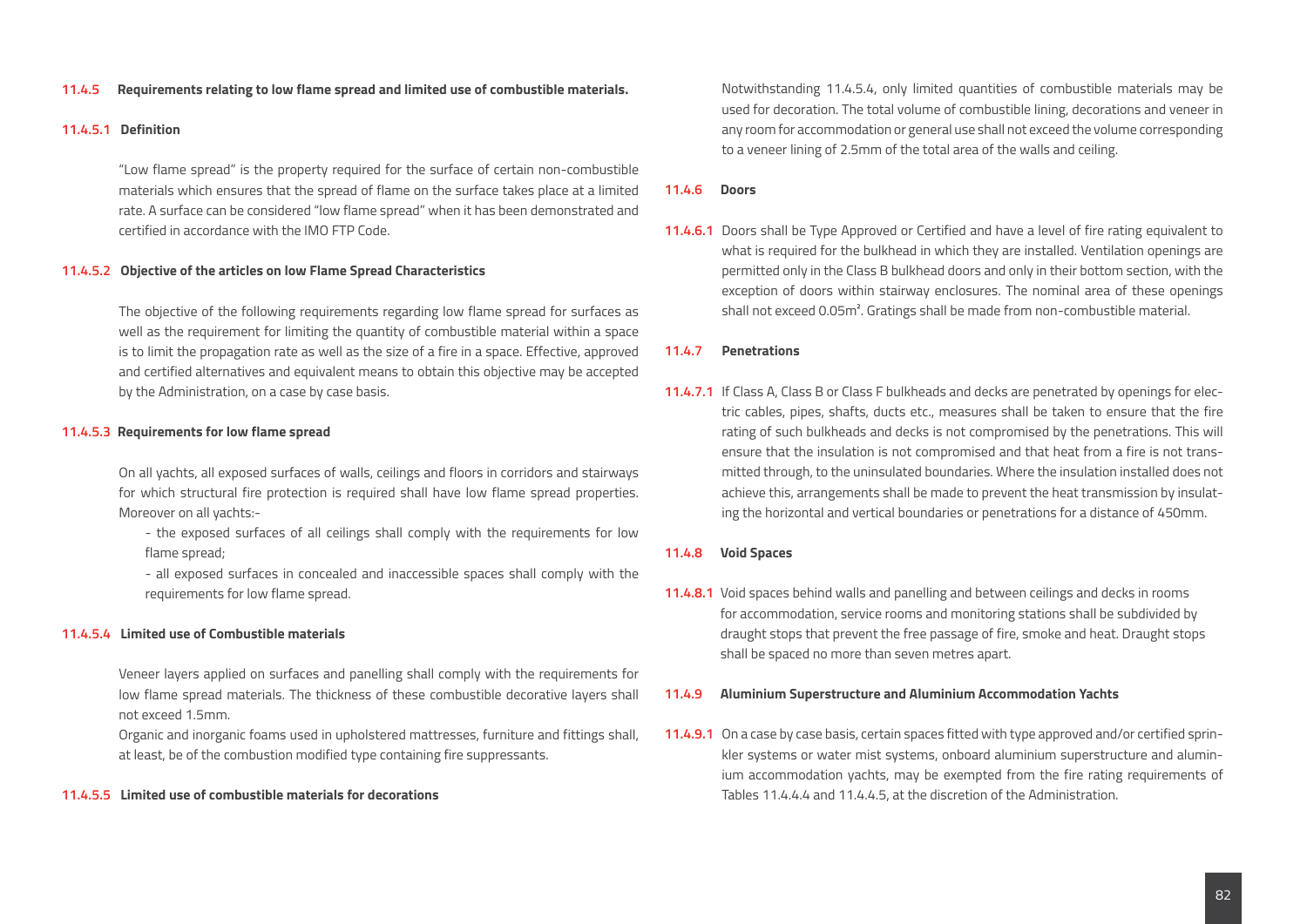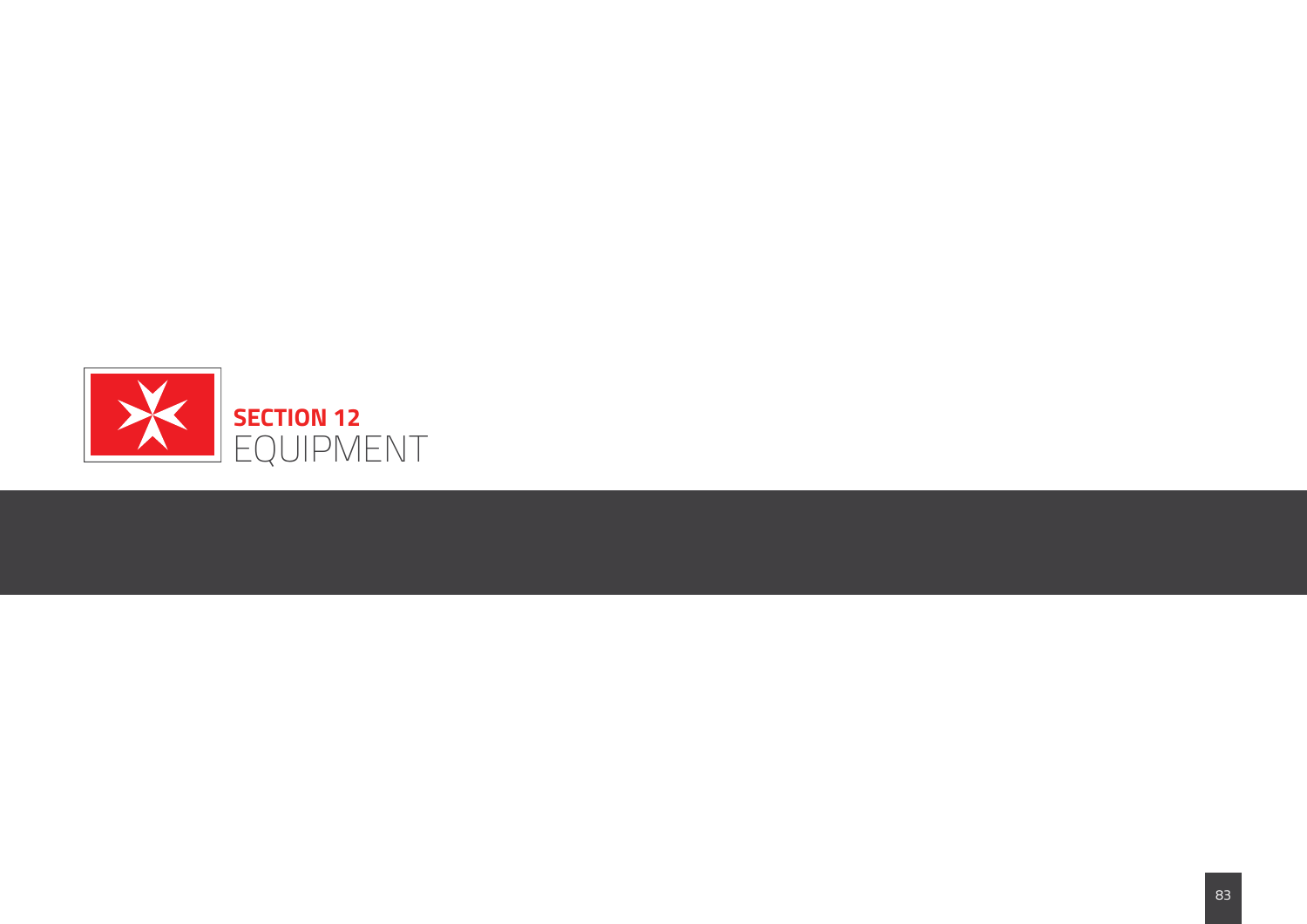| 12     | <b>Equipment</b>                                                                                                    |                                                                                                                                                                                                                                                                                                                                             |  |  |
|--------|---------------------------------------------------------------------------------------------------------------------|---------------------------------------------------------------------------------------------------------------------------------------------------------------------------------------------------------------------------------------------------------------------------------------------------------------------------------------------|--|--|
| 12.1   | <b>Anchors and Cables</b>                                                                                           |                                                                                                                                                                                                                                                                                                                                             |  |  |
| 12.1.1 | This section sets out the minimum standards for the Anchoring, Mooring, Storm Sails, Lifts and Lifting Equipment    |                                                                                                                                                                                                                                                                                                                                             |  |  |
|        | For yachts < 24 metres in length, requirements<br>are shown in table 12.1.5.                                        | The size / strength of the chain cable and the anchors for yachts in these categories shall be determined in accordance with<br>the Recognised Organisation's Rules and Regulations. In instances where these are not in compliance with the Class Rules and<br>Regulations, the provision of high-holding power anchors may be considered. |  |  |
| 12.1.2 | All Yachts shall have at least two (2) anchors. At least one anchor is to be rigged and ready for use at all times. |                                                                                                                                                                                                                                                                                                                                             |  |  |
| 12.1.3 |                                                                                                                     | Electrically operated anchor winches/windlasses shall be supplied by an emergency source of power or be able to be manually operated.                                                                                                                                                                                                       |  |  |
|        |                                                                                                                     |                                                                                                                                                                                                                                                                                                                                             |  |  |

12.1.4 The sizing of anchors and cables shall take into account the additional windage forces of the masts and rigging of sailing yachts. Up to 50% increase in the size/weight of anchors and the Chain/cable may have to be allowed for sailing yachts (over and above the figure allowed for motor yachts).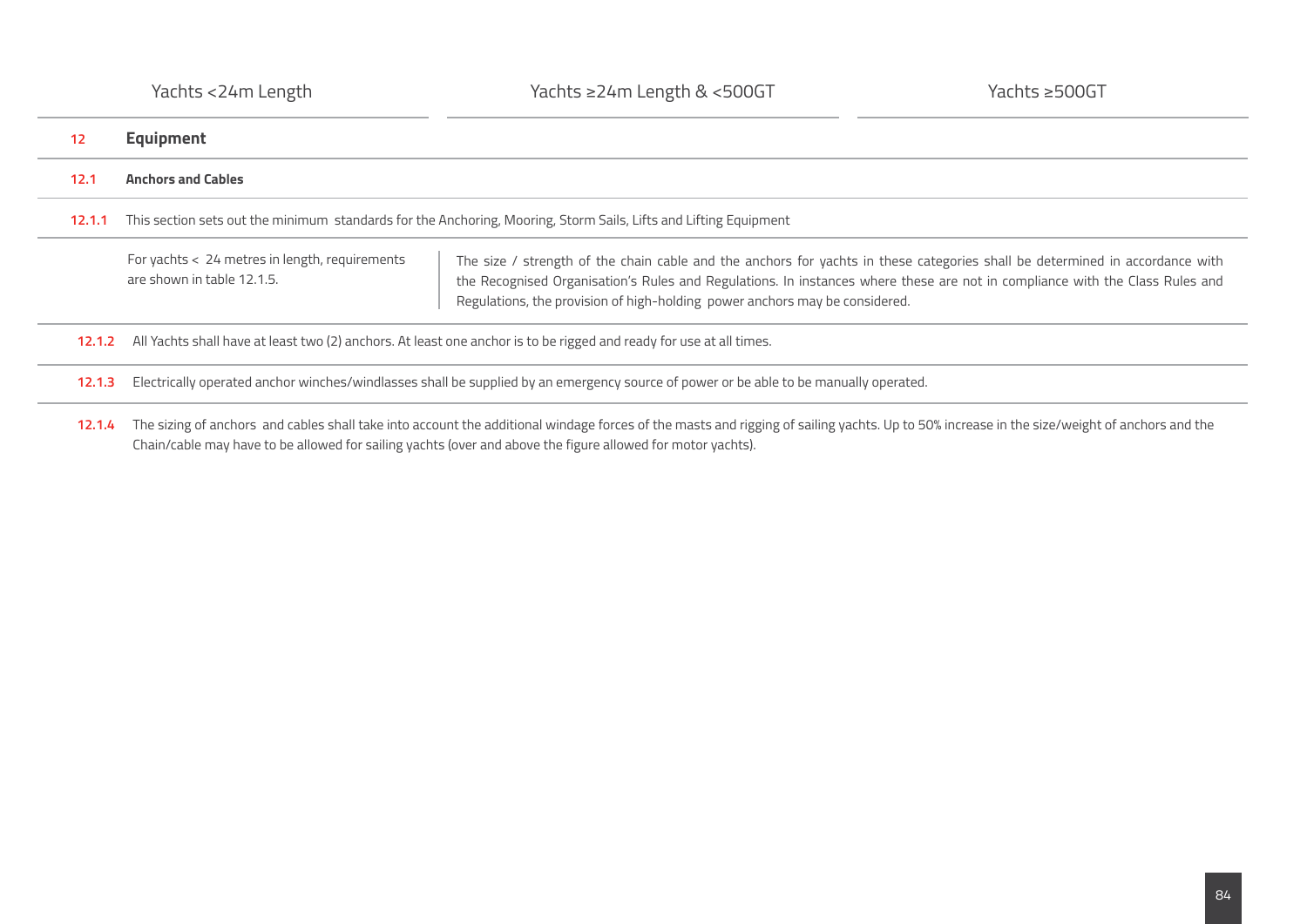# **Anchors and Cables for Motor Yachts < 24m in length**

| Mean Length<br>$Loa + LwI$ | Anchor Mass |              | Anchor Cable/Chain Diameter |                |                 |                 |
|----------------------------|-------------|--------------|-----------------------------|----------------|-----------------|-----------------|
| $\overline{2}$             | Main        | Kedge        |                             | Main           | Kedge           |                 |
|                            |             |              | Chain                       | Cable          | Chain           | Cable           |
| (metres)                   | (kg)        | (kg)         | (mm)                        | (mm)           | (mm)            | (mm)            |
| 10                         | 12          | $\,$ 6 $\,$  | 8                           | 12             | 6               | 10 <sup>°</sup> |
| 11                         | 15          | 7            | 8                           | 12             | 6               | 10 <sup>°</sup> |
| 12                         | 18          | $\mathsf{S}$ | 8                           | 14             | 8               | 12              |
| 13                         | 21          | 10           | 10                          | 14             | 8               | 12              |
| 14                         | 24          | 12           | 10                          | 14             | 8               | 12              |
| 15                         | 27          | 13           | 10                          | $\blacksquare$ | 8               | 12              |
| 16                         | 30          | 15           | 10                          |                | 8               | 12              |
| 17                         | 34          | 17           | 10                          | ÷.             | 8               | 14              |
| 18                         | 38          | 19           | 10                          | -              | 8               | 14              |
| 19                         | 42          | 21           | 12                          | Ξ.             | 10              | 14              |
| 20                         | 47          | 23           | 12                          |                | 10              | 14              |
| 21                         | 52          | 26           | 12                          | ۰              | 10              | 14              |
| 22                         | 57          | 28           | 12                          | -              | 10              | 16              |
| 23                         | 62          | 31           | 12                          | -              | 10 <sup>°</sup> | 16              |
| 24                         | 68          | 34           | 12                          |                | 10              | 16              |

**Table 12.1.5**

Note: For Sailing Yachts an increase of upto 50% to the above values may be requested by the Administration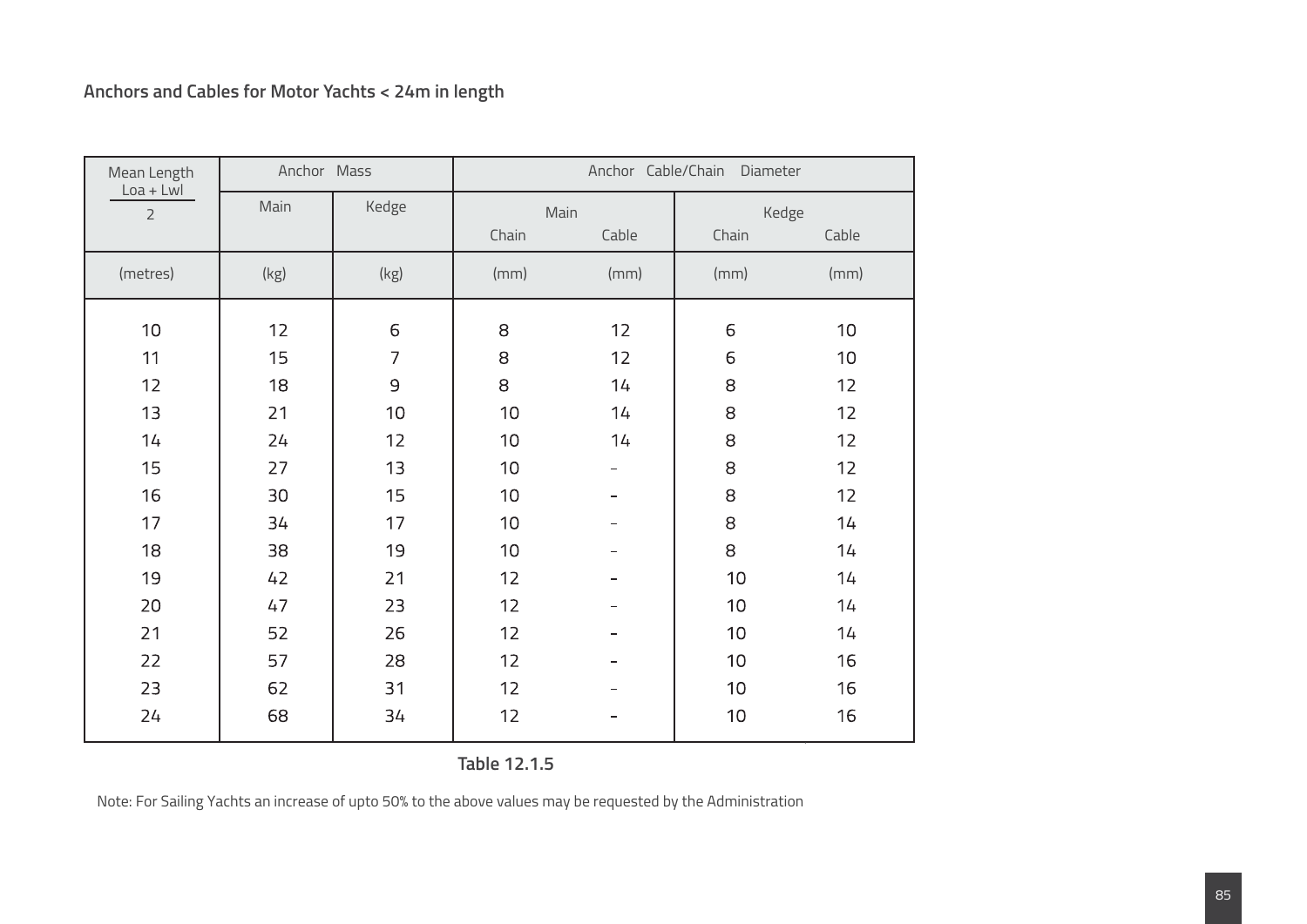|        | Yachts <24m Length                                                                                                                                                                                                                                               | Yachts ≥24m Length & <500GT                                                                                                                                                                                                                                                                                                                                | Yachts ≥500GT |
|--------|------------------------------------------------------------------------------------------------------------------------------------------------------------------------------------------------------------------------------------------------------------------|------------------------------------------------------------------------------------------------------------------------------------------------------------------------------------------------------------------------------------------------------------------------------------------------------------------------------------------------------------|---------------|
|        | 12.1.5.1 Chain diameter mentioned above is meant for<br>a short link chain. Chain cables shall, at least, be<br>sized in accordance with EN 24565:1989 (covering<br>ISO 4565:1986), or as per Class rules or to an<br>equivalent accepted by the Administration. |                                                                                                                                                                                                                                                                                                                                                            |               |
|        | 12.1.5.2 The rope diameter mentioned above refers to<br>ropes made of nylon. When ropes of other<br>materials are proposed, the breaking load shall not<br>be less than that of the nylon rope specified in the<br>hereabove table.                              |                                                                                                                                                                                                                                                                                                                                                            |               |
|        |                                                                                                                                                                                                                                                                  | 12.1.5.3 Towing - Accessible efficient strong securing points shall be provided for the attachment of towlines for the yacht to tow and be towed.                                                                                                                                                                                                          |               |
| 12.2   | <b>Storm Sails</b>                                                                                                                                                                                                                                               |                                                                                                                                                                                                                                                                                                                                                            |               |
| 12.2.1 | sails may not be carried.                                                                                                                                                                                                                                        | Sailing yachts shall carry efficient storm sails. These shall be proven capable to take the yacht to windward in cases of heavy weather. In case of sails that can be furled, additional storm                                                                                                                                                             |               |
| 12.3   | <b>Wire Cutters</b>                                                                                                                                                                                                                                              |                                                                                                                                                                                                                                                                                                                                                            |               |
| 12.3.1 | placed onboard for emergency use.                                                                                                                                                                                                                                | All sailing yachts shall carry adequately sized wire cutters suitable for the largest size of rigging wire used on board. In case of solid rod rigging, adequate rod cutting equipment must be                                                                                                                                                             |               |
| 12.4   | <b>Lifting Equipment</b>                                                                                                                                                                                                                                         |                                                                                                                                                                                                                                                                                                                                                            |               |
| 12.4.1 | retained onboard.                                                                                                                                                                                                                                                | Lifting appliances installed onboard shall be inspected and dynamically tested to 1.1 times the working load at least once in every five years and the relevant test certificate must be                                                                                                                                                                   |               |
| 12.5   | <b>Lifts</b>                                                                                                                                                                                                                                                     |                                                                                                                                                                                                                                                                                                                                                            |               |
| 12.5.1 |                                                                                                                                                                                                                                                                  | Lifts including dumbwaiters shall be inspected annually by the manufacturer or by an authorised representative. A suitable means of escape from the lift capsule and the lift shaft shall<br>be provided together with an internal lift alarm and lift telephone system. A notice stating that the lift is not to be used in case of fire is to be posted. |               |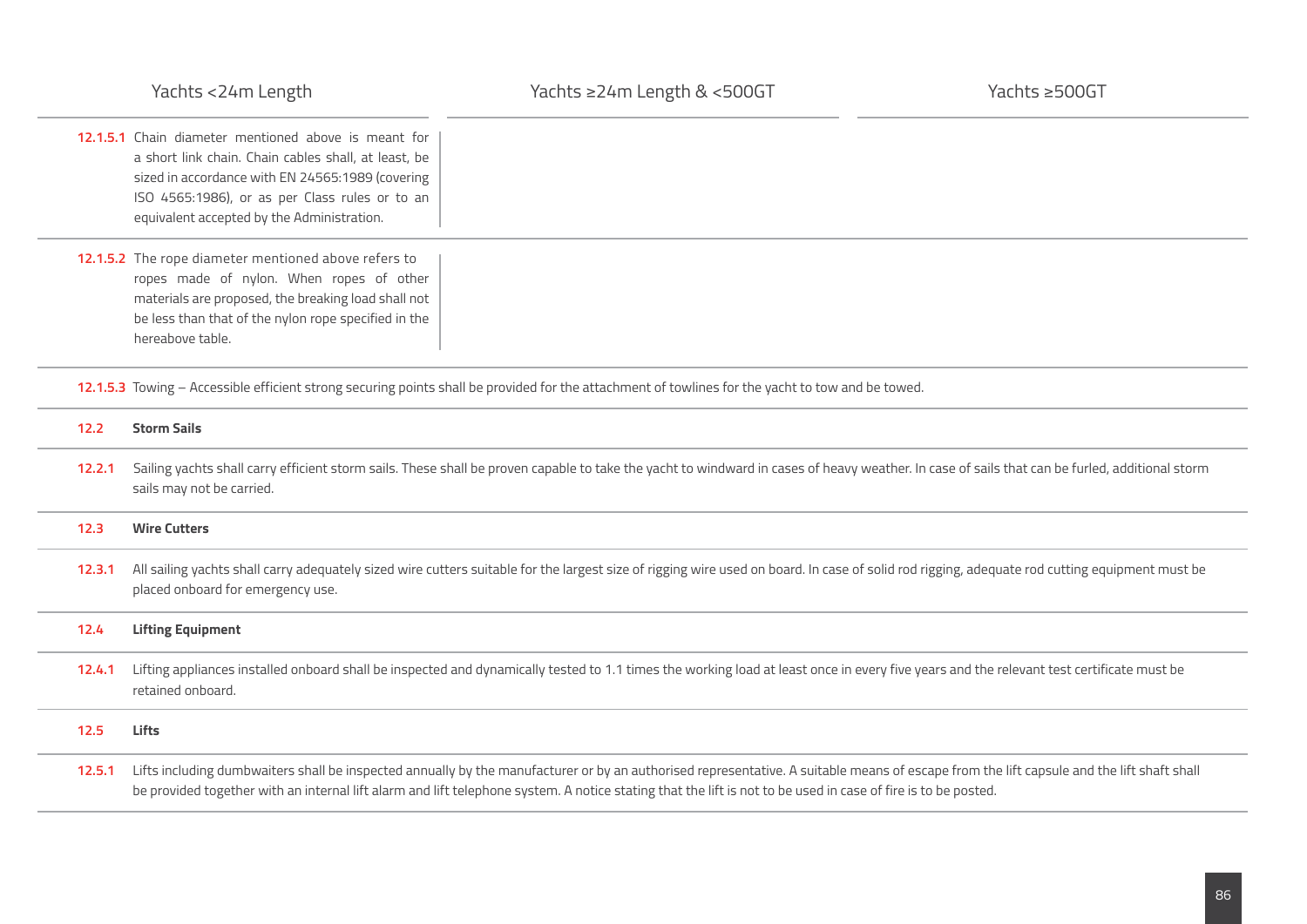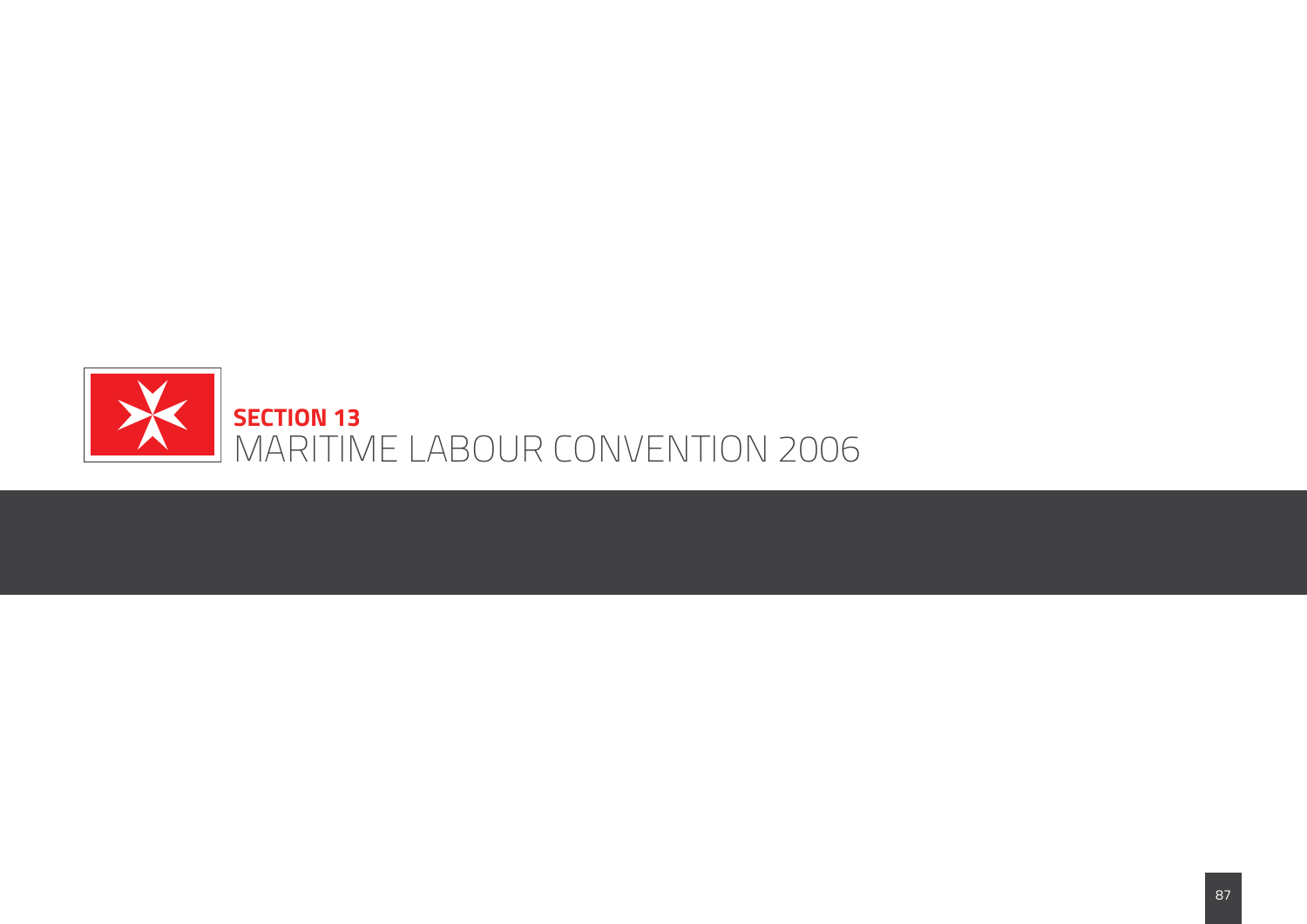This section provides standards of compliance of Commercial Yachts with the MLC 2006, including relevant equivalencies with regards to Accommodation, Recreational Facilities and Medical Stores. The MLC 2006 has been transposed into Maltese Law through the Merchant Shipping (Maritime Labour Convention) Rules, as amended.

For the purpose of this section, in Part A and Part B the term **Existing Yacht** means **"A yacht whose keel was laid or which was in a similar stage of construction before 20/08/2013"** and the term **New Yacht** means **"A yacht whose keel was laid or which was in a similar stage of construction on or after 20/08/2013".**

## Index :-

- **13.1 PART A MLC 2006 and Accommodation Requirements for Existing Yachts**
- **13.7 PART B MLC 2006 and Accommodation Requirements for New Yachts**
- **13.7.1 PART B1 Accommodation & Recreational Facilities requirements for New Yachts ≤ 200 GT**
- **13.7.2 PART B2 Accommodation & Recreational Facilities requirements for New Yachts ≥ 200 GT**
- **13.1 PART A MLC 2006 and Accommodation requirements for Existing Yachts**

Existing Yachts shall comply with the requirements of Merchant Shipping (Maritime Labour Convention) Rules as amended, except for the Rules relating to Medical Stores for yachts < 24m in length (see Section 19 of this Code) and except for the Third Schedule.

**13.1.1** This section provides the minimum requirements for crew and passenger accommodation spaces.

> Existing Yachts (i.e. Yachts whose keel was laid or which was in a similar stage of construction before 20/08/2013) shall also comply with the herebelow provisions in addition to the requirements of Merchant Shipping (Maritime Labour Convention) Rules, as amended:

- **13.1.2** An adequate standard of accommodation shall be provided on board to ensure recreation, comfort, well-being and safety of all persons onboard.
- **13.1.3** Crew accommodation shall, in general, not be sited completely below the deepest water line and shall not be sited within hazardous spaces.
- **13.1.4** The accommodation spaces shall be equipped with sufficient hand holds and grab rails within the accommodation spaces to allow safe movement of persons around the accommodation in all weather conditions.

#### **13.2 Access and Escape Arrangements**

**13.2.1** The means of access and escape shall comply with the requirements set in Section 11 of this Code.

#### **13.3 Lighting in Accommodation Spaces**

- **13.3.1** Adequate electrical lighting systems shall be installed in the accommodation and working spaces.
- **13.4 Ventilation**
- **13.4.1** All enclosed spaces which are used by onboard personnel have to be effectively ventilated.

When mechanical ventilation is provided for the accommodation spaces this shall have, at least, a capacity of 6 air changes per hour.

Enclosed galleys, where air-conditioning is not fitted, shall be fitted with mechanical ventilation with a capacity of 20 air changes per hour and a mechanical exhaust capable of 30 air changes per hour.

Noise and vibration within the accommodation spaces shall be kept at a minimum.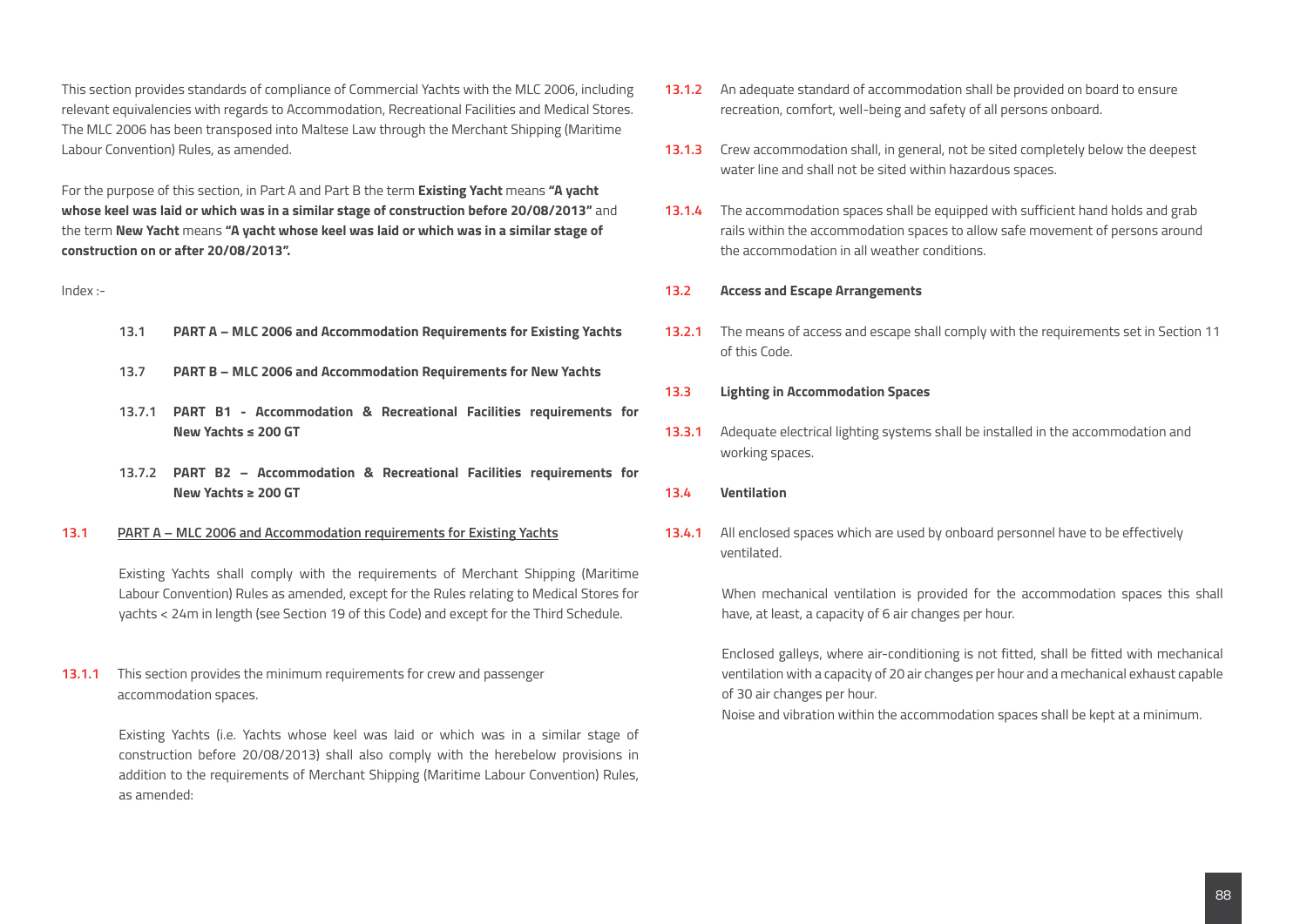## **13.5 Fresh Water Supply**

- **13.5.1** There shall be an adequate supply of fresh drinking water on board. This shall be piped to the different accommodation spaces on board. The fresh water system shall be maintained in a clean condition to protect against the contamination of the water.
- **13.5.2** In addition to 13.5.1, an emergency reserve of drinking water is to be carried on board. This may be in dedicated tanks or bottles. The amount required is not to be less than 2 litres per person on board.

#### **13.6 Galley**

**13.6.1** Every yacht, other than day trip yachts, shall be provided with a galley fitted with cooking equipment. The galley is to be supplied with a sink and a safe and adequate working surface.

The floor of the galley is to be of the non skid type.

All furniture and fittings in the galley shall be made of a material which is impervious to dirt and moisture.

Only non-rusting metals may be used in the galley.

**13.6.2** When gimballed cooking appliances are provided, this shall be provided by a crash bar or by other means to retain the cooking equipment lying on top of the appliances in order to avoid personal injury.

Means shall be provided to lock the gimballing mechanism.

#### **13.6.3 Storage of Food and Garbage**

a) means shall be provided for the secure and hygienic storage of food. b) means shall be provided for the storage of garbage which will not in any way contaminate the stored food.

#### **13.6.4 Messing Facilities**

Adequate messing facilities shall be provided. Each messing area shall be large enough to accommodate the greatest number of persons likely to make use of it at any time.

#### **13.6.5 Toilet and Shower Facilities**

- **13.6.5.1** Adequate sanitary facilities shall be supplied on board.
	- a. There shall be at least one water closet for every eight persons on board;
	- b. There shall be at least one fresh water shower for every eight persons on board;
	- c. There shall be at least one wash basin for every six persons on board.
- **13.6.5.2** In cases when the sanitary system includes a holding tank, care shall be taken to ensure that no toxic or foul fumes or odours would leak from any part of the system to the toilet and into the accommodation spaces.

#### **13.6.6 Stowage and Storage Facilities**

 Adequate stowage and storage facilities for personal effects shall be provided for each person on board.

#### **13.6.7 Heavy Equipment**

All items of heavy equipment shall be able to be secured during the sea voyage.

 The doors of all stowage lockers containing heavy items shall be capable of being securely fastened.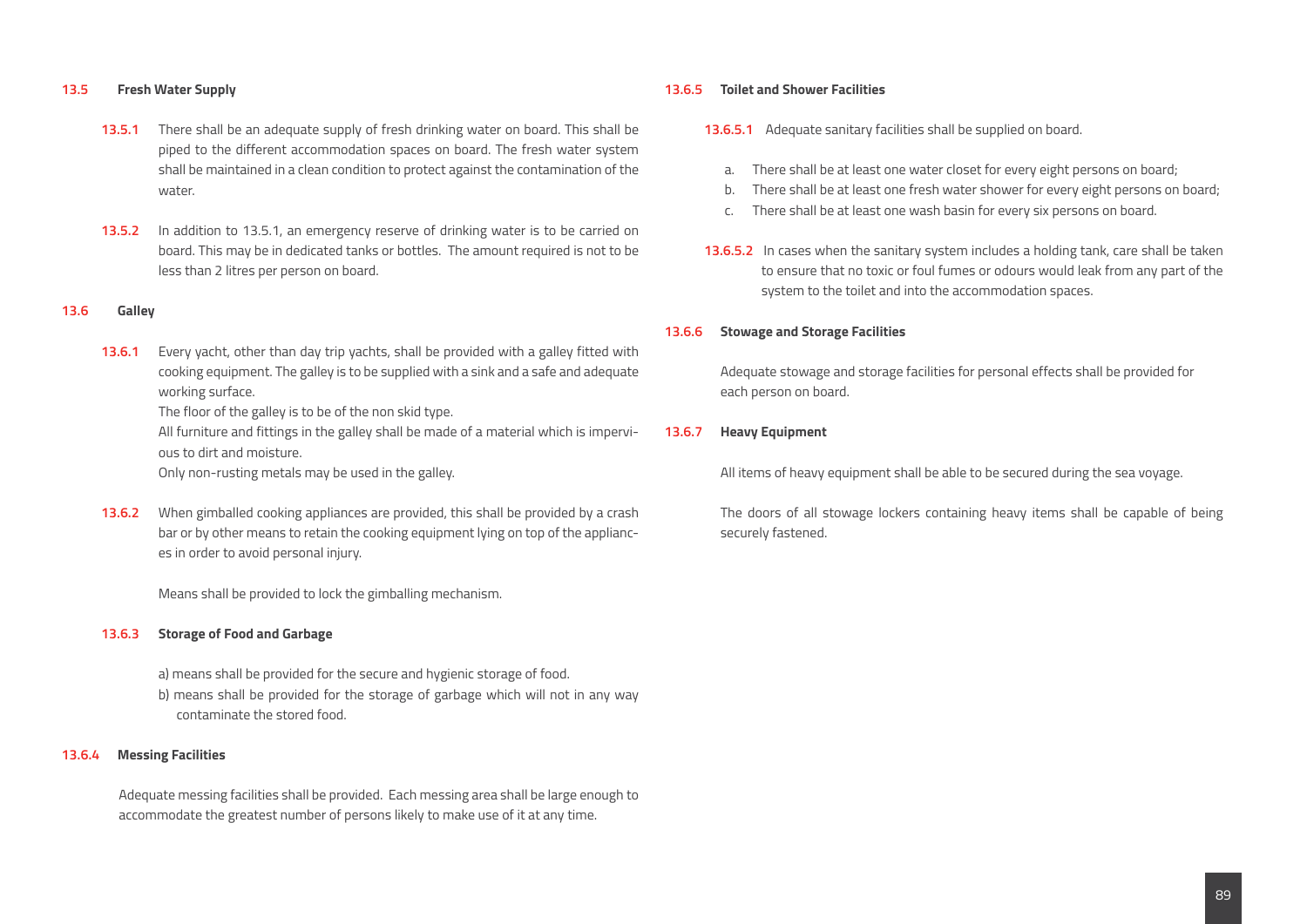#### **13.7 PART B – MLC 2006 and Accommodation Requirements for New Yachts**

Accommodation & Recreational Facilities requirements for New Yachts (i.e. yachts whose keel was laid or which was in a similar stage of construction on or after 20/08/2013).

New Yachts shall comply with the requirements of the MLC 2006 as transposed by the Merchant Shipping (Maritime Labour Convention) Rules, as amended, except for the Fourth Schedule.

Part B1 and Part B2 of this section provide equivalence in reference to Title 3 of the MLC 2006 that deals specifically with crew accommodation, recreational facilities and food & catering.

For Medical Stores of Yachts < 24m in length refer to Section 19 of this Code.

# **13.7.1 PART B1 – Accommodation and Recreational Facilities requirements for New Yachts <200 GT**

The purpose of PART B1 is to implement substantially equivalent arrangements to the crew accommodation and recreational facilities requirements of the Maritime Labour Convention 2006 for yachts built after the coming into force of the Convention. The accommodation shall also be adequate for those who are not seafarers onboard the yacht.

#### **13.7.1.1 General**

- **13.7.1.1.1** Accommodation shall provide decent living conditions and recreational facilities for those persons employed or engaged in any capacity on board.
- **13.7.1.1.2** So as to provide decent living conditions and recreational facilities, the requirements mentioned in this section are provided as minimum standards.
- **13.7.1.1.3** The materials used to construct internal bulkheads, panelling and sheeting, floors and joinings shall be suitable for the purpose and conducive to ensuring a healthy environment.
- **13.7.1.1.4** Excessive noise and vibration shall be limited within accommodation spaces, and as far as practicable in accordance with relevant international standards<sup>1</sup> (<sup>1</sup> Please refer to subsidiary legislation S.L. 424.28 on Noise and S.L.424.31 on Vibration, for further

guidance in this regard). Where the seafarers' exposure to noise and vibration is very time limited in accommodation spaces, alternative arrangements may be accepted.

**13.7.1.1.5** When agreed by the Administration, yachts which are of traditional build and are true replicas of traditionally designed yachts, which include wooden yachts and other yachts of similar design where their traditional character is incompatible with the detailed accommodation requirements, particularly with regard to cabin size, are exempted from the requirements of this section.

#### **13.7.1.2 Access/Escape Arrangements**

Refer to section11.1.2 of this Code.

## **13.7.1.2.1 Yachts < 24m load line length shall comply with the following:**

**13.7.1.2.1.1** Two means of escape shall be provided from-

- (a) accommodation spaces used for sleep or rest; and
- (b) other accommodation spaces having a high fire risk; and
- (c) machinery spaces, except for
	- (i) unmanned spaces or those spaces that are attended only occasionally during normal operations and from which a readily available escape route is provided at all times by the single access, or
	- (ii) those spaces within which a person is never at a distance beyond 5 m from the main escape route.
- **13.7.1.2.1.2** The means of escape shall be such, that at no time will this be cut off by any single event. In exceptional cases and where it is proven that safety is not compromised, exemptions to the above rules may be considered.
- **13.7.1.2.1.3** In the event of a single means of escape being accepted, fire detection shall be provided as an effective early warning system to warn and hence prevent the single escape route from being cut off.
- **13.7.1.2.1.4** An access door to a space, which also serves as one of the escape routes or the only escape route from the space shall be marked accordingly on both sides. Its functionality shall be tested during drills.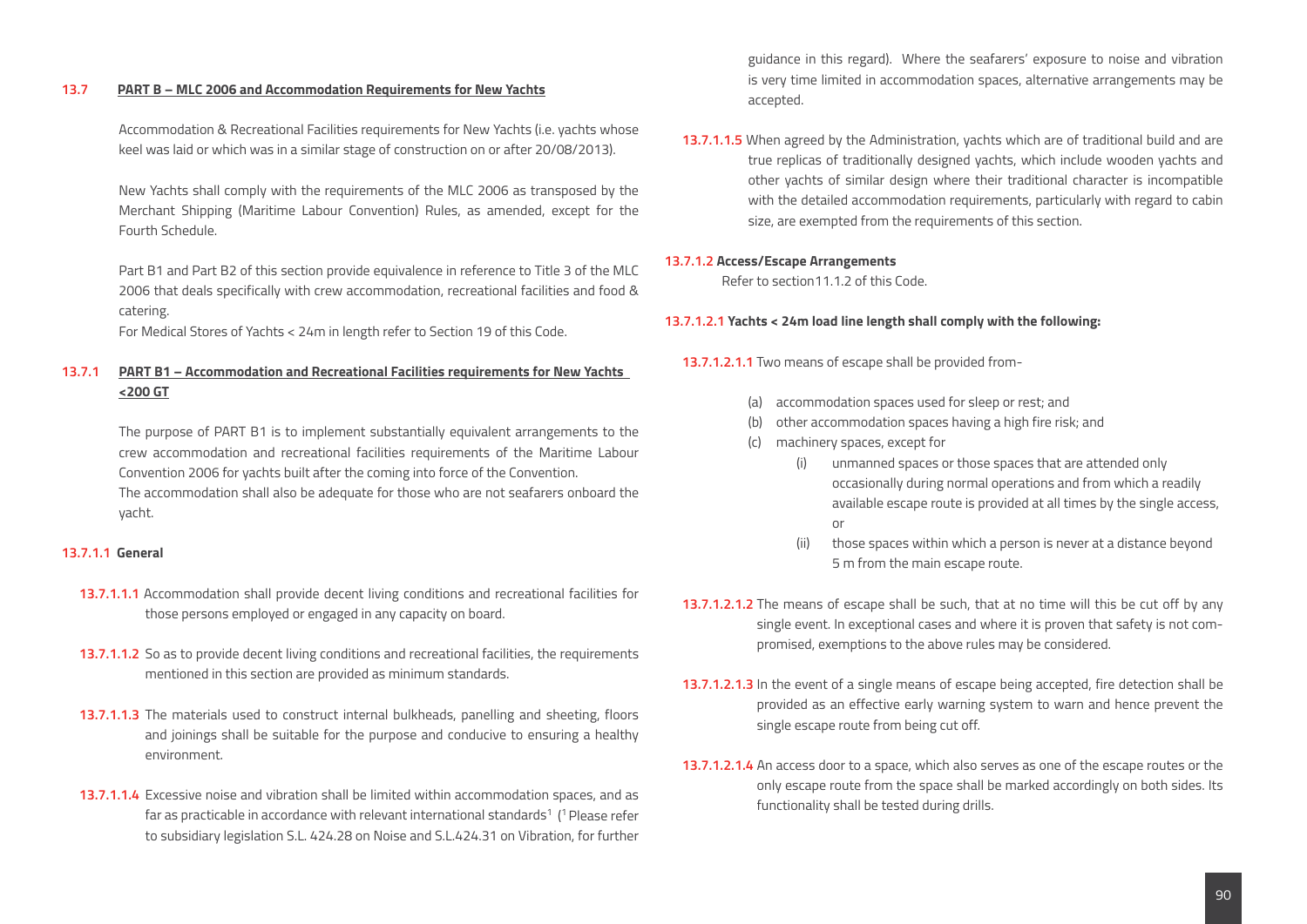**13.7.1.2.1.5** Sailing multihulls must have an emergency escape hatch in each inhabited watertight compartment to allow for escape shall the yacht capsize. Escape hatches shall be located above both the waterline in either the normal or capsized position.

## **13.7.1. 2.2 Yachts ≥ 24m load line length shall comply with the following:**

- **13.7.1.2.2.1** Escape routes on board must allow for a swift and safe escape to the liferaft embarkation deck and shall comply with the following:
	- a. Escape routes shall be purposely designed to cater for emergency situations;
	- b. Escape routes shall be kept safe, accessible, free of obstacles and shall be aided with the appropriate signage, markings and lighting.
- **13.7.1.2.2.2** Stairways, ladders and corridors shall be arranged and designed in such a way so as to provide an easy escape leading to a survival craft embarkation point.
- **13.7.1.2.2.3** All compartments within the yacht must be provided with satisfactory escape routes. Two escape routes from every restricted space or group of spaces shall be provided within the accommodation spaces. Clear markings must be provided for concealed escape routes.

Machinery spaces on motor yachts shall be provided with at least two escape routes and where reasonable and practicable, as far apart as possible:

- i. escape routes within accommodation spaces shall be arranged in such a way so as to avoid passage through high fire risk areas.
- ii. Where escape routes pass from one compartment through another, the secondary escape route must be as far as possible from the main means of escape. Escape hatches must be of a size capable of handling persons of diverse anatomical size, safely and with ease.
- iii. A single escape route may be accepted from those spaces which are unmanned or only occasionally manned, only if such a route avoids entry into a machinery space, galley or passage through a watertight door.
- iv. Escape routes must be free of obstacles and any furniture within the path must be secured so as to prevent shifting and potential obstruction of the route.

Doors within escape routes must be key-less and capable of being easily opened from either side. Doors shall open towards the direction of escape. Handles must be permanently fixed. Where for security purposes the doors are lockable from the outside, measures to allow access for rescue purposes must be provided accordingly.

**13.7.1.2.2.4** Passenger lifts shall not be considered as a means of escape.

## **13.7.1.3 Headroom**

- **13.7.1.3.1** There shall be adequate and reasonable headroom for all seafarers on board taking into consideration the size and operation of the vessel. The provided headroom shall not result in discomfort to seafarers.
- **13.7.1.3.2** For spaces within the accommodation where seafarers are expected to stand for prolonged periods, the minimum headroom shall be 203 cm. The Administration may allow reduced height in some locations shall this not result in discomfort to seafarers.

## **13.7.1.4 Ventilation**

Refer to the Merchant Shipping (Maritime Labour Convention) Rules, as amended.

## **13.7.1.5 Heating and insulation**

**13.7.1.5.1** The accommodation shall be adequately insulated, with all accommodation spaces adequately heated, whilst taking into account climatic conditions within vessel's intended area of operation.

## **13.7.1.6 Lighting**

- **13.7.1.6.1** An electric lighting system shall be installed and be capable of supplying adequate light to all enclosed accommodation and working spaces. The system shall be of simple design, practical and safe.
- **13.7.1.6.2** Where reasonable and practicable, seafarer's sleeping rooms and mess rooms shall be lit by natural light and provided with adequate artificial light. Where the provision of natural light is impracticable, adequate artificial light may be acceptable in limited areas.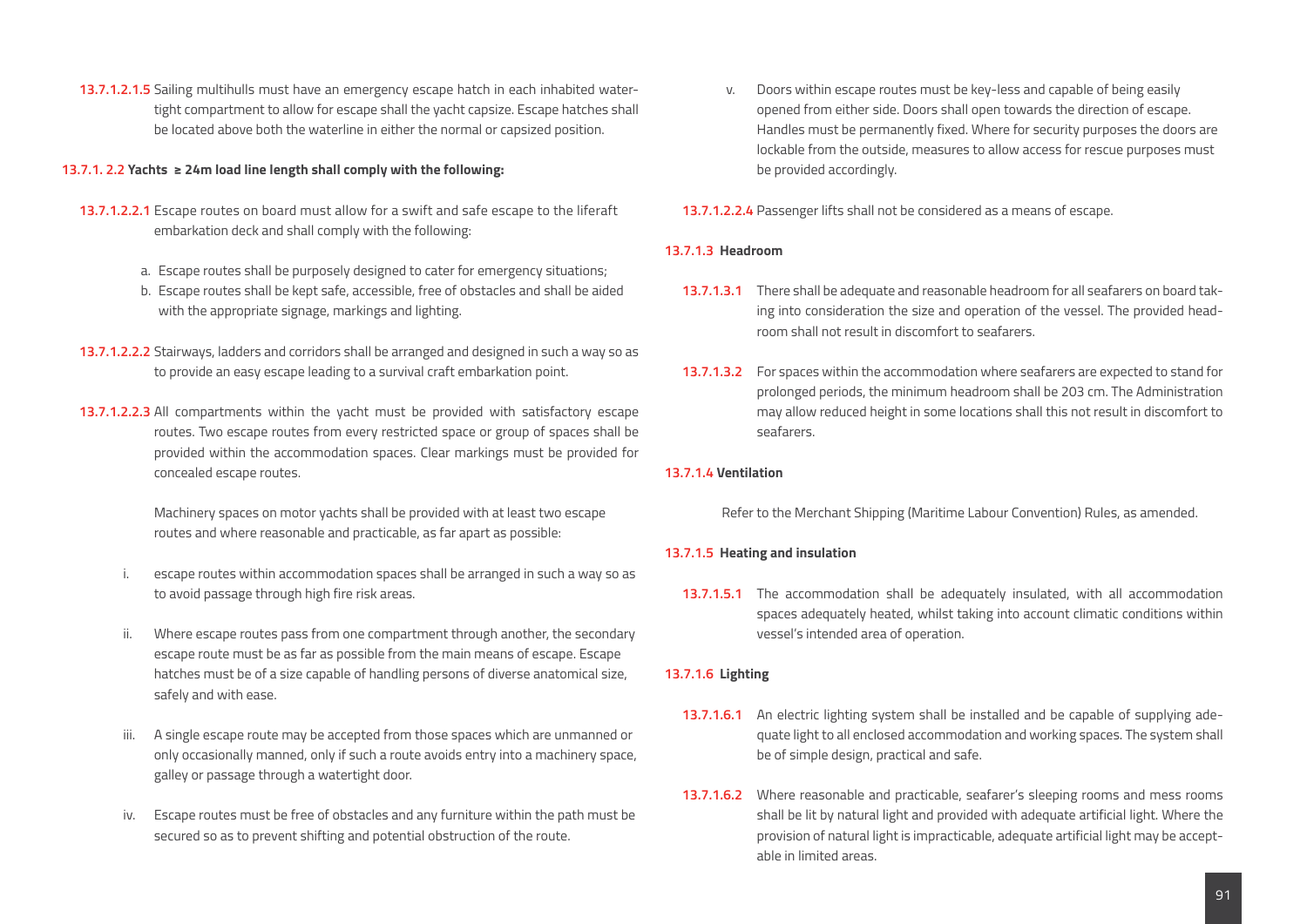#### **13.7.1.7 Water services and provision**

- **13.7.1.7.1** Hot and cold running fresh water shall be available in all sanitary spaces.
- **13.7.1.7.2** An adequate supply of fresh and hygienically safe drinking water shall be provided and piped to convenient positions throughout the accommodation spaces.
- **13.7.1.7.3** In addition, an emergency reserve supply of drinking water shall be carried, sufficient to provide coverage for the entire duration of the voyage.

#### **13.7.1.8 Galley facilities and provision of food**

Refer to the Merchant Shipping (Maritime Labour Convention) Rules, as amended.

- **13.7.1.8.1** The organisation and equipment of the catering department shall be such so as to permit the provision of adequate, varied and nutritious meals prepared and served in hygienic conditions. This shall include as a minimum that the galley is fitted with a means of cooking and a sink and have an adequate working surface for the preparation of food. The galley floor shall be provided with a non-slip surface providing a good foothold.
- **13.7.1.8.2** All furniture and fittings in the galley shall be made of a material which is impervious to dirt and moisture. All metal parts of furniture and fittings shall be rust resistant. Porous materials such as wood shall be avoided.
- **13.7.1.8.3** An effective means of scheduled pest control shall be put into practice and records of same kept.
- **13.7.1.8.4** The ventilation in the galley shall be arranged to ensure that there is an adequate supply of fresh air and for the efficient discharge of fumes into the open air. Hood filters shall be kept oil and grease free.
- **13.7.1.8.5** Cooking appliances shall be protected by a crash bar or other means so as to prevent personal injury.
- **13.7.1.8.6** Safe means shall be provided to allow the cook to be secured in position, allowing both hands to remain free for working, when the vessel's motion threatens safe working conditions. In extreme conditions cooking over open flames shall be discouraged.
- **13.7.1.8.7** Secure and hygienic storage for food and garbage shall be provided.
- **13.7.1.8.8** Mess rooms shall be large enough to accommodate the greatest number of persons likely to use it, at any one time. Following consultation with the yacht owner and the bona fide seafarers' representatives, the Administration may approve a single mess room onboard.

## **13.7.1.9 Hand Holds and Grab Rails**

**13.7.1.9.1** There shall be sufficient hand holds and grab rails within the accommodation to allow for safe movement around at all times. Stairways shall be given special consideration.

#### **13.7.1.10 Sleeping accommodation**

- **13.7.1.10.1** Sleeping accommodation shall be of adequate size and properly equipped so as to ensure reasonable comfort and to facilitate tidiness. Weekly inspections by the master shall be undertaken and recorded accordingly.
- **13.7.1.10.2** There shall be no direct access into sleeping rooms from such spaces as machinery, galleys, paint rooms or from engine, deck, and other bulk storerooms, drying rooms, communal wash places or water closets.
- **13.7.1.10.3** In seafarer accommodation, wherever possible, the maximum number of persons per sleeping room is to be two and there shall be unobstructed access to at least one side of each bed. In cases where the cabin area allows for an increase in the maximum number of persons per sleeping room, this shall be approved by the Administration.
- **13.7.1.10.4** Sleeping accommodation shall be situated or equipped, as practicable, so as to provide appropriate levels of privacy for both men and for women.
- **13.7.1.10.5** Berths for seafarers must have a minimum inside dimension of:
	- a. not less than 190 cm by 70 cm, with no tapering, where it is satisfied that this is reasonable and will not result in discomfort to the seafarers; or
	- b. not less than 198 cm by 80 cm, where a taper is permitted from half the length of the berth so that under no circumstances the berth is narrower than 50 cm.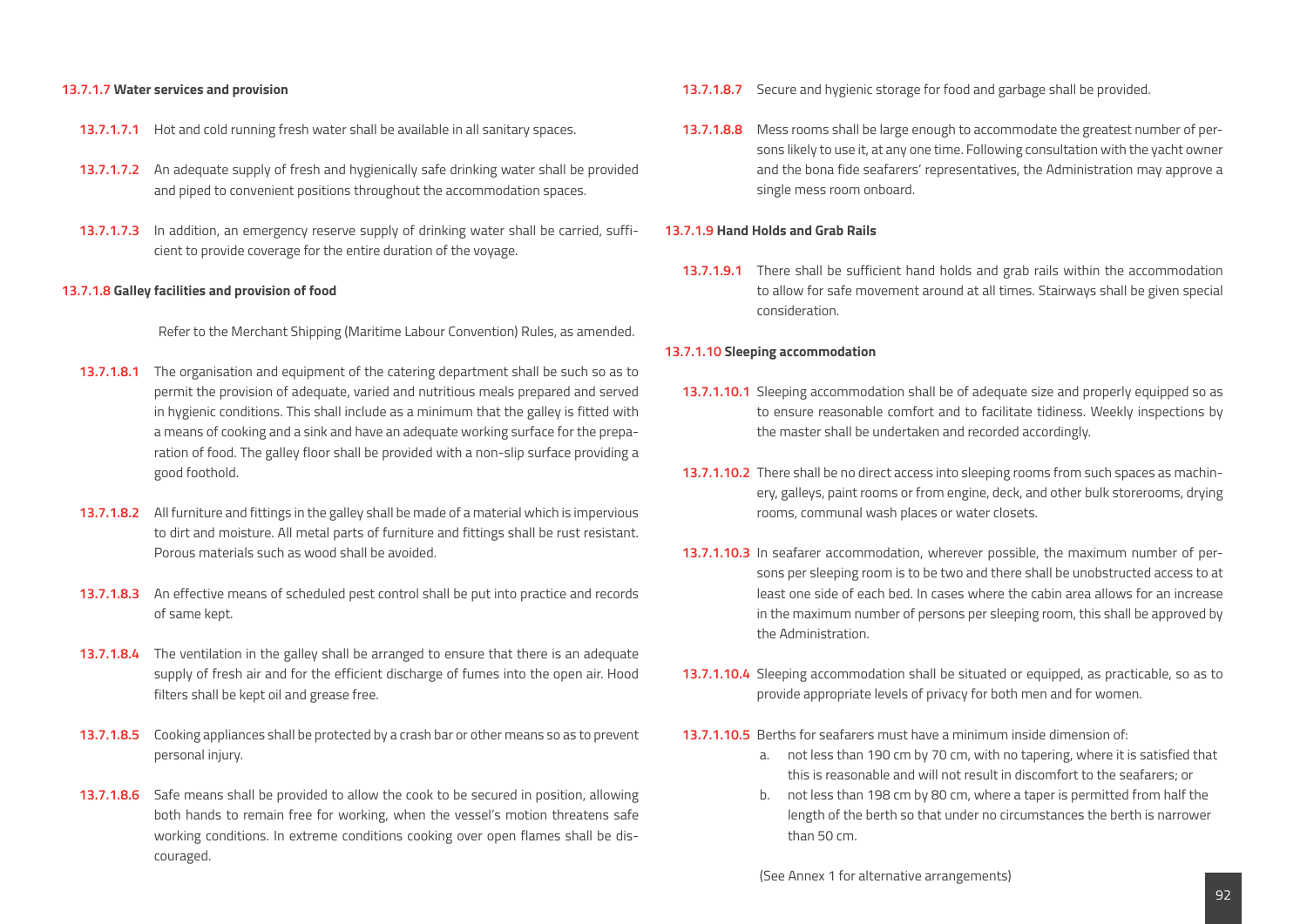- **13.7.1.10.6** Where considered appropriate, means for preventing the occupants from falling off the bunk, shall be provided.
- **13.7.1.10.7** Sleeping rooms shall be situated above the load line/freeboard mark. No sleeping rooms are allowed forward of the collision bulkhead.
- **13.7.1.10.8** Where it is not possible to provide sleeping accommodation above the load line/ freeboard mark (or the deepest waterline where no load line/freeboard mark is provided) as required by 10.7, an alarm shall be fitted to provide early warning of flooding, by alerting occupants within the sleeping accommodation and allowing them sufficient time to escape from the accommodation. The tone of the alarm shall be easily distinguishable from the tone(s) of any other alarms fitted on the yacht.

## **13.7.1.11 Sanitary facilities**

- **13.7.1.11.1** There must be at least one set of sanitary facilities, which is segregated from the accommodation spaces, for every 6 seafarers onboard. Each set of sanitary facilities shall include one shower or one tub, one wash basin and one water closet. Each set of sanitary facilities must be provided with a door that is lockable. Where reasonable and practicable, there shall be separate sanitary facilities provided for men and for women. For multiple shower cubicles, shower curtains shall be provided accordingly.
- **13.7.1.11.2** In yachts where a sanitary system, including a holding tank, is provided, care shall be taken to ensure that there is no possibility of fumes from the tank finding their way back to a water closet shall the water seal at the toilet be broken. Sewage generated gases are known to be hazardous.

(See Annex 2 for alternative arrangements)

## **13.7.1.12 Mess rooms**

**13.7.1.12.1** It may be that in some cases the mess will be a shared facility for seafarers and passengers. Mess rooms shall be of adequate size and comfort and properly furnished and equipped (including ongoing facilities for refreshment), taking account of the number of seafarers and passengers likely to use them at any one time. Where it is reasonable and practicable the crew and passengers can be served at different sittings.

## **13.7.1.13 Recreational facilities**

- **13.7.1.13.1** Appropriate seafarers' recreational facilities, amenities and services, as adapted to meet the needs of seafarers living and working onboard, shall be provided.
- **13.7.1.13.2** All yachts shall have a space or spaces on open deck to which seafarers can have safe access when off duty, which shall be a weather protected area relative to the size of the yacth and the number of seafarers onboard. Due consideration shall be given to any areas on deck which may be considered as posing a safety risk to seafarers. Such spaces may be shared with the passengers onboard. Availability of such spaces is dependent on atmospheric or security related conditions and which remain at the discretion of the master.

## **13.7.1.14 Stowage facilities for personal effects**

**13.7.1.14.1** Each seafarer shall be provided with adequate storage space for personal effects having a minimum of 125 litres per seafarer.

## **13.7.1.15 Machinery space boundaries**

- **13.7.1.15.1** Where machinery spaces are adjacent to accommodation spaces, the boundaries shall be designed so as to be as gas tight and noise attenuated as reasonable and practicably possible.
- **13.7.1.15.2** Machinery space boundaries must retain any liquids which may leak from equipment found within the machinery space.

# **13.7.1.16 Securing of Heavy Equipment**

**13.7.1.16.1** All heavy items of equipment such as permanent ballast, batteries, cooking stove, etc, shall be securely fastened in place. All stowage lockers containing heavy items shall have lids or doors which are capable of being securely fastened.

## **13.7.1.17 Protection from mosquitoes**

**13.7.1.17.1** Yachts regularly trading within mosquito infested areas shall be provided with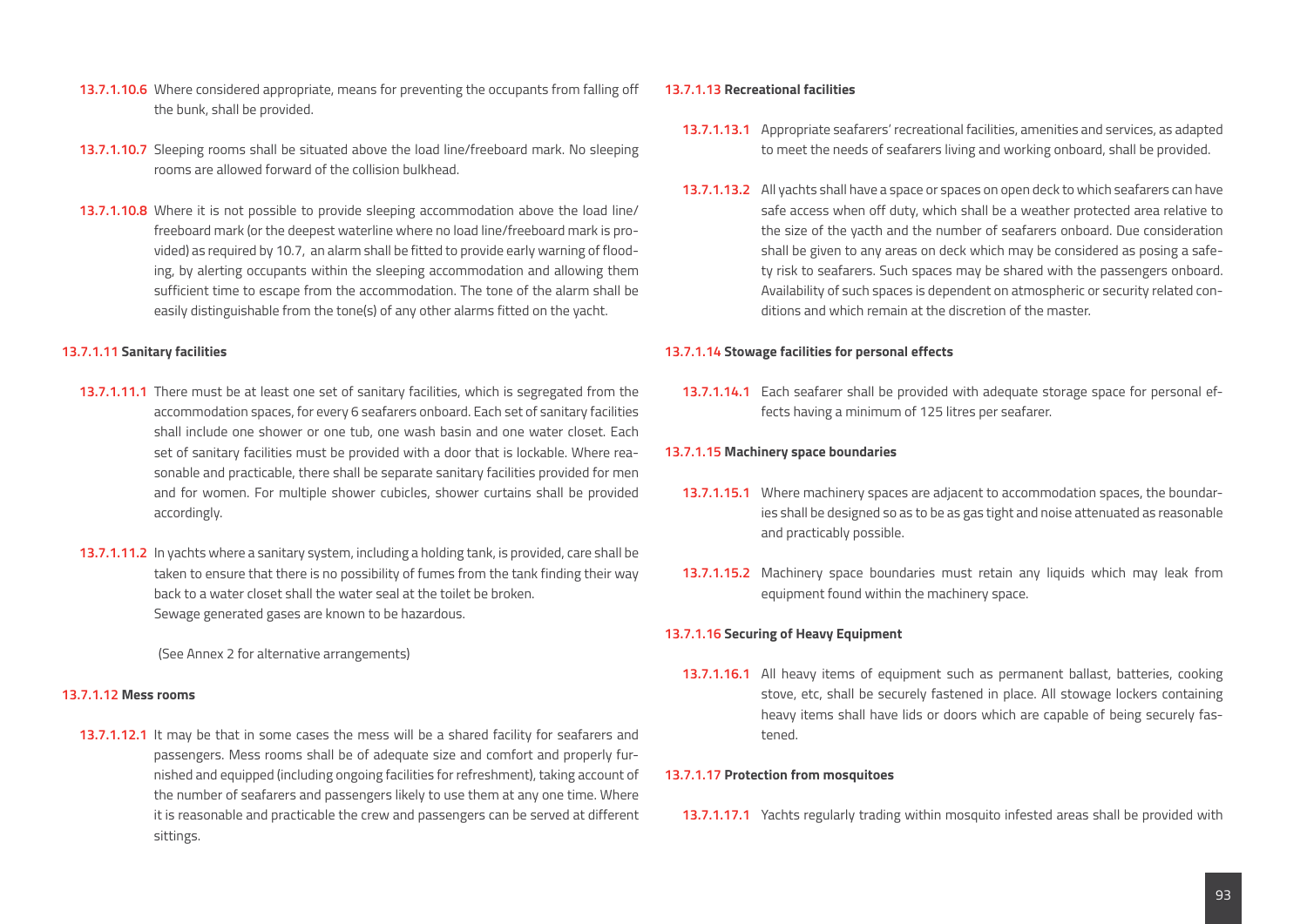either suitable screens or other appropriate devices such as electronic or similar.

## **13.7.1.18 Master's inspections**

- **13.7.1.18.1** There shall be weekly documented inspections carried out on board yachts, by or under the authority of the Master, with respect to:
	- i. supplies of food and drinking water;
	- ii. all spaces and equipment used for the storage and handling of food and drinking water;
	- iii. galley and other equipment used for the preparation and service of meals; and
	- iv. seafarers' accommodation cleanliness, habitability and state of repair.
- **13.7.1.18.2** Records of inspections and the results thereof shall be maintained and be readily available for inspection by Flag and Port State Authorities upon request.

# **13.7.2 PART B2 – Accommodation and Recreational Facilities requirements for New Yachts ≥ 200 GT**

The purpose of Part B2 is to implement substantially equivalent arrangements to the seafarer accommodation and recreational facilities requirements within the Maritime Labour Convention 2006 Rules for yachts built after the coming into force of the Convention.

#### **13.7.2.1 Introduction**

- **13.7.2.1.1** This section applies to yachts the keel of which was laid or was at a similar stage of construction, on or after 20/08/2013.
- **13.7.2.1.2** When agreed to by the Administration, yachts which are of traditional build and are true replicas of traditionally designed yachts, which include wooden yachts, and other yachts of similar design where their traditional character is incompatible with the detailed accommodation requirements, particularly with regard to cabin size, are exempted from the requirements of this section.

## **13.7.2.2 General**

**13.7.2.2.1** Accommodation shall provide decent living conditions and recreational facilities for all seafarers onboard the vessel. The accommodation shall also be adequate for all persons who are not seafarers.

- **13.7.2.2.2** So as to provide decent living conditions and recreational facilities the following minimum standards shall be complied with:
	- a. The materials used to construct internal bulkheads, panelling, sheeting, floors and joinings shall be suitable for the purpose and conducive to ensuring a healthy environment. All relevant health and safety standards shall be observed.
	- b. The accommodation shall be adequately insulated; proper lighting and sufficient drainage shall be provided.
	- c. There shall be no direct openings into sleeping rooms, from storage areas and machinery spaces or from galleys, storerooms, drying rooms or communal sanitary areas. That part of a bulkhead separating such places from sleeping rooms and external bulkheads shall be efficiently constructed of steel or other approved material and is watertight and gas-tight.

## **13.7.2.3 Headroom**

**13.7.2.3.1** The minimum permitted headroom in all seafarer accommodation shall be not less than 203 cm. A reduction in headroom may be permitted provided it is reasonable and does not result in discomfort to the seafarer. Any such reduction is subject to approval by the Administration

## **13.7.2.4 Access/Escape arrangements**

13.7.2.4.1 Refer to Section 11.1.2 of this Code

## **13.7.2.5 Lighting**

**13.7.2.5.1** Seafarer's sleeping rooms and mess rooms shall be lit by natural light and provided with adequate artificial light and which must be sufficient for reading. Where the provision of natural light is impracticable, appropriate artificial light may be acceptable only in those areas agreed to by the Administration.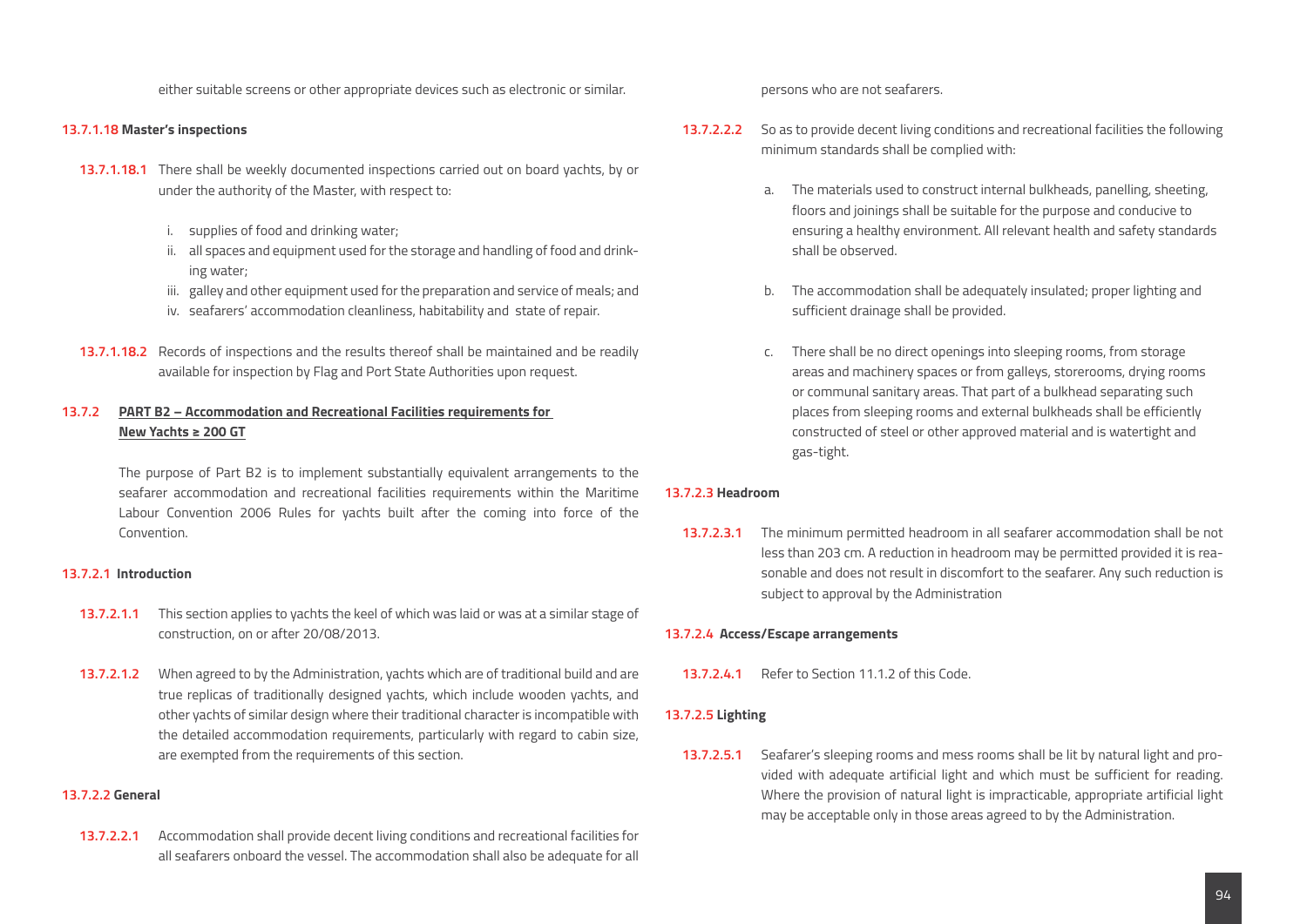#### **13.7.2.6 Heating**

**13.7.2.6.1** Comfortable and controllable heating shall be provided through an appropriate heating system, except for those yachts exclusively operating in tropical climates.

## **13.7.2.7. Ventilation**

**13.7.2.7.1** Sleeping rooms and mess rooms shall be adequately ventilated. Yachts, except those regularly operating in areas where temperate climatic conditions do not require this, shall be equipped with an air conditioning facilities serving the seafarer accommodation, radio room (if separate) and any centralised machinery control room . All sanitary spaces shall have an independent extraction system exhausting to open air.

#### **13.7.2.8 Sleeping Accommodation**

- **13.7.2.8.1** Where practicable, the sleeping accommodation shall meet the full requirements of the Maritime Labour Convention 2006 provided hereunder. Where this is not practicable the sleeping accommodation shall meet the substantially equivalent requirements of 13.7.2.8.3 for yachts ≥ 200 GT and < 500 GT, and 13.7.2.8.4 for yachts ≥ 500GT and < 1250GT.
- *13.7.2.8.2 Sleeping Accommodation Maritime Labour Convention 2006 requirements:*
- **13.7.2.8.2.1** Sleeping rooms shall be situated above the deepest waterline amidships or aft where practicable. Where this is impractical, sleeping rooms may be located in the fore part of the vessel, but in no circumstance forward of the collision bulkhead or immediately beneath working alleyways.
- **13.7.2.8.2.2** When it is neither reasonable nor practicable to site seafarer sleeping accommodation amidships or aft, and above the deepest waterline as required, measures taken to ensure an equivalent level of seafarer health and safety shall be agreed to with the Administration. Where the sleeping accommodation is below the deepest waterline amidships, a bilge flooding alarm shall be provided in the sleeping accommodation to provide early warning of flooding to that compartment. It is not permitted to allow sleeping accommodation with the deck head lining below the deepest intact waterline. In addition, for yachts other than short range yachts, where

such accommodation is sited partially below the deepest waterline, it shall be arranged such, that in the event of damage to the watertight compartment in which the accommodation space is situated, the deck head lining shall not be immersed. Satisfactory arrangements shall be made for lighting and ventilation.

**13.7.2.8.2.3** Sleeping rooms shall be separate for men and for women.

**13.7.2.8.2.4** A separate berth for each seafarer shall in all circumstances be provided. The minimum inside dimensions of a berth shall be at least 198 cm by 80 cm. Narrower berths may be permitted in either:

(a) sleeping rooms occupied by only one seafarer or

(b) sleeping rooms where en-suite sanitary facilities are provided, as long as the width at one end is no less than 50 cm and the width is at least 80 cm at the opposite end and over half the length of the bed.

- **13.7.2.8.2.5** Where practical, the master, the chief engineer and the chief navigating officer shall have, in addition to their sleeping rooms, an adjoining sitting room, day room or equivalent additional space. The wheelhouse, if suitably fitted, may be considered if it is available for this exclusive use and when the yacht is not engaged in navigation. When the yacht is however engaged in navigation, the watch-keepers shall in no way be distracted.
- **13.7.2.8.2.6** Every seafarer is to be provided with a clothes locker of ample space (having a minimum 475 litres) and a drawer or equivalent space of not less than 56 litres by volume. If this drawer is included in the clothes locker, than the combined volume shall not be less than 500 litres. The locker shall have a shelf and be lockable. If it is not reasonable and practicable to achieve this, a minimum storage volume of 300 litres may be accepted by the Administration, with the difference in volume, made available for the seafarer elsewhere in the accommodation spaces.
- **13.7.2.8.2.7** Sleeping rooms shall be provided with a table or desk, which may be of the fixed, drop-leaf or slide-out type or another alternative individual table, complimented with comfortable seating accommodation.
- **13.7.2.8.2.8** In calculating the floor area of sleeping rooms, spaces occupied by berths, lockers, seats, chests of drawers and other furniture shall be included in the area, but spaces which by reason of their small size or irregular shape cannot accommodate furniture and do not contribute to the area available for free movement,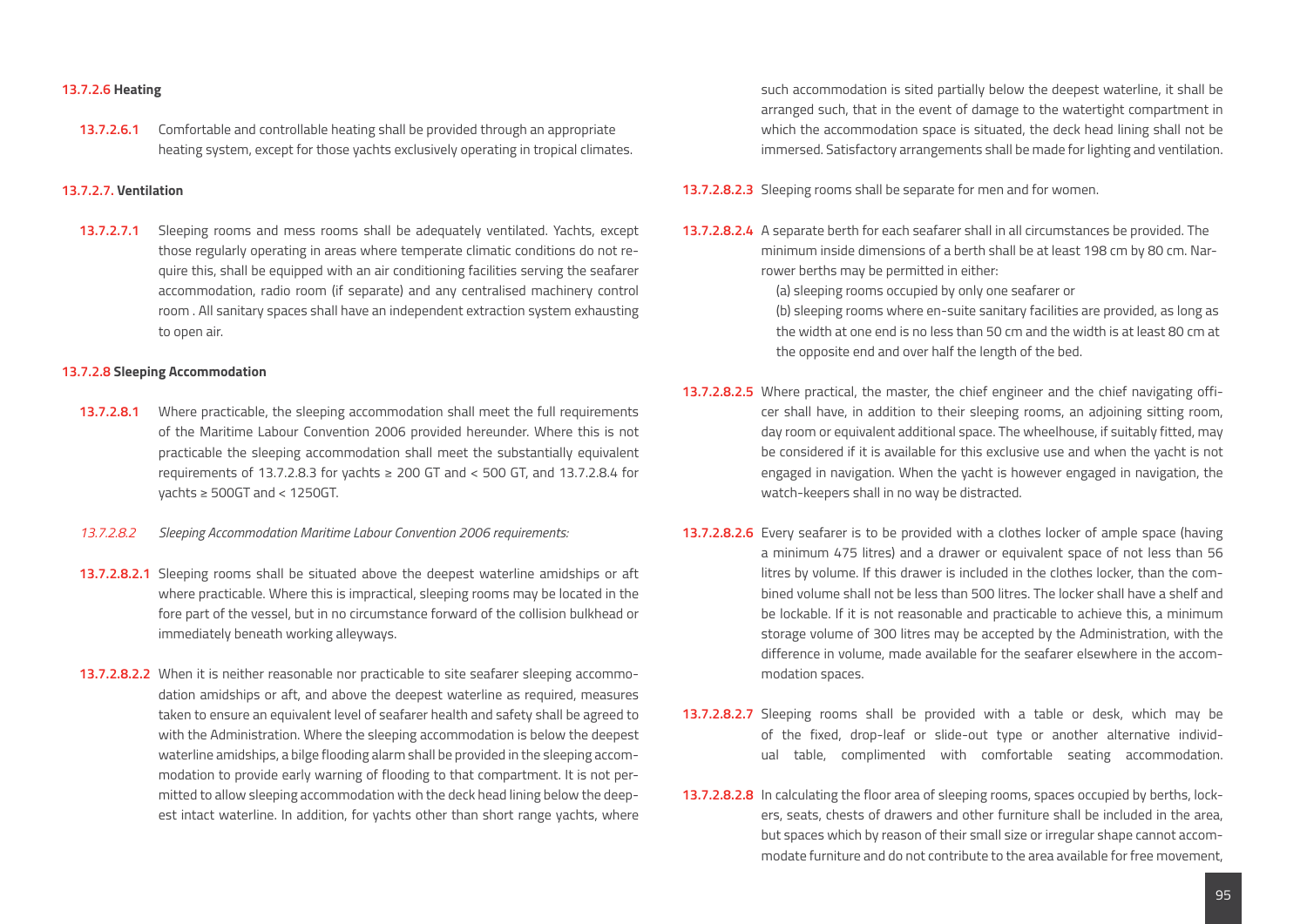shall not be included. Where a berth or other fixed furniture is situated at the side of the vessel the projected area (to floor level) of such berths or fixed furniture may be used in the calculation of the sleeping room area.

- **13.7.2.8.2.9** Where possible an individual sleeping room shall be provided for each seafarer, the floor area of which, shall not be less than  $4.5 \text{ m}^2$ . This minimum floor area may include en-suite sanitary facilities where provided. Consider Annex 2 for alternative equivalences.
- **13.7.2.8.2.10** Where it is not practical to provide single occupancy cabins, sleeping rooms to be occupied by a maximum of two seafarers may be accepted, provided that the floor area of such sleeping rooms, is not less than  $7 \text{ m}^2$ . The floor area may include ensuite sanitary facilities, if provided. Consider Annex 2 for alternative equivalences.
- **13.7.2.8.2.11**The floor area for sleeping rooms for seafarers who are officers on yachts where an adjoining sitting room, day room or equivalent additional space are provided, shall not be less than  $4.5$  m<sup>2</sup> per seafarer. This area may include en-suite sanitary facilities.
- **13.7.2.8.2.12** The floor area for sleeping rooms for seafarers who are officers on yachts where no adjoining sitting room, day room or equivalent additional space are provided, shall not be less than 7.5  $m^2$  per seafarer. This area may include en-suite sanitary facilities.
- *13.7.2.8.3 Equivalent arrangements to the full Maritime Labour Convention 2006 sleeping accommodation for yachts ≥ 200GT and < 500GT.*
	- **13.7.2.8.3.1** Where practicable sleeping rooms shall be situated above the deepest waterline amidships or aft. Where this is impractical, sleeping rooms may be located in the fore part of the vessel, but in no case forward of the collision bulkhead. Sleeping rooms shall not be situated immediately beneath working alleyways.
	- **13.7.2.8.3.2** When it is neither reasonable nor practicable to site seafarer sleeping accommodation amidships or aft, above the deepest waterline, measures taken to ensure an equivalent level of seafarer health and safety shall be agreed to with the Administration. Where the site of the sleeping accommodation is below the deepest waterline amidships, a bilge flooding alarm shall be provided in the cabin to provide early warning of water ingress to that compartment. Sleeping accommodation with the deck head lining below the deepest intact waterline is not permitted. In addition, for

yachts other than short range yachts, where such accommodation is sited partially below the deepest waterline it shall be arranged such, that in the event of damage to the watertight compartment in which the accommodation space is situated, the deck head lining shall not be immersed. Satisfactory arrangements shall also be made for lighting and ventilation.

**13.7.2.8.3.3** Separate sleeping rooms shall be provided for men and for women.

**13.7.2.8.3.4** A separate berth for each seafarer shall in all circumstances be provided. The minimum inside dimensions of a berth shall be at least 198 cm by 80 cm. Narrower berths may be permitted in either:

(a). sleeping rooms occupied by only one seafarer or

- (b). sleeping rooms where en-suite sanitary facilities are provided, as long as the width at one end is no less than 50 cm and the width is at least 80 cm at the opposite end and over half the length of the bed.
- **13.7.2.8.3.5** Where practical, the master, the chief engineer and the chief navigating officer shall have, in addition to their sleeping rooms, an adjoining sitting room, day room or equivalent additional space. The Navigating Bridge, may also be considered, if it is suitably fitted and available for this exclusive use when the ship is not engaged in navigation. When the ship is engaged in navigation, the watch keepers shall in no case be distracted.
- **13.7.2.8.3.6** Every seafarer is to be provided with a clothes locker of ample space (having a minimum 475 litres) and a drawer or equivalent space of not less than 56 litres. If the drawer is incorporated in the clothes locker then the combined minimum volume of the clothes locker shall be 500 litres. The locker shall be fitted with a shelf and be able to be locked by the seafarer so as to ensure security and maintain privacy. Where the total required volume cannot be provided within the cabin, the Administration may consider accepting individual secure facilities, elsewhere within the seafarer accommodation, provided that within the cabin a minimum of 300 litres storage space is provided for each individual seafarer.
- **13.7.2.8.3.7** Sleeping rooms shall be provided with a table or desk of the fixed, drop-leaf slide-out or other type including comfortable seating arrangements.
- **13.7.2.8.3.8** A single berth seafarer's cabin that is not provided with en-suite sanitary facilities shall have a floor area of not less than  $3.6 \text{ m}^2$ .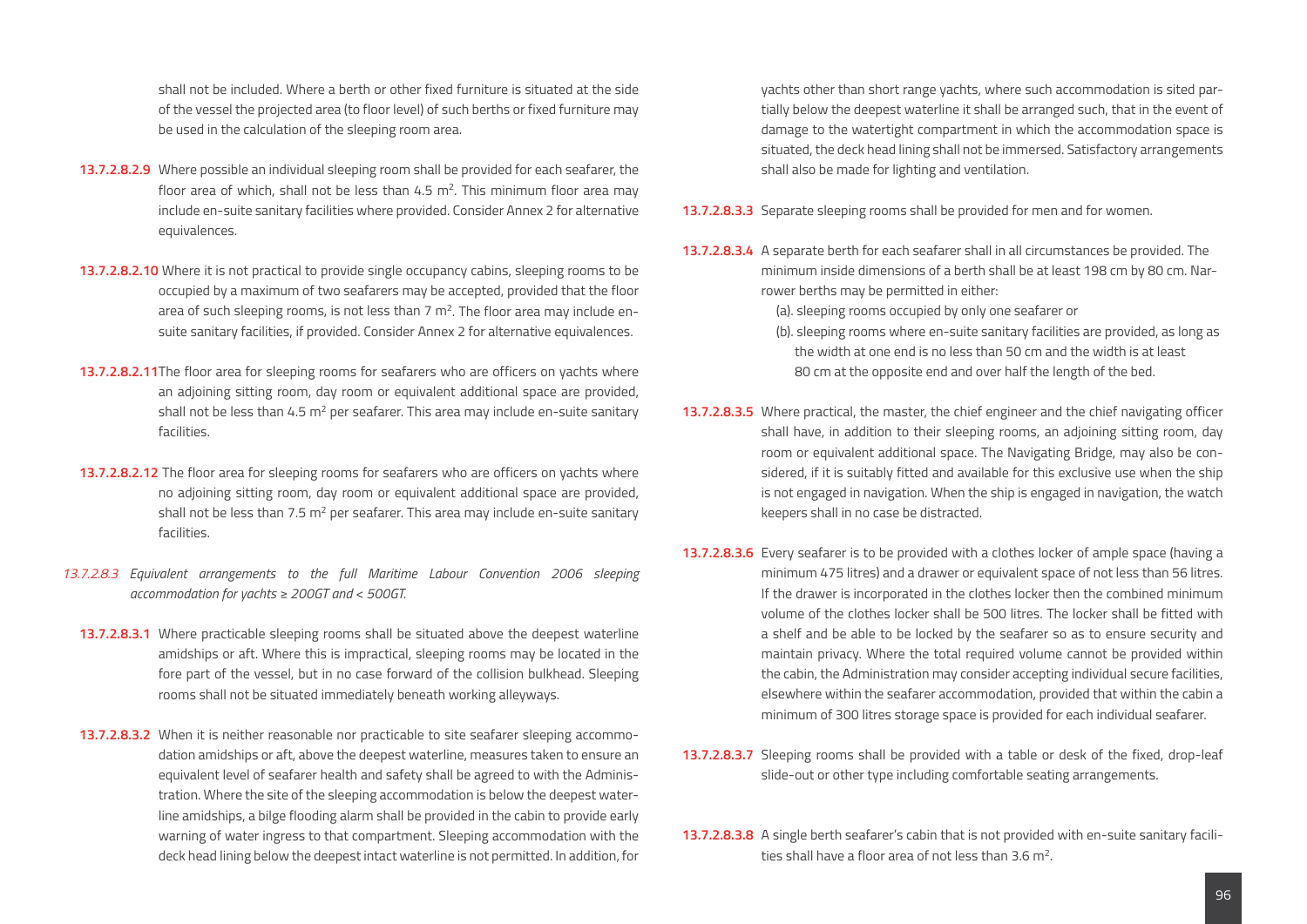- **13.7.2.8.3.9** A single berth seafarer's cabin that is provided with en-suite sanitary facilities shall have an aggregate floor area of not less than 4.5 m<sup>2</sup>.
- **13.7.2.8.3.10** A double berth seafarers' sleeping room not provided with en-suite sanitary facilities shall have a floor area of not less than  $7 \text{ m}^2$ .
- **13.7.2.8.3.11**A cabin accommodating two seafarers and which is provided with en-suite sanitary facilities shall have an aggregate minimum floor area of 6.2  $m<sup>2</sup>$ . En-suite sanitary facilities are considered to compensate for reduced floor area and form part of the floor area. Consider Annex 2 for equivalent arrangements.
- **13.7.2.8.3.12** Where the reduced floor areas in 13.7.2.8.3.8 to 13.7.2.8.3.11 are adopted, the free floor area in the sleeping accommodation shall be at least 1.45  $m^2$  per seafarer to provide for sufficient comfortable movement.
- **13.7.2.8.3.13** Where it is not practical due to hull shape or internal members to meet the 1.45 m<sup>2</sup> per seafarer requirement of paragraph 13.7.2.8.3.12, a reduction may be sanctioned by the Administration. Reduction is subject to the cabin arrangement allowing for free movement of the upper part of the body equivalent to the nominal area of 1.45  $m^2$  per seafarer and that the minimum floor area is not below 1  $m^2$  per seafarer.
- **13.7.2.8.3.14** Where the requirements of 13.7.2.8.3.13 are accepted by the Administration the en-suite sanitary facilities shall have a floor area of not less than 1.2  $m^2$  per seafarer and be large enough to allow use of the facilities with the door closed. Where the floor area of the en-suite sanitary facilities is in excess of 1.2  $m<sup>2</sup>$  per seafarer the free floor area of the cabin may be reduced but shall never be less than 1  $m<sup>2</sup>$ per seafarer.
- *13.7.2.8.4 Equivalent arrangements to the full Maritime Labour Convention 2006 sleeping accommodation for yachts of ≥ 500GT and <1250GT.*
	- **13.7.2.8.4.1** Sleeping rooms shall be situated above the deepest waterline amidships or aft where practicable. Where this is impractical, sleeping rooms may be located in the fore part of the vessel, but under no circumstance forward of the collision bulkhead nor directly below working alleyways.
- **13.7.2.8.4.2** When it is neither reasonable nor practicable to site seafarer sleeping accommodation amidships or aft, and above the deepest waterline and as may be required, measures taken to ensure an equivalent level of seafarer health and safety shall be agreed to with the Administration. Where sleeping accommodation is below the deepest waterline amidships, a bilge flooding alarm shall be provided in the cabin to provide early warning of water ingress to that compartment. Sleeping accommodation with the deck head lining below the deepest intact waterline is not permitted. In addition, for yachts other than short range yachts, where such accommodation is sited partially below the deepest waterline it shall be arranged such, that in the event of damage to the watertight compartment in which the accommodation space is situated, the deck head lining shall not be immersed. Satisfactory arrangements shall also be made for lighting and ventilation.
- **13.7.2.8.4.3** Separate sleeping rooms shall be provided for men and for women.
- **13.7.2.8.4.4** A separate berth for each seafarer shall in all circumstances be provided. The minimum inside dimensions of a berth shall be at least 198 cm by 80 cm. Narrower berths may be permitted in either (a) sleeping rooms occupied by only one seafarer or (b) sleeping rooms where en-suite sanitary facilities are provided, as long as the width at one end is no less than 50 cm and the width is at least 80 cm at the opposite end, and over half the length of the bed. Consider Annex 2 for equivalent arrangements.
- **13.7.2.8.4.5** Where practical, the master, the chief engineer and the chief navigating officer shall have, in addition to their sleeping rooms, an adjoining sitting room, day room or equivalent additional space. The Navigating Bridge, may serve such purpose if suitably fitted and if available for this exclusive use when the ship is not engaged in navigation. When the ship is engaged in navigation, the watch keepers must in no way, be distracted.
- **13.7.2.8.4.6** Every seafarer is to be provided with a clothes locker of ample space (minimum 475 litres) and a drawer or equivalent space of not less than 56 litres. If the drawer is incorporated in the clothes locker then the combined minimum volume of the clothes locker shall be 500 litres.

The locker shall be fitted with a shelf and be able to be locked by the seafarer for security and privacy. Where the total required volume cannot be provided within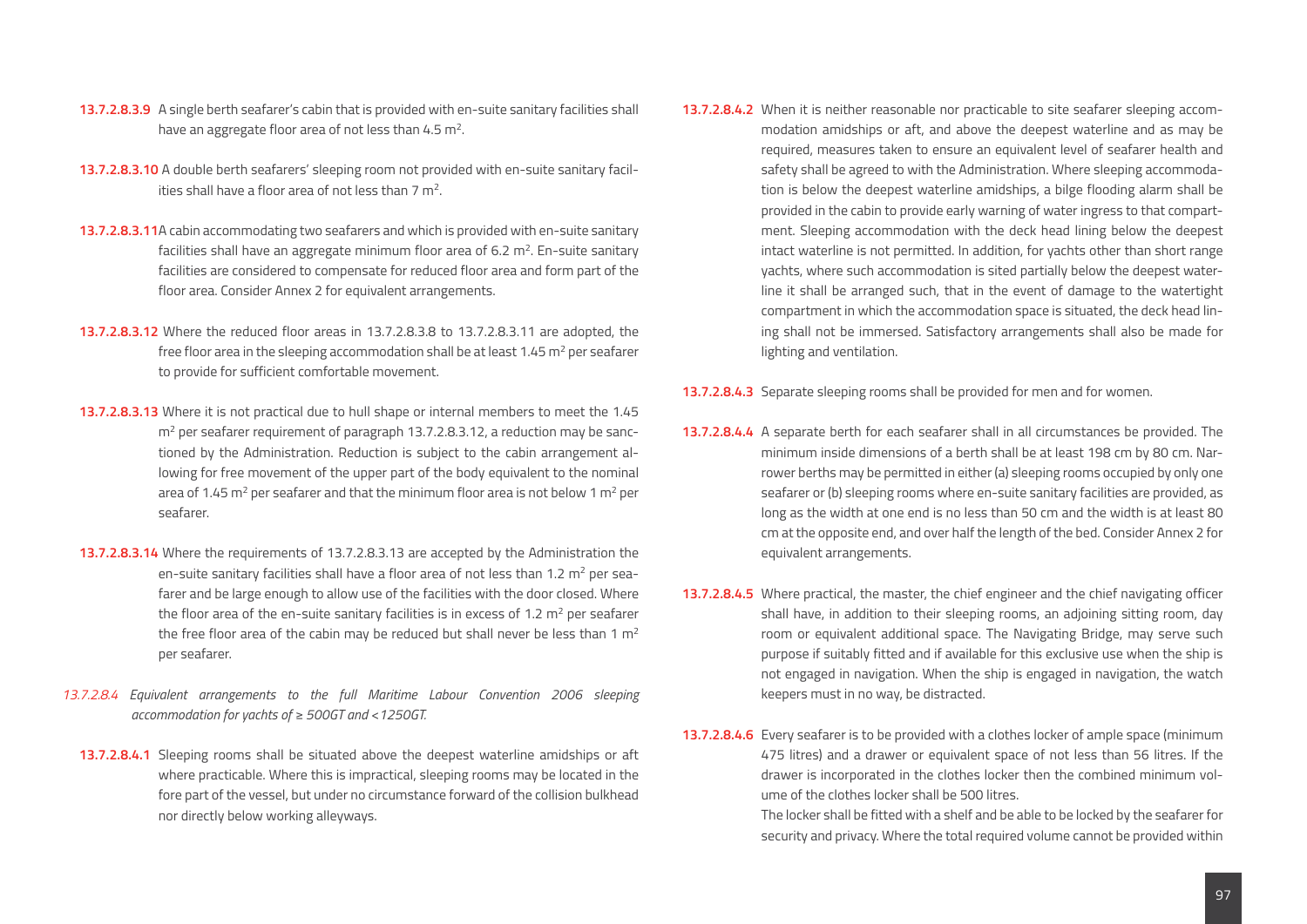the cabin, alternative secure facilities may be provided for elsewhere within the seafarer accommodation, provided that within the cabin, a minimum of 300 litres of storage space is provided for each individual seafarer.

- **13.7.2.8.4.7** Sleeping rooms shall be provided with a table or desk that may be of the fixed, drop-leaf slide-out or other type including also comfortable seating arrangement
- **13.7.2.8.4.8** Single berth seafarer's cabin not provided with en-suite sanitary facilities shall have a floor area of not less than 3.6 m2
- **13.7.2.8.4.9** A single berth seafarer's cabin provided with en-suite sanitary facilities shall have an aggregate floor area of not less than 4.5 m<sup>2</sup>.
- **13.7.2.8.4.10** Sleeping rooms suitable for accommodating two seafarers and that are not provided with en-suite sanitary facilities shall have a floor area of not less than 7 m2.
- **13.7.2.8.4.11** Single occupancy cabins for seafarers who are officers for whom no adjoining sitting room, day room or equivalent additional space is provided, shall be not less than 4.5  $m^2$  for a vessel of 500GT and not less than 7.5  $m^2$  for yachts of 1,250GT and over.

# **For a vessel of intermediate gross tonnage the floor area shall be determined by linear interpolation, as shown in Figure 1 below:**



**Figure 1 – Cabin Floor Areas – Single Occupancy**

**13.7.2.8.4.12** Floor areas of double occupancy cabins with en-suite sanitary facilities for seafarers, who are officers, shall be not less than 6.2 m<sup>2</sup> for a vessel of 500GT and not less than 15 m<sup>2</sup> for yachts of 1,150GT and over. For a vessel of intermediate gross tonnage the floor area shall be determined by linear interpolation, as shown in Figure 2 below.

> For seafarers who are not officers, the floor area of a double occupancy cabin with en-suite sanitary facilities shall increase at the same rate as cabins provided for seafarers who are officers until it is 7 m2.



**Figure 2 – Cabin Floor Areas – Double Occupancy**

- **13.7.2.8.4.13** For leisure purposes, officer's cabins having a floor area less than 7.5 m<sup>2</sup> shall be provided with televisions and DVD players or equivalent electronic audio-visual equipment.
- **13.7.2.8.4.14** Where a sitting room in accordance with paragraph 13.7.2.8.4.11 is not provided an additional comfortable shared sitting area for seafarers who are officers is to be provided. The minimum floor area of the sitting room shall be of not less than 1.5  $m^2$  per officer. The wheelhouse may be considered if it is suitably fitted and available for this exclusive use when the vessel is not engaged in navigation. When in navigation the watch keepers must in no way be distracted.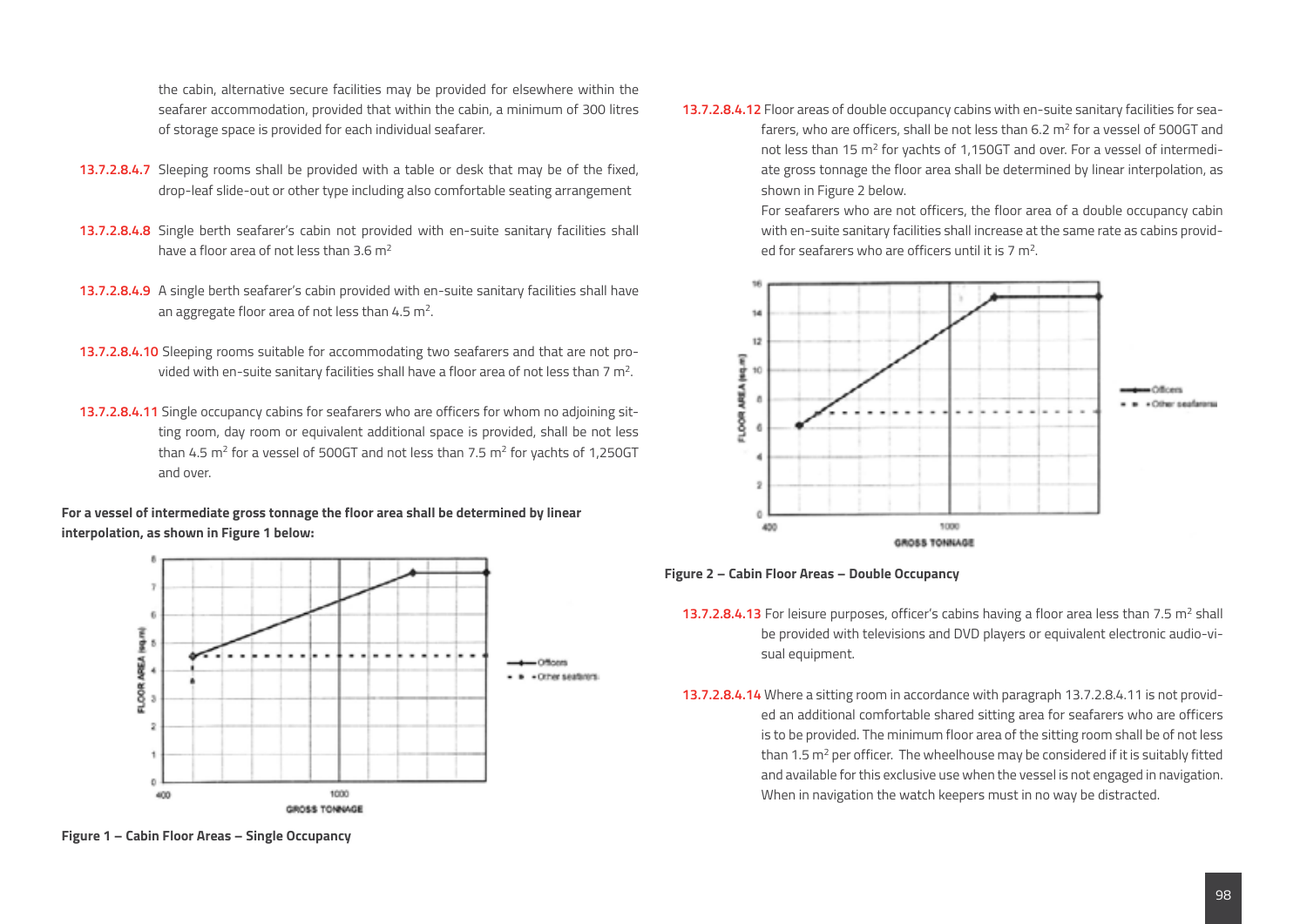#### **13.7.2.9 Mess Rooms**

- **13.7.2.9.1** Mess rooms shall be located away from sleeping rooms to avoid disturbing those persons sleeping or at rest and shall be located as close as is practicable to the galley. Mess rooms shall be of adequate comfort and be properly furnished and equipped (including ongoing facilities for refreshment), whilst also taking account of the number of seafarers likely to use them at any one time. Mess rooms for seafarers who are officers and other seafarers may be separate or common, and as deemed appropriate.
- **13.7.2.9.2** Where the equivalent arrangements in 13.7.2.8.3 and 13.7.2.8.4 are invoked, the floor area of the mess room for seafarers shall be not less than 1.5  $m<sup>2</sup>$  per intended seating capacity.

#### **13.7.2.10 Galley Areas, Food Preparation, Storage, and Provision of Food**

- **13.7.2.10.1** The organisation and equipment of the catering department shall be such, so as to provide the seafarers with adequate, varied and nutritious meals prepared and served in hygienic conditions. As a minimum, the galley must be equipped with a means for cooking and a sink, and shall have an adequate working surface for the preparation of food. The galley floor shall be provided with a non-slip surface providing a good foothold.
- **13.7.2.10.2** All furniture and fittings in the galley shall be made of a material which is impervious to dirt and moisture. All metal parts of furniture and fittings shall be rust resistant. Wood materials being porous in nature shall be avoided.
- **13.7.2.10.3** The ventilation in the galley shall be arranged to ensure that there is an adequate supply of fresh air and for the efficient discharge of fumes into the open air. Air conditioning systems shall provide a minimum of 25  $m<sup>3</sup>$  of air per hour per person, accommodated in the ventilated space during normal operating conditions. Enclosed galleys shall be given special consideration, and where air conditioning is not fitted, shall have as a minimum, a mechanical supply of 20 fresh air changes per hour and a mechanical exhaust of 30 changes per hour. Due to the potential accumulation of grease and oil on extraction filters and within ducting regular inspections and cleaning is to be attended to as required.
- **13.7.2.10.4** A cooking appliance that is provided with a gimball mechanism shall also be provided with a locking device. The appliance shall be protected by a crash bar or other means to prevent personal injury.
- **13.7.2.10.5** When the vessel motions threaten safe working conditions, means shall be provided to allow the person cooking, to be secured in position with both hands free for working. The use of open flames in adverse conditions shall be avoided. Secure and hygienic storage for food and garbage shall be provided.

#### **13.7.2.11 Water Services**

- **13.7.2.11.1** An adequate supply of fresh drinking water shall be provided and piped to convenient positions throughout the accommodation spaces.
- **13.7.2.11.2** An emergency reserve supply of drinking water sufficient to last for the duration of the voyage shall be carried.

#### **13.7.2.12 Sanitary Facilities**

- **13.7.2.12.1** For every six seafarers or less who are not provided with en-suite sanitary facilities, a minimum of one water closet, one washbasin and one tub or shower, or both shall be provided at a near and convenient location.
- **13.7.2.12.2** Separate sanitary facilities shall be provided for men and for women. In respect of sanitary facilities for men and for women, yachts shall be provided with a minimum of 2 sets of sanitary facilities for the first two seafarers onboard plus an additional set of sanitary facilities for every additional 6 seafarers or part thereof.
- **13.7.2.12.3** Where a cabin is provided with en-suite sanitary facilities those facilities shall include a minimum of one toilet, one wash basin and one tub or shower or both.
- **13.7.2.12.4** Where private or semi-private facilities cannot be provided, all seafarers shall have convenient access to sanitary facilities on board, meeting minimum standards of health and hygiene and a reasonable standard of comfort. Hot and cold running fresh water shall be available in all wash places.
- **13.7.2.12.5** Where practical, sanitary facilities within easy access of the wheelhouse, and the machinery space or near the engine room control centre shall be provided.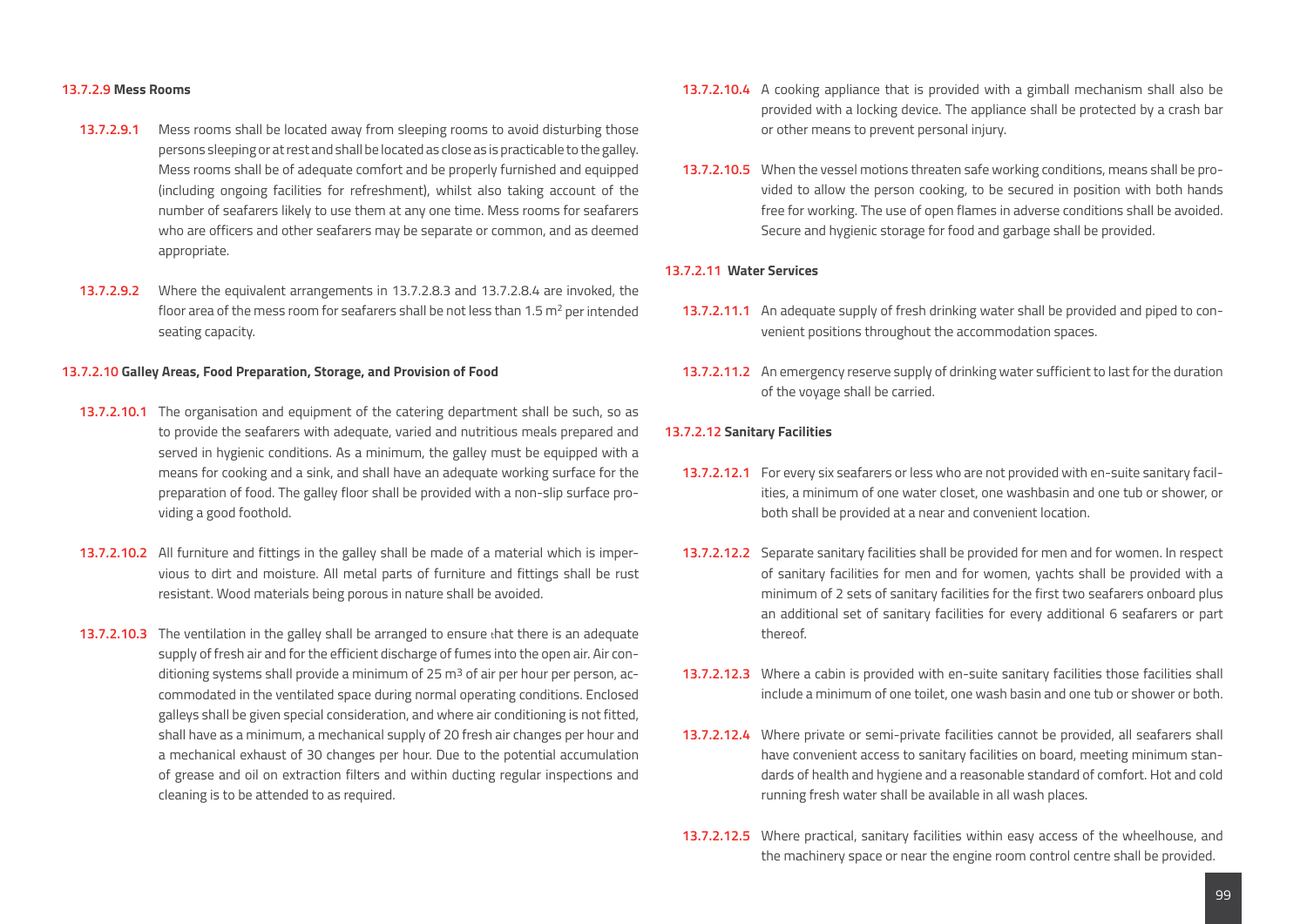**13.7.2.12.6** Every cabin shall be provided with a washbasin with hot and cold running fresh water, except where such a washbasin is situated in the provided en-suite sanitary facilities.

## **13.7.2.13 Hospital accommodation**

- **13.7.2.13.1** Yachts carrying 15 or more seafarers and engaged in an international voyage of more than three days' duration shall be provided with separate hospital accommodation and which is to be used exclusively for medical purposes. This may be a treatment room that meets the requirements for hospital accommodation. Hospital accommodation shall be designed to facilitate the provision of medical first aid and to help prevent the spread of infectious diseases.
- **13.7.2.13.2** It is recommended that the arrangement of the entrance, berths, lighting, ventilation, heating and water supply shall be designed in such a way so as to ensure comfort and facilitate the treatment of patients.
- **13.7.2.13.3** Sanitary facilities are for the exclusive use of the occupants of the hospital accommodation, and installed as part of the accommodation such as sanitary facilities shall include as a minimum one toilet, one washbasin and one shower or tub.
- **13.7.2.13.4** Short-range yachts and other yachts engaged solely in navigation within 60 miles of the coast are exempt from 13.7.2.13.1. In cases where such yachts are engaged on voyages of more than three days duration, for example on re-location trips, an en-suite cabin shall be designated exclusively for medical purposes.

#### **13.7.2.14 Laundry Facilities**

**13.7.2.14.1** Appropriately situated and furnished laundry facilities shall be provided.

# **13.7.2.15 Offices**

**13.7.2.15.1** Where practicable, separate offices or a common office for use by deck and engineer seafarers, shall be provided.

# **13.7.2.16 Other Provisions**

**13.7.2.16.1** A recreation space on open deck for seafarers shall be provided. The total floor area so allocated shall be calculated at the rate of 1.5  $m^2$  for every seafarer likely to use

the space at any one time. Access to and use of the recreational area shall be at the discretion of the Master.

- **13.7.2.16.2** Yachts trading within mosquito infested areas shall be provided with either suitable screens or other appropriate devices, such as electronic or similar.
- **13.7.2.16.3** Appropriate seafarers' recreational facilities, amenities and services, as adapted to meet the special needs of seafarers who live and work onboard shall be provided.

## **13.7.2.17 Master's Inspections**

- **13.7.2.17.1** There shall be weekly inspections carried out on board yachts, by or under the authority of the Master, with respect to:
	- i. supplies of food and drinking water;
	- ii. spaces and equipment used for the storage and handling of food and drinking water;
	- iii. galley and other equipment used for the preparation and service of meals; and
	- iv. cleanliness, habitability and state of repair of seafarer accommodation.
- **13.7.2.17.2** Records of inspections and the results thereof shall be maintained and be readily available for inspection by Flag and Port State Authorities upon request.

## **13.7.2.18 Hand holds and grab rails**

**13.7.2.18.1** There shall be sufficient hand holds and grab rails within the accommodation to allow safe movement within the accommodation at all times. Stairways shall be given special consideration.

## **13.7.2.19 Securing of Heavy Equipment**

**13.7.2.19.1** All heavy items of equipment such as permanent ballast, batteries, cooking stove, etc, shall be securely fastened in place. All stowage lockers shall have lids or doors capable of being securely fastened.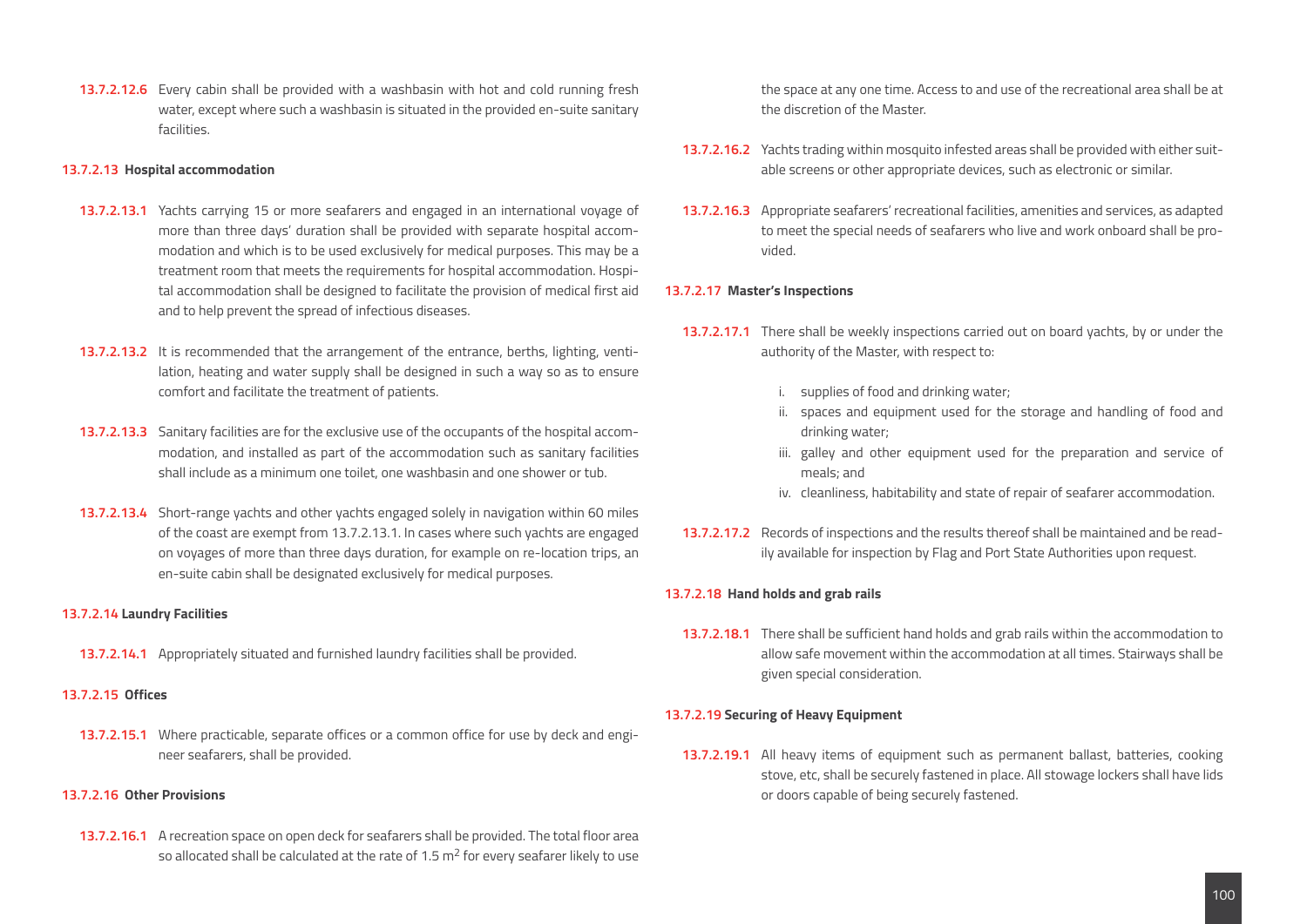#### **13.7.2.20 Sailing Yachts**

- **13.7.2.20.1** The requirements applicable to motor yachts shall similarly apply to sailing yachts.
- **13.7.2.20.2** Sailing yachts of less than 1,500GT may invoke the variations contained in paragraphs 13.7.2.20.3 and 13.7.2.20.4, herebelow.
- **13.7.2.20.3** When on a sailing ship (such as a training or racing sailing ship) the minimum requirement of paragraph 13.7.2.8.3.12 cannot be met due to the complement on board, seafarers' accommodation arrangements shall be to the same standard as that provided for passengers.
- **13.7.2.20.4** Where due to the absence of a wheelhouse the requirements of 13.7.2.8.4.14 cannot be met, an alternative space or even a spare cabin may serve the purpose. The space or cabin so designated shall be such to allow seafarers to meet in a totally private environment.



The horizontal width of the bunks shall be a minimum of 98cm. The saving in floor area is equivalent to approximately 50% of the bunk width. The drawback for such an arrangement is that cabins must be in line with one another, the plus point being that an area can be deducted from the width of a cabin (due to the overlap in bunk design) whilst still remaining close to the requirements of the MLC 2006.

Adding to the above design there is a growing popularity of sanitary spaces being shared between two cabins (see Annex 2) and with same having interconnecting doors. This arrangement is applicable for adjoining cabins only. Bearing in mind the human element, such an arrangement would function well with crew members having opposite watches (thus with minimum overlap), as conflicts (relative to rest periods) would be avoided. Such sanitary spaces must be shared by crew members of the same gender.

Sanitary spaces as per Annex 2 shall include all items as required by the convention; this involves integrating and thus utilising all available space onboard. Combining this layout with the decked (overlapping) bunk concept, a significant reduction in floor area can be achieved, whilst remaining within the requirements of the MLC 2006. This data may prove to be a useful tool when discussing and accepting new buildings.





Two Cabins showing shared sanitary spaces

The sanitary space has a total area of 1.08  $m^2$ , when 50% of this area is added onto the cabin area as per dimensions in Annex 2, the total floor area is 4.47  $m<sup>2</sup>$  and in line with the convention.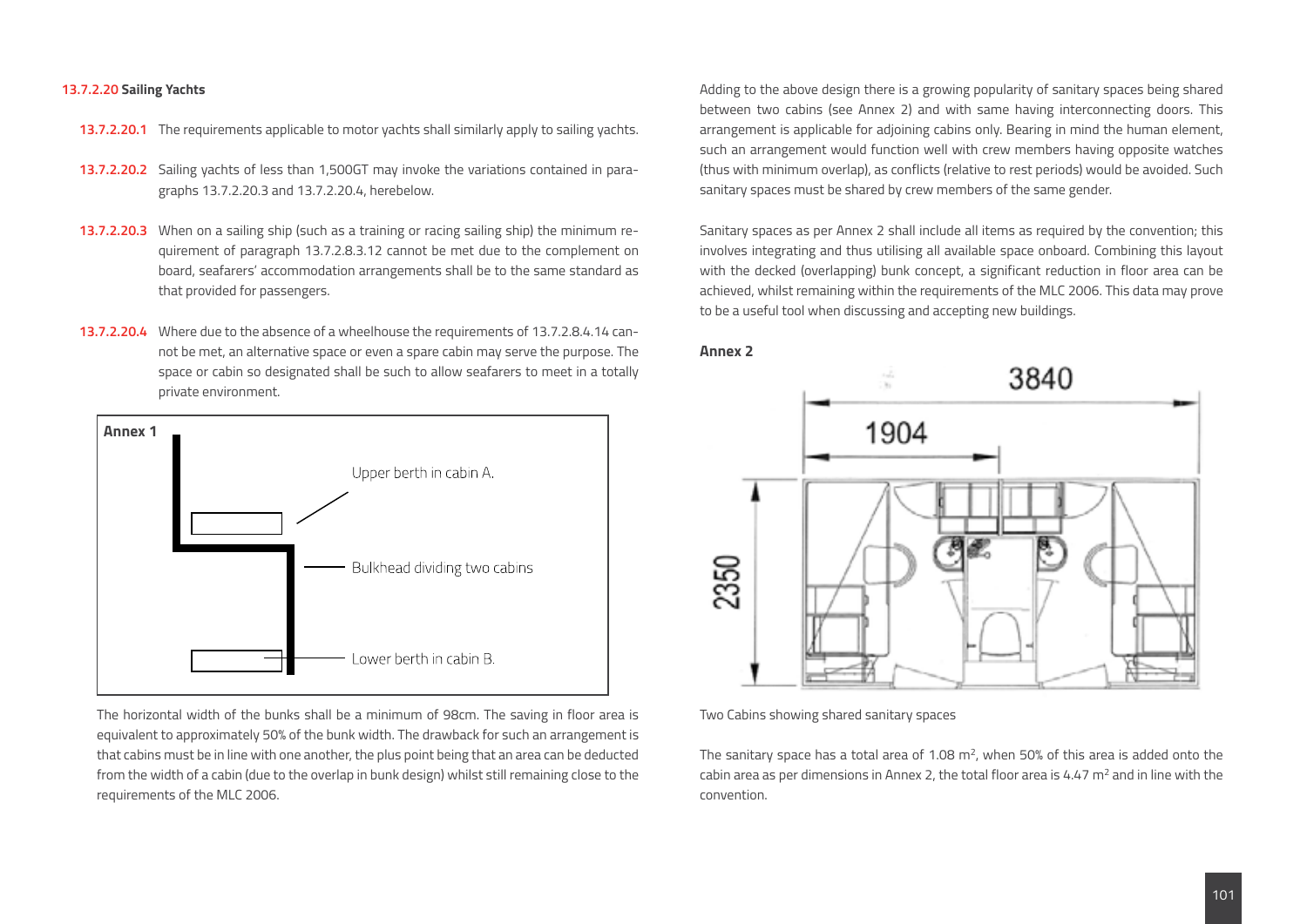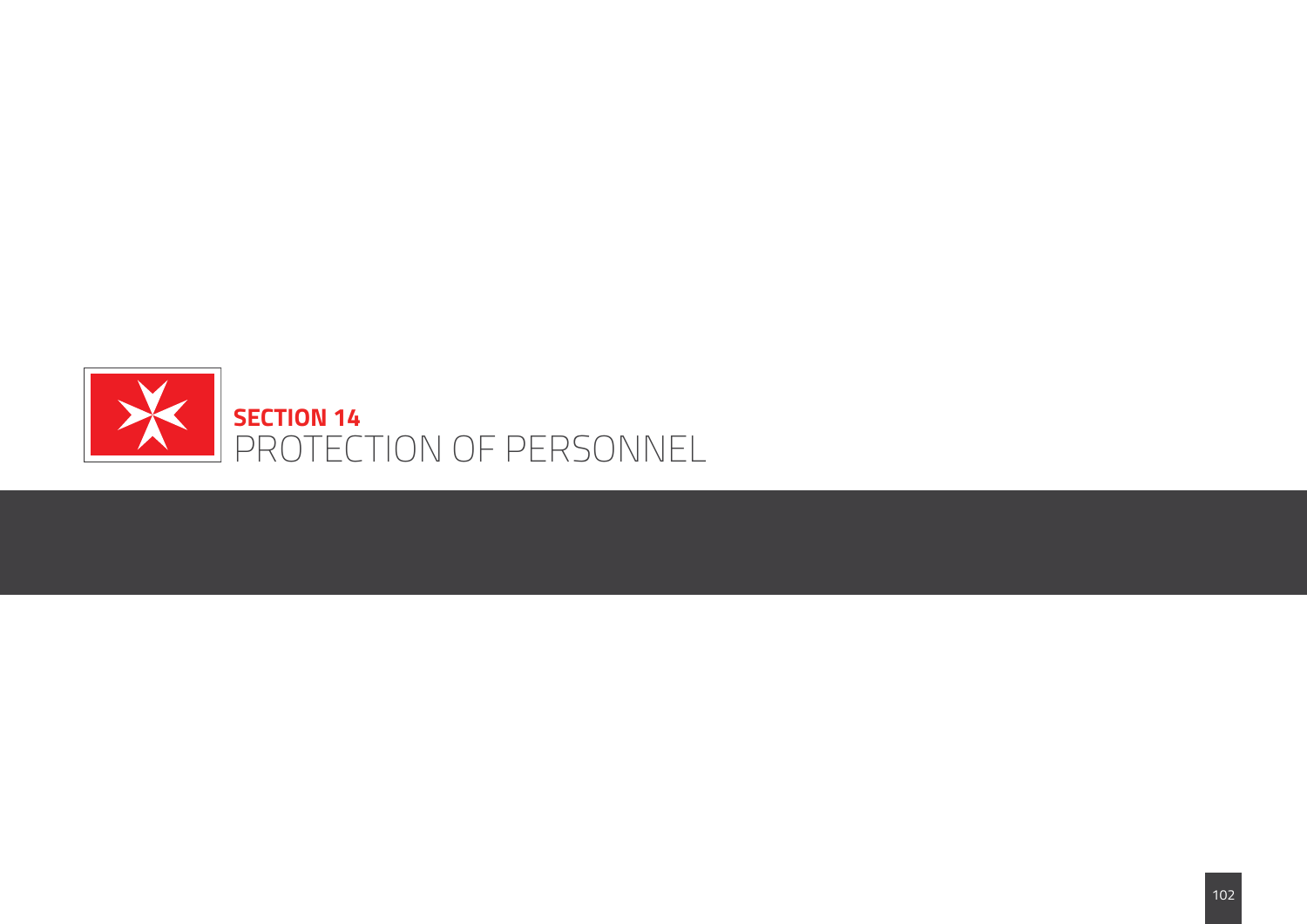This section details requirements in addition to those contained in Section 13 - MLC 2006.

- **14.1 Gangways, Passarelles, Accommodation Ladders etc.**
- **14.1.1** A safe means of access is to be provided whilst the yacht is moored in port.
- **14.1.2** Any gangways, passarelles and accommodation ladders shall be manufactured to adequate and recognised standards. They shall be clearly marked with the number of persons and the total weight that can be safely carried.

In case such equipment has no details about Safe Working Load, then a load test shall be carried out and witnessed by an Appointed Surveyor or Recognised Organisation.

This test shall:-

- be carried out to 120% of the rated load at mid span (75kg per person is to be assumed);
- deflections shall be measured;
- confirmation that no permanent deformations are present after the test.

A test certificate is to be issued and retained on board.

## **14.2 Sea and Harbour Pilots**

Should it be necessary for a yacht to take a pilot on board then safe boarding arrangements shall be provided.

Due consideration shall be given to any Port State Requirements in the yacht's trading area.

# **14.3 Safe working Aloft and Overside**

- **14.3.1** When it is necessary to work aloft, overside and on the bow sprit of sailing yachts any of the above mentioned areas the following arrangements shall be made:-
	- Safety nets shall be laid below the bow sprit. Safety grab rails and strong points for the attachment of safety harnesses shall be provided;
	- The use of safety harnesses is mandatory;
	- Sufficient foot supports shall be rigged to enable the crew working on the yards or on the bow sprit to step on them;
- For climbing aloft, the mast shall be equipped with fixed metal steps or ladders. Ratlines or rattling bars fitted across the shrouds on traditional rigs may be considered to form an acceptable permanent ladder.
- **14.3.2** Any newly installed rail and trolley systems used for working over the side shall be tested, certified and approved to a recognised EU standard for fall protection equipment (EN795; 1996; Class D) and shall display the CE mark.

Existing rail and trolley systems shall be tested to a recognised EU standard for fall protection equipment. The test is to be witnessed by an Appointed Surveyor or Recognised Organisation and the test certificate is to be retained onboard.

## **14.4 Personal Clothing**

- 14.4.1 Each person on board shall have the necessary protective clothing required to undertake his necessary duties onboard.
- **14.4.2** Each member of the crew shall have the necessary safety working outfits required to carry out his work safely.
- **14.4.3** Each person on board shall wear non skid deck shoes.
- **14.5 Chemicals**

Each crew member shall be given suitable protective clothing and equipment for protection against the effects of corrosive chemicals that may be used for maintenance on board. This may include special gloves, goggles and eyewash.

**14.6 Noise**

**14.6.1** Noise levels on board yachts shall be kept to the lowest possible levels and in accordance with MLC 2006.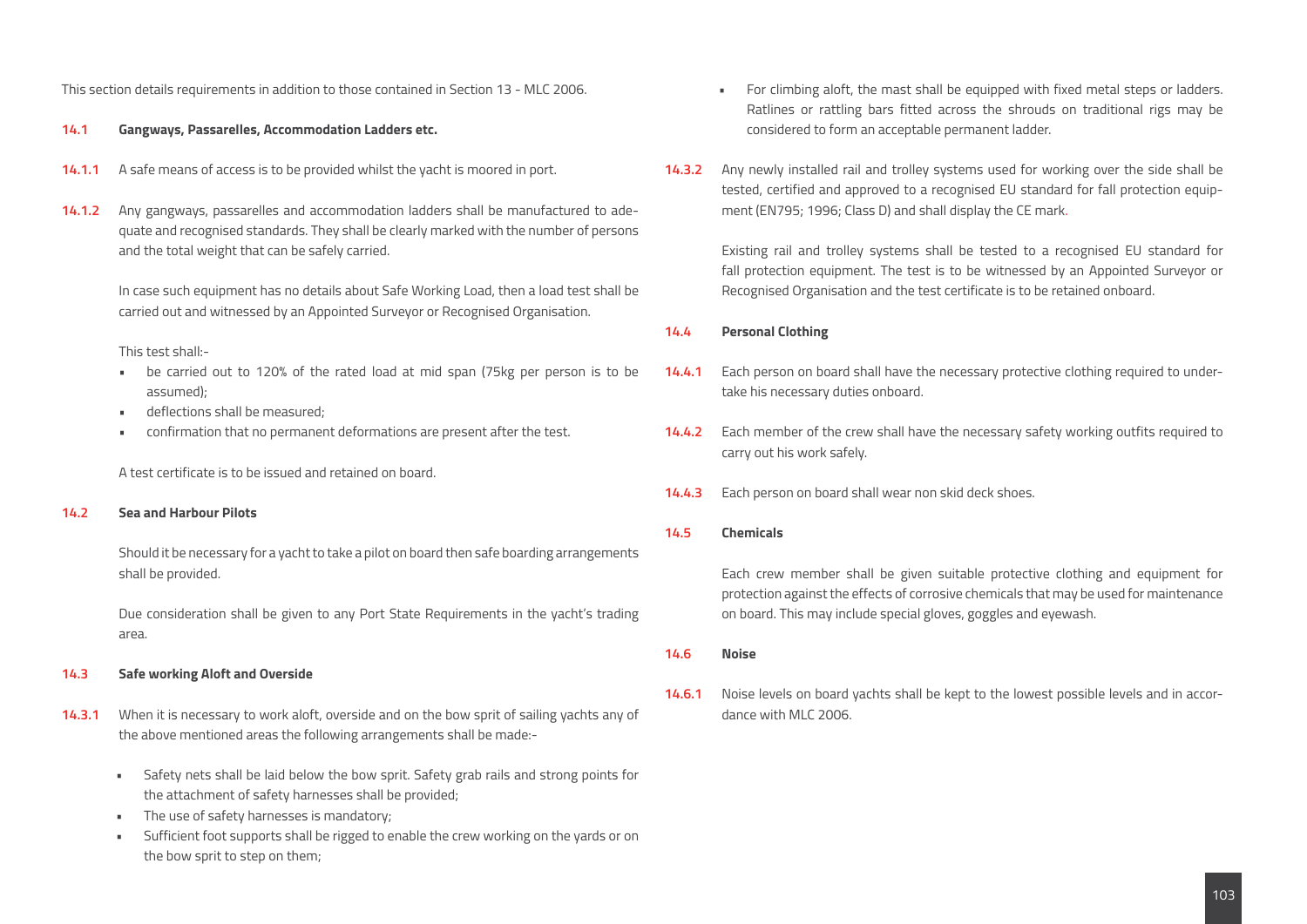**14.6.2** The wearing of ear protectors in spaces where the noise levels normally exceeds 85 dB(A) is mandatory. The ear protectors must be capable of being worn with other safety equipment.

Signs and symbols for the use of ear protectors shall be posted on the entrance of the machinery spaces. Such symbols must conform to international (IMO, EU) standards.

Ear protectors having the correct level of noise attenuation required for each particular application shall be supplied for each member of the crew who may have to enter the spaces.

#### **14.7 Training Manual**

A training manual shall be available onboard and shall include details of established safe working practices, guidance on onboard training, personal clothing and protection from injury, health and safety awareness and prevention of pollution.

#### **14.8 Helicopters**

 Helicopter Landing/Parking areas shall be located on the superstructure or weather deck or on a purpose built landing pad that is permanently fixed to the yacht. The structure of the landing pad shall be approved by an RO to be suitable for the size and type of helicopter(s) being used on the yacht. The maximum weather conditions in which the helipad may be utilised shall be clearly specified. Furthermore, helipads in use also during the dark hours shall be fitted with lighting in conformance to SOLAS II-2. Preferably a helicopter should not be re-fuelled onboard however, if it is envisaged that helicopter refuelling will be carried out onboard, than all refuelling and ancillary safety facilities shall be in compliance with SOLAS for the type and size of helicopter(s) involved. Other helicopter/helipad International Regulations and/or Codes may be considered by the Administration on a case by case basis. If the helipad is accessible to passengers, when not in use, appropriate railing shall be provided all around. The approved Stability Booklet shall include and cater for the helicopter operations. Helicopter operations shall be restricted in accordance with weather conditions and in accordance with the helipad relevant design standards and limitations. Additional requirements issued by port states where the yacht is operating shall be complied with, as applicable.

#### **14.9 Cranes and other Lifting Appliances**

All cranes and lifting appliances onboard shall be marked with the appropriate Safe Working Load (SWL). Life saving launching appliances which are used also as cranes shall comply with the requirements of the LSA Code and the requirements of Section 10.7 of this Code.

Cranes and Lifting Appliances shall be dynamically tested on an annual basis and a dynamic overload test of 1.1 times the SWL shall be carried out, at least, once in every five years and the relevant test certificate shall be available onboard.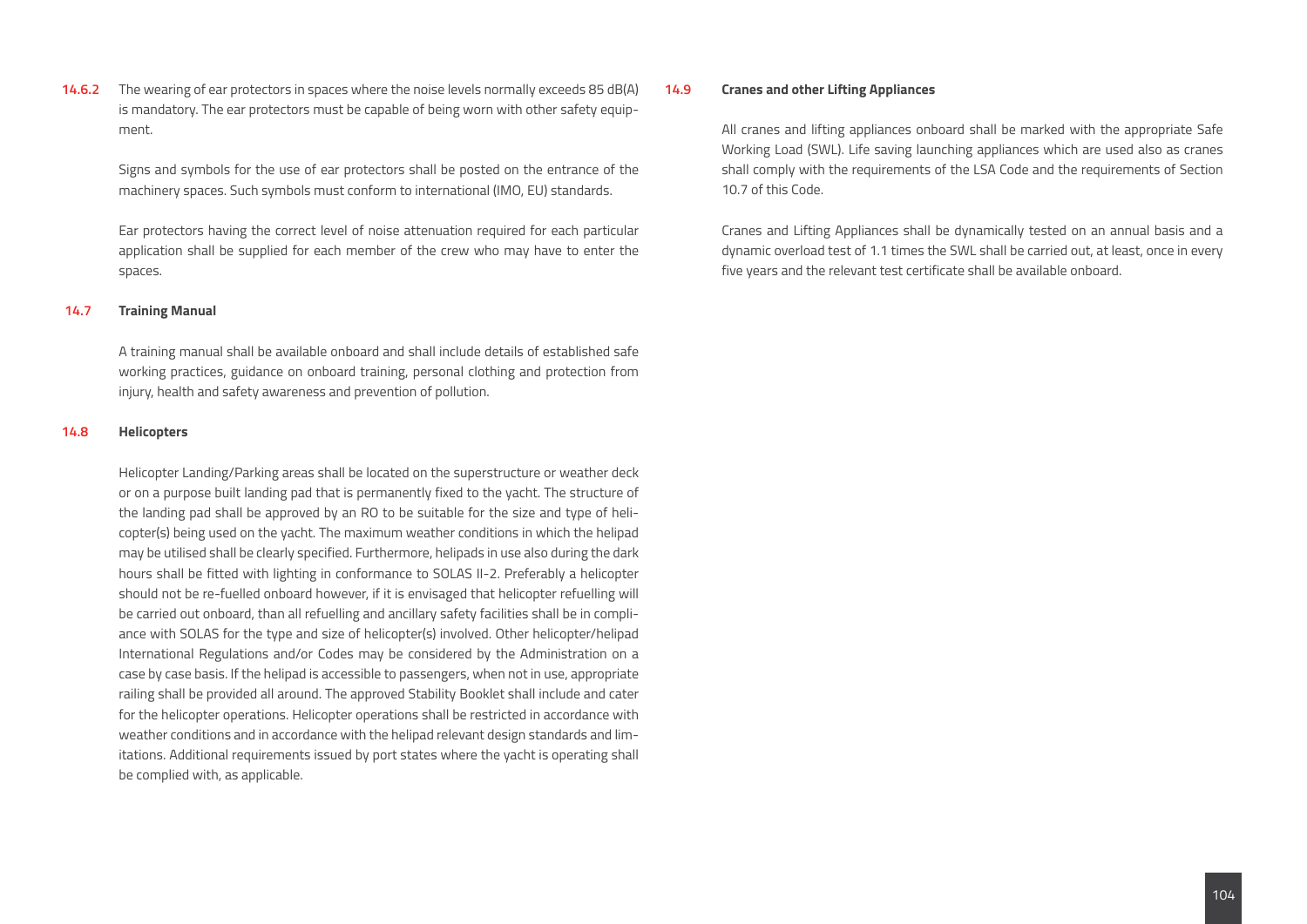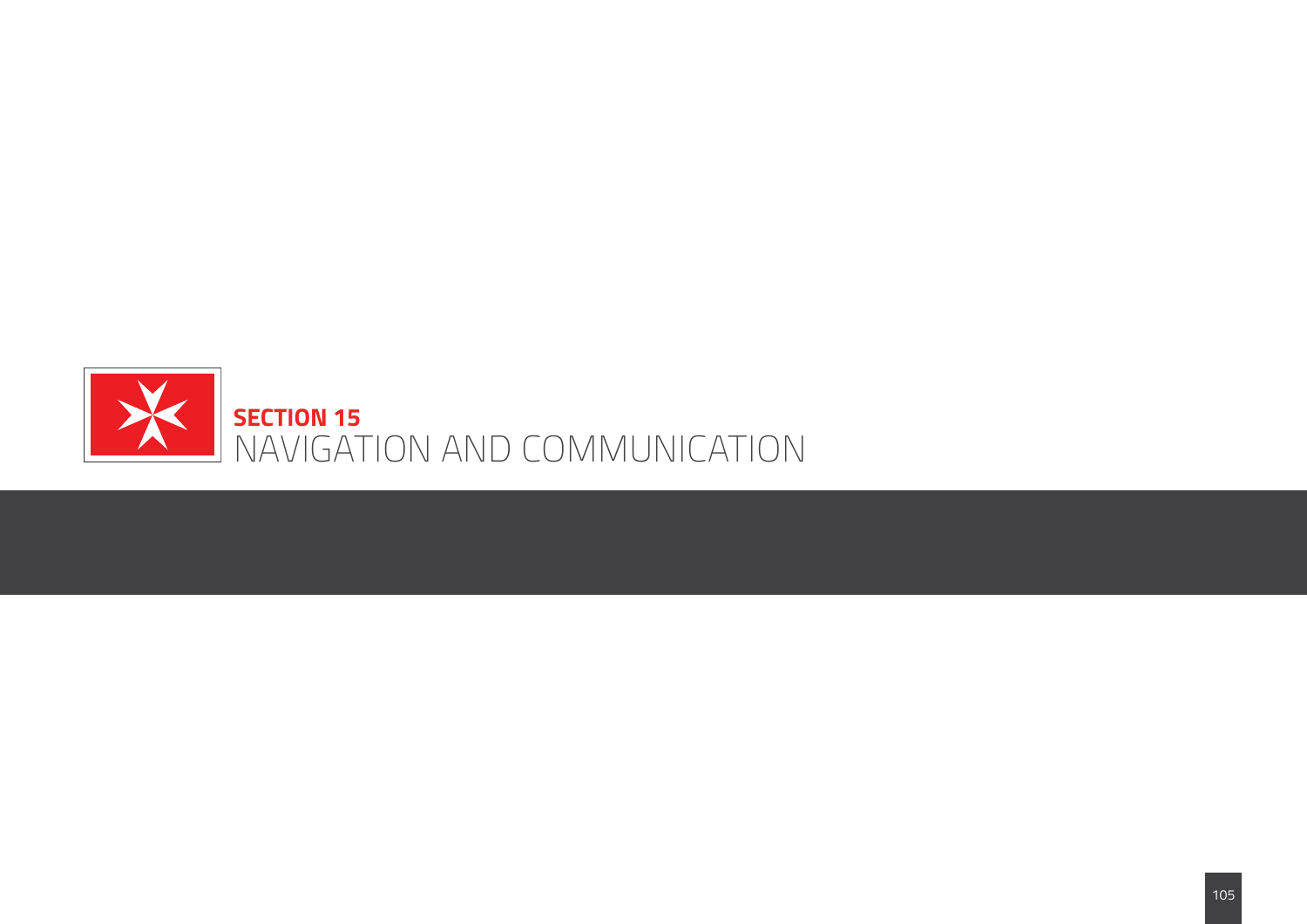# **15.1 Safety of Navigation**

All yachts shall be equipped with adequate nautical instruments, navigational equipment and navigational and hydrographic charts/data to ensure safe operation and safe navigation. All equipment listed within this section is to be certified ('wheelmarked') in accordance to the Marine Equipment Directive 96/98/EC as amended or to equivalent standards, accepted by the Administration.

**15.1.1** Every yacht shall carry on board adequate and updated Nautical Charts for the intended voyages. Yachts fitted with an approved Electronic Chart Display and Information System (ECDIS), are accepted as meeting the chart carriage requirements when navigating within waters covered by Electronic Navigation Charts (ENC) officially issued by an authorised Hydrographic Office subject to suitable duplicate/back-up arrangements being provided.

The following arrangements are accepted as fulfilling the duplicate/back-up requirements:

- 1. an appropriate folio of up-to-date paper nautical charts; or
- 2. a second type approved ECDIS; or
- 3. a Type Approved or Certified electronic back-up arrangement for ECDIS mode of operation (using ENC).

Both the primary and secondary (alternative 2.) ECDIS shall be fully independent and both supplied from the yacht's main and emergency source of power. In addition, a reserve power source (UPS mode) with a capacity of at least 30 minutes is to be provided if change-over of the source of power entails restarting of ECDIS.

For alternatives 2 and 3 above, an appropriate folio of up-to-date paper charts is to be available to enable the yacht to safely reach a port within or adjacent to its trading areas when coverage by ENC is not available.

When paper nautical charts serve as the only back-up arrangement (alternative 1), the charts shall be up to-date and include the planned route and, when navigating within restricted waters, the yacht's position is to be regularly updated to ensure a safe take-over of ECDIS functions shall the need arise.

| 15.2.1 | Every yacht shall also carry on board<br>adequate and updated Nautical Publications for<br>the trading area. | Every yacht shall also carry on board<br>adequate and updated Nautical Publications for the<br>trading area. | Every yacht shall also carry on board<br>adequate and updated Nautical Publications for the<br>trading area. |
|--------|--------------------------------------------------------------------------------------------------------------|--------------------------------------------------------------------------------------------------------------|--------------------------------------------------------------------------------------------------------------|
|        | These shall include:-                                                                                        |                                                                                                              |                                                                                                              |
|        |                                                                                                              | These shall include:-                                                                                        | These shall include:-                                                                                        |
|        | - Sailing directions;                                                                                        | - Sailing directions;                                                                                        | - Sailing directions;                                                                                        |
|        | - List of lights;                                                                                            | - List of lights;                                                                                            | - List of lights;                                                                                            |
|        | - Notices to Mariners:                                                                                       | - Notices to Mariners:                                                                                       | - Notices to Mariners;                                                                                       |
|        | - Pilot Books:                                                                                               | - Pilot Books:                                                                                               | - Pilot Books:                                                                                               |
|        | - Tide Tables:                                                                                               | - Tide Tables:                                                                                               | - Tide Tables;                                                                                               |
|        | - Radio Aids to Navigation:                                                                                  | - Radio Aids to Navigation;                                                                                  | - Radio Aids to Navigation;                                                                                  |
|        | - Port Information Guide.                                                                                    | - IAMSAR Manual Vol.III;                                                                                     | - IAMSAR Manual Vol.III:                                                                                     |
|        |                                                                                                              | - Port Information Guide.                                                                                    | - Port Information Guide.                                                                                    |
|        |                                                                                                              |                                                                                                              |                                                                                                              |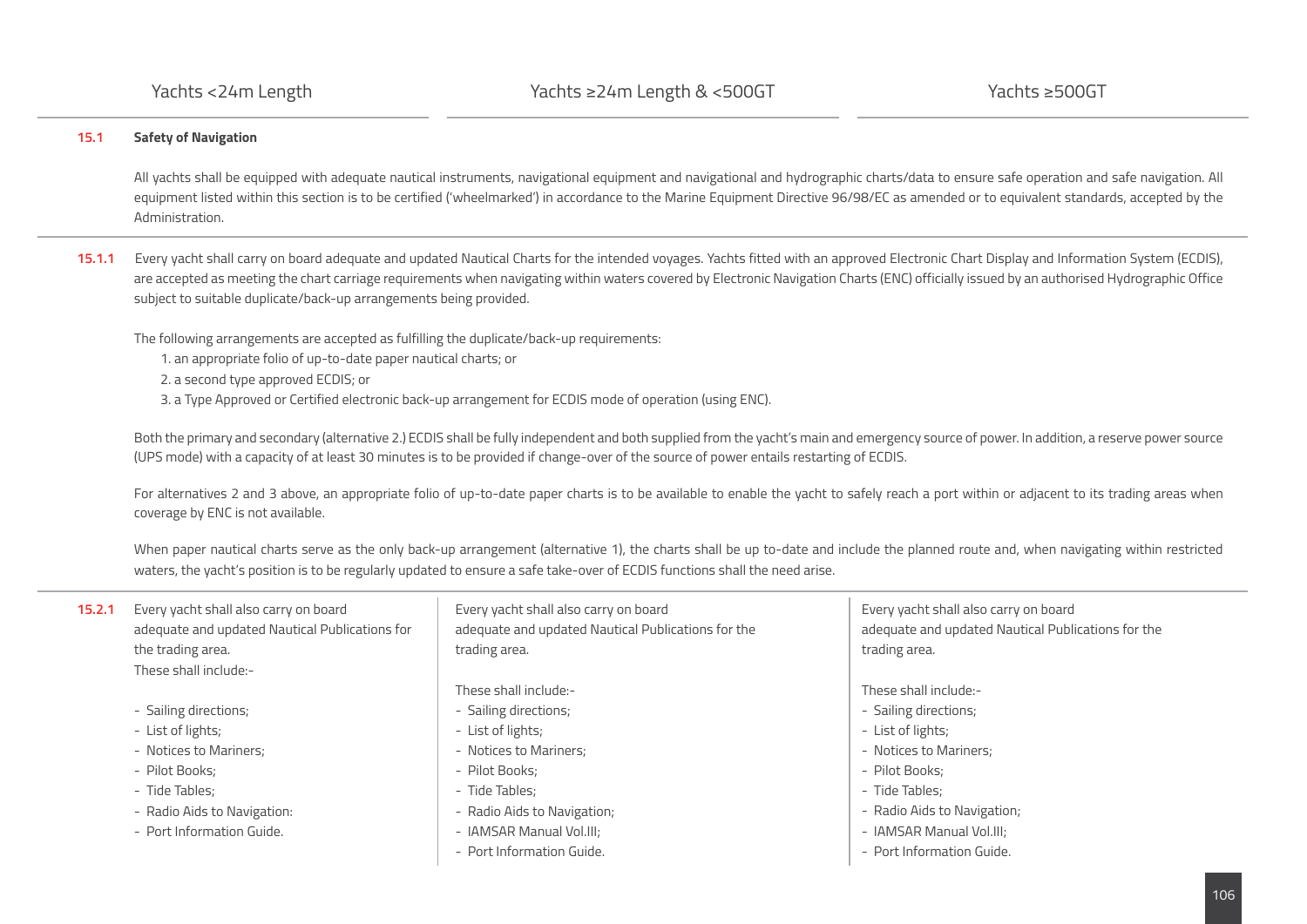# **15.2.2 Shipborne Navigational Equipment**

15.2.2.1 All yachts shall be provided with a properly calibrated magnetic compass, or other means, independent of any power supply, that may determine the ship's heading and that displays the heading at the main steering position. All yachts ≥ 150 GT shall have a spare magnetic compass.

**15.2.2.2** On steel yachts, the magnetic compass shall be calibrated taking into consideration the B, C and D coefficients and the heeling error.

**15.2.2.3** The magnetic compass and its repeater shall be so positioned as to be easily seen and read by the helmsman at the main steering position.

**15.2.2.4**

Magnetic compasses shall be supplied with a deviation card that shall be renewed at least every three years.

- **15.2.2.5** Satellite Compasses are accepted as an alternative on Short Range Navigation Yachts provided the following conditions are satisfied :-
	- Two, type-approved, satellite compasses are installed;
	- The compasses are independently supplied from the main and emergency sources of power;
	- The compasses are each provided with a reserve power source (UPS) having a capacity sufficient for at least 30 minutes operation;
	- The compasses have separate display units;
	- One compass is positioned at the main steering position and the second compass must be positioned in a location which is clearly visible from the main steering position;
	- If fitted the gyro-compass, has also to be independently powered from UPS system.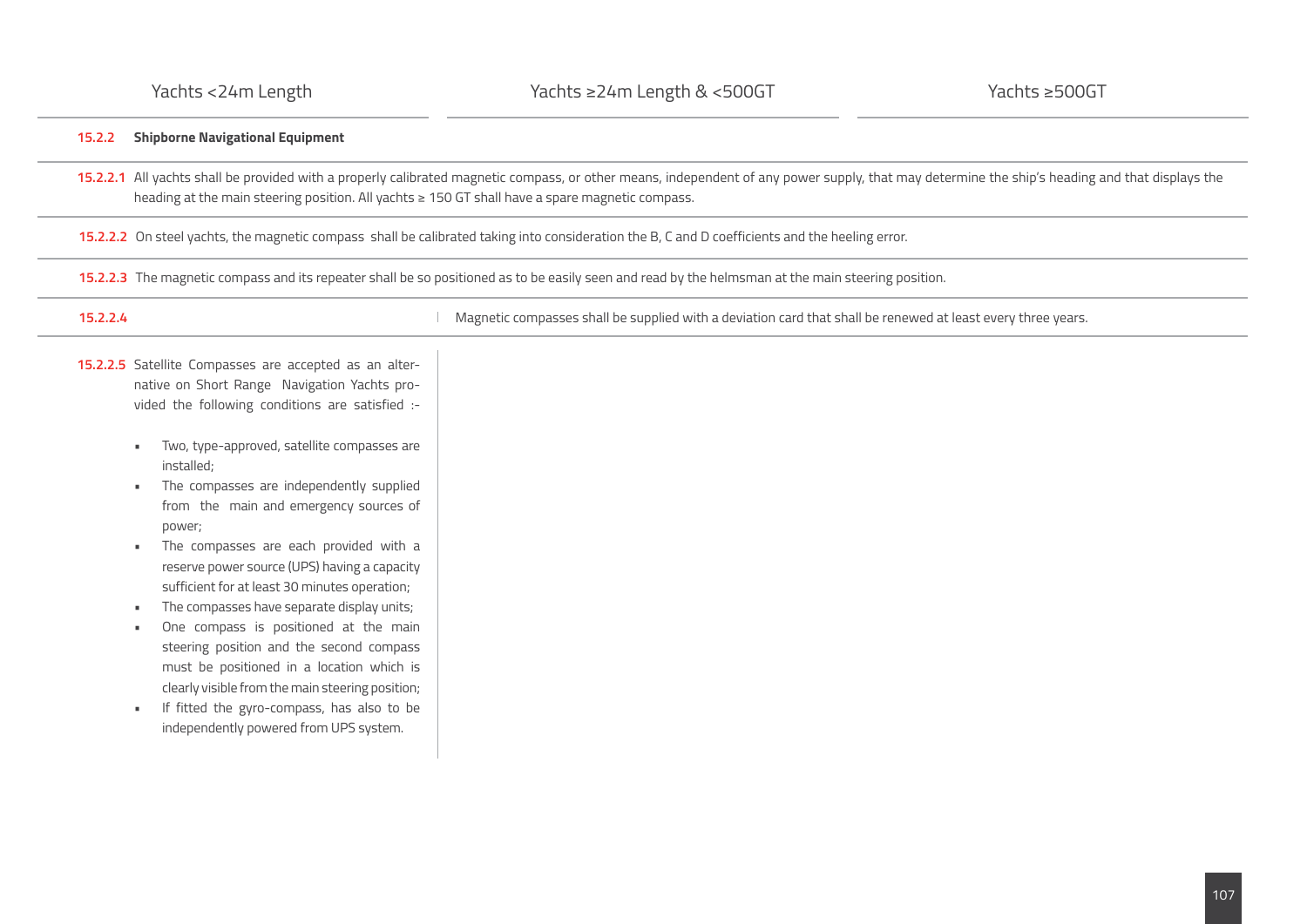**15.2.2.6** All yachts shall be equipped with an Echo Sounding Device. This is to be easily visible from the navigation position.

**15.2.2.7** All yachts shall be equipped with a 9 GHz radar. This is to be easily visible from the navigation position.

**15.2.2.8** All yachts shall be equipped with a receiver for a global navigation satellite system (GPS) or other means, suitable for use at all times throughout the intended voyage, in order to be able to establish and automatically update the yacht's position.

**15.2.2.9** A speed and distance measuring device is to be installed on every yacht unless this is being measured via the GPS unit.

| All yachts shall be equipped with a Rudder Angle Indicator. | All yachts shall be equipped with a Rudder Angle Indicator. |
|-------------------------------------------------------------|-------------------------------------------------------------|
|                                                             |                                                             |

**15.2.2.11** All yachts shall be equipped with an Engine Revolution Counter in the navigation position.

| A Gyro Compass is to be provided.

**15.2.2.13** All yachts ≥ 300 GT shall be fitted with an approved Automatic Identification System (AIS).

**15.2.2.14** All yachts ≥ 300 GT shall be fitted with a Long-Range Identification and Tracking (LRIT) system. Yachts certified to operate exclusively within Sea Area A1, which are fitted with an AIS, and which are under continuous AIS coverage shall not be required to install an LRIT system. The system is to be certified in accordance with IMO Resolution MSC.210(81). Reference is also to be made to IMO MSC.1/Circ.1307 and to the Malta Merchant Shipping Notices No.77 and No.78.

**15.2.2.15** All yachts shall be equipped with a Search Light of adequate size and intensity intended for search and rescue operations at night and intended to assist any berthing operations in the dark.

**15.2.2.16** All yachts shall be provided with an efficient daylight signalling lamp. On yachts < 150 GT, an efficient waterproof electric torch suitable for Morse signalling is acceptable.

| <b>Weather Measuring Instruments</b><br>15.2.3                                                                                                            |                                                                                                                                               |                                                                                                                                               |
|-----------------------------------------------------------------------------------------------------------------------------------------------------------|-----------------------------------------------------------------------------------------------------------------------------------------------|-----------------------------------------------------------------------------------------------------------------------------------------------|
| 15.2.3.1 All yachts shall carry the following Measuring<br>Instruments:<br>Barometer:<br>Sailing yachts shall carry an anemometer and<br>an inclinometer. | All yachts shall carry the following Measuring Instruments:<br>Barometer;<br>Sailing yachts shall carry an anemometer and<br>an inclinometer. | All yachts shall carry the following Measuring Instruments:<br>Barometer;<br>Sailing yachts shall carry an anemometer and<br>an inclinometer. |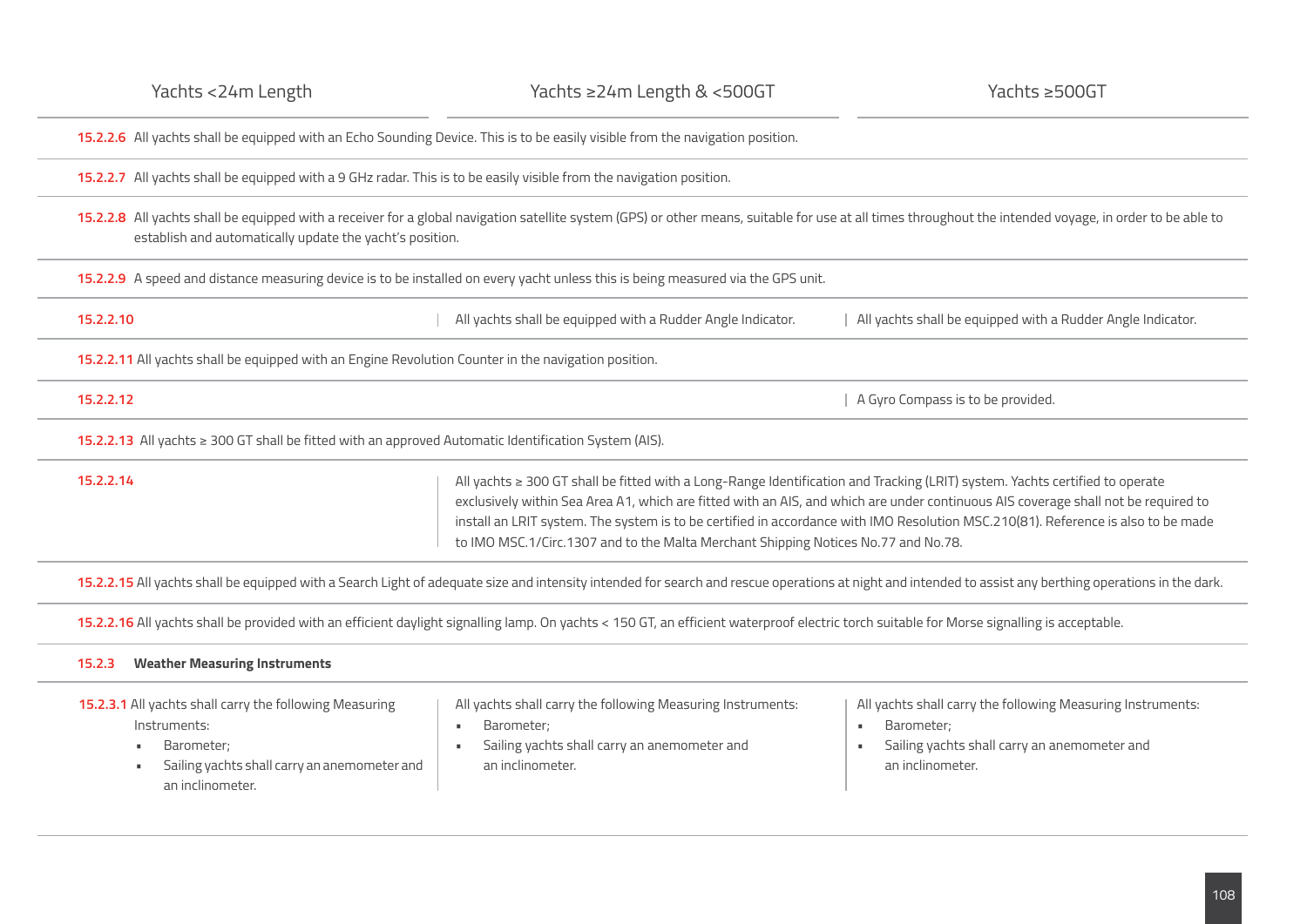# **15.2.4 Navigation Lights, Shapes and Sound Signals**

Reference is to be made to the requirements of the International Regulations For Preventing Collisions At Sea, 1972, COLREGs.

- **15.2.4.1** All yachts are required to comply with COLREGs, as applicable. On a case by case basis, due to the geometrical design of certain types of yachts, the longitudinal position of the main mast may be accepted to be located aft of midships.
- 15.2.4.2 Type Approved or Certified navigation lights shall be provided with main and emergency power supply. If navigation lights are not fitted with duplicated bulbs, spare bulbs shall be carried onboard and, in case of bulb failure, shall be easily replaced in a short period of time.

**15.2.4.3**

Yachts ≥ 24 metres are required to have their 'Navigation Lights Plan' approved by a Recognised Organisation or an Appointed Surveyor. In cases where compliance is not practicably possible, the proposed alternatives/equivalent arrangements shall be approved by the Administration.

**15.2.4.4** Commercial Yachts shall be fitted with a Bridge Navigational Watch Alarm System (BNWAS) in accordance with SOLAS Chapter V by the dates as indicated in the table herebelow taking into consideration the yacht's Gross Tonnage and Date of Build. The BNWAS System shall be certified as compliant with the performance standards laid down in IMO's Performance standards for a Bridge Navigational Watch Alarm System (BNWAS) adopted by Resolution MSC.128 (75).

# BNWAS Installation Dates

| Date of Built versus Gross Tonnage                   | $\geq$ 150 GT & < 500 GT            | $\geq 500$ GT                       |  |
|------------------------------------------------------|-------------------------------------|-------------------------------------|--|
| Before the 1st July 2002                             | First Survey after 1st January 2018 | First survey after 1st January 2017 |  |
| After the 1st July 2002 but Before the 1st July 2011 | Fitted(*)                           | Fitted(*)                           |  |
| On or after the 1st July 2011                        | Fitted(*)                           | Fitted(*)                           |  |

(\*) – To be checked and confirmed fitted by next periodical survey.

**15.2.4.5** Bridge Navigational Watch Alarm Systems installed prior to 1st July 2011 will be considered eligible for exemption from full compliance with the standards of Resolution MSC.128(75) if the system satisfies the Recognized Organization's rules for the relevant classification notation or the minimum requirements set out in Technical Notice SLS.19.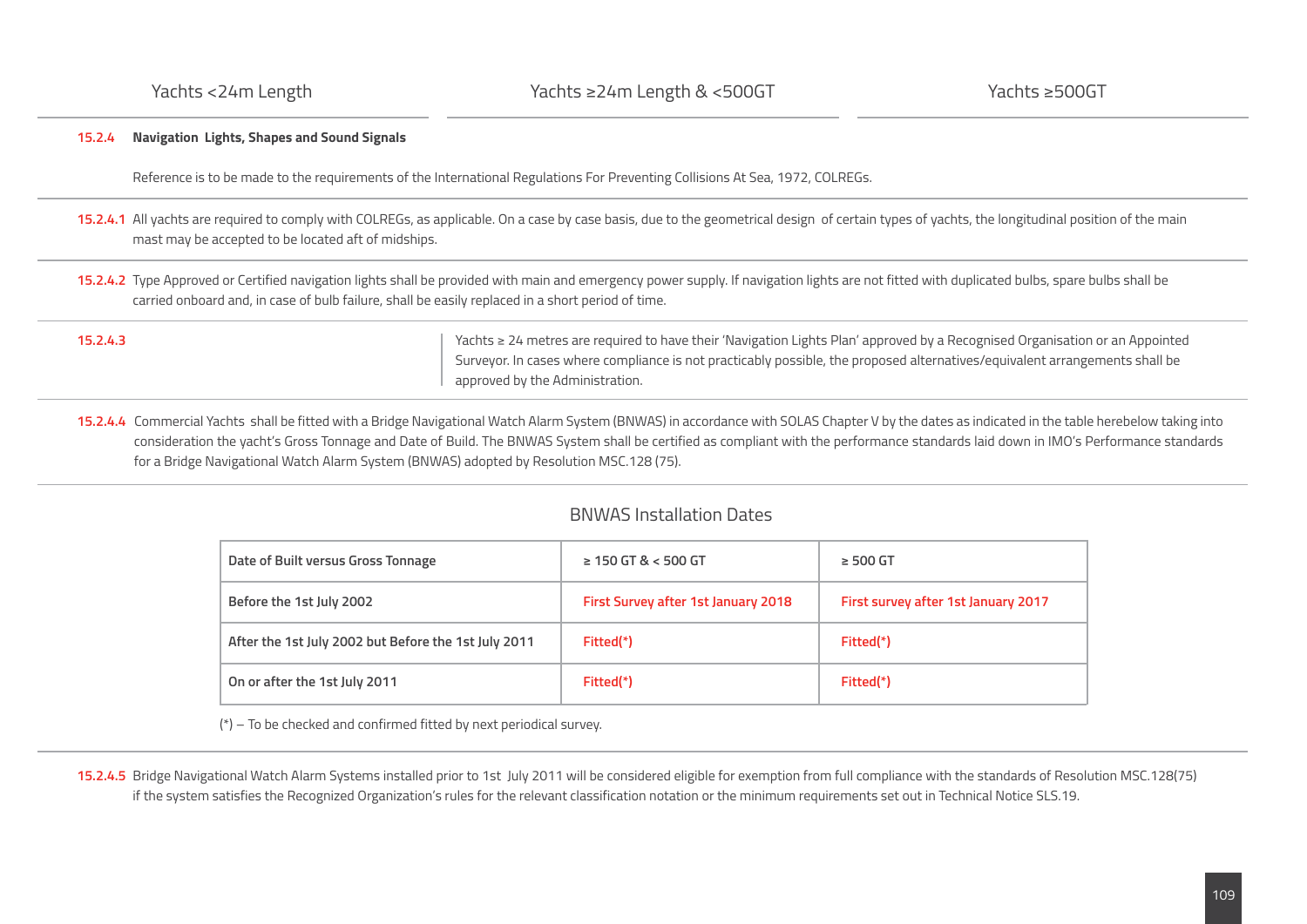#### **15.3 Radio Communication**

All yachts shall carry radio transmitting and receiving equipment adequate for the area and range of operation. The Certificate of Compliance issued to a yacht will reflect the Sea Area coverage provided by the equipment installed. Reference is to be made to Section 2 of this Code for definitions of the Sea Areas A 1, A 2, A 3 and A 4.

### **15.3.1 Sea Area A 1**

All yachts navigating in Sea Area A 1 shall be fitted with:

- 15.3.1.1 A VHF/RT radio installation capable of transmitting Digital Selective Calling (DSC) on Channel 70. It shall also be possible to initiate transmission of distress alerts on Channel 70.
- 15.3.1.2 In addition to 15.3.1.1, a VHF DSC watch receiver has to be fitted. This unit may be combined with the unit specified under 15.3.1.1.
- 15.3.1.3 A NAVTEX receiver. Additional means of receiving MSI transmissions (such as INMARSAT EGC System) must be installed should the yacht be operating in areas where NAVTEX coverage is not available.
- 15.3.1.4 A Search And Rescue Transponder (SART). Yachts ≥ 500 GT shall have a second SART unit.
- 15.3.1.5 A COSPAS-SARSAT 406 MHz satellite Emergency Position-Indicating Radio Beacon (satellite EPIRB), programmed with the yacht's MMSI number.
- 15.3.1.6 Two portable VHF (GMDSS) units. Yachts ≥ 500 GT shall be provided with a third portable VHF (GMDSS) unit.

### 15.3.2 **Sea Area A 2**

 In addition to the equipment prescribed for Sea Area A1, yachts navigating in Sea Area A 2 shall be fitted with:

15.3.2.1 An MF DSC/RT installation also having DSC Watch keeping capability on frequency 2187.5Khz.

15.3.2.2 Alternatively to 15.3.2.1, an INMARSAT-C unit complete with EGC receiver.

### 15.3.3 **Sea Area A 3**

In addition to the equipment prescribed for yachts navigating in Sea Area A1, yachts navigating in Sea Area A 3 shall also have:

- 15.3.3.1 An additional VHF DSC/RT unit (para. 15.3.1.1, 15.3.1.2 refers).
- 15.3.3.2 An INMARSAT-C unit with Enhanced Group Call (EGC) receiver capability.
- 15.3.3.3 An MF/HF DSC/RT installation also having DSC watch keeping capability on 2187.5KHz, 8414.5KHz and at least one other DSC distress & safety frequencies within the HF marine band.
- 15.3.3.4 Alternatively to 15.3.3.3, an additional INMARSAT-C unit complete with EGC receiver may be installed.
- 15.3.3.5 A valid Shore based maintenance agreement.

### 15.3.4 **Sea Area A 4**

 In addition to the equipment and requirements specified in sections 15.3.3.1, 15.3.3.2, 15.3.3.3 and 15.3.3.5, an additional COSPAS-SARSAT satellite EPIRB (as per 15.3.1.5) is to be provided.

### 15.3.5 **Sources of Energy**

15.3.5.1 Whilst the yacht is at sea there shall be a continuous supply of electrical energy adequate to operate the radio installation and to charge any batteries used as the reserve source of energy.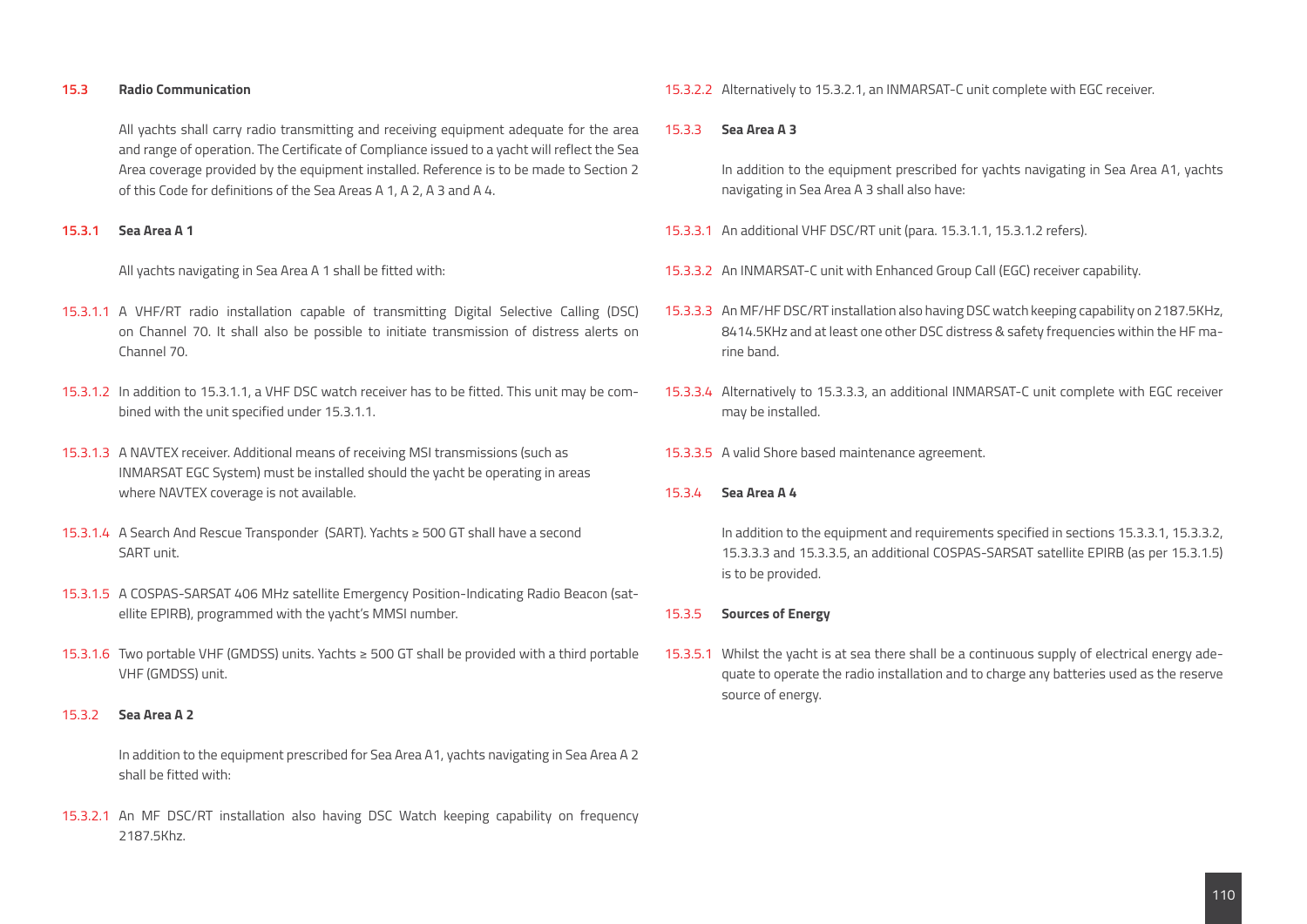15.3.5.2 A dedicated reserve source of energy, independent of the main and emergency source of electrical power shall be provided for the purpose of conducting distress and safety radio communications in the event of failure of the main and emergency source of electrical power. This shall have a minimum capacity for operating the required radio equipment for a period of at least:

i) 1 hr on yachts provided with an emergency source of electrical power, and; ii) 6 hrs on yachts not provided with an emergency source of electrical power.

- 15.3.5.3 If an uninterrupted input of information from the yacht's navigational or other equipment to a radio installation as required by this section, including the navigational receiver, is needed to ensure its proper performance, means shall be provided to ensure the continuous supply of such information in the event of failure of the ship's main and/or emergency source of electrical power.
- 15.3.5.4 When the reserve source of energy consists of a re-chargeable accumulator battery such batteries shall be able to be automatically re-charged through an independent charger and shall reach their minimum capacity requirements within 10 hrs.
- 15.3.5.5 All accumulator batteries for the radio installation shall be installed as high as possible in the yacht so that any form of flooding will not affect the efficiency of the batteries.
- 15.3.6 **Operation Performance**
- 15.3.6.1 All radio communication equipment is to be SOLAS and/or MED Type Approved or Certified.
- 15.3.6.2 The GMDSS installation shall be installed in an easily accessible position.
- 15.3.6.3 The GMDSS installation is to be protected against the effects of sea water/spray, extremes of temperature and other adverse conditions.
- 15.3.6.4 The following shall be clearly marked next to the equipment:
	- the Call Sign / MMSI No. / IMN Nos., as applicable;
	- any other applicable codes.

15.3.6.5 On board sailing yachts, if the radio antenna is fitted on the mast, then an emergency antenna is to be provided on board.

### 15.3.7 **Watches**

A yacht at sea shall maintain a continuous watch keeping on (as applicable):-

- VHF Channel 16;
- VHF Channel 13;
- VHF (DSC) Channel 70;
- MF on the distress and safety DSC frequency 2187.5 KHz;

HF on the distress and safety distress frequencies 8414.5Khz and at least on one other DSC distress & safety frequency within the HF marine band.

Satellite shore to ship distress alerts if fitted with a radio facility for reception of maritime safety information by INMARSAT enhanced group calling systems.

It is recommended that yachts carry on board the latest editions of the Admiralty List of Radio Signals (ALRS) applicable.

### 15.3.8 **Radio Personnel Qualifications**

 Reference is to be made to Section 17.2 with regards to Radio Personnel Qualifications.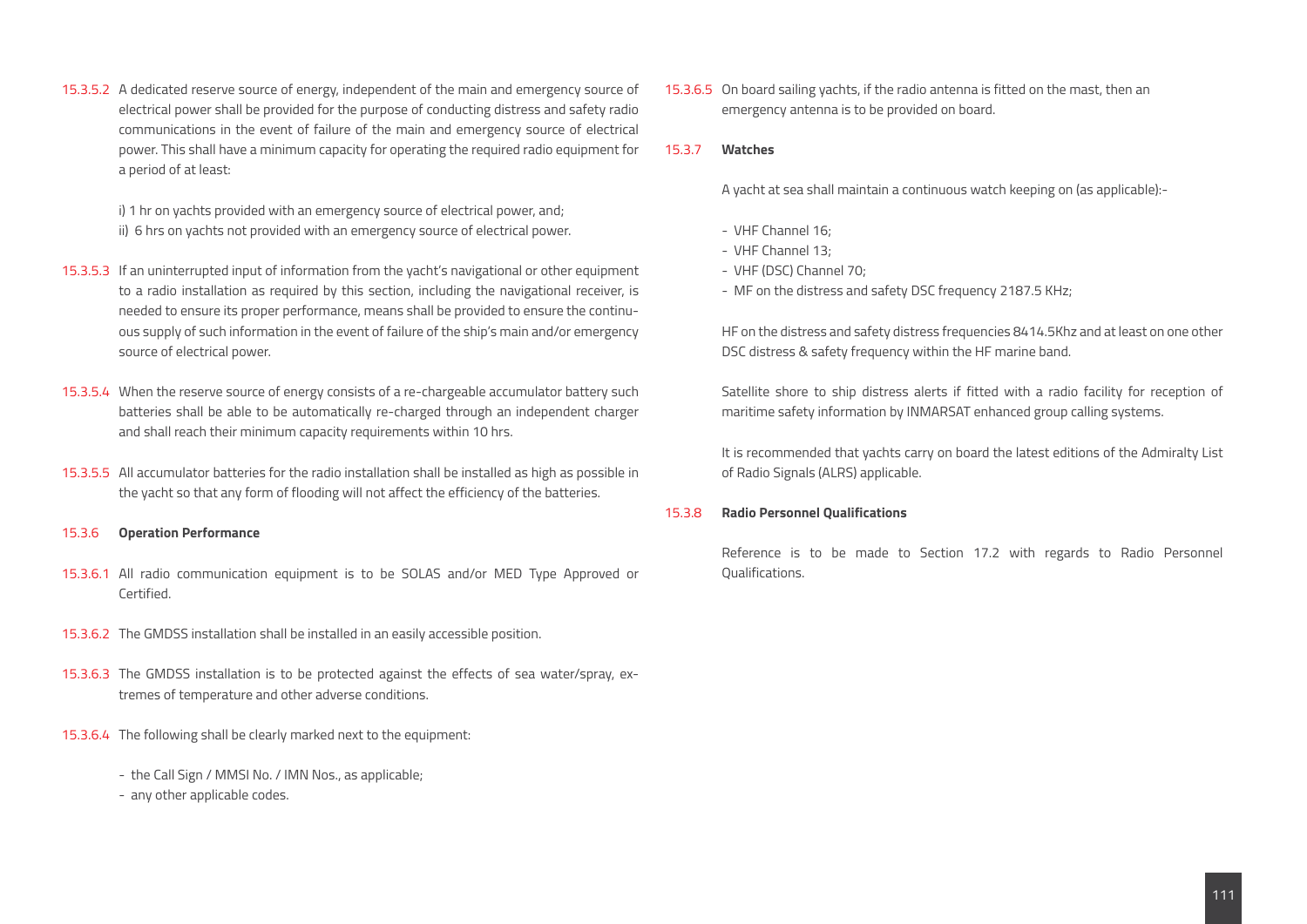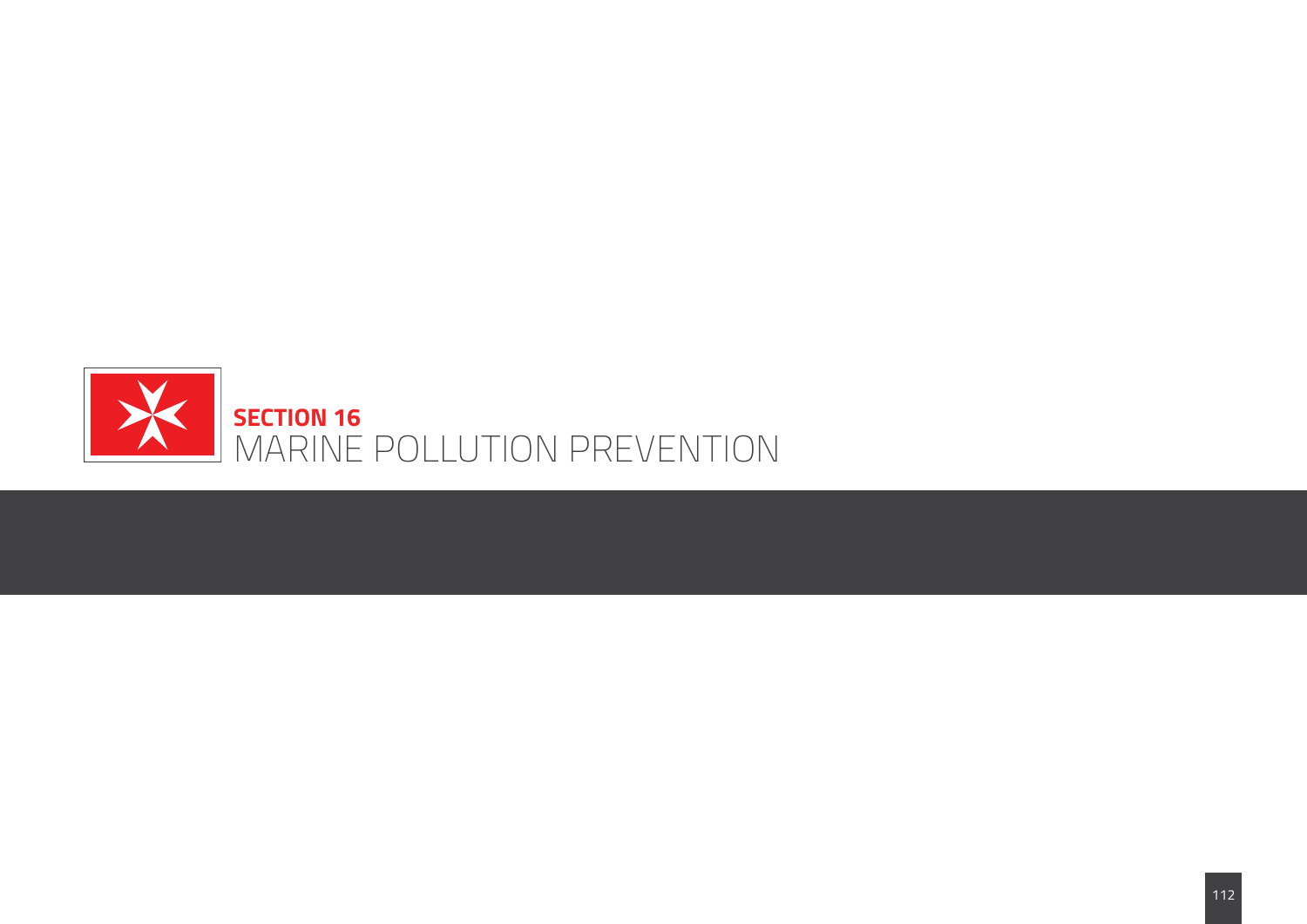## 16 **Marine Pollution Prevention**

- 16.1 It is the responsibility of the crew and all persons on board commercial yachts to comply with the applicable requirements of this section at all times.
- 16.2 For yachts < 400 GT not subject to some/all sub-sections hereunder it is the Owner's/ Master's responsibility to comply with the requirements of the local Administration and Port State requirements.

#### 16.3 **Oil Pollution Prevention – MARPOL Annex I**

 All yachts are prohibited from discharging oily bilge water overboard. Tank(s) of adequate capacity shall be provided for retention of all oil residues. These must be retained on board until disposal to appropriate shore facilities is possible.

Where a yacht is fitted with oil filtering equipment, it shall be ensured that the equipment is Type Approved or Certified and that the calibration and testing of the equipment is carried out at intervals as per the manufacturer's recommendations.

All yachts ≥ 400 GT are required to be surveyed and certified in line with MARPOL Annex I.

### 16.4 **Prevention of Pollution by Sewage – MARPOL Annex IV**

 All yachts ≥ 400 GT and all yachts certified to carry more than 15 persons are required to be surveyed and certified in line with Marpol Annex IV.

### 16.5 **Prevention of Pollution by Garbage – MARPOL Annex V**

All yachts are required to comply with the applicable provisions of MARPOL Annex V. Yachts ≥400 GT and yachts certified to carry 15 persons or more are required to be provided with a Garbage Management Plan (\*) and a Garbage Record Book in the form specified within MARPOL Annex V.

(\*) Refer to the guidelines for the development of garbage management plans adopted by the MEPC resolution on MEPC 71(88).

16.6 **Prevention of Air Pollution and Energy Efficiency – MARPOL Annex VI**

 All yachts ≥ 400 GT, including existing yachts, are required to be surveyed and certified in line with Marpol Annex VI.

- 16.6.1 Yachts having equipment containing ODS shall maintain an Ozone Depletion Substances Record book (can be in electronic format) where entries and records of repairs or maintenance of such equipment, recharge and discharge of ODS can be made.
- 16.6.2 An International Energy Efficiency Certificate (IEEC) is to be issued as per Annex VI at the first intermediate or renewal survey, on or after the 1st January 2013.
- 16.6.3 With regards to Marpol Annex VI Reg.13 Tier III requirements, the term "for recreational purposes", shall also apply to Commercial Yachts i.e. Tier III requirements do not apply to:

a) Commercial Yachts < 24m in length; b) Commercial Yachts ≥ 24m and < 500GT, constructed prior to January 2021

#### 16.7 **Anti-Fouling Systems**

The use of organotin compounds which act as biocides in anti-fouling systems is prohibited. Yachts  $\geq 400$  GT shall be surveyed and certified in accordance with the requirementsof Annex I of EC Regulation 782/2003 as amended and all yachts ≥ 24 metres but <400 GT shall be issued with an AFS-Declaration as per Annex III of EC Regulation 782/2003 as amended.

#### 16.8 **MARPOL related manuals to be carried onboard yachts ≥ 400 GT.**

- a. SOPEP Shipboard Oil Pollution Emergency Plan
- b. SEEMP Ship Energy Efficiency Management Plan
- c. Garbage Management Plan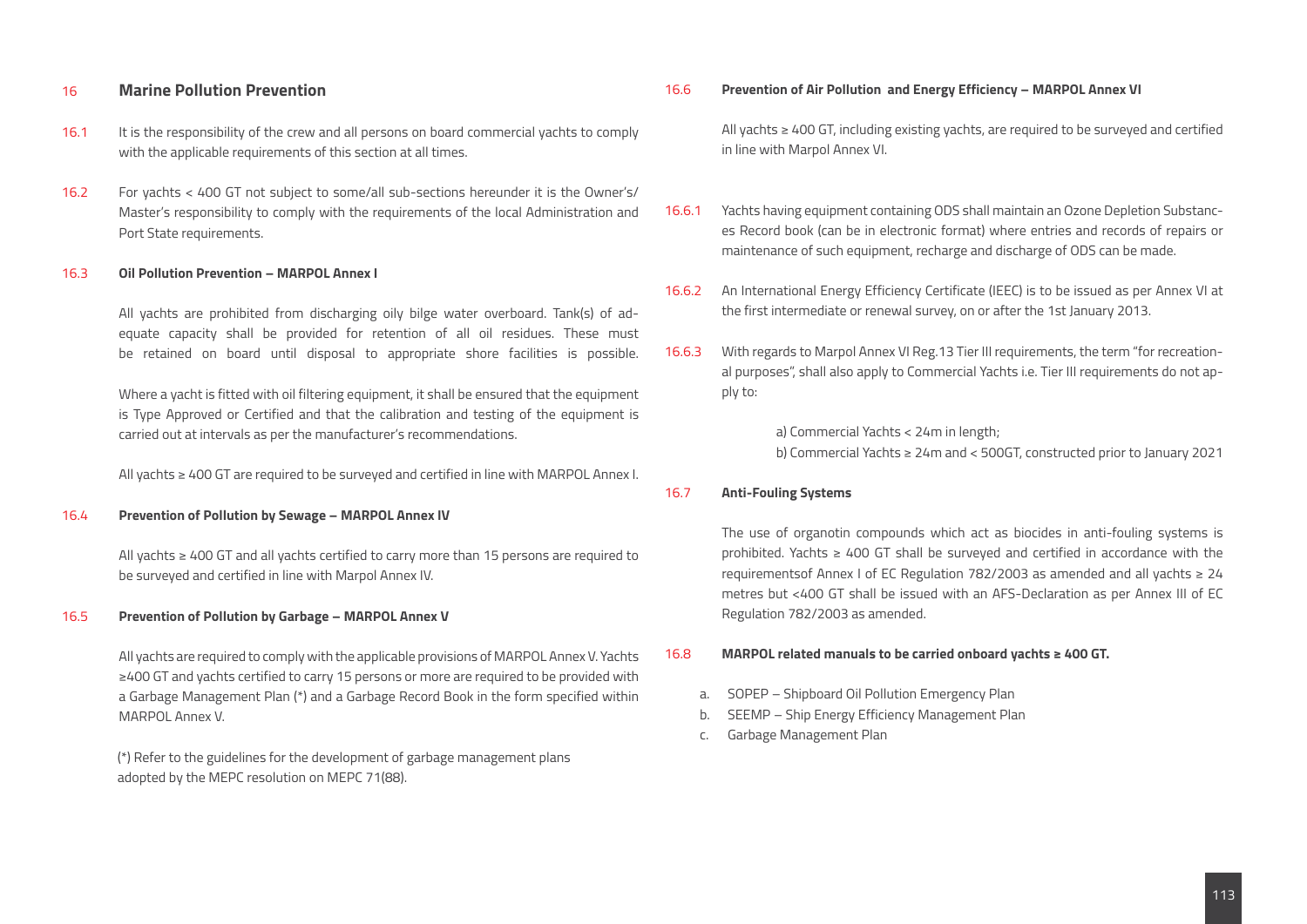### 16.9 **Green Yacht Notation**

 In its quest to encourage the design, construction and operation of more environmentally friendly yachts the Administration has introduced the 'Green Yacht' Notation.

This voluntary notation is based on environmental performance status which covers all aspects of the yacht's impact on the environment. This notation will be assigned and issued directly by the Administration, to yachts which through investment in eco-friendly design, onboard equipment, and operational procedures contribute to an improvement in environmental performance beyond the minimum levels set by national and international environmental regulations.

The main points taken into consideration for the assignment of this notation are:-

Yacht materials and building procedures,  $CO<sub>2</sub>$  emissions, Hydrocarbons/Oil from Machinery Spaces, Sewage, Grey water, Garbage, Other sea pollution sources (ballast water, antifouling systems, etc), Ozone-Depleting Substances, Greenhouse gases and pollutants, Nox, Sox and Particulates.

Interested parties who would like to apply for the assignment of this notation shall submit a detailed technical report (including photos) to the Administration indicating measures taken regarding all the points mentioned above and on any other eco-friendly initiatives.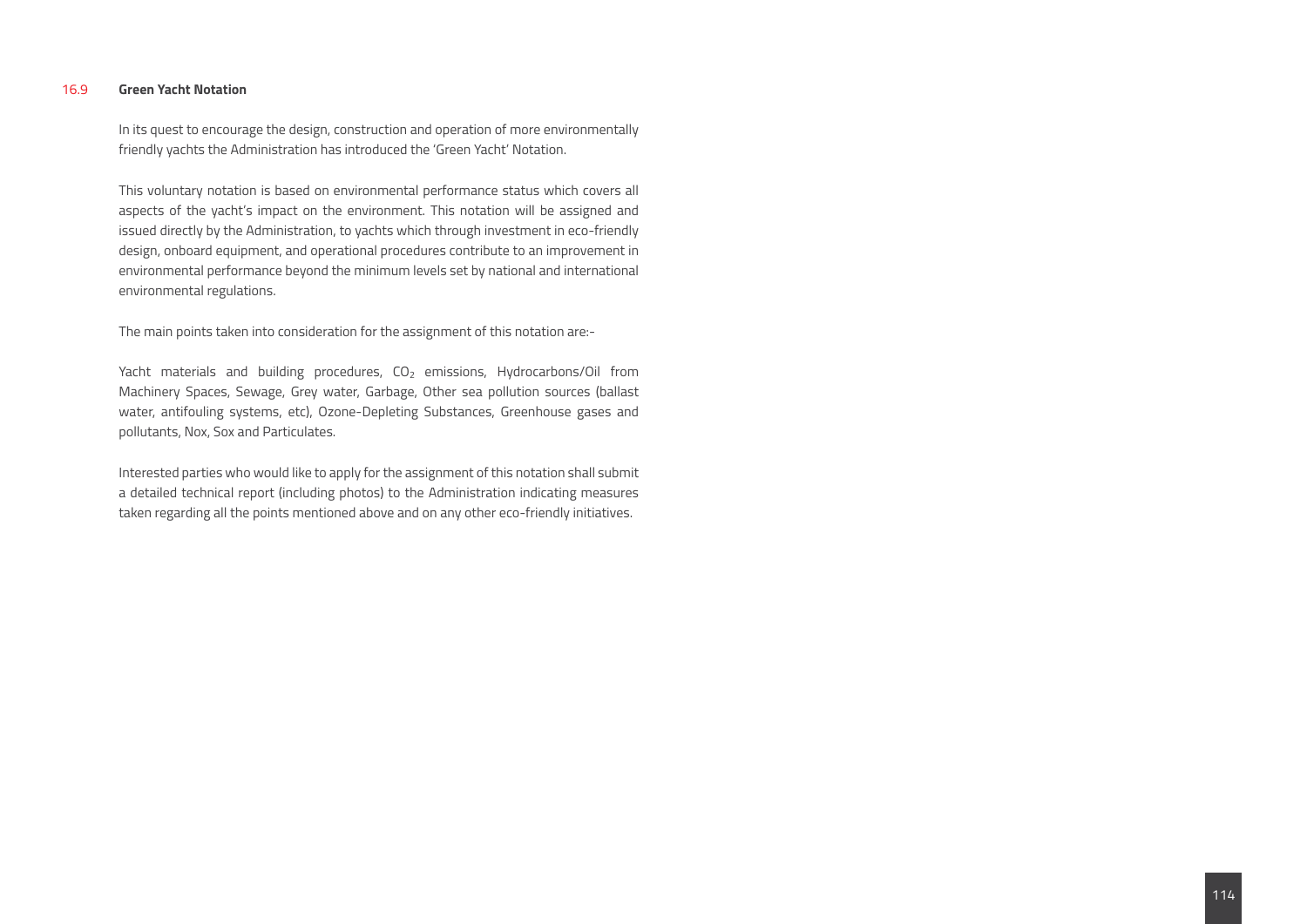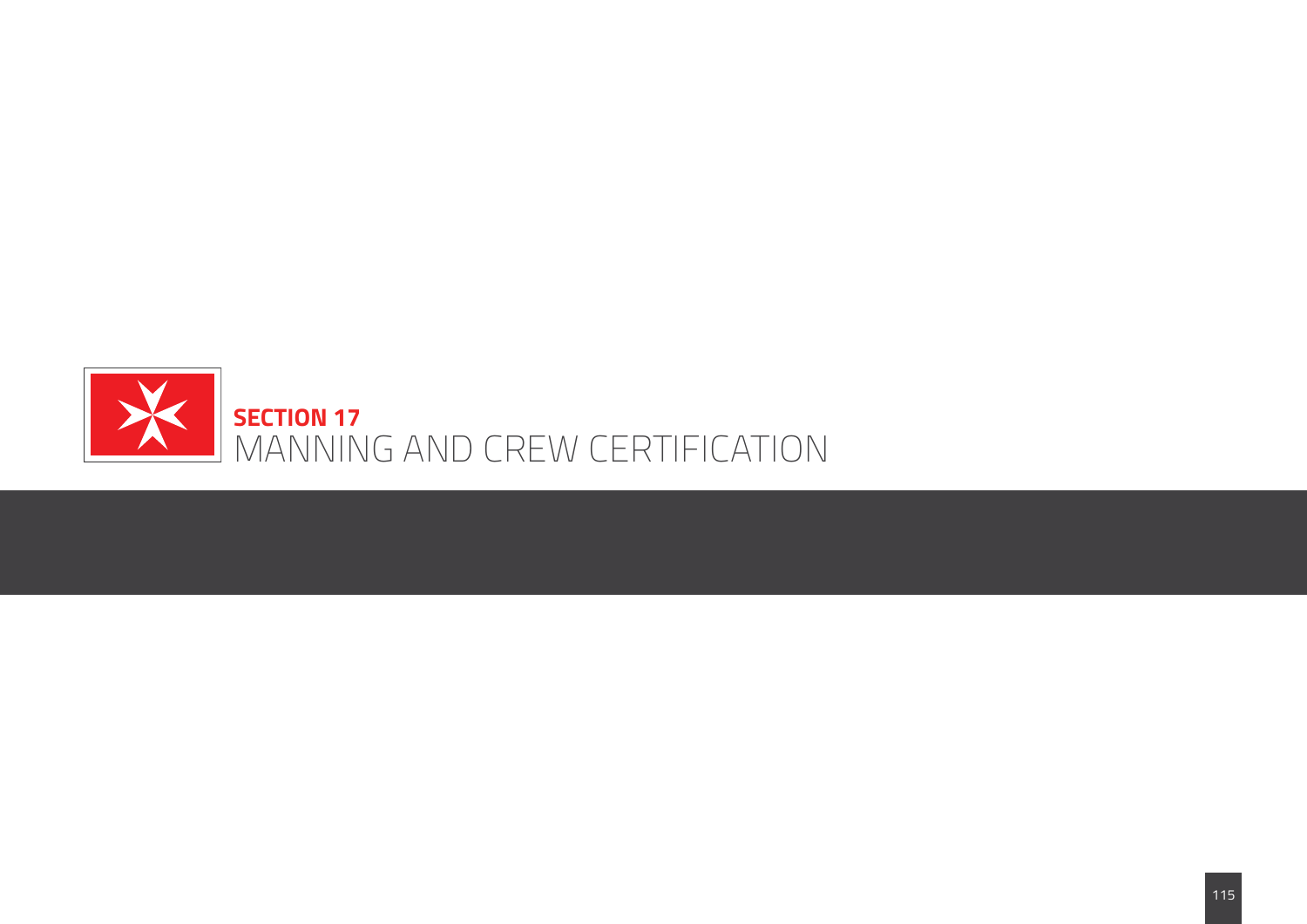# 17 **Manning and Crew Certification**

The aim of this section is to determine the minimum safe manning requirements and the minimum level of crew certification.

During lay up or during wintering periods the number of crew may be reduced whilst an adequate and sufficient number of crew onboard, that are able to handle emergencies, are kept onboard. The number of crew remaining onboard during these lay up or wintering periods must also comply with local port authorities and/or insurance requirements.

Yachts ≥ 24m in length must carry onboard a Minimum Safe Manning Certificate issued by the Administration.

### 17.1 **Crew Qualifications**

Qualifications issued in accordance with the STCW Convention, as amended, are accepted subject to endorsement by the Maltese Administration. Details about recognition of non-Maltese Certificates of Competence for Service on Maltese vessels may be found on Merchant Shipping Notice No.92 (refer to Transport Malta website). Other yacht/ship qualifications may be accepted on a case by case basis.

On a case by case basis, officers who are in possession of an NOE (Notice of Eligibility) or have a written declaration that they are progressing towards meeting the minimum requirements to obtain their relevant certification will be accepted to work in the capacity of the rank being sought, only for a limited period of time.

All crew members, including cooks and stewardesses, shall hold a valid medical fitness certificate and a Basic Training Certificate in accordance with STCW Reg.VI/1 or a Certificate, recognised by the Administration, which proves basic training in:

- Personal survival techniques,
- Fire Prevention and Fire Fighting,
- Elementary First Aid,
- Personal Safety and Social Responsibility,
- Security Awareness (applicable for yachts ≥ 500GT)

### 17.2 **Radio Personnel Qualifications**

Yachts < 300 GT and certified to operate within Sea Area A1 require a minimum one operator to be in possession of a GMDSS Short Range Certificate (SRC).

Yachts ≥ 300 GT and < 500 GT, certified exclusively for Sea Area A1 require, at least, one operator to be in possession of a GMDSS Restricted Operator's Certificate (ROC) in accordance with STCW IV/2.

Yachts ≥ 300GT and < 500 GT, certified to operate beyond Sea Area A1 require, at least, one operator to be in possession of a GMDSS General Operator's Certificate (GOC) in accordance with STCW IV/2.

Yachts ≥ 500 GT require that at least two deck/navigation personnel be in possession of a GMDSS General Operator's Certificate (GOC) in accordance with STCW IV/2. ROC Certification is accepted for yachts certified to operate exclusively in Area A1.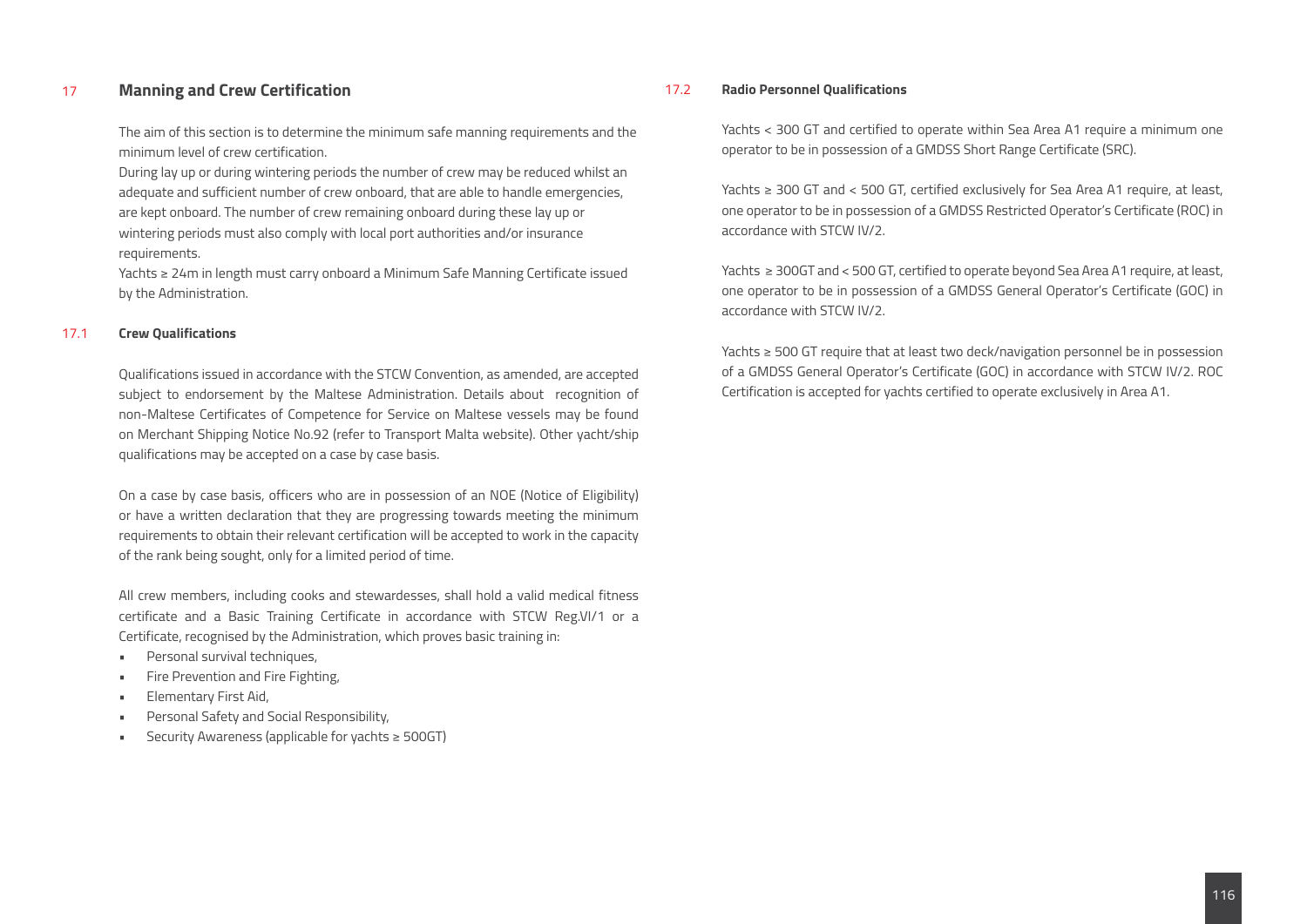# 17.3 **Minimum Safe Manning scales for yachts < 24 metres in length**

| <b>Sailing Yachts</b>   | <b>Motor Yachts</b>           |
|-------------------------|-------------------------------|
| Master                  | Master                        |
| $^{+}$                  | $^{+}$                        |
| An experienced          | An experienced                |
| seaman                  | seaman                        |
| Master                  | Master                        |
| $\ddot{}$               | $^{+}$                        |
| Yacht Rating            | Yacht Rating                  |
|                         | One of the above crew         |
|                         | members shall have an         |
|                         | <b>Approved Engine Course</b> |
|                         | certificate.                  |
| Master                  | Master                        |
| $\ddot{}$               | $\ddot{}$                     |
| OOW (Nav)               | OOW (Nav)                     |
| One of the crew members | One of the crew members       |
|                         |                               |

### 17.4 **Requirements for yachts ≥ 24 metres in length**

### 17.4.1 Minimum Safe Manning Requirements

The Administration will issue a Minimum Safe Manning Certificate for yachts ≥ 24m in length following receipt and review of the application for a safe manning document. The application has to include the proposed manning levels and copies of the appropriate crew certification.

When determining the minimum safe manning scales onboard, the following factors will be taken in consideration:

- i. Gross tonnage;
- ii. Main propulsion machinery power installed on board;
- iii. Length and nature of voyages with passengers on board;
- iv. Frequency of Port Calls;
- v. Areas of operation including the environmental conditions and time of year;
- vi. Size, age, type of yacht, type of rig (in case of sailing yachts), equipment, automation and layout;
- vii. Type of construction and type of equipment on board;
- viii. STCW requirements;
- ix. Yacht's operational requirements and the minimum number of crew required to maintain a safe operational level for the crew and to handle emergency situations and muster and disembark the passengers;
- x. Maintain a safe engineering watch and operate the ship's machinery in a safe manner.

The schedules provided within this section shall serve to indicate the typical manning requirements of the Administration.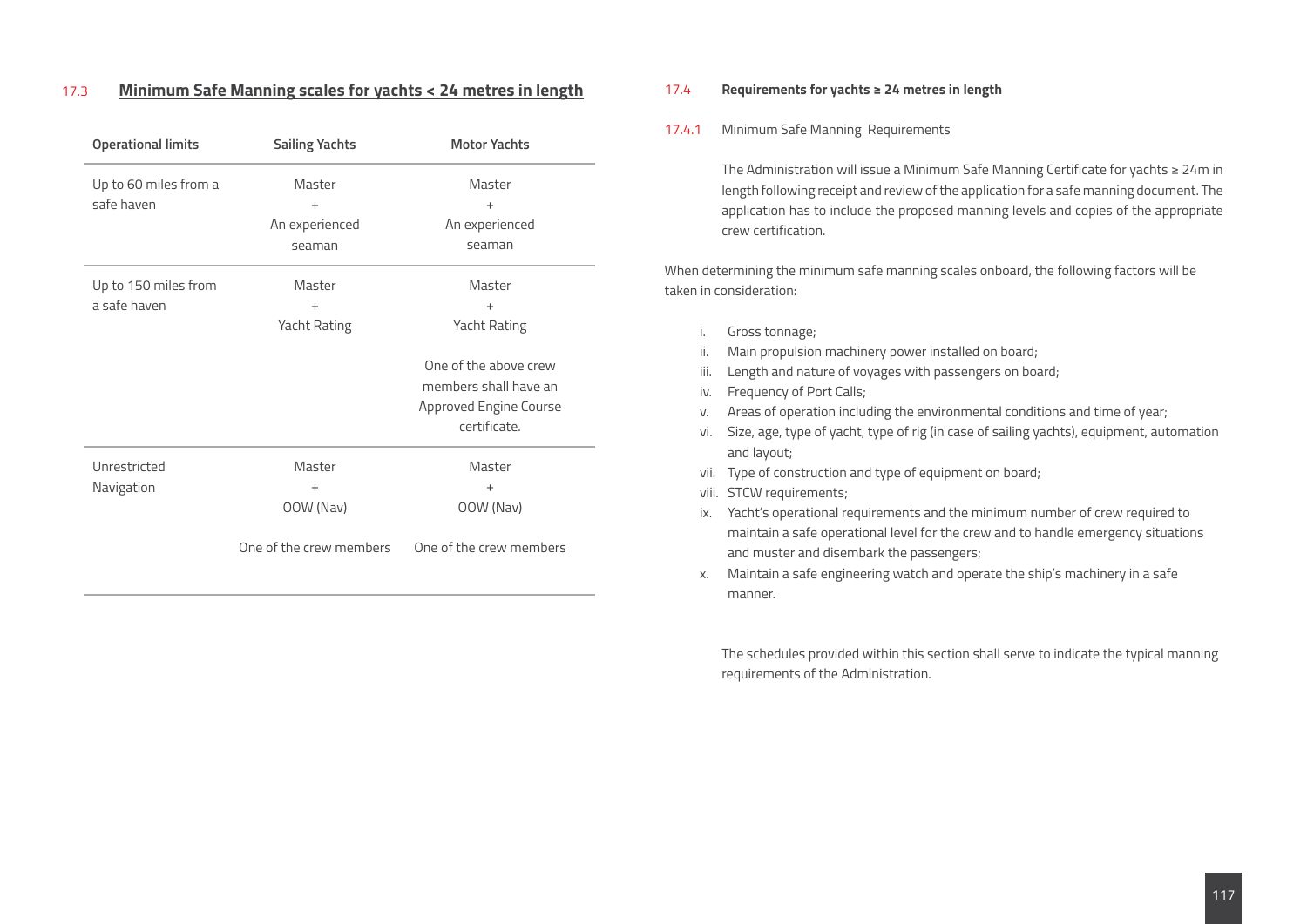# 17.4.2 **Minimum Safe Manning scales for motor yachts ≥ 24 metres in length**

Crew Certification is subject to prior acceptance by the Administration.

| Miles from a Safehaven | Personnel          | Yacht Type     |                              |                |  |
|------------------------|--------------------|----------------|------------------------------|----------------|--|
|                        |                    | ≥24m & <200GT  | ≥200GT<br>$< 500 \text{ GT}$ | $\geq 500$ GT  |  |
| Up to 60               | Master             | 1              | $\mathbf 1$                  | 1              |  |
|                        | Chief Officer      | ÷,             | $\mathbf{1}$                 | 1              |  |
|                        | OOW (Navigation)   |                | $\sim$                       |                |  |
|                        | Chief Engineer ▲   | $\mathbf{1}$   | $\mathbf 1$                  | 1              |  |
|                        | Second Engineer    |                | $\blacksquare$               |                |  |
|                        | Assistant Engineer | ÷.             | $\mathbf{1}$                 | 1              |  |
|                        | Yacht Rating       | $\mathbf{1}$   | $\overline{2}$               | $\overline{2}$ |  |
|                        |                    |                |                              |                |  |
| Up to 150              | Master             | $\mathbf{1}$   | $\mathbf 1$                  | 1              |  |
|                        | Chief Officer      | $\mathbf{1}$   | $\mathbf 1$                  | $\mathbf 1$    |  |
|                        | OOW (Navigation)   |                | $\overline{\phantom{a}}$     |                |  |
|                        | Chief Engineer ▲   | $\mathbf{1}$   | $\mathbf{1}$                 | $\mathbf 1$    |  |
|                        | Second Engineer    | L.             | $\blacksquare$               | 1              |  |
|                        | Assistant Engineer | $\blacksquare$ | $\mathbf{1}$                 | $\blacksquare$ |  |
|                        | Yacht Rating       | 1              | $\sqrt{2}$                   | $\overline{2}$ |  |
|                        |                    |                |                              |                |  |
| Unlimited              | Master             | $\mathbf 1$    | $\mathbf 1$                  | $\mathbf{1}$   |  |
|                        | Chief Officer      | $\mathbf{1}$   | $\mathbf{1}$                 | 1              |  |
|                        | OOW (Navigation)   |                | $\mathbf{1}$                 | 1              |  |
|                        | Chief Engineer ▲   | 1              | $\mathbf{1}$                 | 1              |  |
|                        | Second Engineer    |                | $\mathbf{1}$                 | 1              |  |
|                        | Assistant Engineer | 1              | $\overline{\phantom{a}}$     |                |  |
|                        | Yacht Rating       | $\overline{c}$ | $\overline{2}$               | $\overline{c}$ |  |

Notes:

"A" On yachts having gas turbine propulsion the Chief Engineer is required to have attended an approved Gas Turbine Course.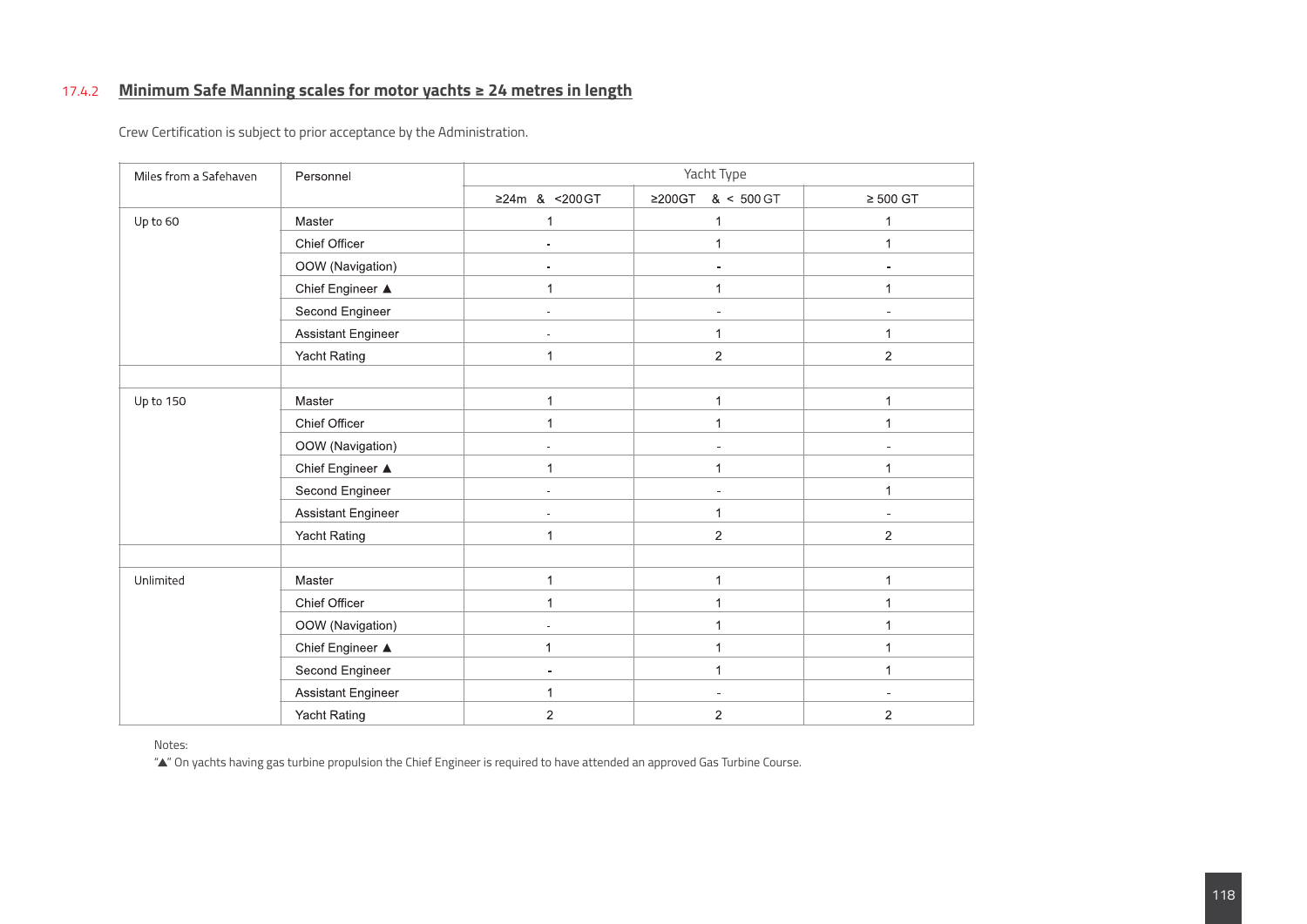# 17.4.3 **Minimum Safe Manning scales for sailing yachts ≥ 24 metres in length**

Crew Certification is subject to prior acceptance by the Administration.

The indicated minimum safe manning requirements for sailing yachts are based on a standard rig. The level of automation and/or complexity of the rig may require additional personnel to operate the rig.

| Miles from a Safehaven | Personnel          | Yacht Type     |                   |                |  |
|------------------------|--------------------|----------------|-------------------|----------------|--|
|                        |                    | ≥24m & <200 GT | ≥200GT & < 500 GT | $\geq 500$ GT  |  |
| Up to 60               | Master             | $\mathbf{1}$   | $\mathbf{1}$      | $\mathbf{1}$   |  |
|                        | Chief Officer      | $\blacksquare$ | $\mathbf{1}$      | $\mathbf{1}$   |  |
|                        | OOW (Navigation)   | $\blacksquare$ | $\blacksquare$    |                |  |
|                        | Chief Engineer     | $1^*$          | $1^*$             | $\mathbf{1}$   |  |
|                        | Second Engineer    | $\blacksquare$ | ÷,                |                |  |
|                        | Assistant Engineer | $\blacksquare$ | $1+$              | $\mathbf{1}$   |  |
|                        | Yacht Rating       | $\overline{2}$ | $\overline{2}$    | $\mathbf{3}$   |  |
|                        |                    |                |                   |                |  |
| Up to 150              | Master             | $\mathbf{1}$   | $\mathbf{1}$      | $\mathbf{1}$   |  |
|                        | Chief Officer      | $\mathbf{1}$   | $\mathbf{1}$      | $\mathbf{1}$   |  |
|                        | OOW (Navigation)   | $\blacksquare$ | $\blacksquare$    | $\blacksquare$ |  |
|                        | Chief Engineer     | $1^*$          | $1^{\star}$       | $\mathbf{1}$   |  |
|                        | Second Engineer    | $\blacksquare$ | $\blacksquare$    | $\mathbf{1}$   |  |
|                        | Assistant Engineer | $\sim$         | $1+$              | $\blacksquare$ |  |
|                        | Yacht Rating       | $\overline{2}$ | $\overline{2}$    | 3              |  |
|                        |                    |                |                   |                |  |
| Unlimited              | Master             | $\mathbf{1}$   | $\mathbf{1}$      | $\mathbf{1}$   |  |
|                        | Chief Officer      | $\mathbf{1}$   | $\mathbf{1}$      | $\mathbf{1}$   |  |
|                        | OOW (Navigation)   | $\blacksquare$ | $\mathbf{1}$      | $\mathbf{1}$   |  |
|                        | Chief Engineer     | $\mathbf{1}$   | $\mathbf{1}$      | $\mathbf{1}$   |  |
|                        | Second Engineer    | $\sim$         | $\blacksquare$    | $\mathbf{1}$   |  |
|                        | Assistant Engineer | $1+$           | $1+$              | $\blacksquare$ |  |
|                        | Yacht Rating       | $\overline{a}$ | $\sqrt{2}$        | 3              |  |

Notes:

a) "\*" The Chief Engineer may be omitted if the power is < 300 kW per engine and if another crew member holds an AEC (Approved Engine Course) Certificate. Moreover, in case of omission of the Chief Engineer the yacht must have the main engine parameter indicators on the cockpit.

b) "+" The Assistant Engineer may be omitted if the power is > 300 kW but < 500 kW per engine.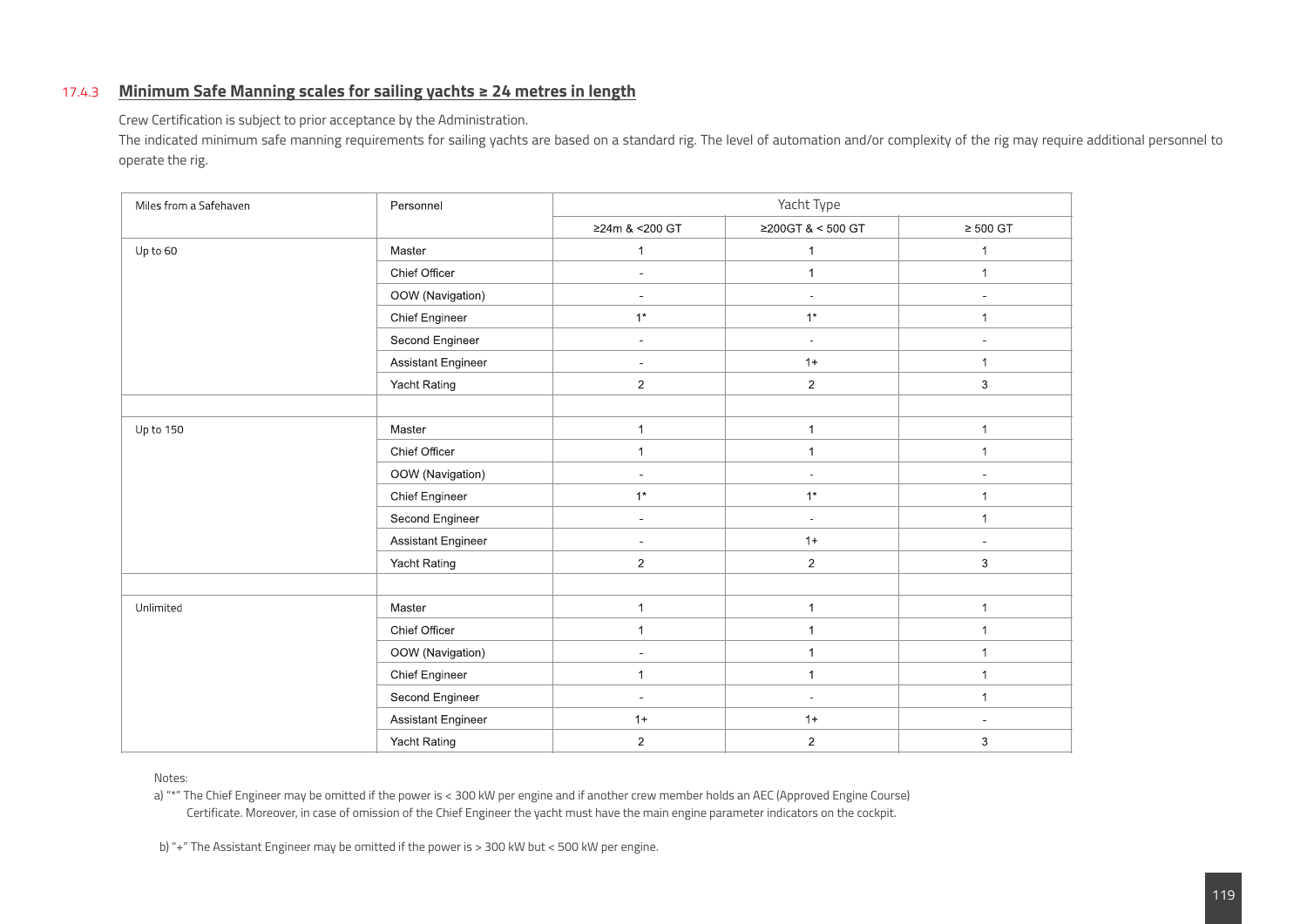# 17.5 **Dual Certification**

Dual Deck and Engineer roles may be accepted provided that :-

a) The officer is suitably qualified and experienced in both disciplines;

b) Only one officer onboard may be allowed to act in dual role;

c) The person is not the Master;

d) The yacht is issued with a full UMS Notation for unmanned machinery space operation or satisfies

the following:

- The yacht has full control of main engine manoeuvring,
- High Level Bilge Alarms are fitted in the machinery spaces,
- The Engine Alarms and Engine Fire Alarm (if fitted) is relayed to the Bridge.

Notwithstanding the hereabove provisions the crew compliment on yachts < 24m must not be less than 2 and the crew compliment on yachts ≥ 24m must not be less than 3.

# 17.6 **Special Considerations**

On case by case basis, the Administration will consider requests for reduction in the engine crew compliment subject that the herebelow criteria are satisfied :

a) the yacht being a 'Short Range Yacht';

b) the maximum periods of navigation not exceeding 12 hours duration;

c) one crew member (excluding the Master) holds a Yacht Engine Operator Certificate or equivalent;

d) the yacht having a valid engine maintenance agreement with the engine makers (or their approved service station).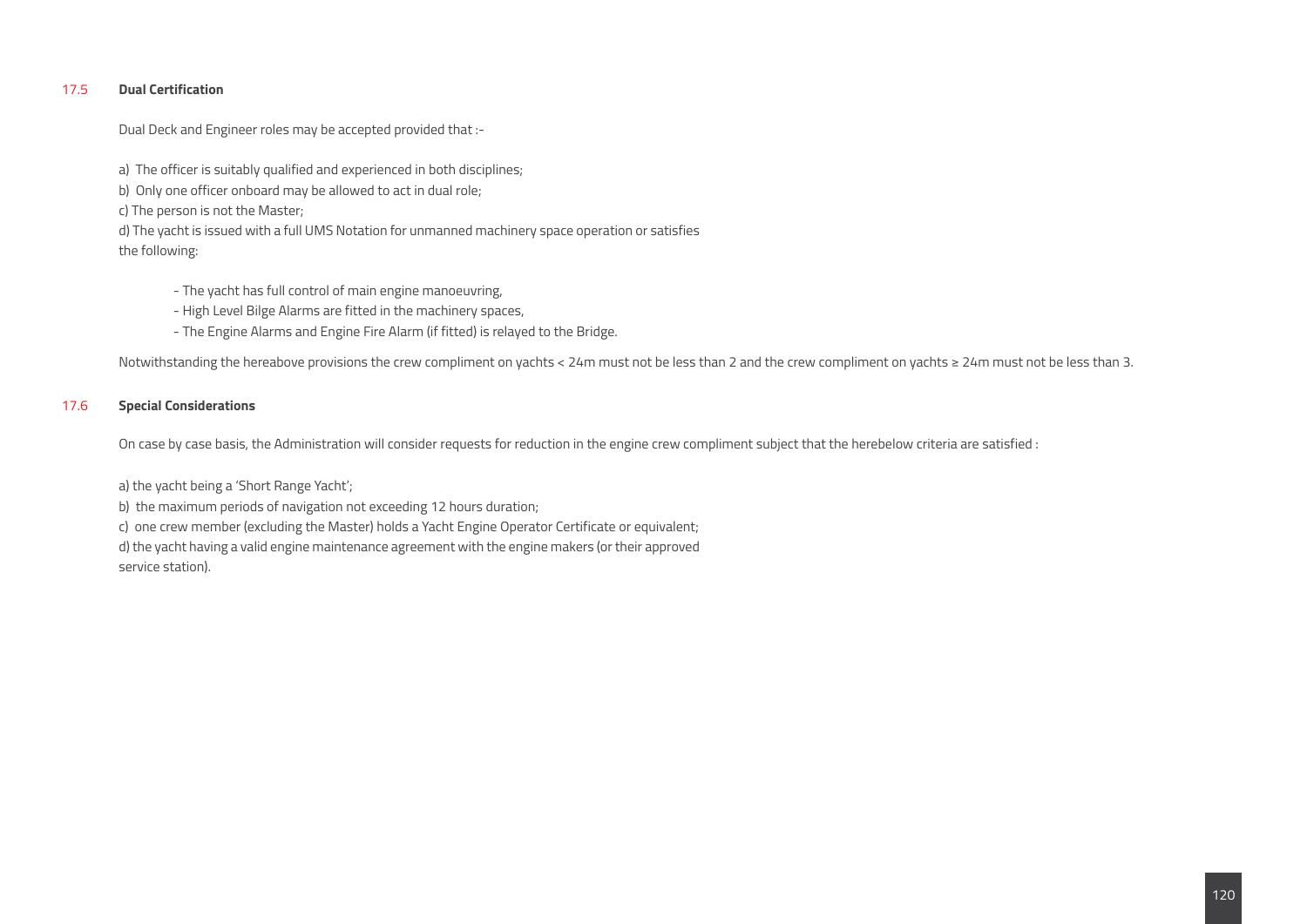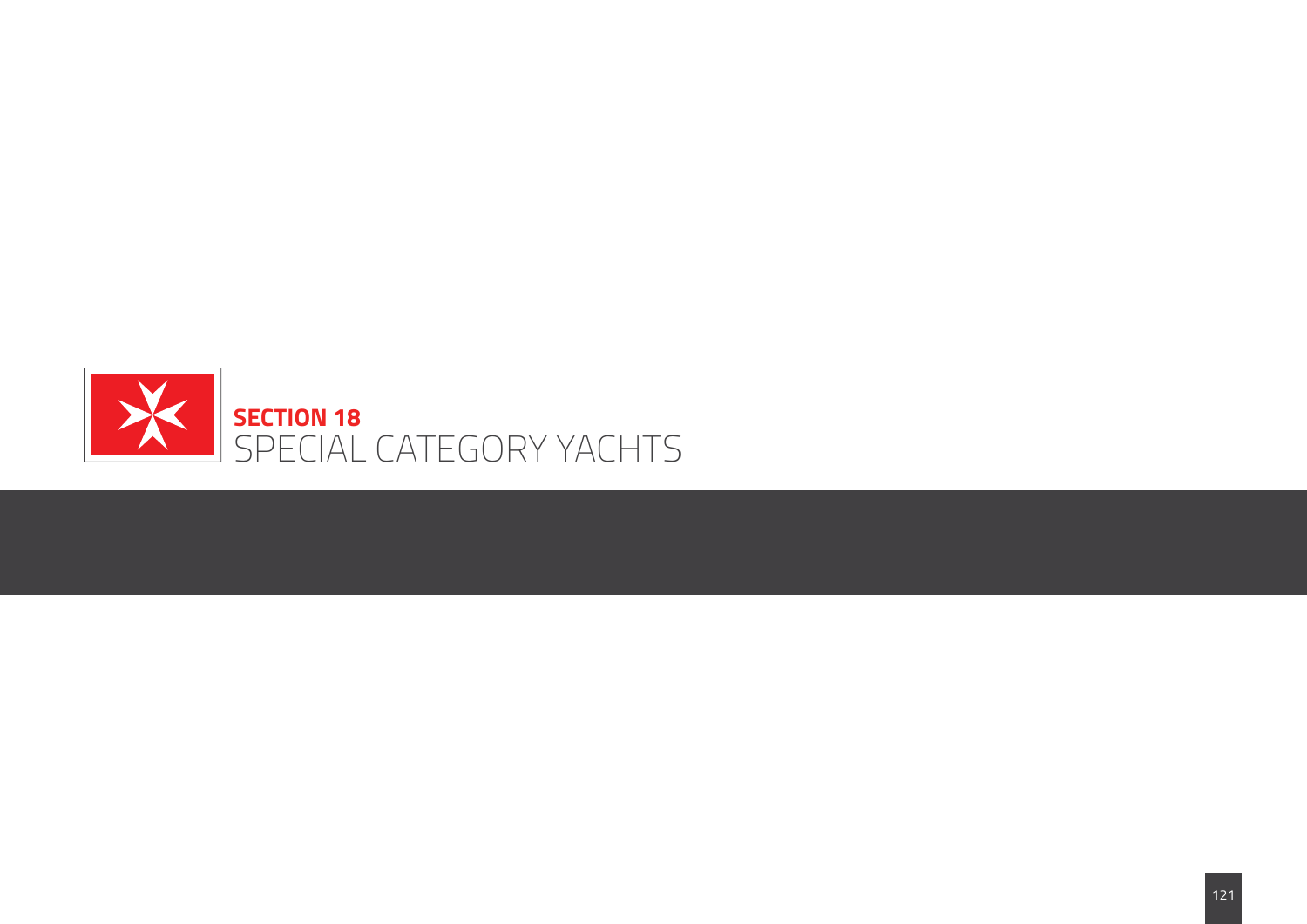### 18.1 **High Speed Yachts**

- 18.1.1 High speed yachts shall comply with the IMO High Speed Craft (HSC) Code, as far as practicable. Any deviations from the HSC Code have to be accepted by the Administration.
- 18.1.2 High speed yachts shall be built under Class supervision and maintain Class.

### 18.2 **Sail Training Yachts**

- 18.2.1 A Sail Training Yacht may carry a combination of trainees and passengers, however the number of passengers may not exceed 12.
- 18.2.2 The crew compliment on board requires to be set by the Administration taking in consideration the number of trainees, the area of operation, the time of year, the weather conditions and the level of competence of the trainees being trained.
- 18.2.3 Trainees and/or volunteers onboard sail training vessels are not considered as seafarers subject that they are not included in the Muster list and they are not expected to assume any responsibilities during emergency situations.

## 18.3 **Traditional / Historical Yachts**

- 18.3.1 This special category of yachts will be considered by the Administration on a case by case basis.
- 18.3.2 These yachts, as far as practicable, shall comply with the contents of this Code.

The Administration is conscious that these yachts may not be able to comply with all the requirements set out in this Code and thus equivalent arrangements will be considered on a case by case basis.

Under these circumstances, what traditional/historical yachts lack in modern technology or structural details shall be compensated for by operational measures that ensure the yacht's safe operation without destroying their particular historical character and design.

18.3.3 Such yachts would normally be certified to operate within 60 miles from a safe haven and in good weather conditions, however, special considerations may be made on a case by case basis.

### 18.4 **Bareboat Charter Yachts (Yachts < 24 metres in length only)**

18.4.1 Duty of Familiarisation at Handover

The Owner/Managing Agent or an appointed representative with in-depth knowledge of the yacht shall be present at the handover of the yacht to the chartering Master and crew in order to complete the following familiarisation processes:

- 1. A demonstration of the stowage of all gear and the method of use of all lifesaving and fire- fighting appliances on board the yacht shall be given;
- 2. The location and method of operation of all sea cocks and bilge pumps shall be explained;
- 3. A demonstration to ensure familiarisation with all mechanical, electrical and electronic equipment shall be carried out;
- 4. Checks to be carried out on the engine prior to starting, whilst running and after stopping to be demonstrated;
- 5. The method of setting, sheeting and reefing each sail shall be shown.
- 18.4.2 Documentation

The Owner/Manager of the yacht or his representative shall make sure that the Original Trading Certificates are handed over to the incoming Master and Crew. The documents shall include:-

- 1. Certificate of Registry;
- 2. Safe Manning Certificate (if issued);
- 3. The Certificate of Compliance to trade as a Commercial Yacht;
- 4. All other certificates issued to the yacht;
- 5. Details about the permitted operating area, navigational restrictions, and any special instructions which may affect the operational safety of the yacht;
- 6. All Instruction and Training manuals;
- 7. All the yacht's technical drawings and diagrams;
- 8. The yacht's maintenance records. The due dates of maintenance of all equipment shall be highlighted;
- 9. Yacht's Class records (if the yacht is in Class);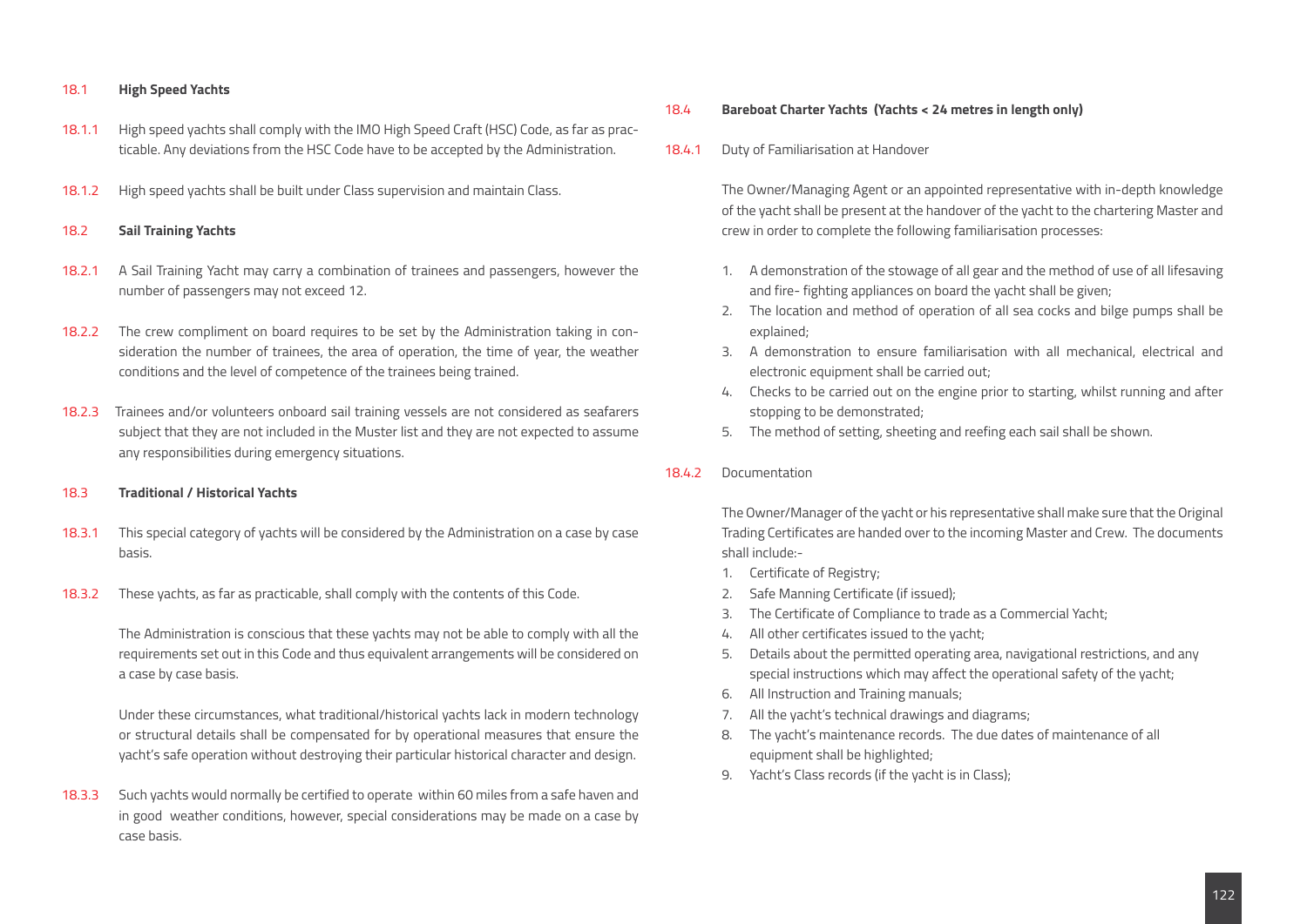- 10. The inventory of yacht's equipment and spare parts. Details of spare parts suppliers is to be also provided;
- 11. The plan of stowage of all moveable equipment necessary for the safe operation of the yacht;
- 12. A list of contact telephone numbers (24 hours) of persons who may be contacted by the Chartering Master and Crew in case of emergencies or when special advice is required;
- 13. The original copy of the insurance policy (unless the Charterers will take separate insurance cover for the duration of the charter).
- 18.4.3 Handover Documentation
- 18.4.3.1 The handing over and taking over Masters shall sign a handing over document. This document shall list all items noted in 18.4.1 and 18.4.2 and any other items they deem important.
- 18.4.3.2 The quantities of fuels and unused consumables remaining on board at time of hand over shall be agreed upon and an adequate list shall be drawn up and signed by both parties.
- 18.4.3.3 A crew list with full details of the new crew taking over the yacht shall be sent to the Administration. The crew list is to be accompanied with a copy of all the crew certificates.
- 18.4.4 Off-Hire Procedures
- 18.4.4.1 When the yacht is returned to the Owners/Managers after the period of charter the same procedures indicated in 18.4.1, 18.4.2 and 18.4.3 shall be followed.
- 18.4.4.2 All handover documents shall be signed by both parties.

### 18.5 **Yachts taking part in races**

- 18.5.1 Yachts holding a Certificate of Compliance to trade as a Commercial Yacht do not need to remain fully in compliance with the requirements of the Code during races and during the transfer voyages to and from the race location.
- 18.5.2 Any person on board is to be clearly informed of the suspended commercial yacht certifi-

cation status for the duration of the race and/or the transfer voyage. The Administration is to be informed when the Yacht is transferring for a race or taking part in a race.

18.5.3 It remains the responsibility of the Owner/Agents/Master of the yacht to have the persons on board covered by a valid insurance policy for the duration of the race and the relevant transfer voyage.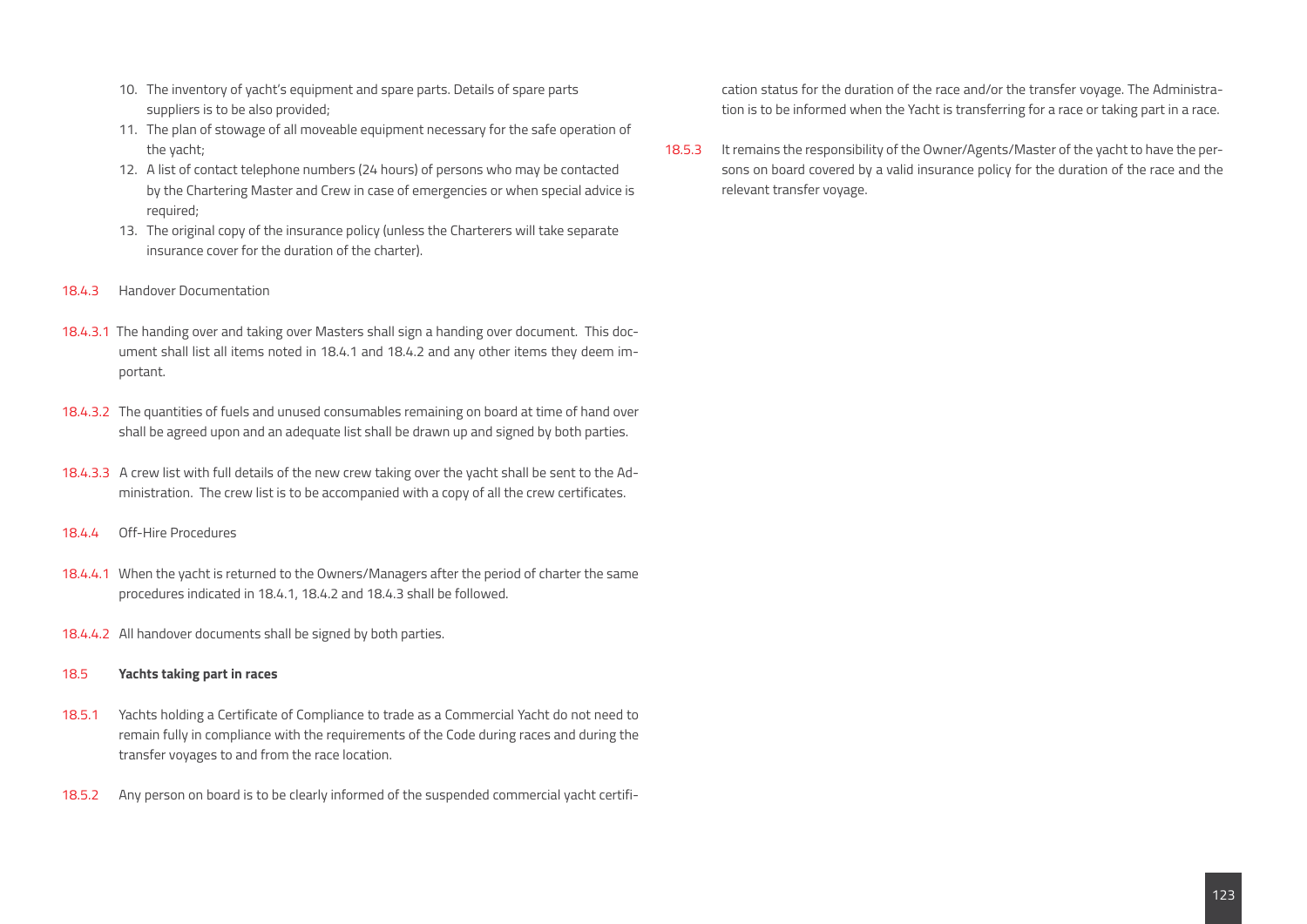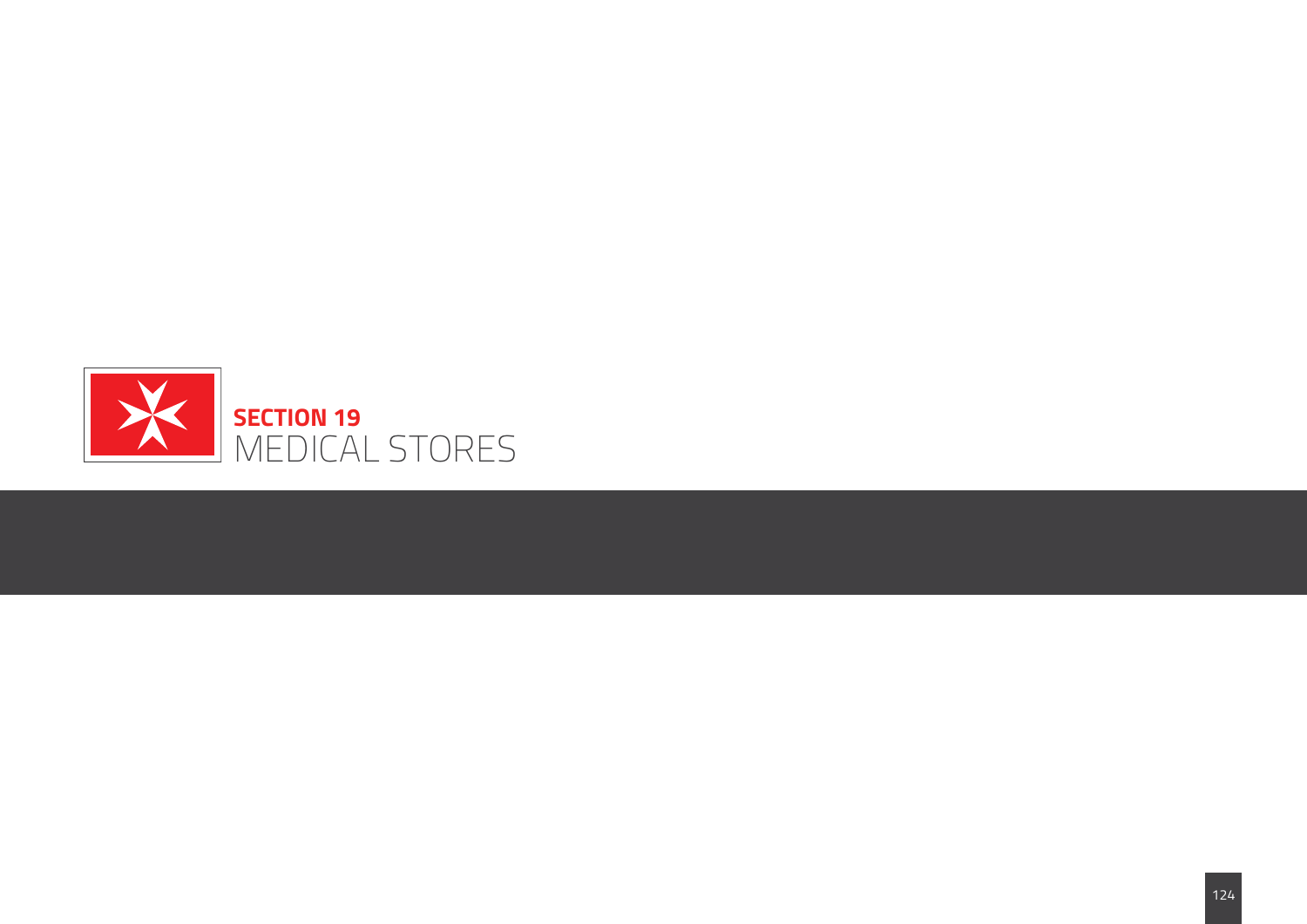All yachts shall carry adequate medical stores suitable for their area and range of operation.

# **19.1 Yachts < 24m in length shall carry:-**

Name of Items and Ordering Description

## **FIRST AID KIT**

The kit shall be kept in a damp proof strong canvas bag, satchel or a box with a carrying strap and shall, at least, contain the following:-<br>1

| Triangular bandages with sides of about 90cm and a base of about 127cm               | 4              |
|--------------------------------------------------------------------------------------|----------------|
| Standard dressings No.8 or 13 BPC                                                    | 6              |
| Standard dressings No.9 or 14 BPC                                                    | 2              |
| Extra large sterile unmedicated dressings 28cm x 17.7cm                              | 2              |
| Medium size safety pins, rustless                                                    | 6              |
| Assorted adhesive dressing strips medicated BPC                                      | 19             |
| Sterile pads with attachments                                                        | 2              |
| Packages each containing 15g sterile cotton wool                                     | $\overline{2}$ |
| Pair of large disposable polythene gloves                                            | 5              |
| PARACETAMOL - 500mg tablet                                                           | 50             |
| SEASICKNESS REMEDY tablets (Hyoscine hydrobromide 0.3mg recommended)                 | 50             |
| <b>BUTTERFLY CLOSURES</b>                                                            | 19             |
| Adhesive skin closures, length about 5cm individually sealed sterile, in a container |                |
| <b>FORECEPS</b>                                                                      | 1              |
| Epilation with oblique ends, 12.5cm of stainless steel throughout                    |                |

| SCISSORS (approved medical type)                              |  |
|---------------------------------------------------------------|--|
| About 18cm, one blade sharp pointed and the other round-ended |  |
| <b>THERMOMETER</b>                                            |  |
| Ordinary range clinical thermometer, stubby bulb pattern      |  |
| FIRST AID MANUAL                                              |  |
| (Published by an approved Body or Authority)                  |  |
|                                                               |  |

# **19.2 Yachts ≥ 24m in length**

QTY REQUIRED

> Reference is to be made to the Merchant Shipping (Maritime Labour Convention) Rules, as amended.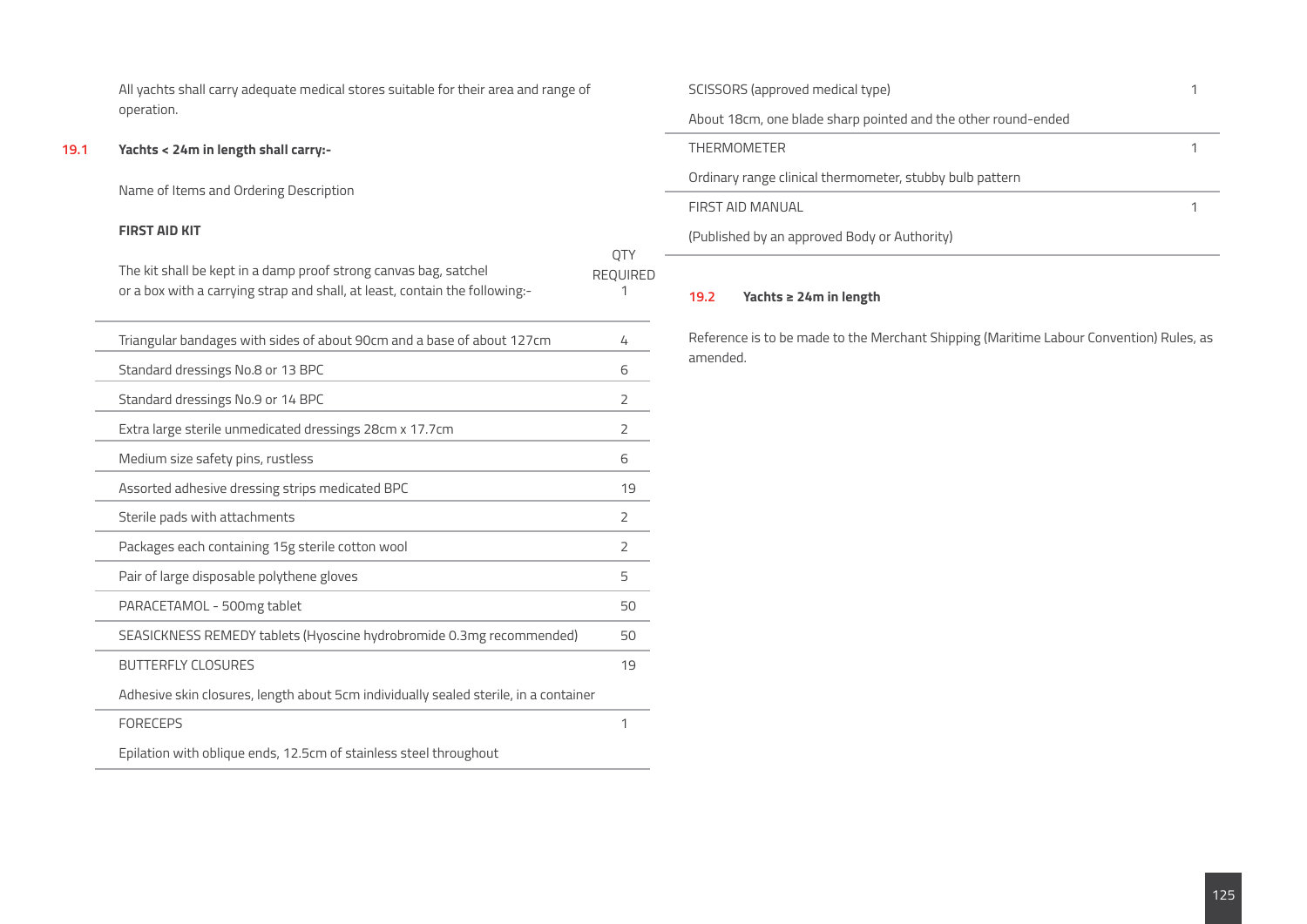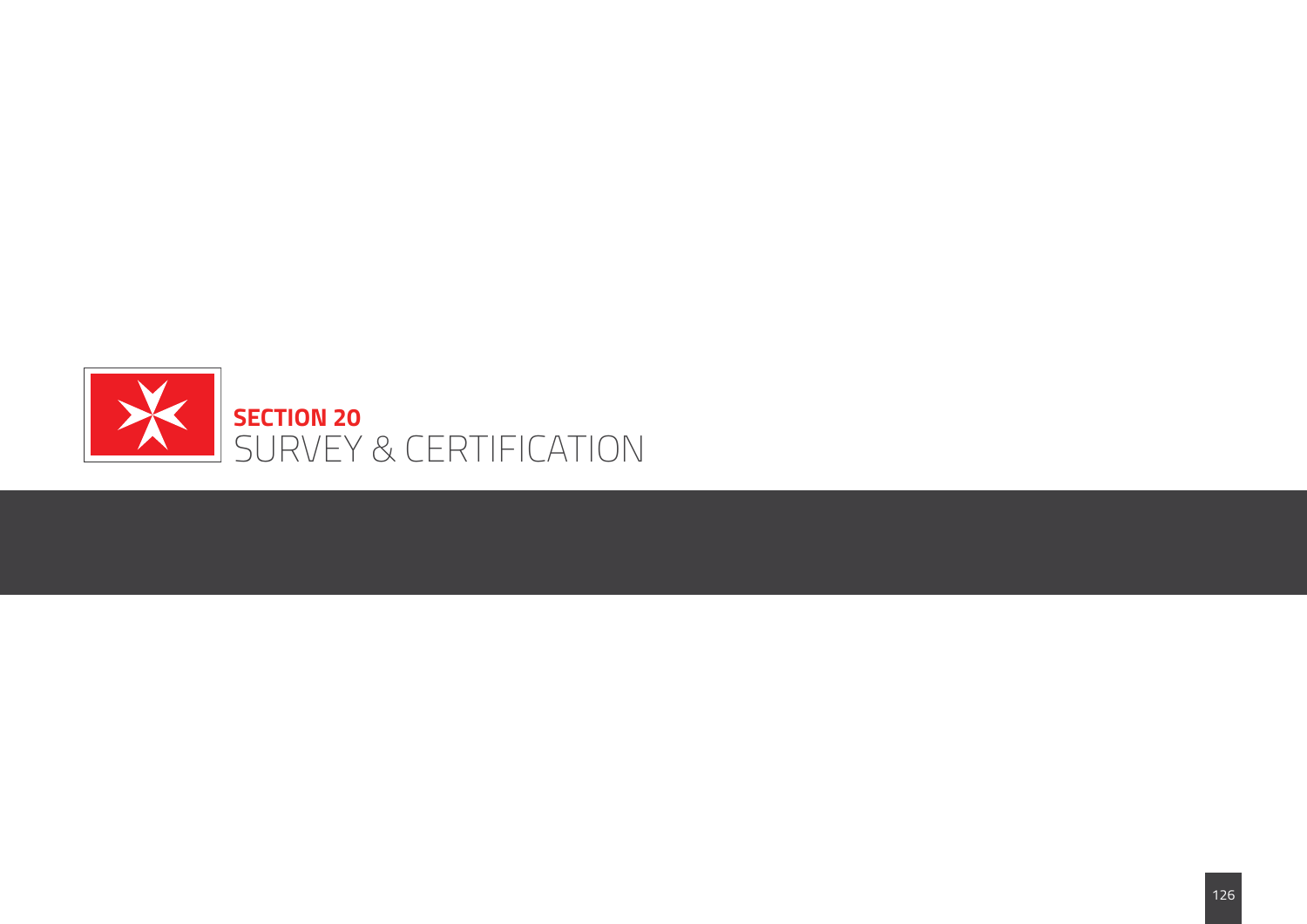### **20 Survey and Certification**

- **20.1** All yachts covered by this Code are required to be surveyed, certified and maintained in accordance to their respective category requirements in order to maintain the validity of their Certificate of Compliance to Trade as Commercial Yacht (hereinafter referred to as COC).
- **20.1.1** Appointed Surveyors and Recognised Organisations are authorised by this Administration to perform surveys and certification pertaining to this Code. Qualified, experienced and skilled exclusive surveyors belonging to Recognised Organisations may carry out the full range of survey and certification processes pertaining to this Code. Appointed Surveyors are authorised to carry out the survey and certification processes pertaining to this Code in the areas in which they are adequately skilled, experienced and qualified to act.
- 20.1.2 Appointed Surveyors shall follow the Code of Ethics and Conduct for Appointed Ship Surveyors issued by the Administration whilst Recognised Organisations' Surveyors are to follow the relevant Recognised Organisation's own Code of Ethics.
- **20.1.3** Recognised Organisations and Appointed Surveyors shall carry out the surveys and the subsequent reporting without undue delay.

### **20.2 Initial Surveys**

- **20.2.1** As part of the Initial Survey a brief, photographic survey report complimenting the Survey Forms MSD CY Initial and MSD CY Survey Report is to be submitted to the Administration.
- **20.2.2** Yachts already certified in accordance with the MCA LY2/LY3 Code or with the Italian Regolamento di Sicurezza per il Noleggio will be issued with a three month provisional COC (having the same navigation range as the existing certification), pending the completion of the Initial Surveys as prescribed in this section.
- **20.2.2.1** In order for the provisional COC to be issued, proof of the previous Charter Yacht Certification is to be provided together with a signed declaration indicating the existence (with full details) or non-existence of any equivalencies or exemptions.

**20.2.3** If a yacht < 24m or an existing yacht ≥24m and < 500 GT has never been classed by a Recognised Organisation or if the yacht has not been built under the supervision of a Recognised Organisation or if the yacht (<24 m) has not been built and certified under the Recreational Craft Directive, the following drawings/calculations shall be submitted to a Recognised Organisation or an Appointed Surveyor for assessment and approval:

### **Yachts < 24m length**

- General Arrangement Plan
- Owner's Manual
- Declaration of Conformity and CE Certificate
- Bilge System
- Fire System
- Black Water System
- Ventilation Plan
- Electrical System
- Fuel System
- Rigging Plan (for sailing yachts)
- **Stability Calculation as per ISO 12217**

Yachts < 24m in length which can demonstrate to have at least a 5 year safe and satisfactory operational and service history may be dispensed from the above drawing assessment/approval requirement.

### **Yachts ≥ 24m length**

- General Arrangement Plan
- Structure / Scantlings Plan
- Lines Plan
- Midships Section and Transverse Sections
- Structural Fire Protection Plan
- Watertight Bulkheads (WT doors, openings etc)
- Water Freeing Arrangements
- Rigging plan and full specifications of the rig (for sailing yachts)
- Safety and Fire Safety plan
- Calculation of Engine Power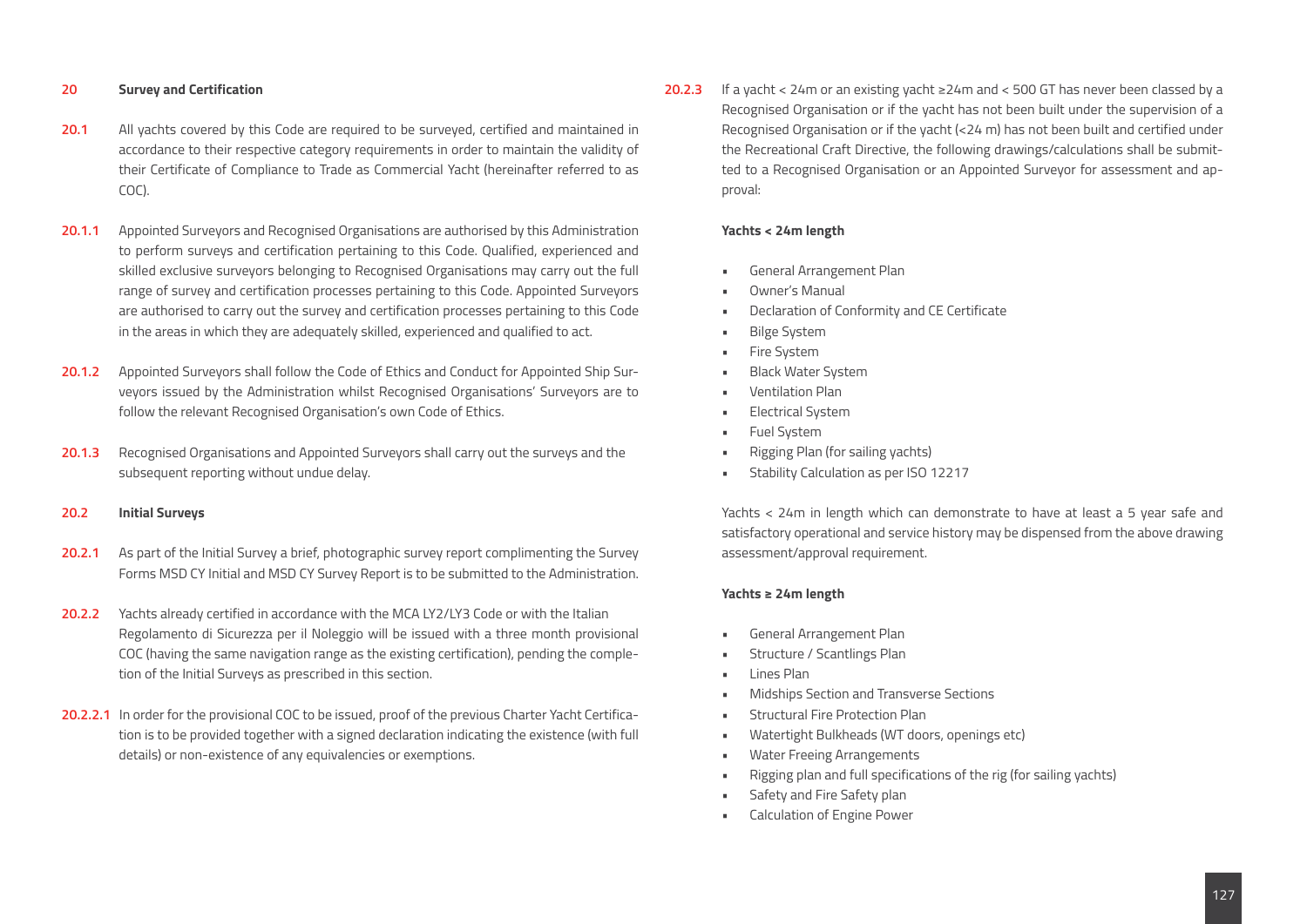- Fuel System
- Bilge System
- Fire Fighting Plan
- Electrical systems (including navigation lights)
- Rudder details / design
- Equipment number
- Stability calculations and Stability Booklet
- Freeboard Assignment
- Record of compliance with the Code
- Record of Radio Equipment on board
- Longitudinal Strength Calculation

Special considerations may be accepted by the Administration for yachts having a safe and satisfactory operational and service history for more than 5 years. New yachts ≥ 24m in length shall be classed and/or shall have been built in compliance to a Recognised Organisation Rules' and classed during construction by an RO. Yachts ≥ 500 GT shall be Classed and maintain Classification valid throughout the validity of the COC.

- **20.2.4** A detailed survey, having the same criteria of a Renewal Survey of the hull, the machinery and of all equipment shall be carried out. A Drydocking Survey shall also be carried out unless the yacht holds a valid Class Certificate. If at the time of survey, it is not possible to carry out a Drydocking Survey, than the yacht shall be surveyed afloat and the Drydocking Survey of the underwater parts shall be carried out not later than 6 months from the date of the Initial Survey (which may be extended by the Administration for not more than a further 6 months) subject to an internal hull inspection (including internal inspection of any hull tanks) being carried out during the Initial Survey itself. Drydocking of yachts holding a valid Class Certificate is not required.
- **20.2.5** For every class of yacht a full survey and operational test of safety equipment, life saving appliances, fire detection and fire fighting equipment shall be carried out.
- **20.2.6** All items relating to freeboard, waterfreeing arrangements and crew safety shall also be checked.
- **20.2.7** The stability calculation/booklet of the yacht shall be checked for compliance with the requirements set out in Section 8 of the Code. For Yachts ≥ 24m in length, in the event that the Yacht has not been issued with a Stability Booklet approved by a Recognised Organisation or by an Appointed Surveyor than an Inclining Experiment is to be carried out and

subsequently a new approved Stability Booklet must be made available onboard. On yachts where the stability data onboard does not fullfill the full requirements of Section 8 of this code a new inclining test shall be carried out and a new approved Stability Booklet shall be issued within 12 months.

- **20.2.8** Sea trials and operational tests shall also be carried out under supervision of the attending surveyor. Sea trails may be dispensed with on yachts holding a valid Class Certificate (covering also machinery) and on yachts having a valid servicing contract with the engine makers whilst also having all machinery/equipment maintenance records available onboard.
- **20.2.9** A Safety Radio Survey shall be carried out by a radio inspector approved by a Recognised Organisation. Yachts ≥ 300 GT shall be issued with an International Ship Safety Radio Certificate.
- **20.2.10** A Load Line Survey shall be carried out and an International Load Line Certificate is to be issued on all yachts ≥ 24m in length.
- **20.2.11** MARPOL (IOPP, ISPP& IAPP) surveys shall be carried out on all yachts ≥400 GT (ISPP Survey when carrying more than 15 persons) and relevant certificates issued.
- **20.2.12** New yachts ≥ 24m in length & < 500 GT shall be Classed or shall have been built in compliance to a Recognised Organisation Rules' and classed during construction by an RO. Yachts ≥ 24m in length & < 500 GT which do not hold a valid Class Certificate (being an existing yacht or being a new yacht which has not maintained Class) at the time of this survey, shall also have their Hull & Machinery surveyed, with the same extent and criteria as a Classification Society Hull and Machinery Renewal Survey, by the attending surveyor. In this regards the relevant part of the Form MSD CY Survey Report relating to Class has also to be utilised and duly filled in.

 Yachts ≥ 500 GT shall be Classed by a Recognised Organisation and hold a valid Certificate of Classification at the time of the Initial Survey. For this category of yacht the Class Certificate shall be maintained valid throughout the whole period of the COC validity.

**20.2.13** Yachts ≥ 500 GT shall also be audited and issued with ISM and ISPS Certificates.

**20.2.14** Refer to 20.8 for details about the Survey Guideline forms to be utilised during this survey. Refer to 20.10 for the list of Certificates to be issued and/or to be available onboard during this survey.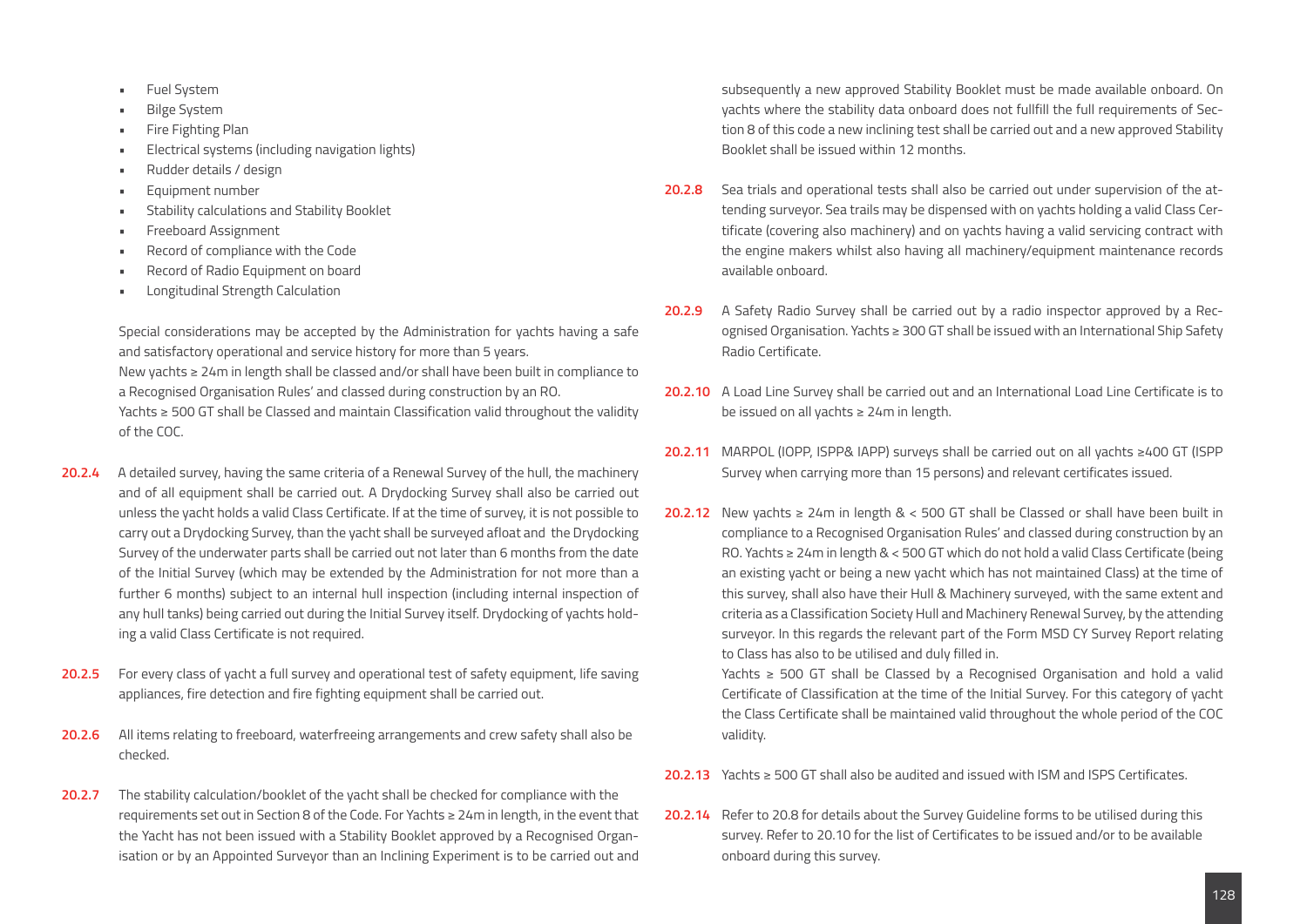- **20.2.15** An MLC Survey is to be carried out in accordance with Section 13 of the Code.
- **20.2.16** Upon satisfactory review of the survey reports and related documentation, the yacht will be issued with a 5 year validity COC. The COC will clearly indicate the yacht's operational range and maximum number of passengers and is issued only by the Administration.

### **20.3 Renewal Surveys**

- **20.3.1** A renewal survey shall be carried out within 3 months prior to the expiry of the COC. The Form MSD CY Survey Report shall be utilised during this survey and the applicable sections duly filled in. Failure to carry out the Renewal Survey within the COC validity period will result in the automatic suspension of the COC. Re-instatement of the COC will be granted once the overdue renewal survey is carried out.
- **20.3.2** During a renewal survey a full inspection of the yacht shall be carried out. A Drydocking Survey shall also be carried out unless the yacht holds a valid Class Certificate. If at the time of survey, it is not possible to carry out a Drydocking Survey, than the yacht shall be surveyed afloat and the Drydocking Survey of the underwater parts shall be carried out not later than 6 months from the date of the Renewal Survey (which may be extended by the Administration for not more than a further 6 months) subject to an internal hull inspection (including internal inspection of any hull tanks) being carried out during the Renewal Survey itself. Drydocking of yachts holding a valid Class Certificate is not required.
- **20.3.3** The hull, machinery, systems and equipment of the yacht shall be thoroughly inspected and tested. Yachts ≥ 24m in length & < 500 GT which do not hold a valid Class Certificate shall also have their Hull & Machinery surveyed with the same extent and criteria as a Classification Society Hull and Machinery Renewal Survey, by the attending surveyor. In this regards the relevant part of the Form MSD CY Survey Report relating to Class has also to be utilised.
- **20.3.4** The yacht's documents and certificates shall be reviewed. For yachts ≥ 500 GT the validity of the Class Certificate is to be ascertained.
- **20.3.5** Sea trials and operational tests shall also be carried out under supervision of the attending surveyor. Sea trails may be dispensed with on yachts holding a valid Class Certificate (covering also machinery) and on yachts having a valid servicing contract with the engine makers whilst also having all machinery/equipment maintenance records available onboard.
- **20.3.6** Any other statutory surveys which are due shall also be carried out during the COC Renewal Surveys. The statutory certificates validity is to be fully maintained during the whole COC validity period.
- **20.3.7** When Statutory Certificates are issued by Appointed Surveyors than they are to be harmonised with the COC validity.
- **20.3.8** On yachts ≥ 24m a lightship survey shall be carried out once in every ten years during a Renewal Survey and relevant records shall be retained onboard and a copy shall be sent to the Administration. A new inclining experiment and new approved stability booklet are required should the lightship survey result in a change in the lightship weight ≥ 2% and/or a shift in the longitudinal centre of gravity ≥ 1% (measured from the aft perpendicular) and / or the calculated vertical gravity rises by 0.25% and above (measured from the keel).
- **20.3.9** Refer to 20.8 for details about the Survey Guideline forms to be utilised during this survey. Refer to 20.10 for the list of Certificates to be issued and/or to be available onboard during this survey.
- **20.3.10** On successful completion of the renewal survey the attending surveyor, shall endorse the relevant section on the COC and shall report to this Administration, which, after reviewing the survey report and documentation, will issue a new COC, valid for another 5 years.

### **20.4 Intermediate and Annual Surveys**

- **20.4.1.1** Yachts ≥ 24m length must carry out annual surveys during the 5 year validity of the COC. The Form MSD CY Survey Report shall be utilised during this survey and the applicable sections duly filled in. Surveys must be carried out by an Appointed Surveyor or by a Recognised Organisation. The Annual Surveys shall be carried out within 3 months before or after each anniversary date. A Renewal Survey shall be carried out within three months prior to the expiry of the COC. Survey due dates are indicated on the COC.
- **20.4.1.2** Yachts < 24m length, shall carry out an Intermediate Survey between the 2nd and 3rd year from the Initial/Renewal anniversary date, whilst a Renewal Survey shall be carried out within three months prior to the expiry of the COC. Surveys must be carried out by an Appointed Surveyor or by a Recognised Organisation. Survey due dates are indicated on the COC.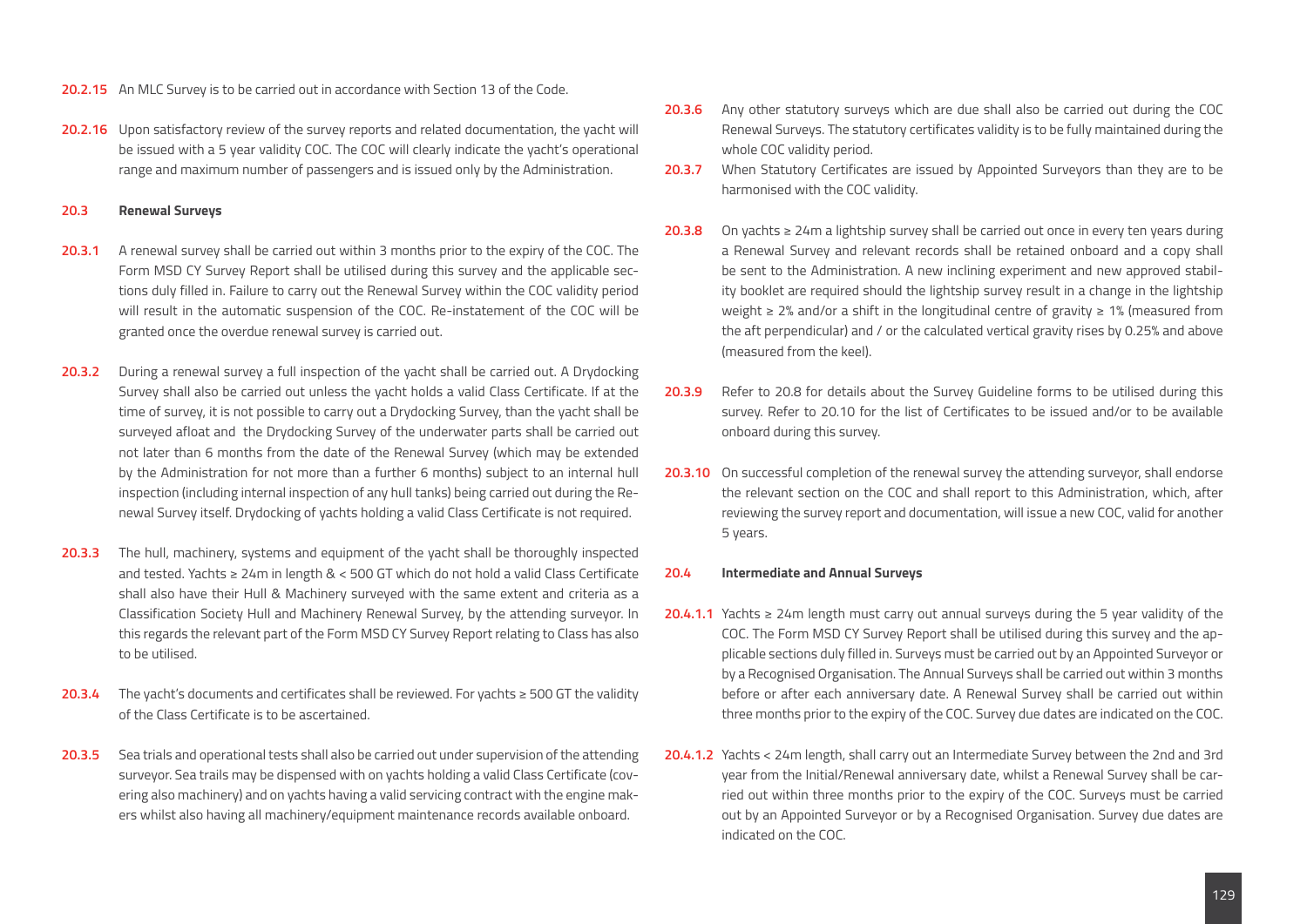- **20.4.2** Subject to the satisfactory outcome of a survey, the COC shall be duly endorsed on the prescribed space and a copy of the endorsed COC together with a survey report shall be provided to the Administration. Copies of any Statutory Certificates endorsed by the attending surveyor, shall also be sent to the Administration. Failure to carry out the Intermediate/Annual Survey within the prescribed window will result in the automatic suspension of the COC, unless an extension has been granted by the Administration. Re-instatement of the COC will be granted following a Renewal Survey without the necessity of a drydock.
- **20.4.3** Refer to 20.8 for details about the Survey Guideline forms to be utilised during this survey. Refer to 20.10 for the list of Certificates to be issued and/or to be available onboard during this survey.
- **20.4.4** On Yachts ≥ 300GT an annual Safety Radio Survey shall be carried out by a radio inspector approved by a Recognised Organisation. On Yachts < 300 GT an annual inspection of the EPIRB and AIS shall be carried out by an approved service supplier.

# **20.5 Occasional Surveys, Surveys following Damage, Surveys following Port State Control and Surveys following Recommendations**

**20.5.1** Occasional Surveys, Surveys following Damage and Surveys following Recommendations shall be carried out by an Appointed Surveyor or by a Recognised Organisation, as deemed necessary by the Administration.

 Masters/Owners/Managers are required to contact the Administration following Damage and/or following a Port State Control Detention. On a case by case basis, the Administration will carry out additional/occasional surveys in order to confirm the validity of the COC. Failure to inform the Administration about Damage and/or Port State Control Detention may lead to suspension of the COC.

### **20.6 Major Repairs and/or Conversions**

Major repairs and/or conversions must be carried out under the supervision of an Appointed Surveyor or a Recognised Organisation.

### **20.7 Historical Yachts, Tenders & Other Ancillary Craft**

- **20.7.1** Historical yachts shall be surveyed by an Appointed Surveyor or a Recognised Organisation acting under the direction of the Administration.
- **20.7.2** An Initial Survey shall be carried out to determine the requirements and the criteria of Inspection required. The survey outcome shall be communicated to the Administration and the particular certification requirements applicable, category of yacht, area of operation, number of passengers, applicable restrictions and equivalent arrangements must be agreed with the Administration.
- **20.7.3** Tenders and other Ancillary Craft shall also be surveyed in conjunction with the mother yacht. Tender(s) details and survey outcome shall be duly included in the survey report and the tender(s) shall be mentioned on the COC.

### **20.8 Checklists and Guidelines to be used during surveys**

For all yachts the following Survey Guidelines forms are to be utilised:- **Initial Surveys:** MSD CY Initial (choose the form corresponding to the length/GT of the yacht) in conjunction MSD CY Survey Report Forms **Intermediate, Annual and Renewal Surveys:** MSD CY Survey Report Form

**Note that for yachts ≥ 24m which do not hold a valid Class Certificate the relevant Section of form MSD CY Survey Report relating to Class shall also be utilised and be duly filled in.**

- **20.9 Implementation of the new survey & certification regime for yachts already issued with a COC**
- **20.9.1 Yachts < 24m already issued with a COC, have to comply with the new survey & certification regime at their first Renewal Survey.**
- **20.9.2 Yachts ≥ 24m already issued with a COC, have to comply with the new survey & certification regime at the first periodical survey.**
- **20.9.3** The list of Authorised Surveyors may be found on TM's website: www.transport.gov.mt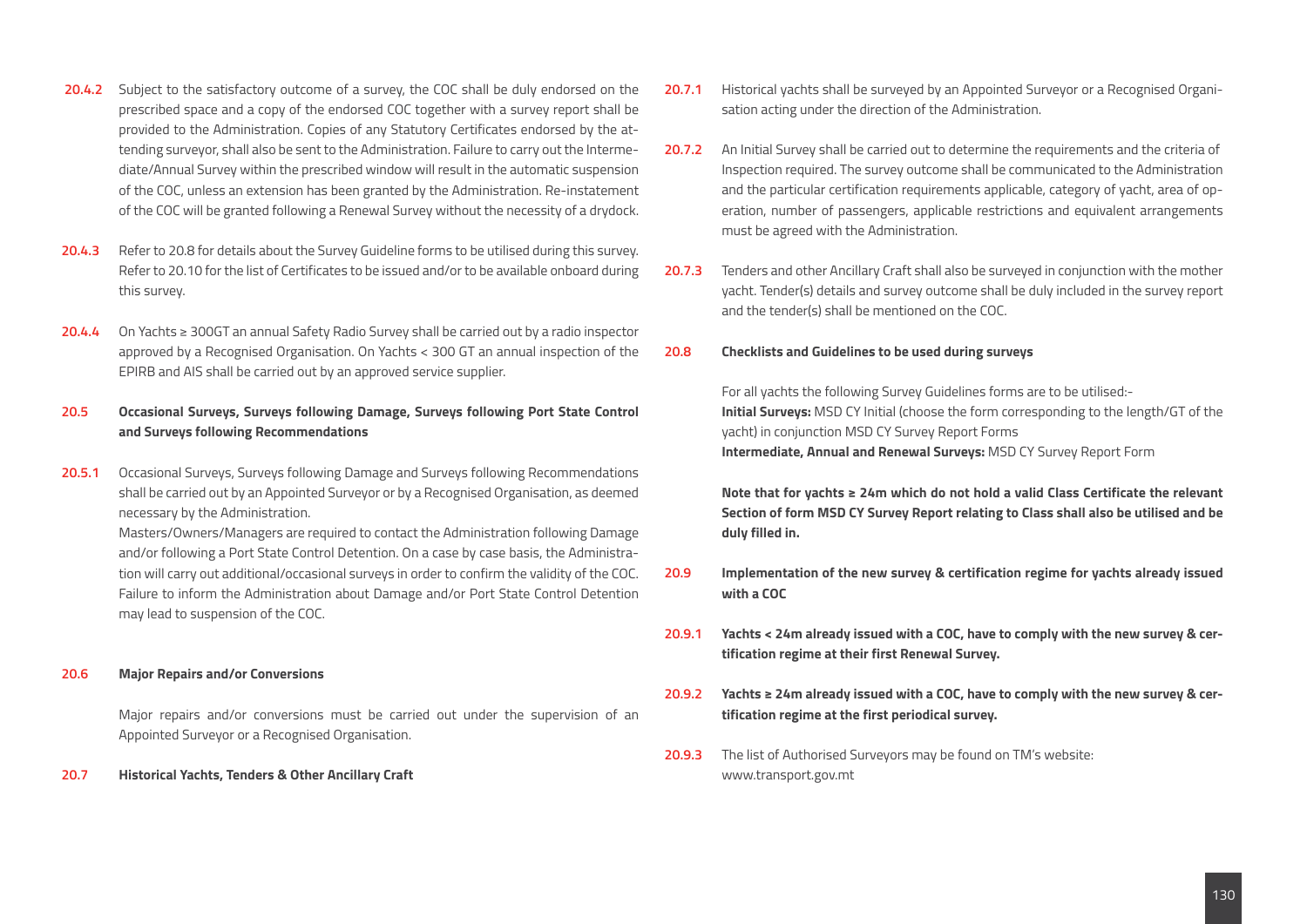# **20.10 List of Reports & Certificates to be Available Onboard**

All Statutory Certificates' format shall be in compliance with the samples provided in the annexes of the relevant Codes, Conventions and Regulations.

|                                        | < 24m       | $\geq 24m$ |                   |                   |                |
|----------------------------------------|-------------|------------|-------------------|-------------------|----------------|
|                                        |             | <300GT     | ≥300GT&<br><400GT | ≥400GT&<br><500GT | ≥500GT         |
| Inspection<br>Report                   | $\sqrt{}$   | $\sqrt{}$  | $\sqrt{ }$        | $\sqrt{ }$        | $\sqrt{ }$     |
| COC & Rec of<br>Equipment              | $\sqrt{ }$  | $\sqrt{ }$ | $\sqrt{ }$        | $\sqrt{ }$        | $\sqrt{ }$     |
| Radio<br>Inspection<br>Report          | $\sqrt{ }$  | $\sqrt{}$  | $\sqrt{ }$        | $\sqrt{ }$        | $\sqrt{ }$     |
| <b>ITC</b>                             |             | $\sqrt{ }$ | $\sqrt{ }$        | $\sqrt{ }$        | $\sqrt{\star}$ |
| <b>ILLC</b>                            |             | $\sqrt{ }$ | $\sqrt{ }$        | $\sqrt{ }$        | $\sqrt{\star}$ |
| SAFRAD &<br>Form R                     |             |            | $\sqrt{ }$        | $\sqrt{ }$        | $\sqrt{ }$     |
| IOPP Cert &<br>Supplement              |             |            |                   | $\sqrt{ }$        | $\sqrt{ }$     |
| <b>IAPP</b>                            |             |            |                   | $\sqrt{ }$        | $\sqrt{*}$     |
| <b>ISPP</b>                            | >15 persons | >15persons | >15persons        | $\sqrt{ }$        | $\sqrt{*}$     |
| Certificate of<br>Class<br>(Mandatory) |             |            |                   |                   | $\sqrt{*}$     |
| <b>SAFCON</b>                          |             |            |                   |                   | $\sqrt{*}$     |
| SAFEQ & Form<br>E                      |             |            |                   |                   | $\sqrt{*}$     |
| <b>SMC</b>                             |             |            |                   |                   | $\sqrt{*}$     |
| <b>ISSC</b>                            |             |            |                   |                   | $\sqrt{*}$     |
| <b>CSR</b>                             |             |            |                   |                   | $\sqrt{ }$     |
| <b>MSM</b>                             |             | $\sqrt{ }$ | $\sqrt{ }$        | $\sqrt{ }$        | $\sqrt{ }$     |
| <b>AFS Declaration</b>                 |             | $\sqrt{ }$ | $\sqrt{ }$        |                   |                |
| AFS Cert.                              |             |            |                   | $\sqrt{ }$        | $\sqrt{\star}$ |
| $MLC**$                                |             |            |                   |                   | $\sqrt{ }$     |
| <b>IEEC</b>                            |             |            |                   | $\sqrt{ }$        | $\sqrt{\star}$ |

(\*) – For Yachts ≥500GT, all Certificates besides the Inspection Report, COC and Record of Equipment, CSR and MSM are to be issued by a Recognised Organisation.

(\*\*) – Yachts < 500GT, shall be issued with documentary evidence confirming compliance (or voluntary certification) with the MLC.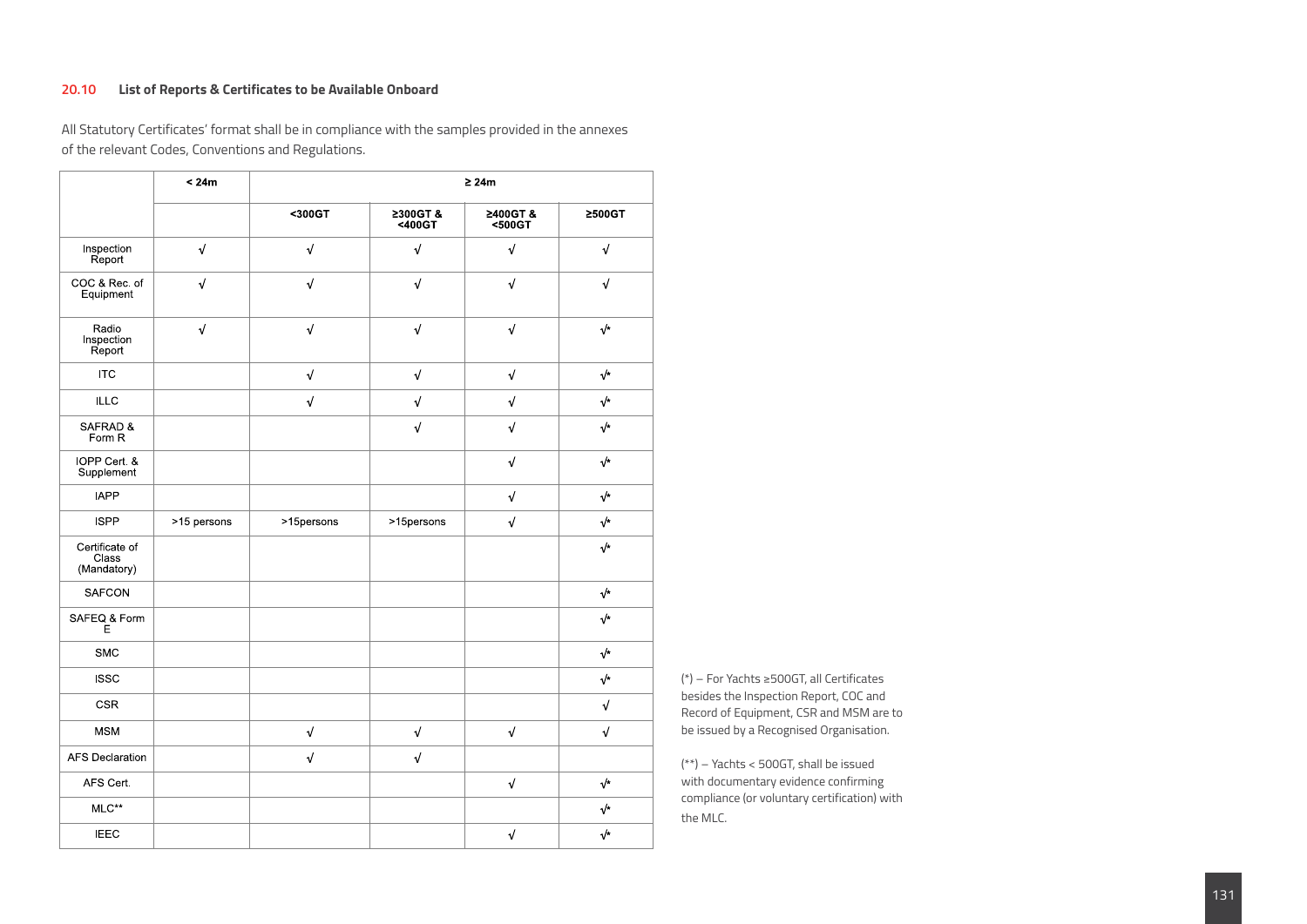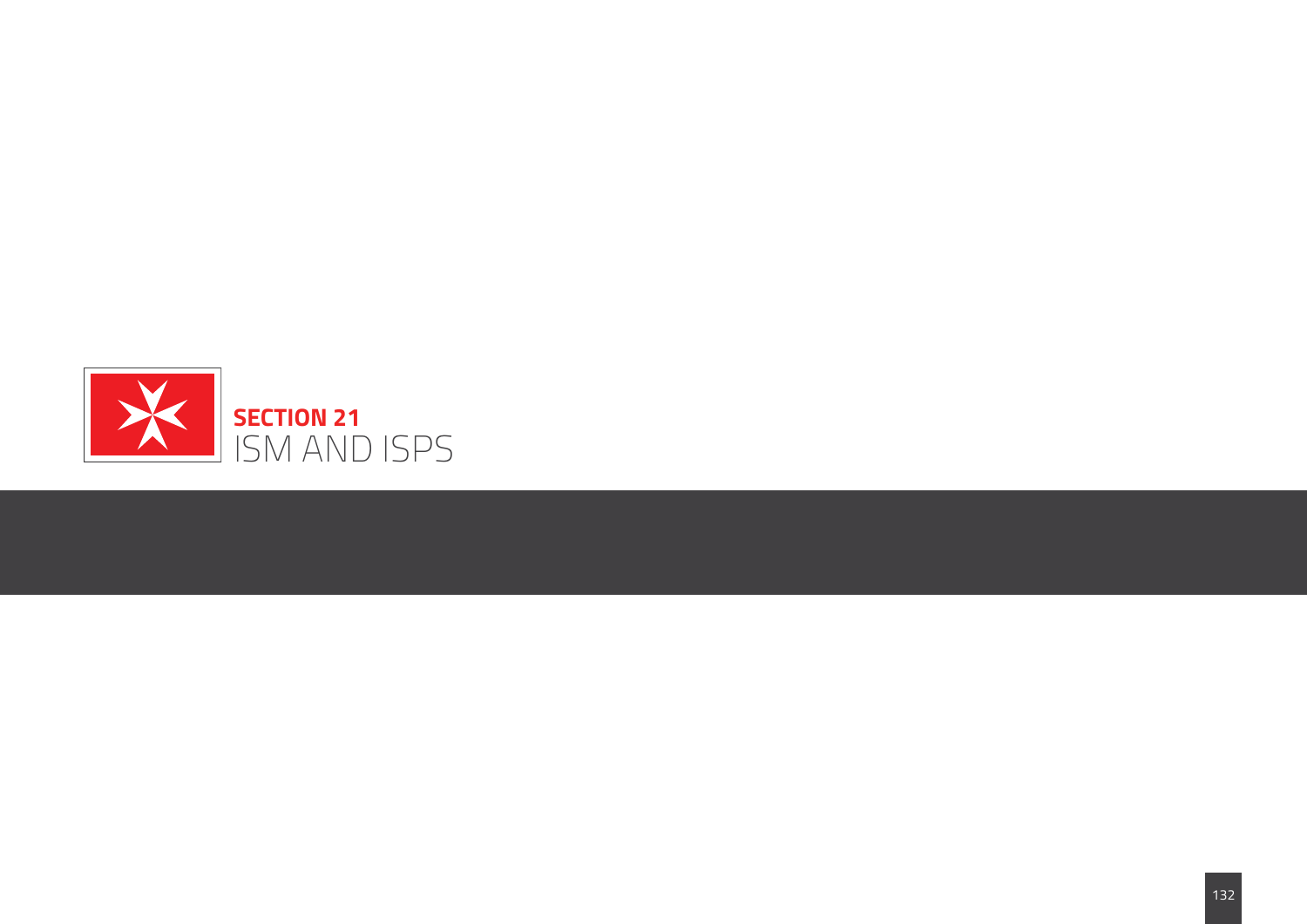#### 1. **ISM**

### 2. **ISPS**

All yachts ≥ 500 GT and their respective Safety Managers shall comply with the International Safety Management (ISM) Code as per SOLAS Ch.IX.

The International Safety Management (ISM) Code means the International Management Code for the Safe Operation of Ships and for Pollution Prevention adopted by the International Maritime Organization by resolution A.741 (18). The ISM Code is the standard for establishing a system for the safe management and operation of vessels and for pollution prevention. It sets rules for the organisation of the owner or company management in relation to safety and pollution prevention, and for the implementation of a Safety Management System (SMS).

An owner can manage his own yacht or appoint a safety management company, but the owner or company ashore (the office – not just the yacht) has to be audited and be issued with a Document of Compliance (DOC) whilst the yacht shall be issued with a Safety Management Certificate (SMC).

Recognised Organisations are authorised to carry out ISM audits and certification on behalf of this Administration.

The Administration strongly recommends that yachts < 500 GT voluntarily implement the appropriate ISM Code provisions, as far as practicable. In these cases, the ISM Audit and the issuance of the Statement of Compliance may be carried out also by an Appointed Surveyor who is qualified and authorised by the Administration.

All yachts ≥ 500 GT shall comply with the International Ship and Port Facility Security (ISPS) Code as per SOLAS Ch.XI/2 and be issued with an International Ship Security Certificate (ISSC).

The ISPS Code is a comprehensive set of measures to enhance the security of ships and port facilities, developed in response to the perceived threats to vessels and port facilities in the wake of the 9/11 attacks in the United States. The ISPS Code is implemented through Chapter XI-2 Special measures to enhance maritime security in the International Convention for the Safety of Life at Sea (SOLAS). In essence, the Code takes the approach that ensuring the security of vessels and port facilities is a risk management activity and that, to determine what security measures are appropriate, an assessment of the risks must be made in each particular case. The purpose of the Code is to provide a standardised, consistent framework for evaluating risk, enabling masters and governments to offset changes in threat with changes in vulnerability for vessels and port facilities through determination of appropriate security levels and corresponding security measures.

Only Recognised Organisations are authorised to carry out ISPS audits and certification on behalf of this Administration.

The Administration strongly recommends that yachts < 500 GT voluntarily implement the appropriate ISPS Code provisions, as far as practicable. In these cases, the ISPS Audit and the issuance of the Statement of Compliance may be carried out also by an Appointed Surveyor who is qualified and authorised by the Administration.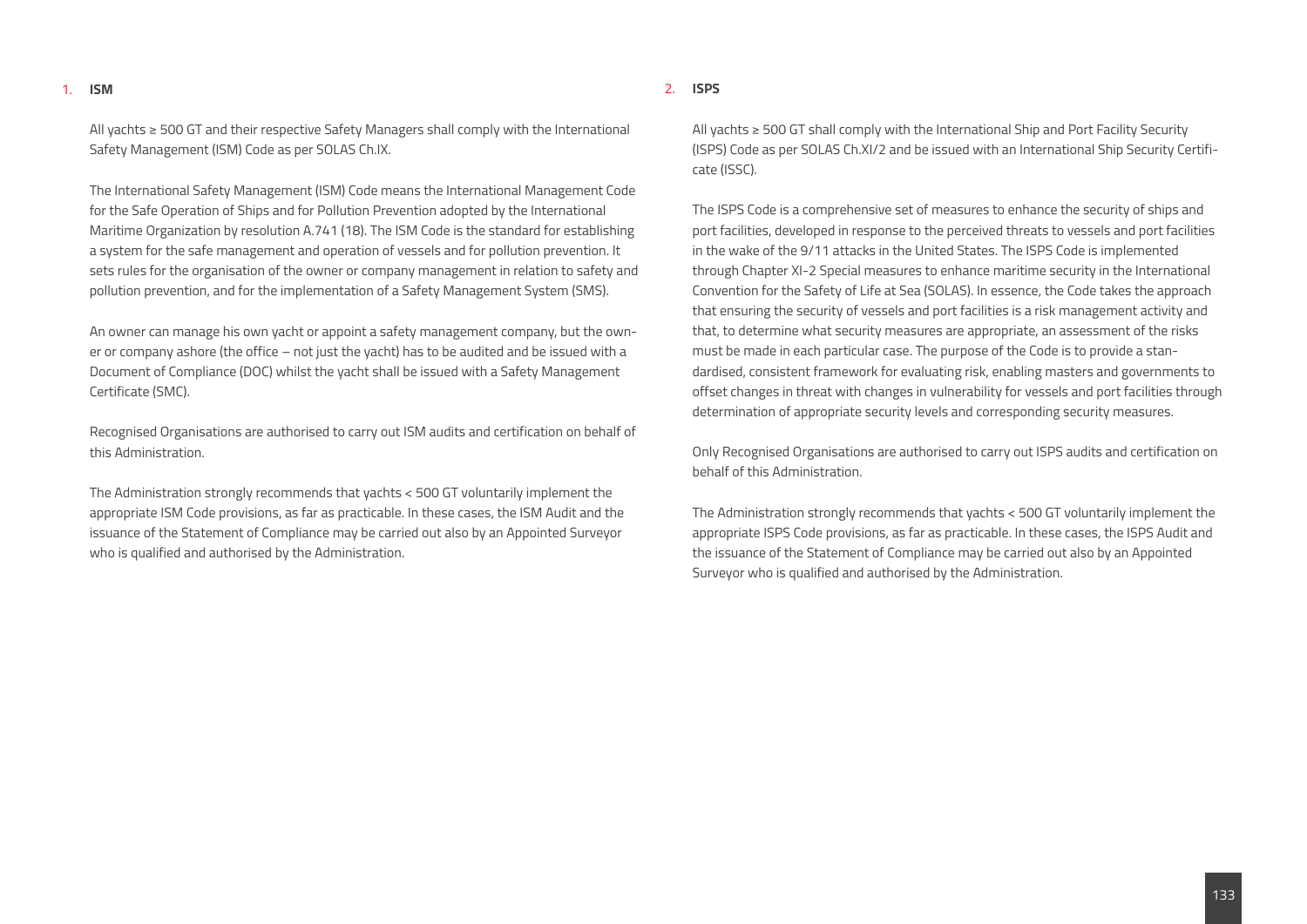